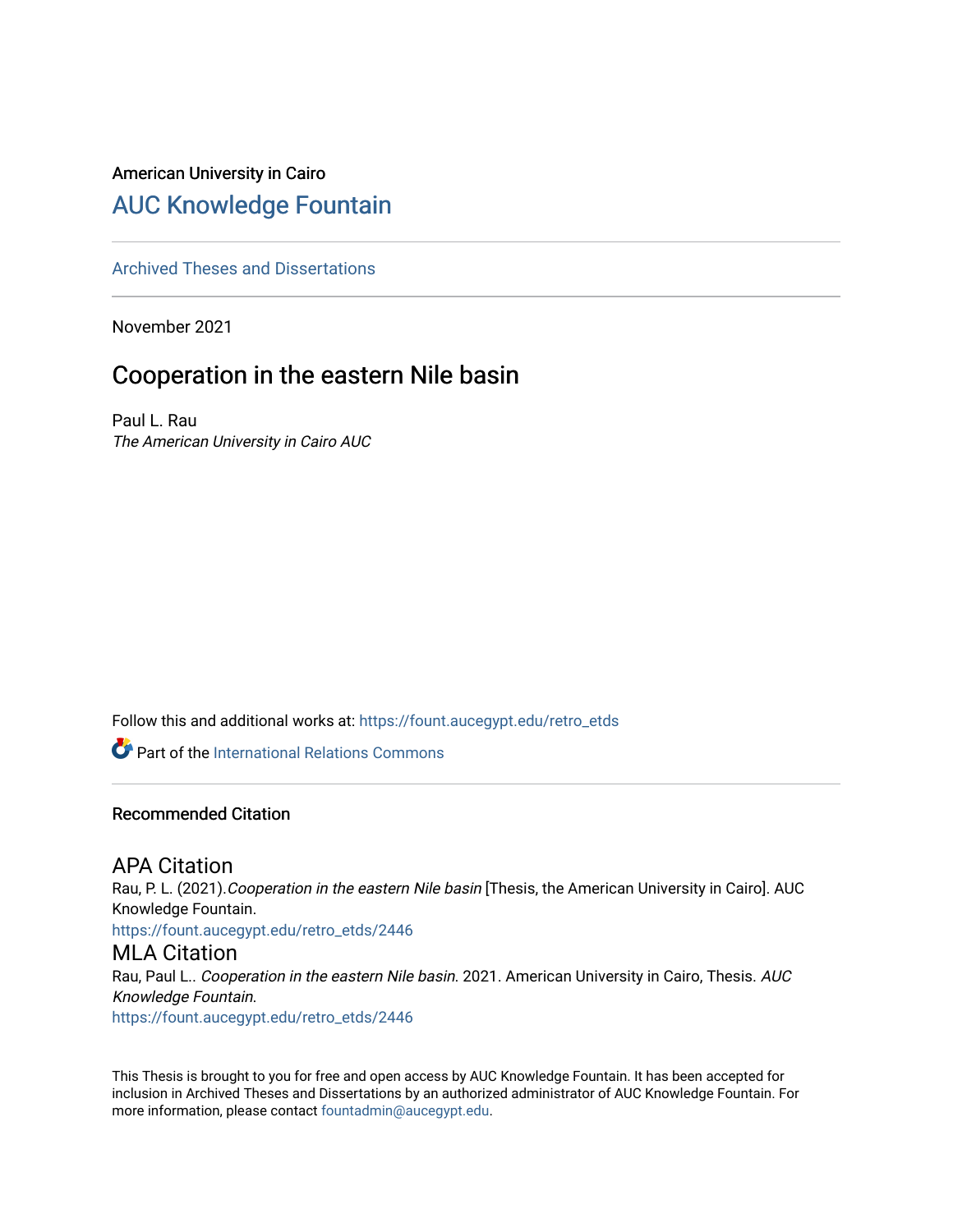# THE AMERICAN UNIVERSITY IN CAIRO SCHOOL OF HUMANITIES AND SOCIAL SCIENCES DEPARTMENT OF POLITICAL SCIENCE

### COOPERATION IN THE EASTERN NILE BASIN

PAUL L. RAU

## A THESIS SUBMITTED IN PARTIAL FULFILLMENT OF THE REQUIREMENTS FOR THE DEGREE OF MASTER OF ARTS IN POLITICAL SCIENCE

JUNE/2011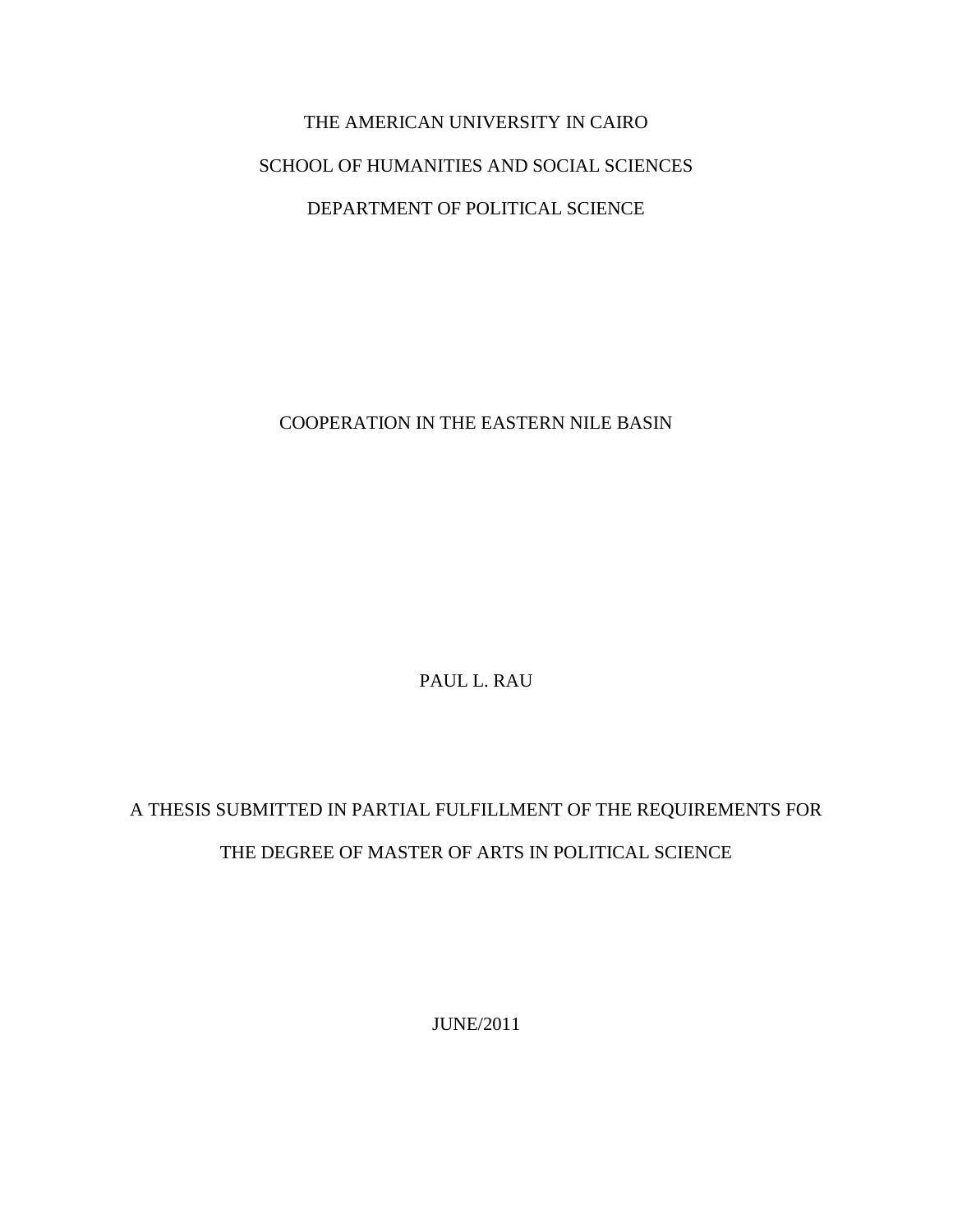## **TABLE OF CONTENTS**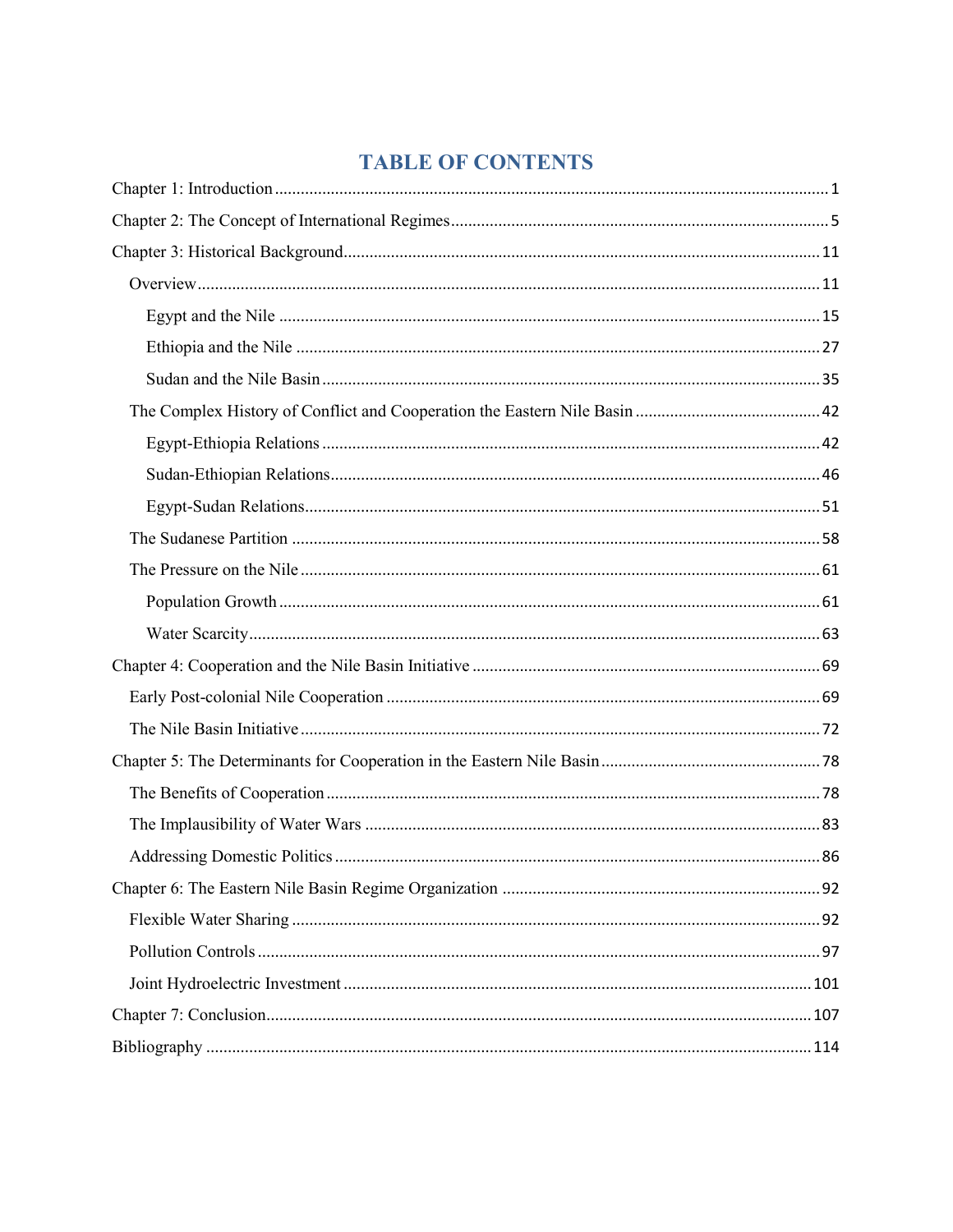#### **CHAPTER 1**

#### **INTRODUCTION**

One of the most critical challenges in international relations is the management of transboundary waterways. This is because transboundary waterways, by nature, challenge those whom are involuntary partners to cooperate jointly to manage a shared resource in which they very likely have perceived conflicting interest. Economic, environmental, cultural and security issues introduce challenges for all countries involved as each user has different needs from the same source. One country, for example, may see a transboundary river as purely a source of irrigation, while another may be dependent on the river for power and for industrial use, and still further down the river a country may depend on the river as their only source of drinking water and irrigation. The nature of transboundary waterways can make it problematic for states to act unilaterally because each country's' actions effect each other's shared resource directly and indirectly. Conversely, it can also make it difficult to act cooperatively, because it use of scarce resources such as water from a river are often perceived as a zero-sum. This is especially the case in the Eastern Nile Basin.

There are major disparities in contribution to watershed yield and national dependence on the watershed between the countries of the Nile Basin. At one extreme Egypt is dependent on the Nile for 99 percent of its renewable water supply, but contributes virtually nothing.<sup>1</sup> At the other extreme is Ethiopia contributes 85 percent of the water to the watershed and yet only utilizes

<sup>1</sup> Aquastat, "Irrigation in Africa Facts and Figures: Egypt," *Aquastat* (2006), 4.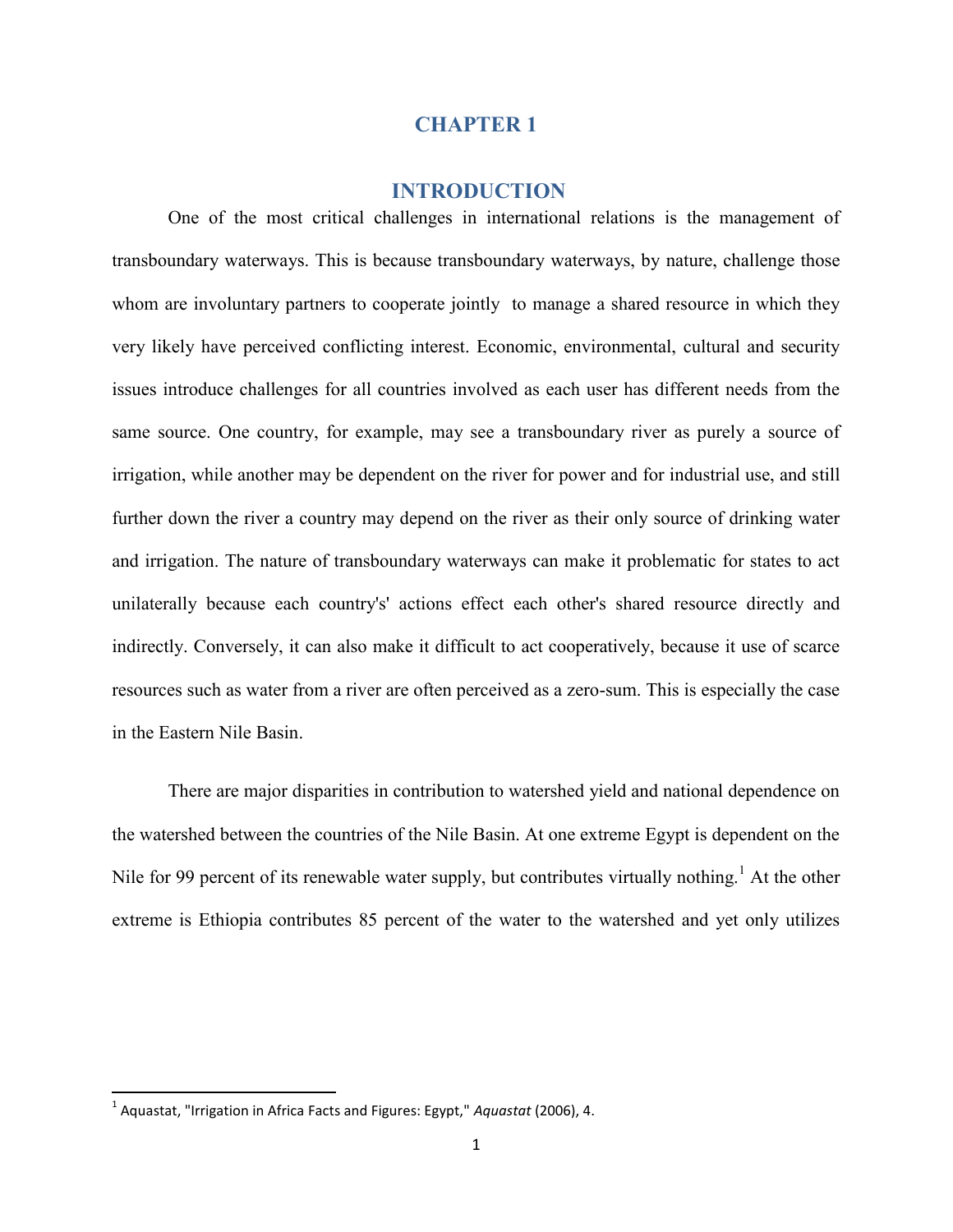about 5 percent of this water. $2$  Sudan finds itself somewhere in the middle, but much closer to Egypt in terms of dependency on the Blue Nile. $3$ 

Since Sudan and Egypt are so dependent on the Nile River, their uncompromising desire to secure a constant flow has created a tenuous relationship with their upstream neighbors. During the twentieth century Egypt and Sudan represented the primary beneficiaries of the Nile River Agreements, maintaining claims of rights to Nile water based on historical and natural rights settled upon during an era of colonialism in the region. Ethiopia, on the other hand, disputes these claims and maintaining a stance and renouncing the upstream countries' claims of

Nile water. Ethiopia argues that new agreements are necessary that reflect the water security concerns of all the nations of the Nile Basin. In addition, Ethiopia claims that the previous agreements infringe on their absolute territorial sovereignty and rights to their domestic natural resources.<sup>4</sup> This position is shared by the countries along the White Nile, particularly Kenya, Tanzania and Uganda.

The Eastern Nile River Basin's diverse population is bound together by a reliance on the Nile's water, but because of the complexities of



**Figure 1: The Nile Basin (source: WorldBank.org)**

asymmetrical hydro-political relationships there is has been a failure to develop a unified

<sup>2</sup> Aquastat, "Irrigation in Africa in Figures: Ethiopia," *Aquastat* (2006), 4.

<sup>3</sup> Osman Hamad, "Sudan and the Nile Basin," *Aquatic Sciences* 67, no. 1 (-03-01, 2005), 29.

<sup>4</sup> Arsano, Yacob, and Imeru Tamrat. "Ethiopia and the Eastern Nile Basin." *Aquatic Sciences*. 67.1 (2005): 15. Print.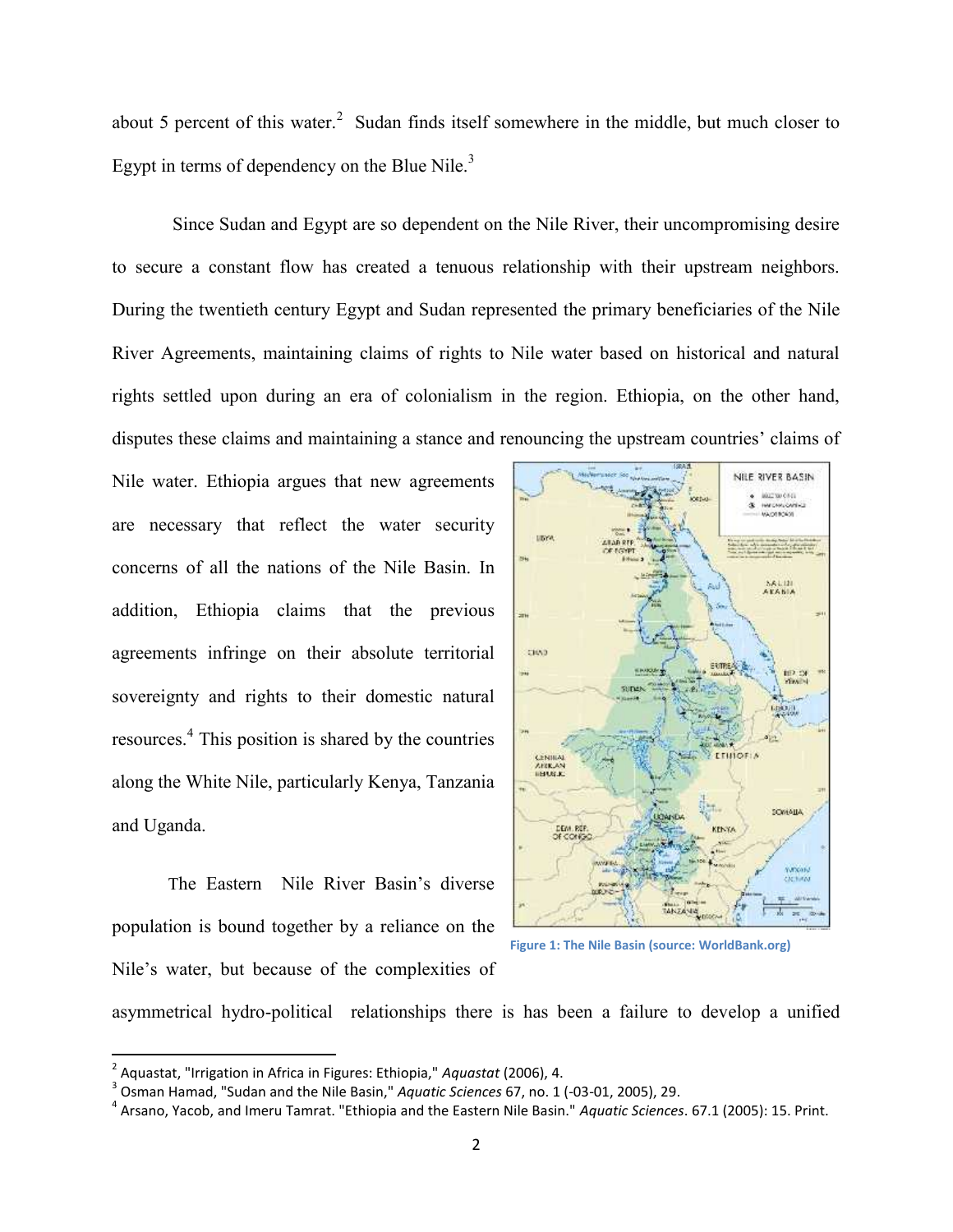approach to the basin's management in the post-colonial era. Despite the fact that throughout the river's long history this lack of cohesion has been the catalyst numerous diplomatic disputes and various minor conflicts, the Nile River has usually managed to offer enough water to sustain the major populations that depend on it. The Nile's sustainability is no longer certain as populations in Egypt, Sudan and Ethiopia are slated to increase significantly over the next century, putting an even more unsustainable demand on the river's sub-basin than we see today. Additionally, Ethiopia, the source of most of the Nile water, is seeking to develop their domestic water resources as a way to alleviate poverty and develop their struggling economy. Sudan and Egypt have deemed this a threat to their resource security as this disrupts the status quo that has allowed the downstream countries unrivaled access to the Nile. Without a path to a cooperative approach to basin management, Egypt and Ethiopia are on a collision course that Egypt may not be able to survive.

Faced with these political and resource security challenges, a new path for cooperation needs to be adopted. What method of cooperation should be adopted to ensure the river will be fairly used by all members? Additionally, what are the political determinants for cooperation to take place in the basin? Finally, what would a mutually beneficial relationship look like in the Eastern Nile Basin?

I contend developing a multinational regime based upon an organization concept<sup>5</sup> offers a substantial opportunity for the countries of the Eastern Nile Basin to manage their shared resource collectively in a manner in which the countries will share the burden and payoff. While regimes do not necessarily agree upon outcome, they generally agree upon scenarios they wish to

<sup>5</sup> Organizational concept: As discussed in *International Cooperation: Building for Natural Resources and the Environment* by Oran R. Young.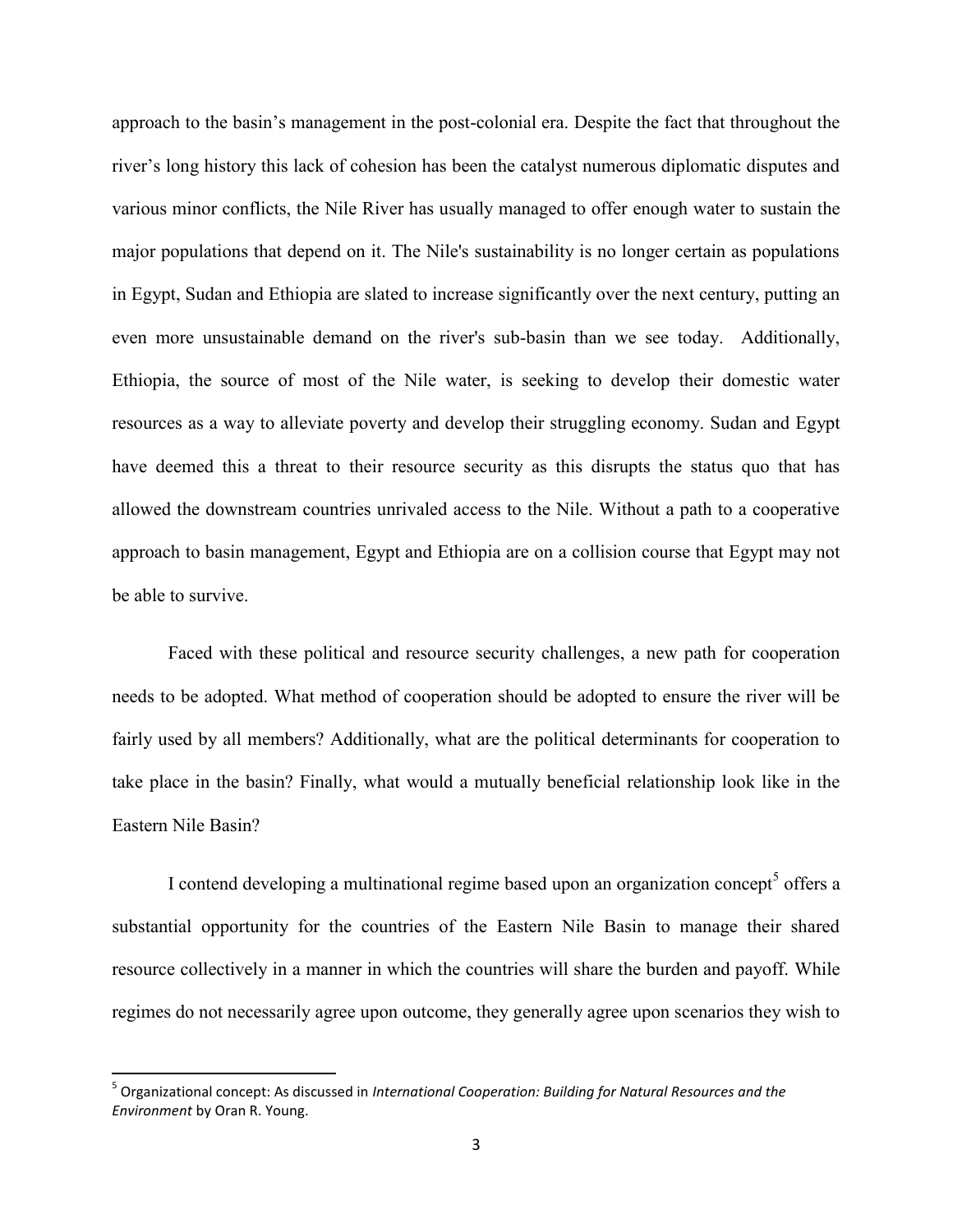avoid.<sup>6</sup> In this paper I will argue for a regime to be developed with the goal of avoiding unsustainable use of the Nile River. Yet it is important to recognize, the path to cooperation often is more challenging than the cooperation itself. I contend the primary three political determinants serve as prerequisites to cooperation in the basin. Firstly, Egypt and Sudan must concede that seeking a cooperative regime in the basin affords them more authority than they will hold devoid of a regime in place.<sup>7</sup> Secondly, all of the countries of the Eastern Nile Basin need to accept that war is not an option to secure water security in the basin, and nationalist rhetoric only makes future cooperation on such a sensitive issue more difficult. Thirdly, governments will need to prepare their citizens for the challenges and benefits that cooperation will entail by adjusting domestic policies and utilizing domestic public diplomacy. To address the question of what a mutually beneficial regime will include, I will make a case for an organization to be based upon cooperation in the issues flexible water sharing, pollution controls and joint hydrological project development.

<sup>6</sup> James E. Dougherty and Robert L. Pfaltzgraff, *Contending Theories of International Relations: A Comprehensive Survey*, Third ed. (New York: Harper & Row Publishers, 1990), 168.

 $^7$  This paper will adopt the definition of regimes by Oran R. Young who defines them as social institutions governing the actions of those involved in specifiable activities.Oran Young, *International Cooperation: Building Regimes for Natural Resources and the Enviroment* (Ithaca, New York: Cornell University Press, 1989), 12.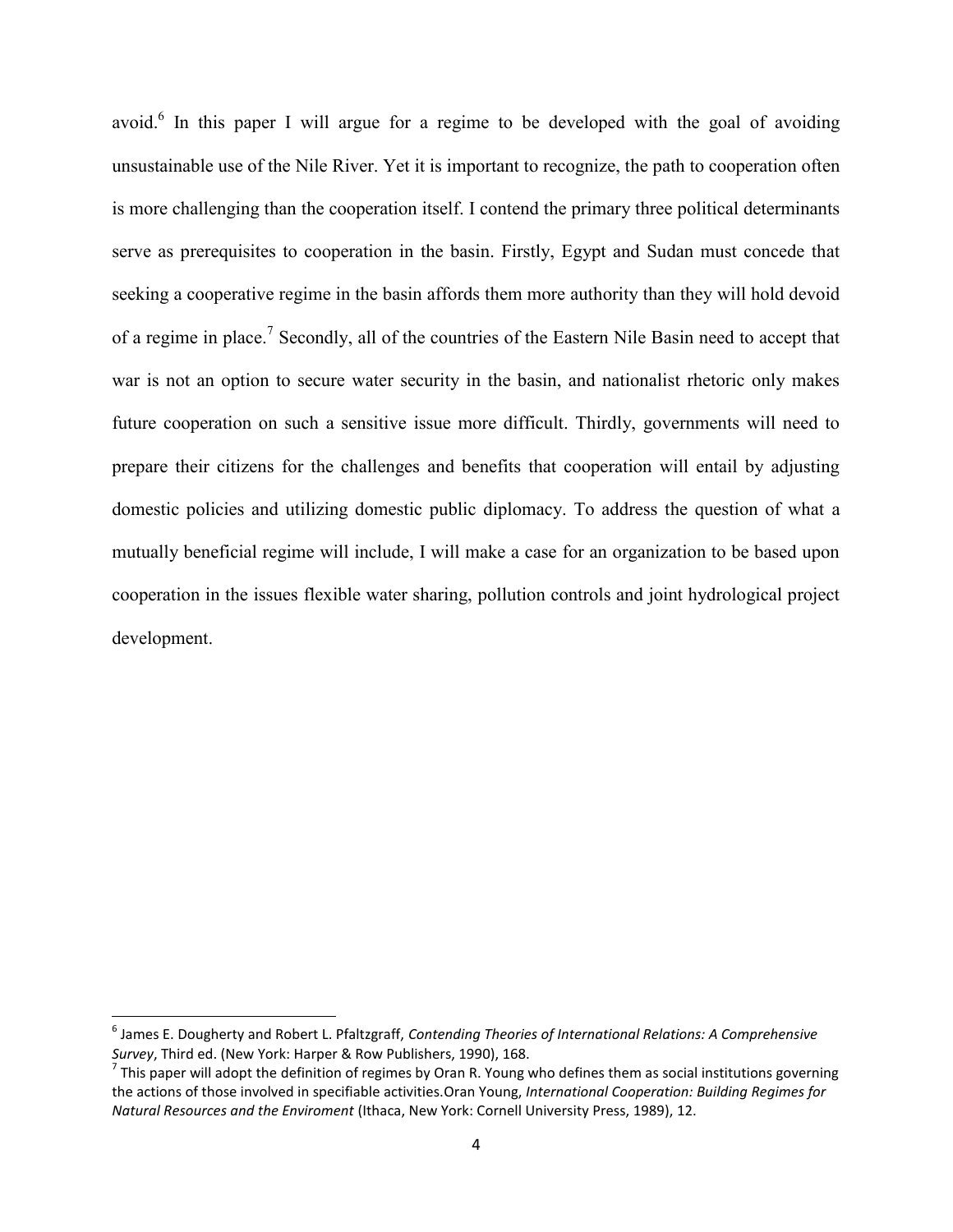#### **CHAPTER 2**

#### **THE CONCEPT OF INTERNATIONAL REGIMES**

The 21st century world is more interconnected and interdependent than any time in history. As populations grow, new countries are born, armed conflict is becoming less of a viable option and globalization takes hold, international cooperation has become imperative to cope with the challenges that are associated with a more interconnected society. International regimes are a key function in facilitating international cooperation as they serve a number roles in the international system, and the conceptual framework of regime theory is what this paper is built upon. Oran R. Young defines regimes as "social institutions governing the actions of those involved in specific activities or a set of activities". Within the social institution there are detailed or sometimes assumed norms, principles and decision-making actions that can follow a formal or informal format which come together to address an agreed upon issue. Young divides international institutions into two distinctive subsets: international orders and international regimes. International orders are larger more broad frameworks that govern over all members of the international society. The international economic order, for example, is an overarching framework that a number of smaller arrangements are within. International regimes, on the other hand, are much more specifically focused. They generally have commonly understood interests, activities and member states participate voluntarily.<sup>8</sup> The International Commission for the Protection the Rhine (ICPR) is an illustration of an international regime. The ICPR was

 $^8$  ibid., 13-4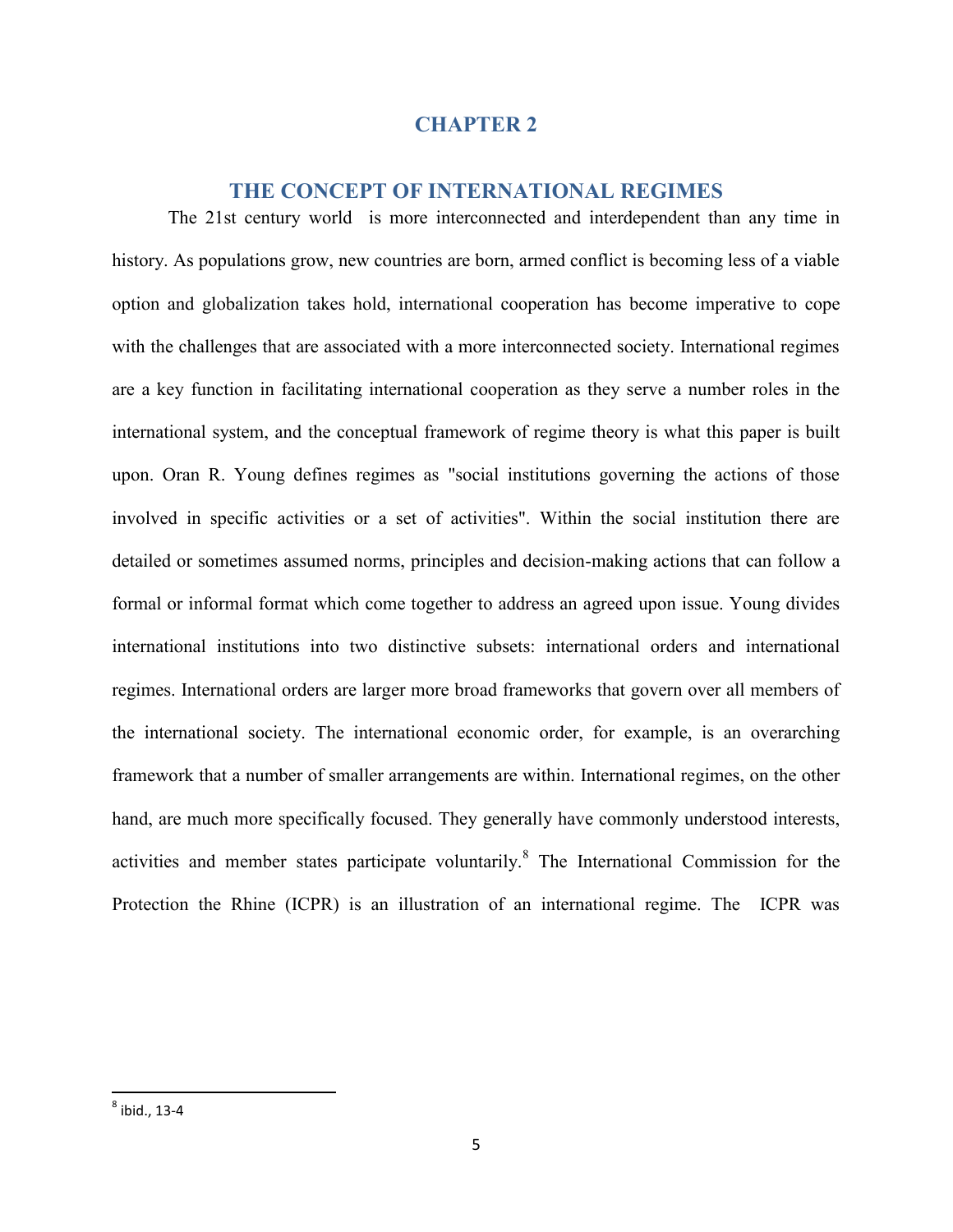developed with the stated goal of combating pollution in the river.<sup>9</sup> The regime is limited to the basin countries that share the basin and has a very precise aim which is to avoid polluting a river.

A regime's effectiveness is determined by their ability to exert pressure on their members to respect its outlined rights and conform to the regimes stated rules. Regimes by nature promote order to the activities it governs, and at their nucleus is its collection of rights and rules. Rights are anything the member of the regime is entitled to which are expected to be respected within the regime. A nation has the right to self-defense, a group may have the right to practice their respective religion freely or a riparian may have the right to utilize water in a river basin for example. Although rights may be outlined within a the context of an international regime, they are often violated  $10^{-10}$ 

Rules are specific guides that outline the accepted practices and standards that regime members are expected to abide by. According to Young, any rule displays the following characteristics: an indication of the relevant subject group, a behavioral prescription and specific circumstances in which the rule is operative. Young also cites three types of rules: use rules, liability rules and procedural rules. Use rules are associated with safety rules, limitations on actions, or restrictions on use. This paper, for example, will call for the development of a basin management regime that will encompass use rules that put limitations on the amount of Nile water used by each country. Liability rules deal with the responsibility of the another member to compensate another member for injury they inflicted upon them. If a country excessively pollutes a river for example, they may be responsible for compensating those downstream by the

<sup>9</sup> "EUROPEAN ECONOMIC COMMUNITY—FRANCE—FEDERAL REPUBLIC OF GERMANY—LUXEMBOURG— NETHERLANDS—SWITZERLAND: CONVENTION ON THE PROTECTION OF THE RHINE AGAINST CHEMICAL POLLUTION," *International Legal Materials* 16, no. 2 (-03-01, 1977), 242.

<sup>10</sup> Young, *International Cooperation: Building Regimes for Natural Resources and the Enviroment*, 15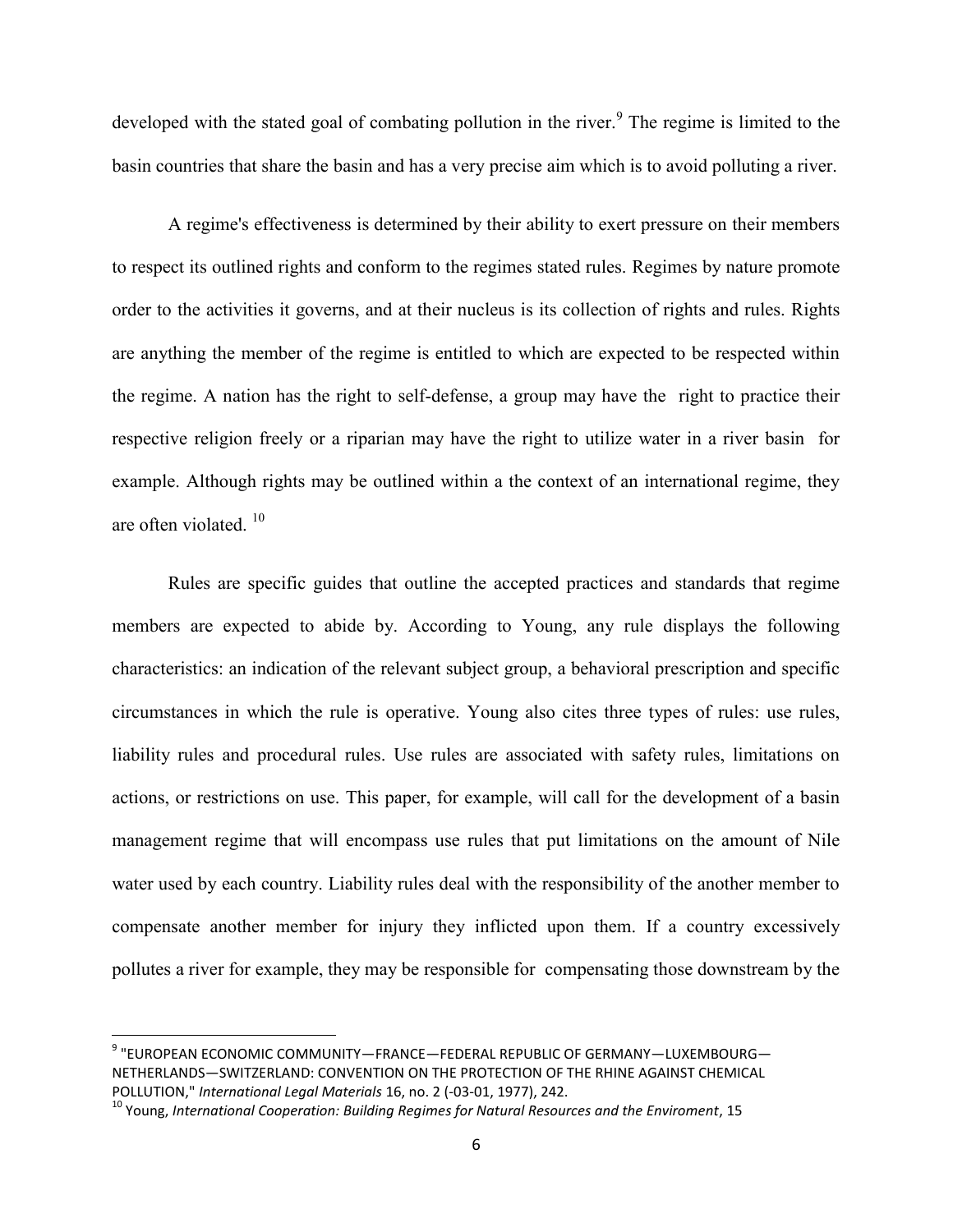rules of the river management regime. Procedural rules are the rules that are followed to operate the regime or to handle dispute resolution.<sup>11</sup> A procedural rule may state that basin members meet on the first Friday of every month, or disputes must be filed within 60 days of the offense taking place. In many international regimes, rights and rules are accompanied by the use of regulations and carefully placed incentives by member states at local to alter behavior and promote compliance domestically. This can be in the form of tax subsidies as an incentive or strict fines for noncompliance as a deterrent.<sup>12</sup> In this paper I will propose Egyptian and Sudanese investment can incentivize efficient water use in Ethiopia.

When discussing regimes it is important to differentiate between an agreement and a regime. Robert O. Keohane defines agreements are often considered "one-shot" formal arrangements, while regimes facilitate continual discussion and agreements that are expected to endure shifts in politics or interests.<sup>13</sup> Regimes can be developed as a result of an agreement or to enforce rules within an agreement, but the occurrence of an agreement does not necessitate the development of a regime. An agreement to share water from a river may need a regime to monitor use, but an agreement that demarcates borders between two countries will most likely not require a regime to monitor it after the border line is decided upon.<sup>14</sup>

Regimes are not conceived on their own accord. They often derived to observe agreements, but they can also originate from states' mutual desires to avoid or achieve outcomes or states' desires to gain power or control the narrative of an issue. Keohane contends regimes are derived from deliberate agreements among legally equal actors seeking outcomes that could not

 $^{11}$  ibid., 17

 $12$  ibid., 17

<sup>13</sup> Stephen D. Krasner, *International Regimes* (Ithaca, New York: Cornell University Press, 1983), 2.

<sup>14</sup> Young, *International Cooperation: Building Regimes for Natural Resources and the Enviroment*, 24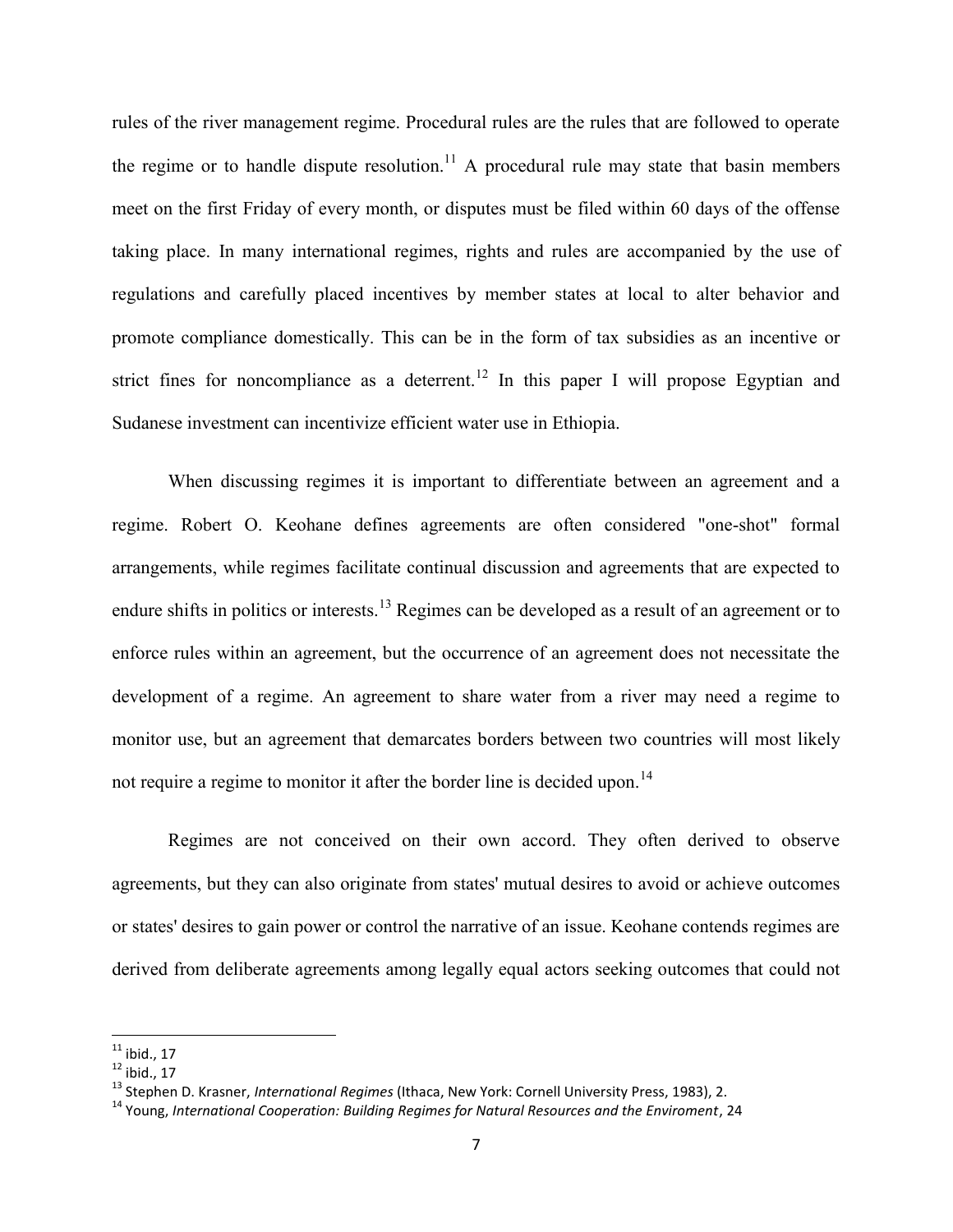be obtained by uncoordinated actions motivated by self-interest. This is considered the structural realist perspective.<sup>15</sup> This paper adopts this position and argues that Egypt and Sudan should seek the development of a regime because the uncoordinated Eastern Nile Basin management is unsustainable, and even a suboptimal outcome produced by a regime is superior to a unilateral approach. .

#### The structural



born from states seeking to maximize **Figure 2: Structural Realist view of regimes (source: Stephen D. Krasner,** *International Regimes* **(Ithaca, New York: Cornell University Press, 1983), 8.)**

their power and self-interests. In the figure above, two paths are offered to "outcomes". Path (**A)** is the standard path for states to pursue national interests as they are sovereign actors in the international arena. If a state can achieve their desired goal without a regime they will generally do so. Path **(B),** on the other hand, is the alternative route often chosen when path **(A)** is too costly monetarily or politically, or if it leads to less desirable outcomes.

Applying this to the case of the Eastern Nile Basin, "national interests" represents Egypt or Sudan's desire for water security. Path **(A)** would be the countries acting unilaterally to ensure water security by means of coercion, outright war, seeking water from alternative sources or by seeking a political solution. In the circumstance of the Eastern Nile Basin, path **(A)** is proving to be fruitless in achieving a desirable "outcome" or predictable level of water security for Egypt and Sudan. This paper argues path **(B)** offers the potential for an outcome more desirable than path **(A)** in this instance. It may not offer an optimal outcome, but will offer structured

<sup>15</sup> Krasner, *International Regimes*, 7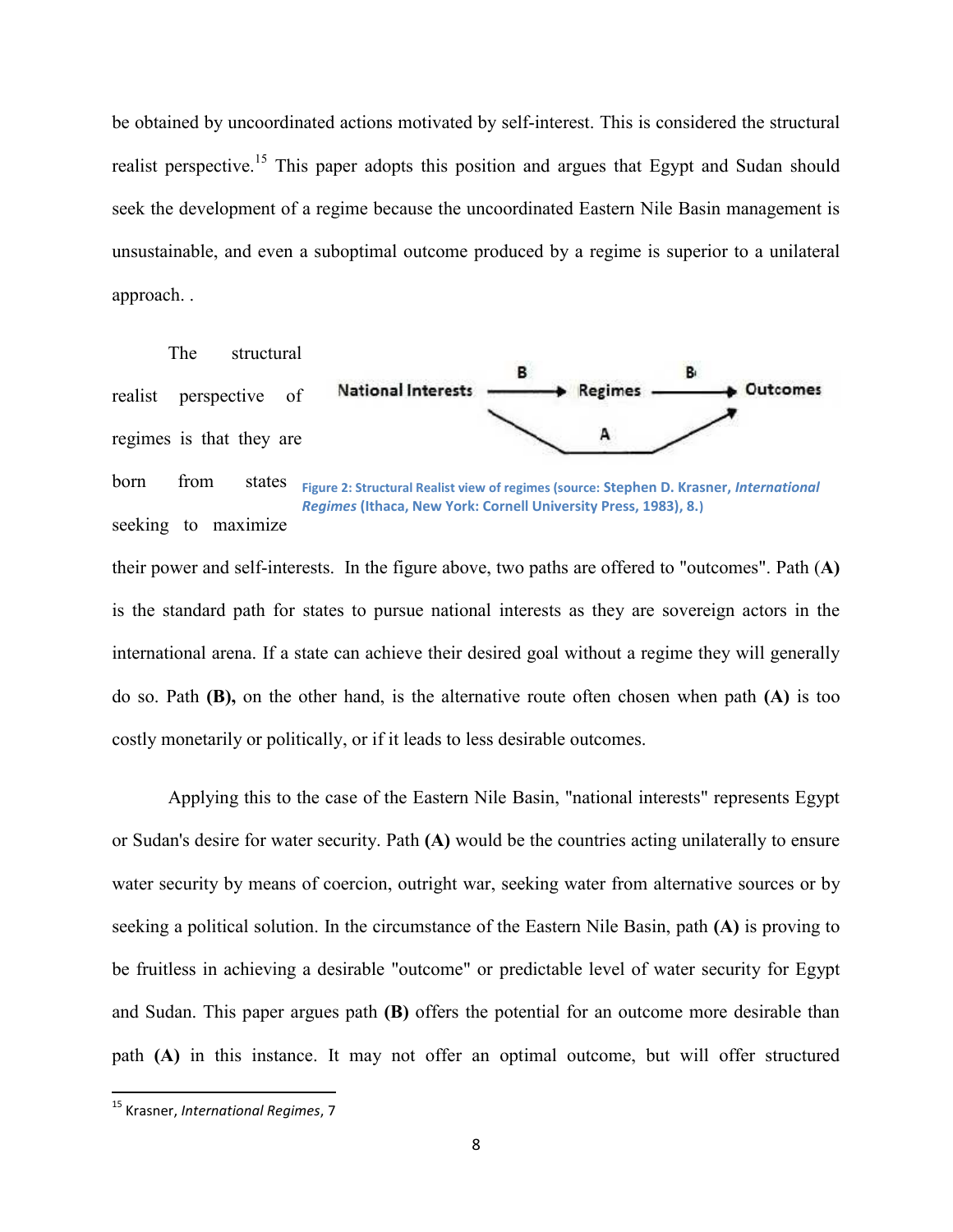predictability that will be more beneficial to Egypt and Sudan than their current situation. Moreover, because of the geographical makeup of the basin affords Egypt and Sudan little influence on how much water they actually receive under path **(A)**, path **(B)** potentially offers the countries greater power and influence over the flows of the river which will be a maximization of their self-interests.

Regimes fall into two categories, institutions and organizations, according to Young. Institutions are defined as social structures with easily understood roles that are accompanied by rules or conventions that govern the relations among the those whom occupy the defined roles. The rules and rights form, what Young calls, the "superstructure" of the institutions as they link the actors. An electoral system is an example of an institution, as candidates interact with potential voters and campaign within a defined framework that prescribes when elections can be held, who can be a candidate and who is allowed to vote. Markets are another example. Buyers interact with sellers under defined and understood rules of exchange that form the superstructure of the specific market. Institutions lend organization, order and stability to international relations by setting up a regulated networks that serves as forums for state interaction even though they do not generally have to be material entities.<sup>16</sup>

Organizations also lend predictability and order to international relations, but are physical entities with headquarters, offices, staff and budgets. Because organizations are physical in nature, they have the ability to act in the legal arena. They can own property and enter into contracts. Organizations can also sue and be sued, and adopt political positions. Organizations exists within governments, between governments and in the private sector. The membership and participation in the organization is voluntary, and all members accept the organizations stated

<sup>16</sup> Young, *International Cooperation: Building Regimes for Natural Resources and the Enviroment*, 31-2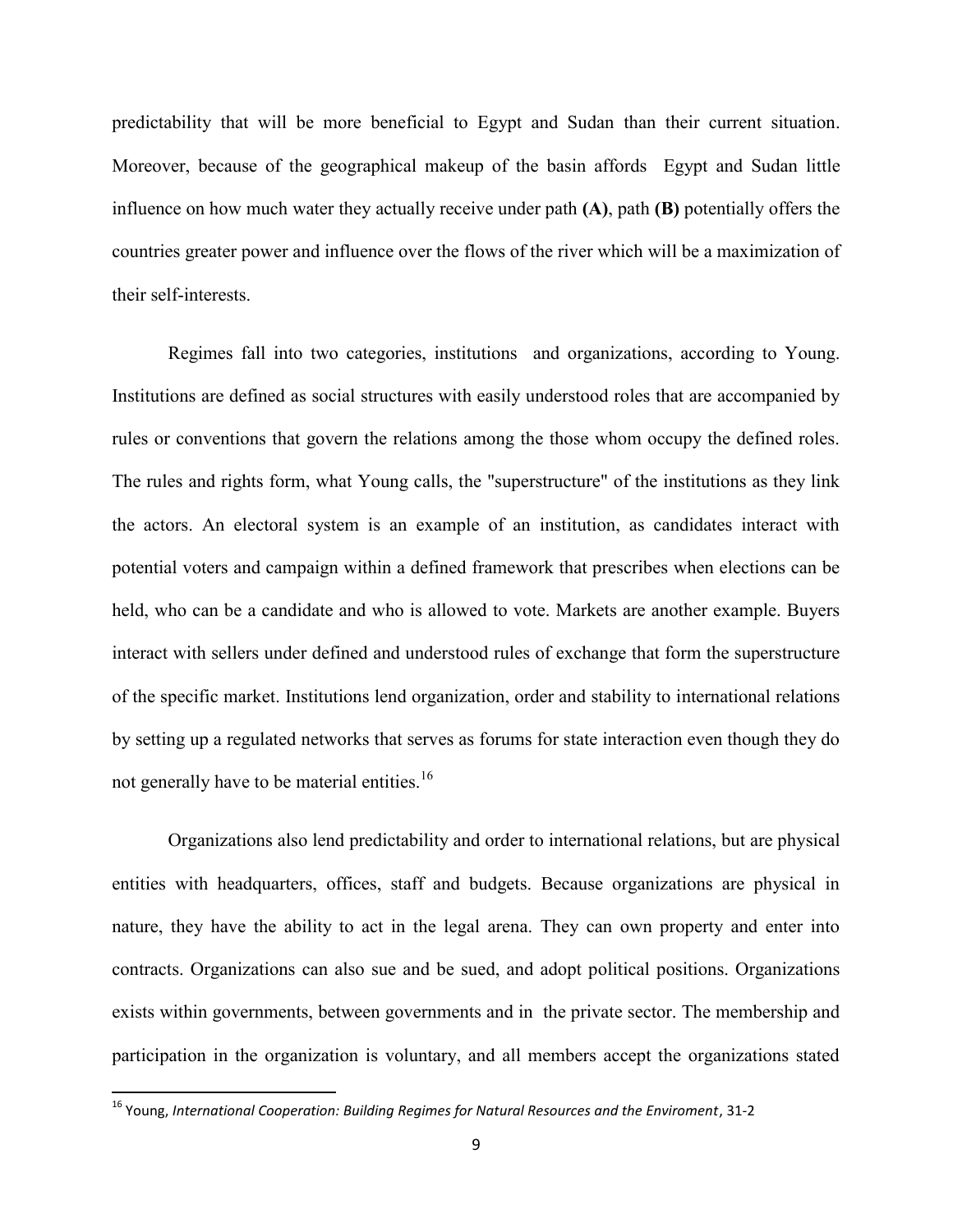rules and rights. Since organizations are" brick and mortar" regimes they also can perform key functions that are difficult for decentralized institutions like dispute resolution, collective decision making and data collection. Additionally, organizations can share the costs associated with performing their specific activities amongst its members. The United States Bureau of Land Management, the United nations, the Nile Basin Initiative and the National Rifle Association are all considered organizations.<sup>17</sup>

This paper argues for the development of a regime organization to facilitate the cooperation between the countries of the Eastern Nile Basin. I contend that Egypt and Sudan should be seeking the development of this regime based upon the structural realist perspective that states naturally seek to increase their interest and power, and the regime offers the greatest opportunity to gain this power. Moreover, I argue Ethiopia stands to benefit significantly from the agreement, as it offers the country a forum to seek concessions from downstream countries for it to act in the their desired manner. All states stand to benefit from an organizational regime in the basin as it will provide a forum with functions that will provide order, stability, predictability and consistency to what has the potential of being a very chaotic situation.

 $17$  ibid., 32-50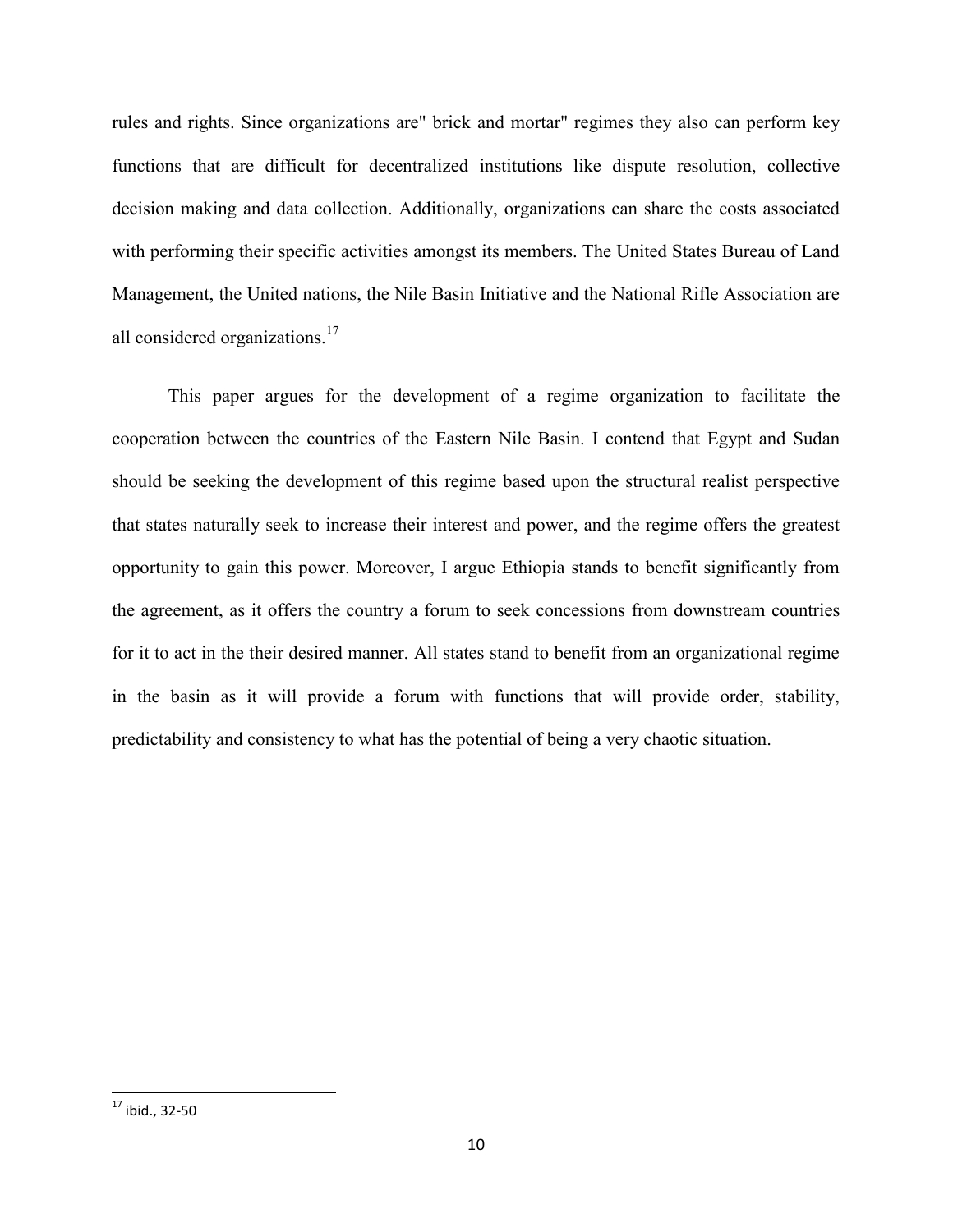#### **CHAPTER 3**

#### **HISTORICAL BACKGROUND**

To adequately understand a way to move forward in managing the Eastern Nile Basin in context, it is critical to understand history of the river and the politics that surround it. This section will begin with a brief history of the Nile's treaties which will be followed by a discussion of the role of the river plays in individual country, the international relations history of the three countries and conclude by discussing past and present cooperative regimes in the basin.

#### **Overview**

The size and scope of the Nile River are what make it the arguably the most difficult river system in the world to manage. Flowing through ten countries and for over 6,800 kilometers spanning through the north-east African region, the Nile river system spans more than 35 degrees of latitude and is the largest international river system in the world. The river has two main tributaries. The White Nile, fed by runoff from the Rwenzori Mountains, originates in Burundi. It offers a small, but reliable flow that travels through the Equatorial Lakes, and Sudd swamps of Southern Sudan before converging with its much larger partner tributary, the Blue Nile. The Blue Nile, the significantly larger; but less consistent of the two tributaries, contributes 86 percent of the Nile river's flow reaching Aswan. Originating in the Ethiopian highlands, the Blue Nile moves water from Lake Tana south, before moving west, then north towards Sudan to join the White Nile.<sup>18</sup>

The Nile Valley served as the home to some of the world's oldest civilizations and was once able to nourish all of those whom resided on its banks. Serving as the cradle of civilization,

<sup>18</sup> Yacob Arsano, *Ethiopia and the Nile: Dilemmas of National and Regional Hydropolitics* (Zurich: Center for Security Studies, Swiss Federal Institute of Technology, 2007).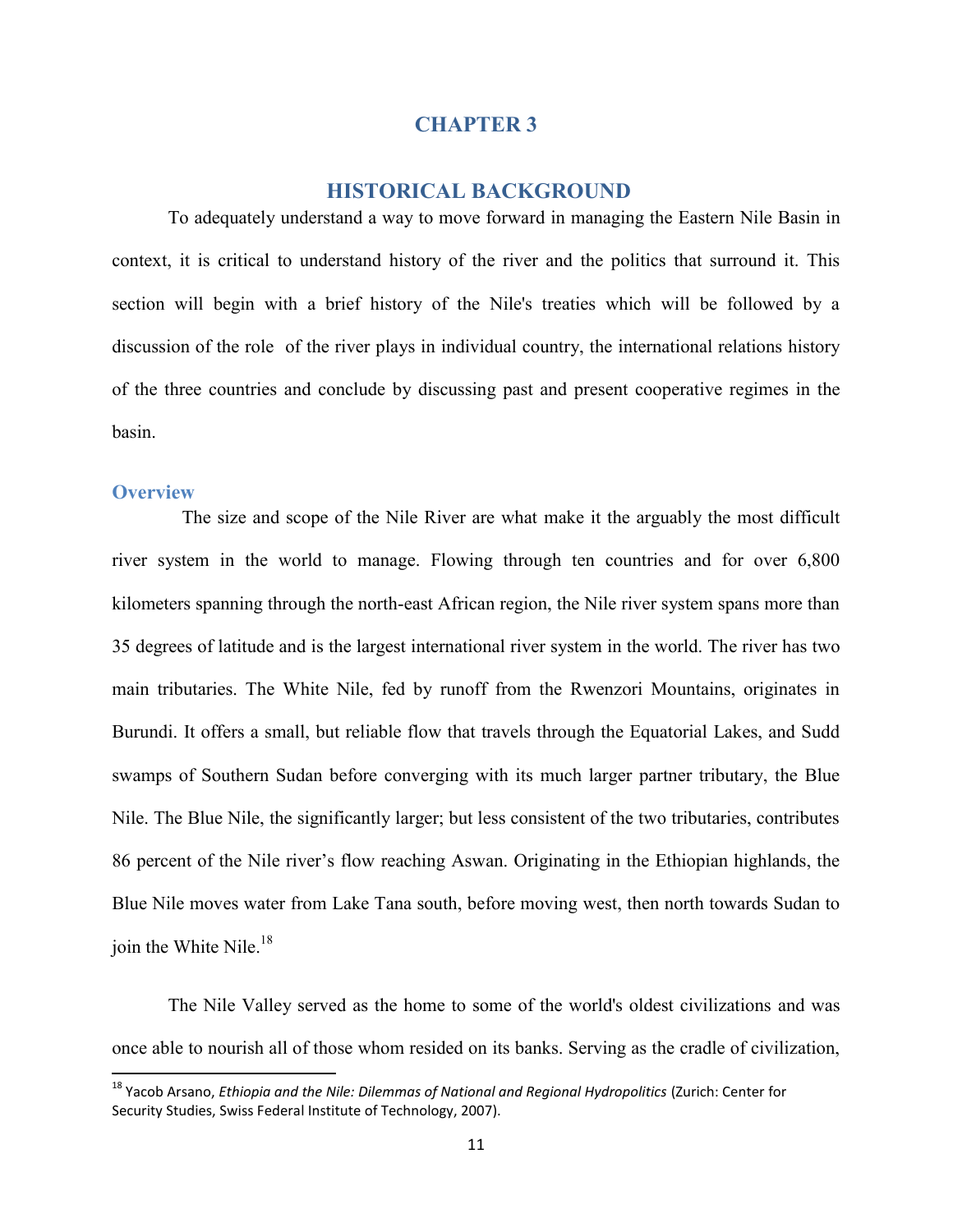it has sustained its surrounding inhabitants for thousands of years. The Aksumite Empire of ancient Ethiopia, the early Sudanese State of Merowe and the Pharonic civilizations of Egypt were rooted deeply within the Basin. While Ethiopia has been able to develop without complete reliance the Nile because of inconsistent but ample rainfall, for Egypt and Sudan the river still represents the primary source of life as they are still at the mercy of the river's flow for their subsistence. The Nile provides irrigation for agriculture, drinking water, fish and electricity for millions who inhabit the Nile basin. For many countries in the Nile Basin, the River represents an opportunity to develop and expand their economy; the river's flow embodies the means for survival for the two most downstream countries, Egypt and Sudan.

While during the early  $20<sup>th</sup>$  century Egypt enjoyed the benefits of being a colonist's most favored child, many of the upstream countries had been struggling for leftovers. Benefitting from the legacy of the colonial past has encouraged Egypt to adopt a primarily unilateral approach to Nile water management, while threatening and actively disrupting those who sought to alter the status quo. This method of Nile water management has benefited Egypt by allowing it to grow at an unrestricted level, while adopting measures discouraging development in other Nile Basin countries.

A history of the previous treaties on the river offers a clear picture of how Egypt came to hold its current position. Although the first bilateral agreements pertaining to Nile water rights between Nile Basin countries was not signed until 1959, several treaties were devised by colonial powers that recognized Egypt's concerns about Nile water. Italy and Britain agreed on the Anglo-Italian protocol of 1891 that prevented the construction of any new irrigation on the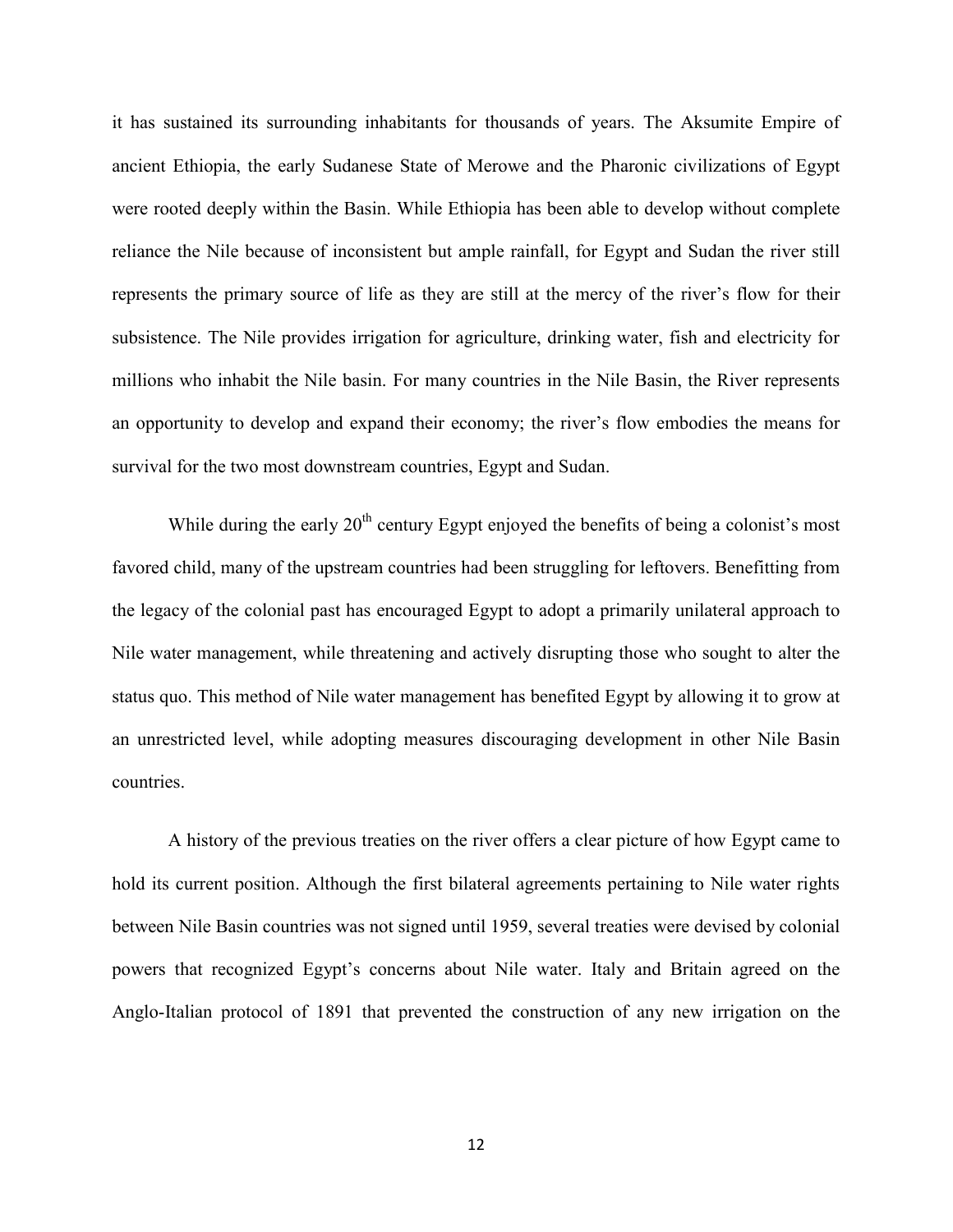tributary of the Nile, Atbara, which originates in Ethiopia.<sup>19</sup> In an effort to further secure Nile river rights to Sudan and Egypt (under British control) an agreement was signed between Britain and Ethiopia signed in May of 1902, which is still in dispute today. The agreement of 1902 is one of the most contentious of the Nile river agreements as its language has been subject to multiple interpretations. While the primary goal of the treaty was to demarcate the border between Ethiopia and Sudan, article III of the agreement pertains to the Nile specifically. The dispute originates from the differently worded Amharic and English versions of the agreement. The newly independent Ethiopian government led by Haile Selassie I, would not permit any anyone to build structures that would "completely block the passage of waters to the White Nile without securing a prior agreement with the Government of England." Egypt and Sudan, contend that this agreement forbids the construction of any projects that diminish the flow of the Nile without permission, and requires Ethiopia to seek their approval in the absence of the former colonists.<sup>20</sup> This has been claimed by Sudan and supported by Egypt whom has backed these claims with economic and military threats. Building from the agreement of 1902, an agreement cut from the same thread was reached between Congo and Britain restricting development along the White Nile which secured the free flow of Nile water to Sudan and Egypt.<sup>21</sup>

The Nile Waters agreement of 1929, established an exceptionally one-sided allocation of water rights for Egypt by allocating of 48 billion cubic meters of annually to the country and allocating an additional 4 billion to Sudan. The agreement, was only an exchange of notes between the British High Commission in Cairo and the Egyptian government, and did not

<sup>19</sup> Ashok Swain, "Ethiopia, the Sudan, and Egypt: The Nile River Dispute," *The Journal of Modern African Studies* 35, no. 4 (-12-01, 1997), 676.

<sup>20</sup> Daniel Kendie, "Egypt and the Hydro-Politics of the Blue Nile River," *Northeast African Studies* 6, no. 1 (-01-01, 1999), 156.

 $21$  ibid., 157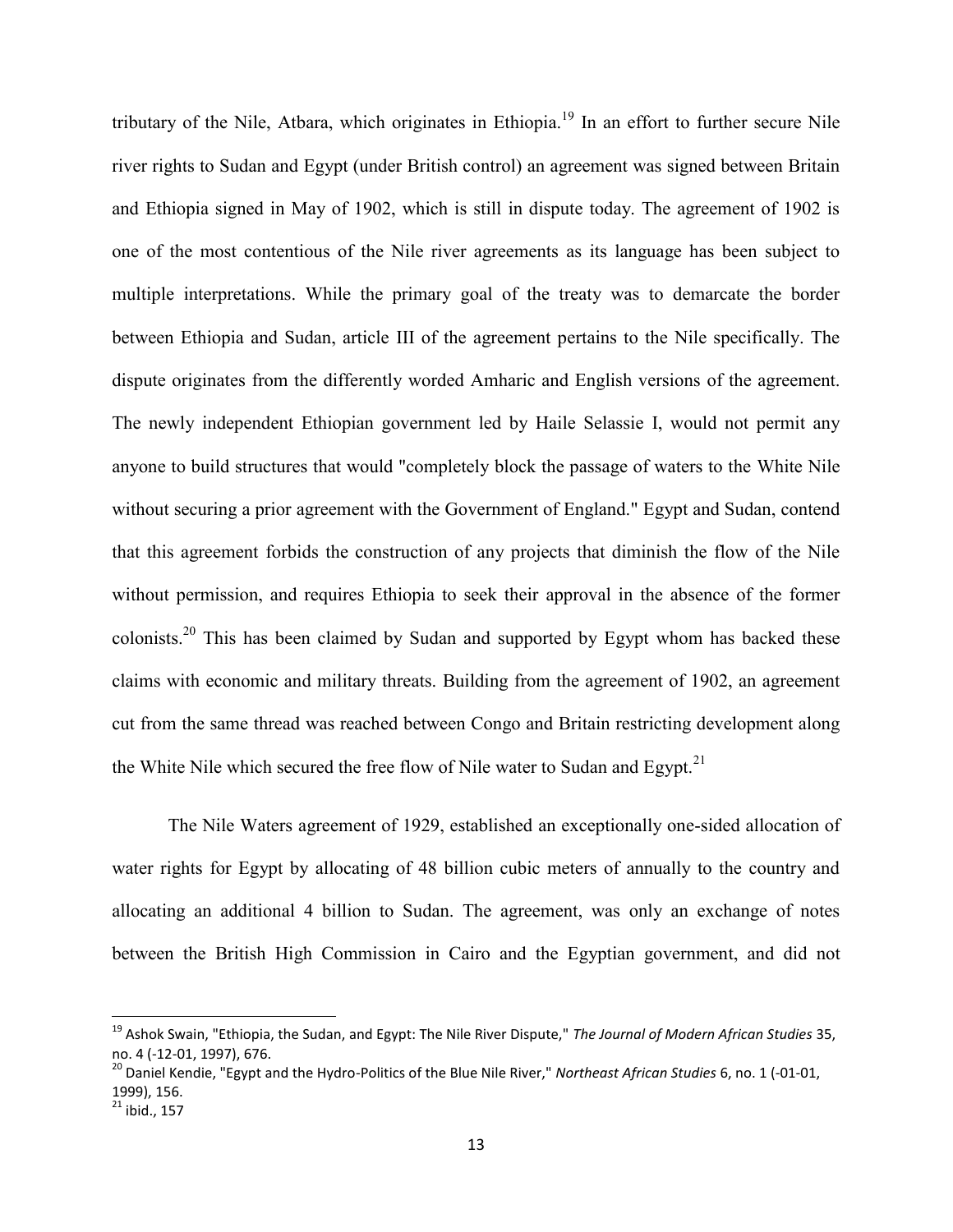involve any of countries outside of Egypt and British controlled Sudan.<sup>22</sup> In addition the agreement stipulated "no works were to be constructed on the Nile or its tributaries or its equatorial lakes, so far as they were under British jurisdiction, which would alter the flows entering Egypt without prior approval. Ethiopia and the other counties along the Nile basin were not included in the agreement".<sup>23</sup> Despite the fact the Nile Waters Agreement of 1929 didn't involve any other stakeholders aside from the British and Egyptians, it represented the means of regulation on the river until the Nile Waters Agreement of 1959.

After the Egyptian Revolution of 1952, the local administration in the Sudan set in motion demands for the Nile Water Agreement of 1929 to be renegotiated, as it ultimately represented a unilateral one-side agreement that was negotiated by a colonial power and Sudan was hoping to gain independence. These demands became more boisterous as the Anglo-Egyptian agreement of 1953 allowed the Sudanese the opportunity to decide whether they wanted to become independent or unify with Egypt. Sudan overwhelmingly rejected the unification, electing to choose independence. Following the inauguration of Sudan's first Prime Minister Ismail al-Azhari in 1956, a tenuous period ensued between the two countries as Azhari immediately called for a revision to the 1929 Nile Water Agreement. This was followed by the Sudanese government unilaterally declaring their non-adherence to the 1929 Nile Waters Agreement. This move motivated Egypt to move additional army units to the Egypt-Sudanese border as a show of force.<sup>24</sup>

<sup>22</sup> Swain, *Ethiopia, the Sudan, and Egypt: The Nile River Dispute*, 677

<sup>23</sup> Robert O. Collins, *The Waters of the Nile: Hydropolitics and the Jonglei Canal, 1900-1988* (Princeton: Markus Wiener Publishing, 1996).

<sup>24</sup> Swain, *Ethiopia, the Sudan, and Egypt: The Nile River Dispute*, 679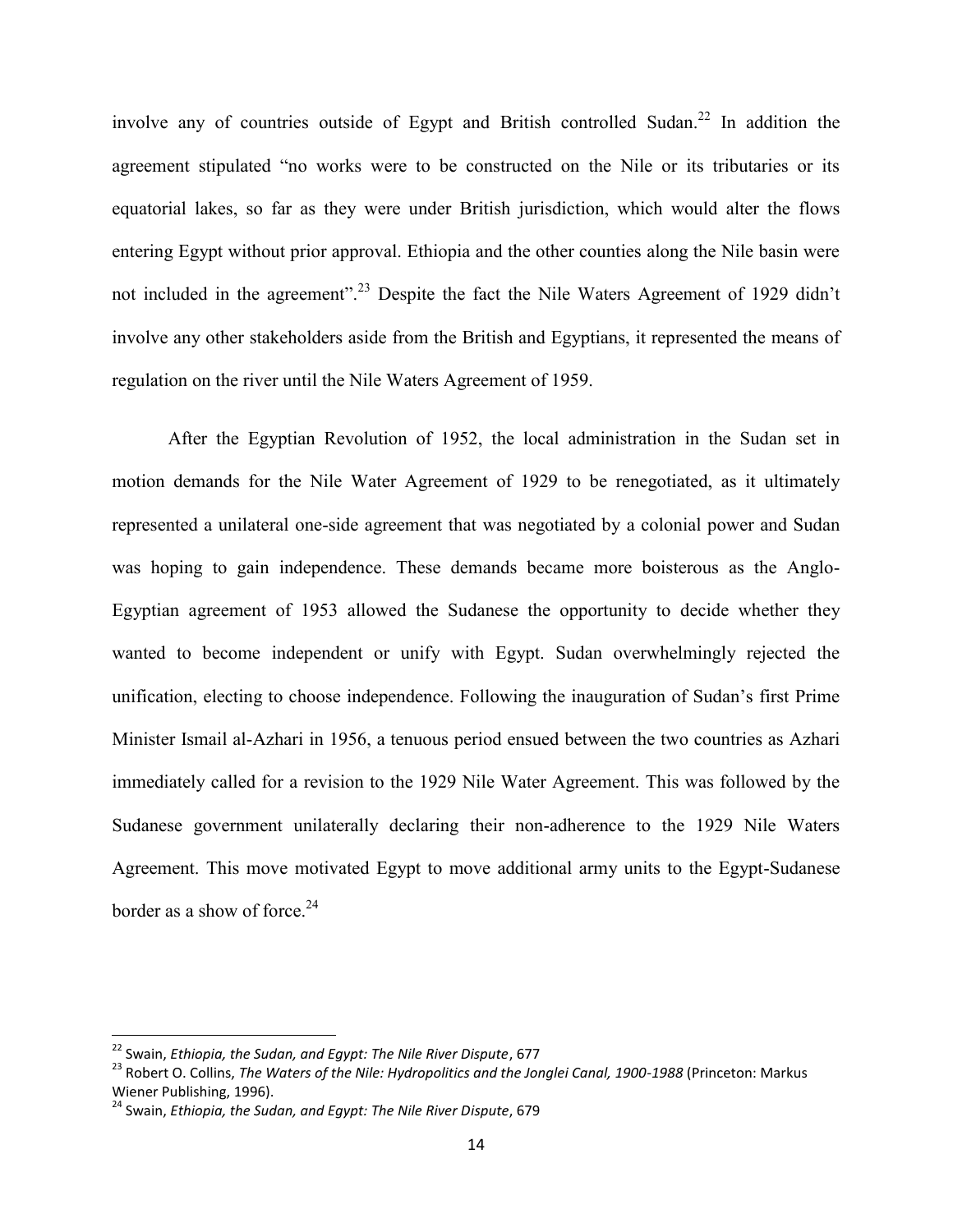Tensions between Khartoum and Cairo diminished following a military takeover in Khartoum in 1958. The new regime headed by General Ibrahim Abboud had a much more favorable attitude towards Cairo, which was demonstrated by their willingness to enter in to a new Nile Water sharing agreement in 1959. In this agreement, Egypt gained Sudan's acceptance of the controversial Aswan High Dam project, and Egypt was only required to pay Sudan 15 million Egyptian pound as compensation for those who were forced to resettle due to the expansion of Lake Nasser which was to result from the project. The new agreement also offered minimal concessions to Sudan as Egypt was allocated 55.5 billion cubic meters of Nile water, while Sudan only received 18.5 billion with a further provision mandating the division of any new water sources. This simply represented an increase in both of their declared entitlements to the Nile's water, and a decline the amount of water that remained unallocated. This can be perceived as a very easy compromise for Egypt to make since the Nile River seemed to have a bottomless supply of water, none of which originates in either country. Furthering the new terms of cooperation between the two nations, in 1960 they signed a joint protocol establishing a cooperative regime organization, the Permanent Joint Technical Committee, to collaborate on further Nile projects.<sup>25</sup>

#### **Egypt and the Nile**

Throughout history great waterways have played critical roles in the development of civilizations. Many civilizations owe their mere existence to a conveniently positioned waterway or strategically positioned port of call. Egypt and the civilizations that previously resided in its borders fall under this observation, as their existence and longevity as civilizations were deeply rooted in the Nile River. Egypt has always depended on the Nile as the country was even termed

 $25$  ibid., 679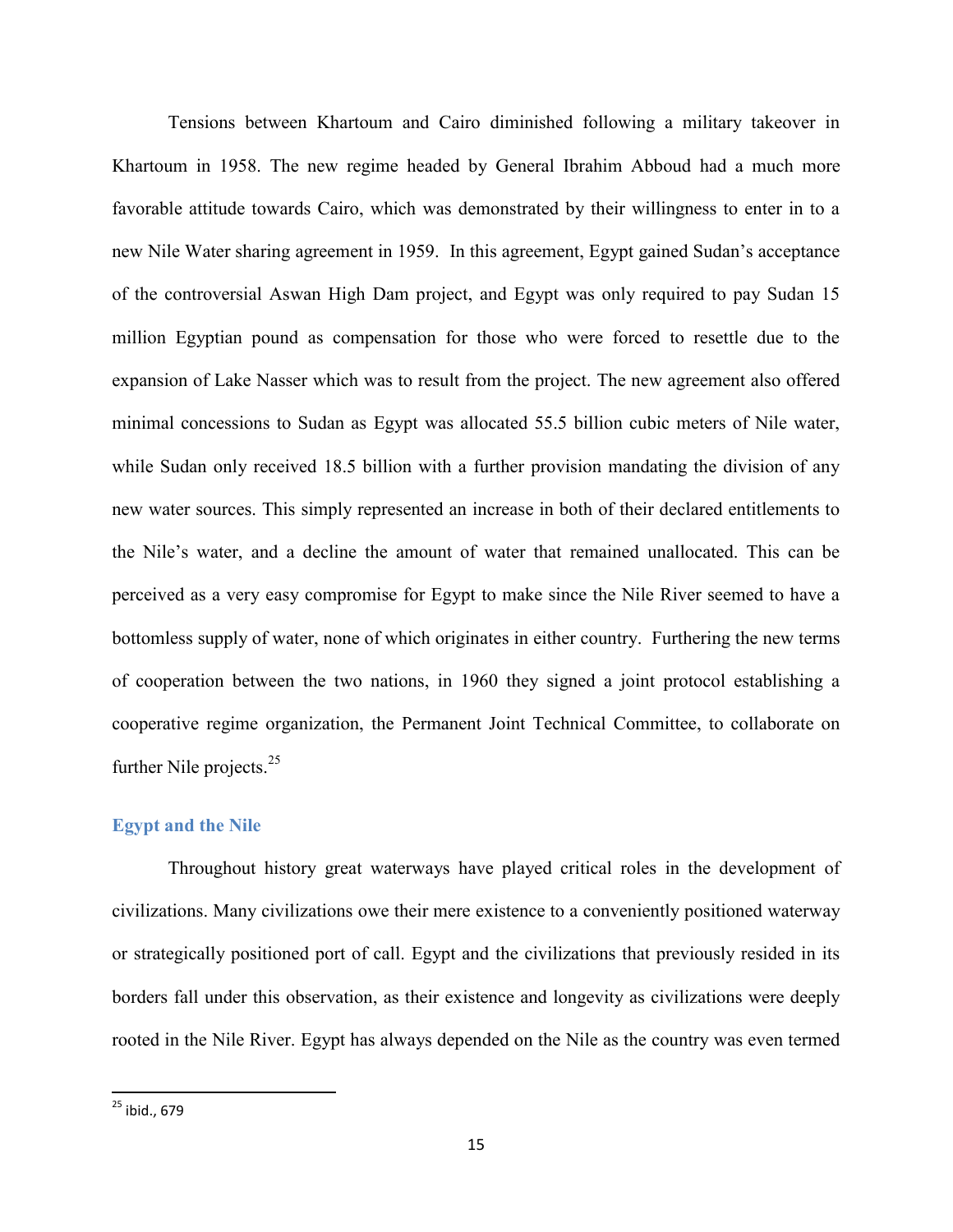"the gift of the Nile" by the Greek Historian Herodotus.<sup>26</sup> When compared to its neighbors to the east and west, Saudi Arabia and Libya it is obvious the immense difference the river plays in Egypt's development and existence.

Egypt's primary renewable fresh water source is the Nile River. From the Nile, Egypt is allocated 55.5 cubic kilometers of water per year based upon the previously mentioned Nile River Agreement from 1959, but often receives more as the country is the last before the Nile reaches the sea. Egypt also has a small amount of domestic renewable fresh water sources. It is estimated the country receives .5 cubic kilometers of surface fresh water from domestic resources and 1.3 cubic kilometers of fresh groundwater annually bringing the approximate average available total fresh water resources of the country to an estimated 57.3 cubic kilometers annually. Additionally the country the country treats domestic waste water which contributes approximately 3 cubic kilometers of fresh water and several desalinization plants on the Red Sea and Mediterranean coasts contributing another 100 million cubic meters primarily used by the resorts and hotels in the area. $27$ 

Of Egypt's fresh water resources, 86 percent is dedicated to agriculture, 8 percent is used domestically and the remaining 6 percent is used for industry.<sup>28</sup> Fresh water is the represents a critical input in the Egyptian economy as the country's agricultural sector represents 13 percent of the gross domestic product, and one third of the entire country's employed workforce.<sup>29</sup> Although Egypt is self-sufficient in terms of most agricultural commodities with the exception of oils, cereals, animal feed and sugars, the country is still one of the world's largest food importers

<sup>26</sup> Salah Amer and Salah El-Din Amer, "Egypt and the Nile Basin," *Aquatic Sciences* 67, no. 1 (-03-01, 2005), 42.

<sup>27</sup> Aquastat, *Irrigation in Africa Facts and Figures: Egypt*, 3

 $28$  ibid., 4

<sup>29</sup> CIA, *CIA World Fact Book: Egypt* (: Central Intelligence Agency, 2011).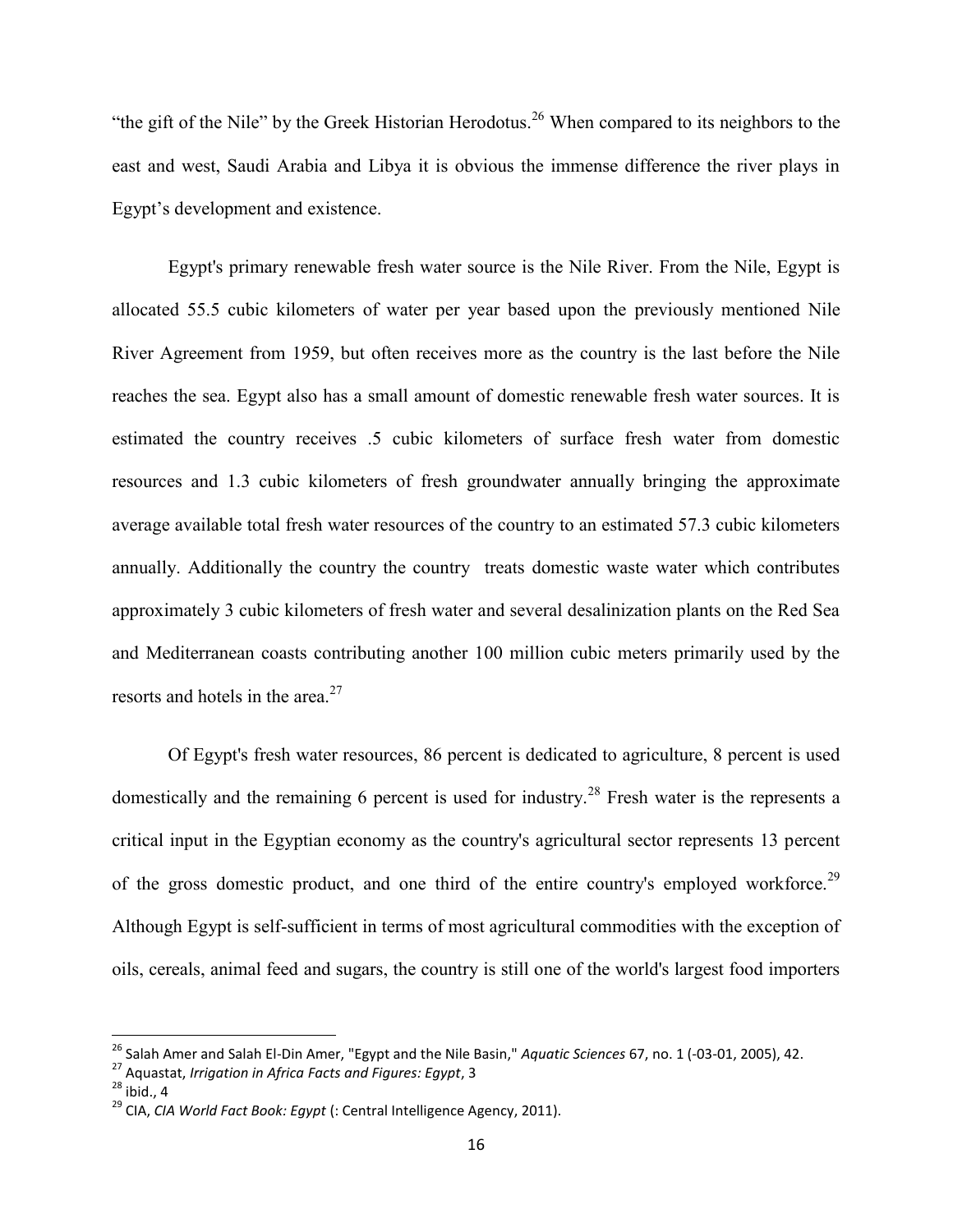as it has already utilized 100 percent of their available fresh water resources and agricultural land. <sup>30</sup> This poses a major challenge for the country as based upon current water and agricultural conditions, the country is unable to provide itself sufficient amounts of staple items. Importing at large percentage of staple food items leaves the country at the mercy of fluctuating international food markets to provide its citizens with basic items like bread and rice. It has also put significant strain on the government budgets of the Eastern Nile Basin as food subsidies and food aid are commonplace throughout the countries.

Hydropolitics have shaped Egypt's foreign policy because of food and water security concerns as the Nile River provides 96 percent of the country's renewable freshwater and is the most critical element of the country's sustainability.<sup>31</sup> As the primary input for nearly every aspect of Egypt's development, the Nile is being put under increased pressure as demands for water are escalating to meet the needs of a growing population, increased food production, industrialization and other means of economic development. The pressure being put on this resource is so immense that resource security, in terms of the Nile River water, has elevated to an issue of national security for the country.<sup>32</sup>

This elevation of the water security to national security issue is not new to Egypt as all of the countries previous leaders and colonizers have sought to control the Nile. Early in Gamal Abdel Nasser's tenure as leader of Egypt he claimed to be seeking to unify the Nile Valley by merging Sudan with Egypt, but this goal of seeking unity left many of the Nile Basin countries the impression that unity was aimed at coercing them to relinquish their newly gained sovereignty. Egypt's history of defending one-sided unilateral agreements regarding the Nile

<sup>30</sup> Aquastat, *Irrigation in Africa Facts and Figures: Egypt*, 2

<sup>31</sup> Amer and Salah El-Din Amer, *Egypt and the Nile Basin*, 42

<sup>32</sup> Kendie, *Egypt and the Hydro-Politics of the Blue Nile River*, 157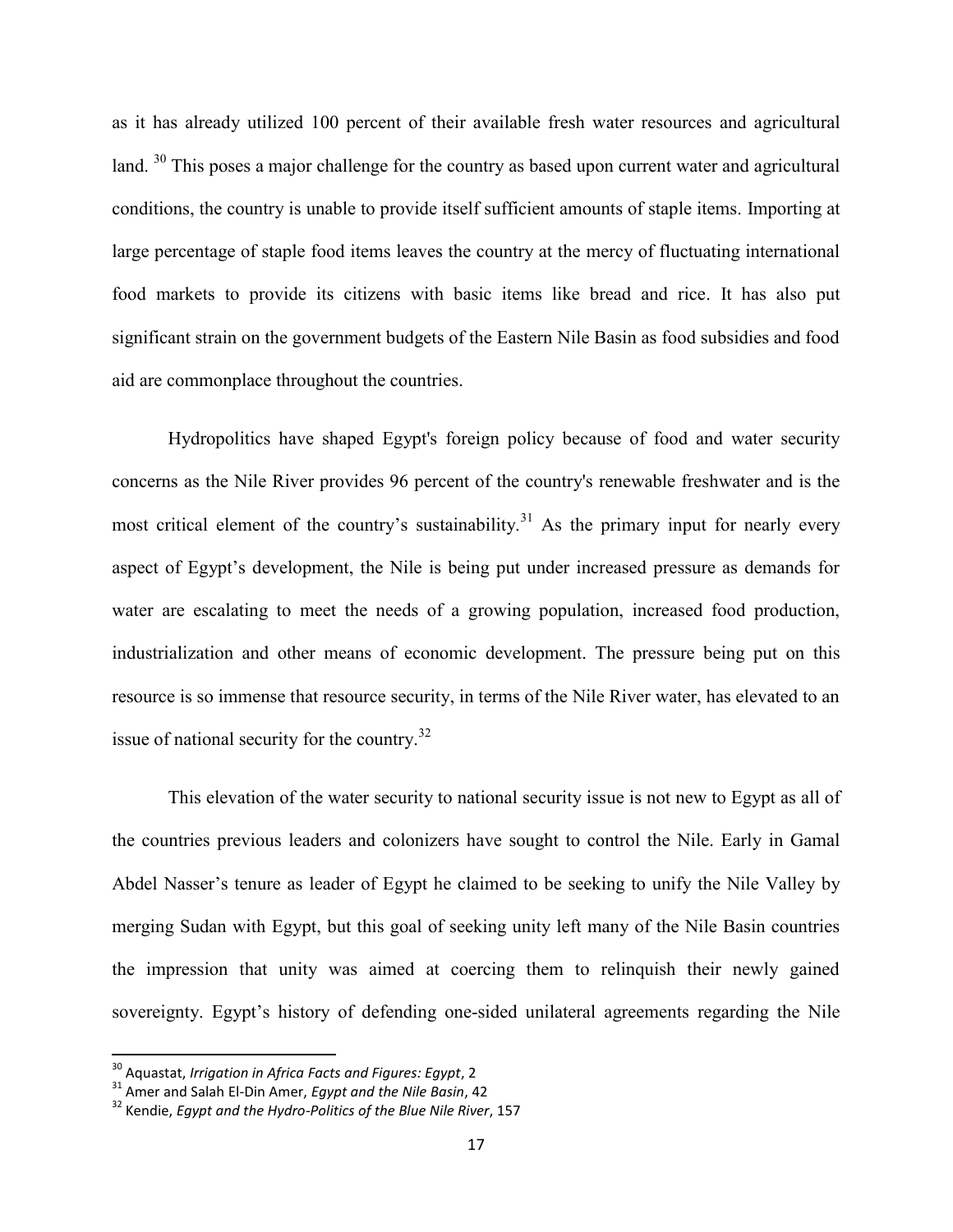River while meddling in the domestic political affairs of other basin states has left many riparians weary of the country's intentions.

Efforts to secure Nile water were consistently a motive for Egypt to seek greater influence in the basin. Despite the fact Egypt could not control their upstream neighbors, they often could weaken their neighbors domestic stability make it difficult for them to change their utilization of the water of the Nile. Egypt's participation in the Ethiopia-Eritrean conflict is a fine example of this. The Arabs failed to claim Eritrea outright following the defeat of the Italians during World War II, but Nasser saw Eritreans as a weak point in Ethiopia's territorial armor, and sought to capitalize on it. During the conflict, Radio Cairo broadcasts were targeted Ethiopian Muslims in an effort to appeal to their religious beliefs by often reminding the Muslim Ethiopians where there "primary loyalties" should lie. Additionally, Egypt began offering scholarships to Eritrean Muslims at Al-Azhar University. As a consequence, Egypt became the center for Eritrean Student Union in the Middle East. In a further effort to undermine Ethiopia's government, in 1958 a small military training camp for Eritreans was opened near Alexandria. Many of Eritrea's future commanders received training there.<sup>33</sup>

Egypt enjoyed increased influence in the Nile Basin as a direct result of their interference in the Ethiopian-Eritrean dispute. Just as Ethiopia was declaring Eritrea as its  $14<sup>th</sup>$  province by dismantling Eritrea's UN-sponsored federal status, Egypt established an office in Cairo for what came to be known as the Eritrean Liberation Front (ELF) in 1960. Taking advantage of religious divisions, anti-Zionist and anti-colonial sentiment, Egypt, under Nasser's leadership, used propaganda religious symbols to influence regional policy and turn what was primarily an Ethiopian issue into an extension of the Arab-Israeli conflict. While elevating the Eritrean-

 $33$  ibid., 154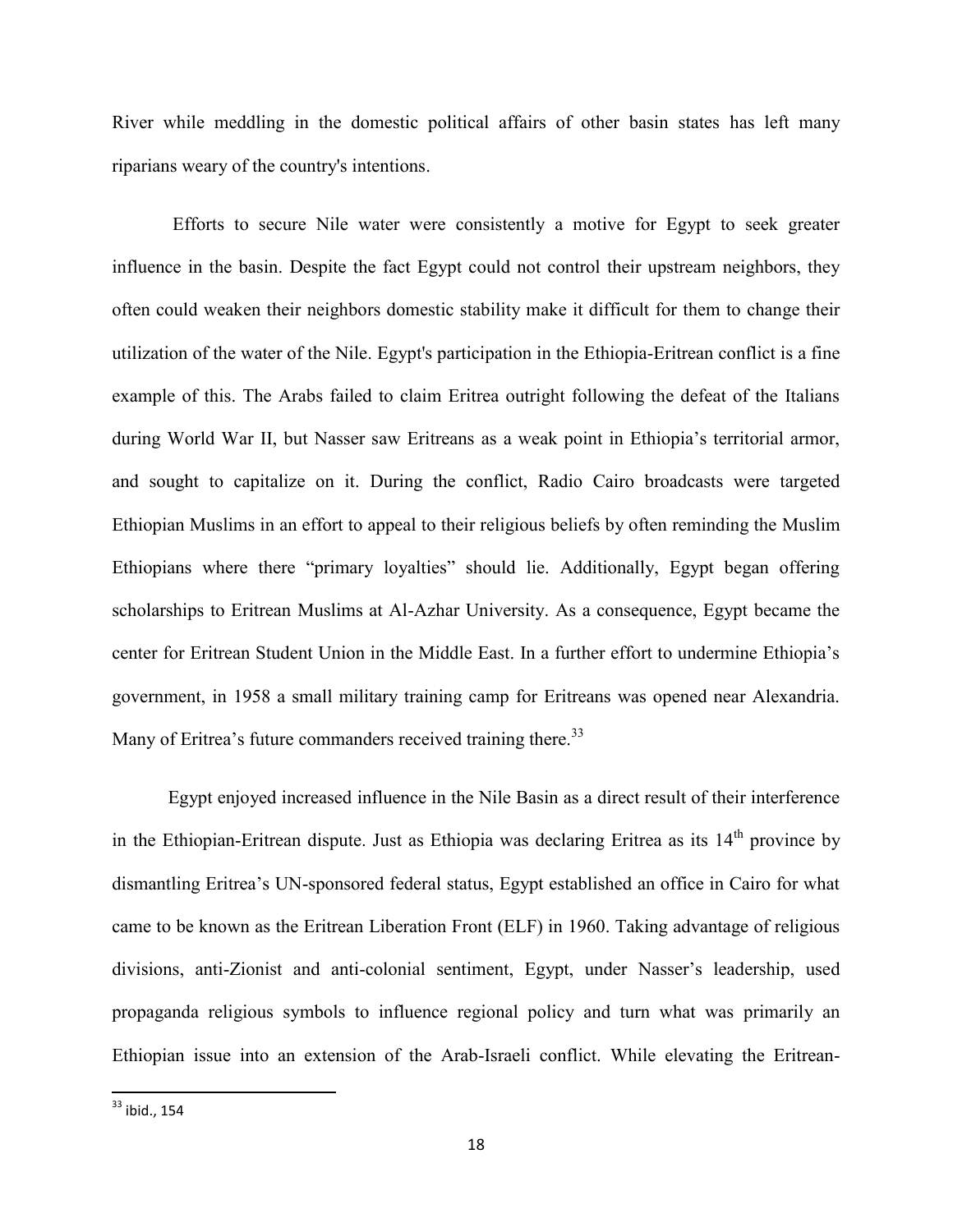Ethiopian conflict relevance in the region benefited Egypt in a number of ways, it has been argued Egypt's primary motivation was to promote enough insurrection inside Ethiopia divert Ethiopia's resources away from projects on the Nile. Egypt's actions during the Eritrean-Ethiopian conflict are considered to have contributed to the destabilizing of Ethiopia who were unable to take on any major Nile development projects during the 30 year conflict.<sup>34</sup>

Anwar Sadat adopted a similar approach to the Nile as Nasser. Ethiopia was struck by excessive drought in the 1970s and 1980 and suffered a significant loss of human life and property loss. In an effort to mitigate the drought's damage, the Ethiopian government began to take out feasibility studies in the Lake Tana area in hopes to develop new irrigation projects. Egyptian President Anwar Sadat responded with by declaring: "Any action that would endanger the waters of the Blue Nile will be faced with a firm reaction on the part of Egypt, even if that action should lead to war." He continued by adding "As the Nile waters issue is one of life and death for my people, I feel I must urge the United States to speed up the delivery of the promised military aid so that Egypt might not be caught napping". This was statement was repeated by Egypt's Minister of Irrigation who stated: "Egypt would never permit Ethiopia to exploit the waters of the Blue Nile", and sought support from other Arab countries on the issue.<sup>35</sup>

Despite threats from Egypt and the destabilizing effect of the Eritrean insurrection, Ethiopia began the first phase of the Lake Tana project in 1988. However, Egypt unveiled another tactic in its arsenal of methods to discourage Ethiopia's development off the Nile. Egypt blocked a necessary loan for the project from the African Development Bank claiming that the

 $34$  ibid., 156

 $35$  ibid., 157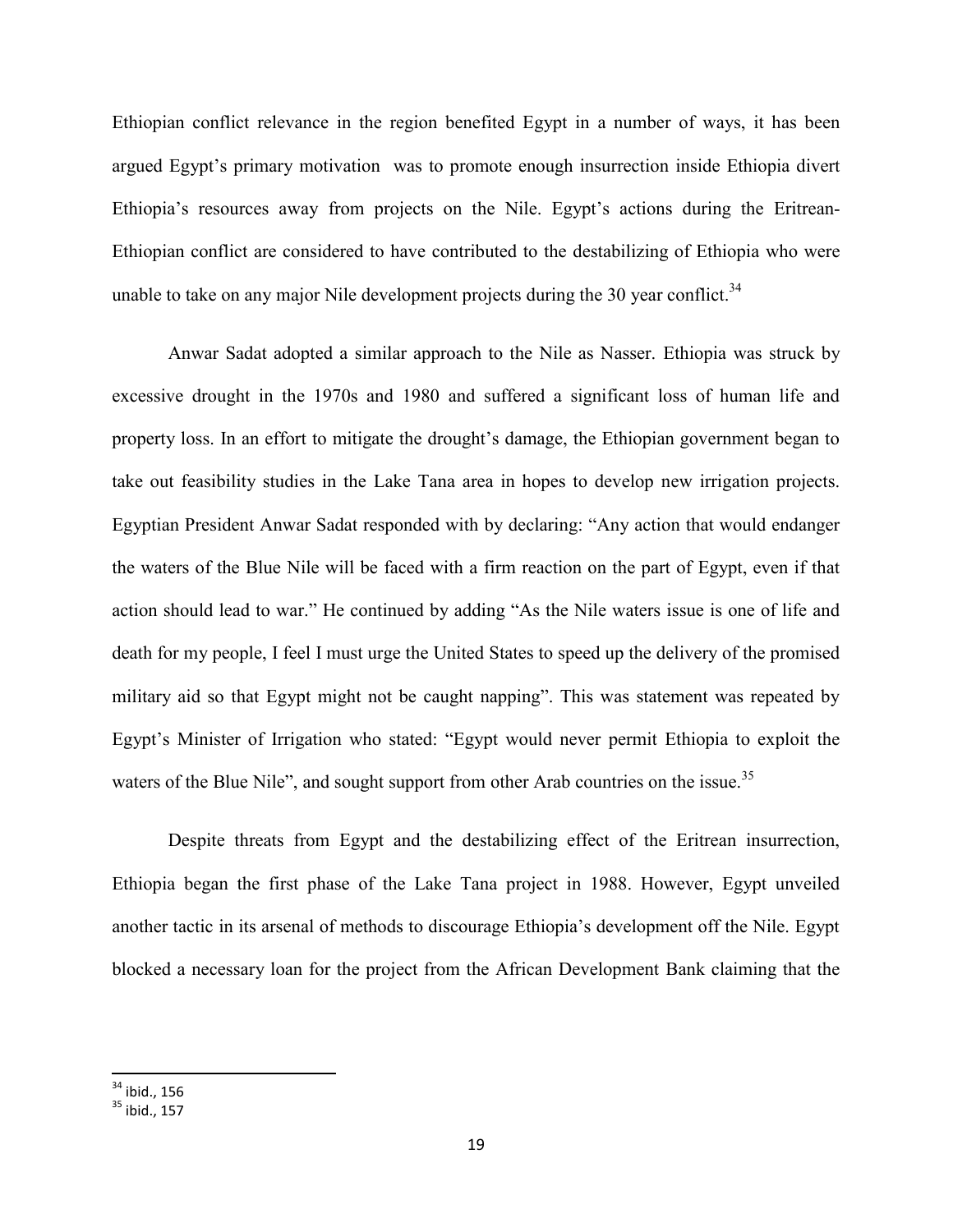Tana Beles project would consume excessive amounts of the Blue Nile water.<sup>36</sup> While this can be interpreted as another action of Egypt's policy to protect their access the Nile by weakening their upstream neighbors, one must take into consideration the drought conditions in East Africa during 1988. A consequence of the drought in Ethiopia's meager rainfall was the lowest water levels on record in Lake Aswan which threatened a complete stoppage of the turbines in the Aswan High Dam. In addition, the a United States Embassy report in April of the previous year painted a grim picture for Egypt's future as it claimed; "there will be insufficient water to sustain Egypt's population by the year 2000 unless drastic conservation and managements improvements are put into place in the next few years". <sup>37</sup>

In contrast to Egypt's significant efforts to discourage Ethiopia's development of the Blue Nile, Egypt has been extremely proactive along the White Nile in an effort to increase the flow of the Nile. Following a bloodless coup in Khartoum in 1969, Jaafar Muhammad Nimeiri came to power in Sudan, but he subsequently faced coup attempts from pro-soviet Sudanse forces in 1971 and 1976. Recognizing the need for regional allies, and more importantly an option to make Sudan politically in debt to Egypt, Sadat came to the aid of the Nimeiri government militarily.<sup>38</sup> In return for Egypt's support, Sadat received a number of political concessions. The most notable concession being Sudan's support of Egypt signing the Camp David Accords in 1979, but the most crucial concession to the issue of the Nile was Egypt was given permission to construct the Jonglei Canal in 1976.<sup>39</sup>

 $36$  ibid., 158

<sup>37</sup> Cowell, A. Nile gives abundantly as doomsday recedes. *The New York Times* (1988, December 20).

<sup>38</sup> Swain, *Ethiopia, the Sudan, and Egypt: The Nile River Dispute*, 681

<sup>39</sup> Kendie, *Egypt and the Hydro-Politics of the Blue Nile River. 158ibid., 681ibid., 681*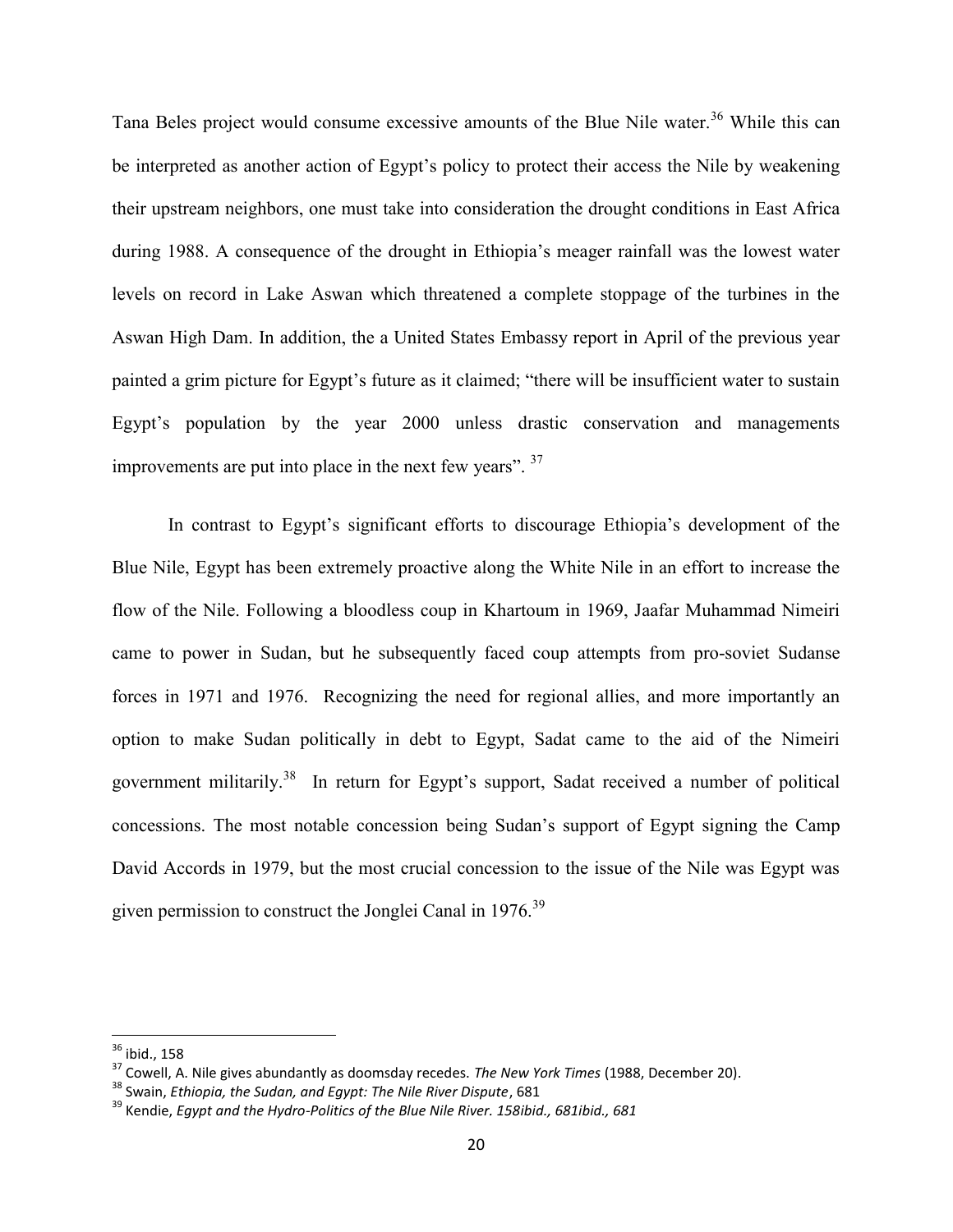The Jonglei Canal was designed to increase the White Nile's annual flow to Egypt by 3.8

billion cubic meters. This was to be done in multiple phases. The first phase involved diverting part of the flow from the Bor to another tributary of the White Nile, the Sobat. This would decrease the amount of water that flows to the Sudd Swamps, which is notorious for excessive evaporation. The second phase was to build drainage mechanisms for the Machar Marshes on the Ethiopian-Sudanese border and the Bahr el-Ghazel in Sudan and dams at Lake Albert in Uganda and Lake Victoria. <sup>40</sup> While Egypt's Jonglei project received support from the Nimeiri Dependent Canal was designed to increase the White Nile's annual flow to Egypt by<br>
phase involved diverting part of the flow from the<br>
mother tributary of the White Nile, the Sobat. This<br>
streamed the sudd Swamps, which is of the flow from<br>Nile, the Sobat.<br>at **Jongles diverse**<br>is<br>the soluded waterlands<br>is<br>the soluded waterlands<br>seed the Ethiop<br>is<br>the Ethiop<br>of the Ethiop<br>of the Ninconnumental impact<br>of the south and was accure and was accure



government, it received wide-spread criticism from those Figure 3: The Jongei Canal (source:<br>
within and outside the Nile Basin. The canal was accused of within and outside the Nile Basin. The canal was accused of

**waterwiki.net)**

being beneficial to the north at the expense of the south. It was claimed that if completed the project would have a negative impact on 40,000 pastoralist whose animals graze in the area, in addition to having a substantial environmental impact on the region. This criticism did not discourage Egypt as its concern rested solely on securing the valuable water from the White Nile to augment it what it currently receives, and doing so expediently before political conditions change again in the region as they so often do. In 1978 a French company began work on the Canal, but was only able to complete 250 of the planned 360 kilometers of the project as a series in the negative impact on 40,000 pastoralist whose animals graze in the area, ition to having a substantial environmental impact on the region. This criticism did neourage Egypt as its concern rested solely on securing the Figure 3: The Jongei<br>
s accused of<br>
e south. It was claimed that if<br>
pastoralist whose animals graze<br>
mpact on the region. This cr<br>
curring the valuable water from<br>
ng so expediently before poli<br>
1978 a French company beg<br>

<sup>40</sup> P. Howell, "The Impact of the Jonglei Canal in the Sudan," *The Geographical Journal* 149, no. 3 (-11-01, 1983), 286-9.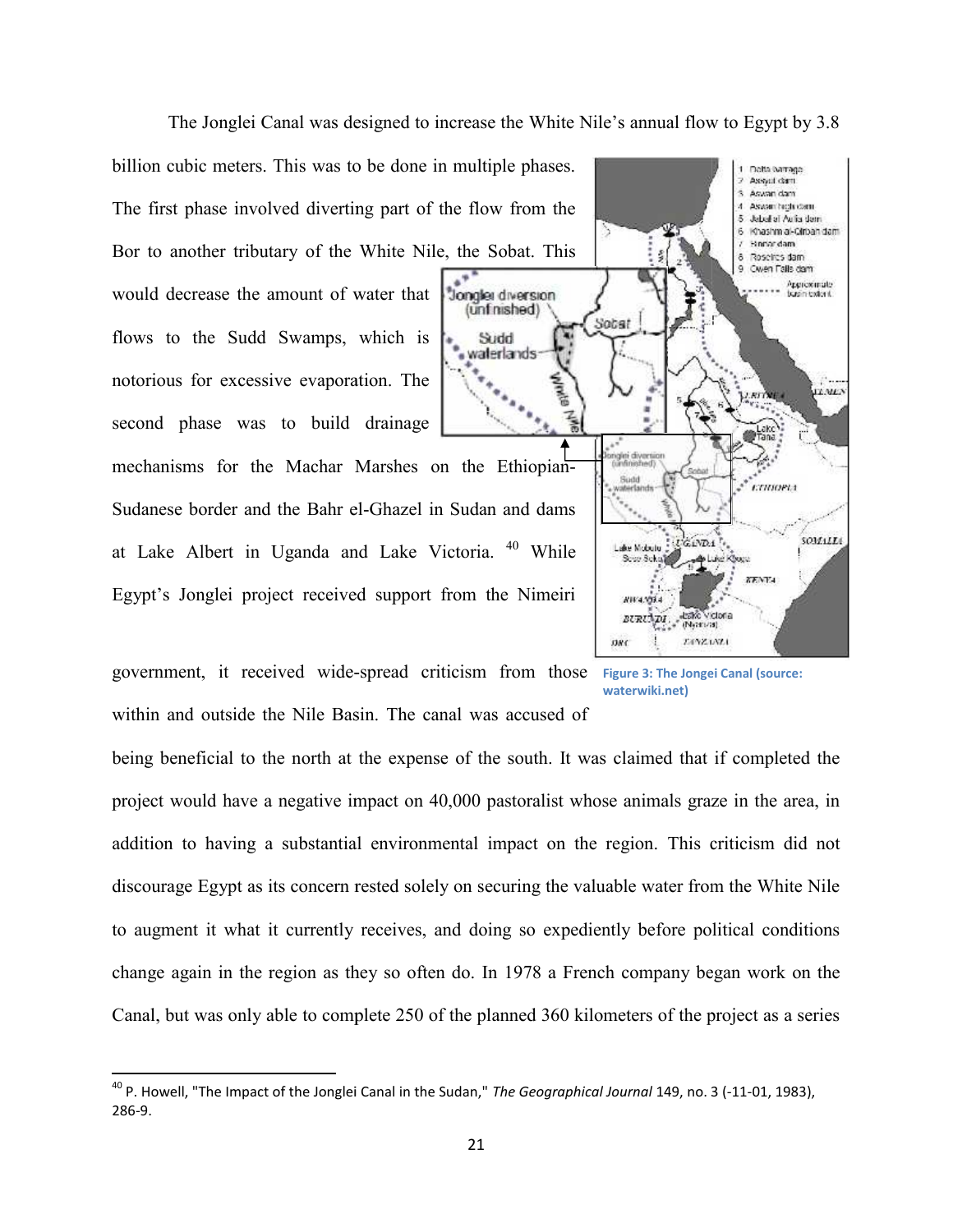of attacks from the Sudanese People's Liberation Army (SPLA) caused work to be suspended in 1984 due to repeated SPLA attacks.<sup>41</sup> While Egypt would still have liked to see the projects completed, the Sudanese civil war made the project impossible to accomplish. Changes in the political climate between Sudan and Egypt, and the secession of Southern Sudan, which holds reservations on the project because it will dry grazing and agricultural land, make this project highly unlikely to be resumed. $42$ 

As a response to the grim situation Egypt faces with regards to water quality and quantity, the country has launched a National Water Resources Plan (NWRP). The overall policy objective is to develop all available non-conventional and conventional water resources to meet the needs of the country. Focusing on three primary aspects; demand management, resource development and environmental protection, the plan will require a significant shift in the countries resource management paradigms. The NWRP is addressing the water demand management by: optimizing use of available resources, minimizing water loss, improving irrigation systems and cropping patterns and reusing agricultural drainage and treated waste water. This is coupled with developing a multidisciplinary dialogue to increase environmental awareness, enhance public and private stakeholder participation and incorporating water quality into the water quantity discussion. In an effort to increase the water supply, the plan calls for greater cooperation among Nile Basin countries. Examples of this include helping reduce water loss from evaporation in swamp area and the continuation of the Jonglei Canal.<sup>43</sup>

<sup>41</sup> Swain, *Ethiopia, the Sudan, and Egypt: The Nile River Dispute*, 683

<sup>42</sup> Tribune, S. Jonglei canal project needs to be revised, south Sudan says. *Sudan Tribune*. (2009, August 8).

<sup>43</sup> Amer and Salah El-Din Amer, *Egypt and the Nile Basin*, 44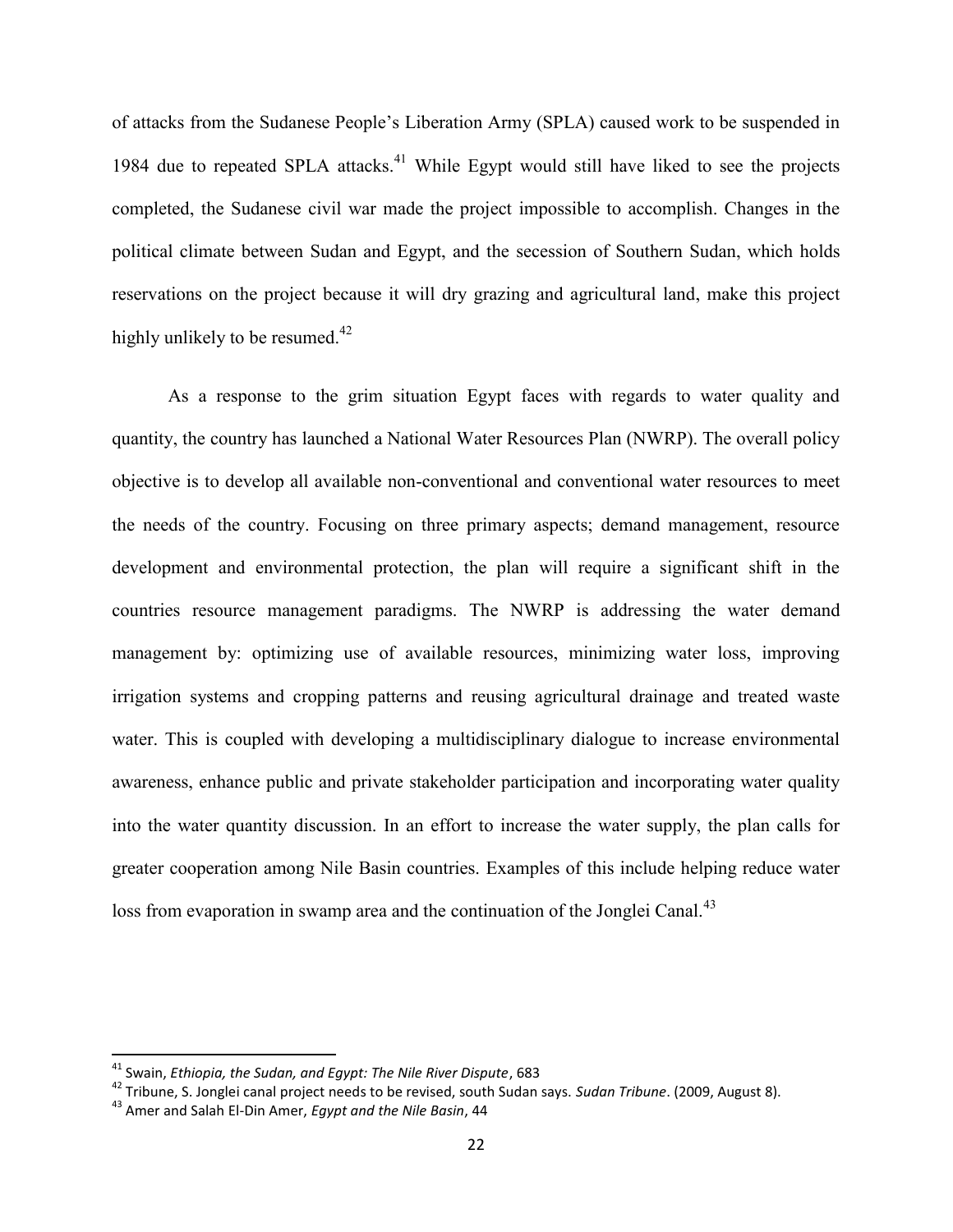Although water scarcity concerns have driven the Egyptian government to threaten

Ethiopia not to use Nile water to develop their agriculture sector, it has not deterred them from expanding their agricultural schemes far into the country's vast deserts. Desert reclamation efforts have been underway for over the last half of a century in an effort to increase the country's food production. The Southern Valley Development Project has

been the largest and most controversial of the





land reclamation projects to date. The Egyptian Government is constructed a large irrigation canal and is constructing several pumping stations that will transport water from Lake Nasser to new agricultural developments in the Toshka Depression in southern Egypt. The goal of the Southern Valley Development Project, also known as the Toshka Project and the New Valley Project, is to reclaim up to 336,000 hectares of desert land and establish new communities in the area that will reduce population pressure in the Nile Valley and Delta.<sup>44</sup>

The Egyptian Government has argued this project will not require the country to exceed their annual water allocation of 55 billion cubic meters, but there is little evidence that this would be the case as the country already utilizes its full quota and is believed to often exceed it. The project has received significant criticism from those upstream whom argue Egypt in the world should not be seeking to use some of the world's driest desert for agricultural purposes. Ethiopian

<sup>44</sup> D. Wichelns, "Moving Water to Move People - Evaluating Success of the Toshka Project in Egypt," *Water International* 28, no. 1 (-03-01, 2003), 52.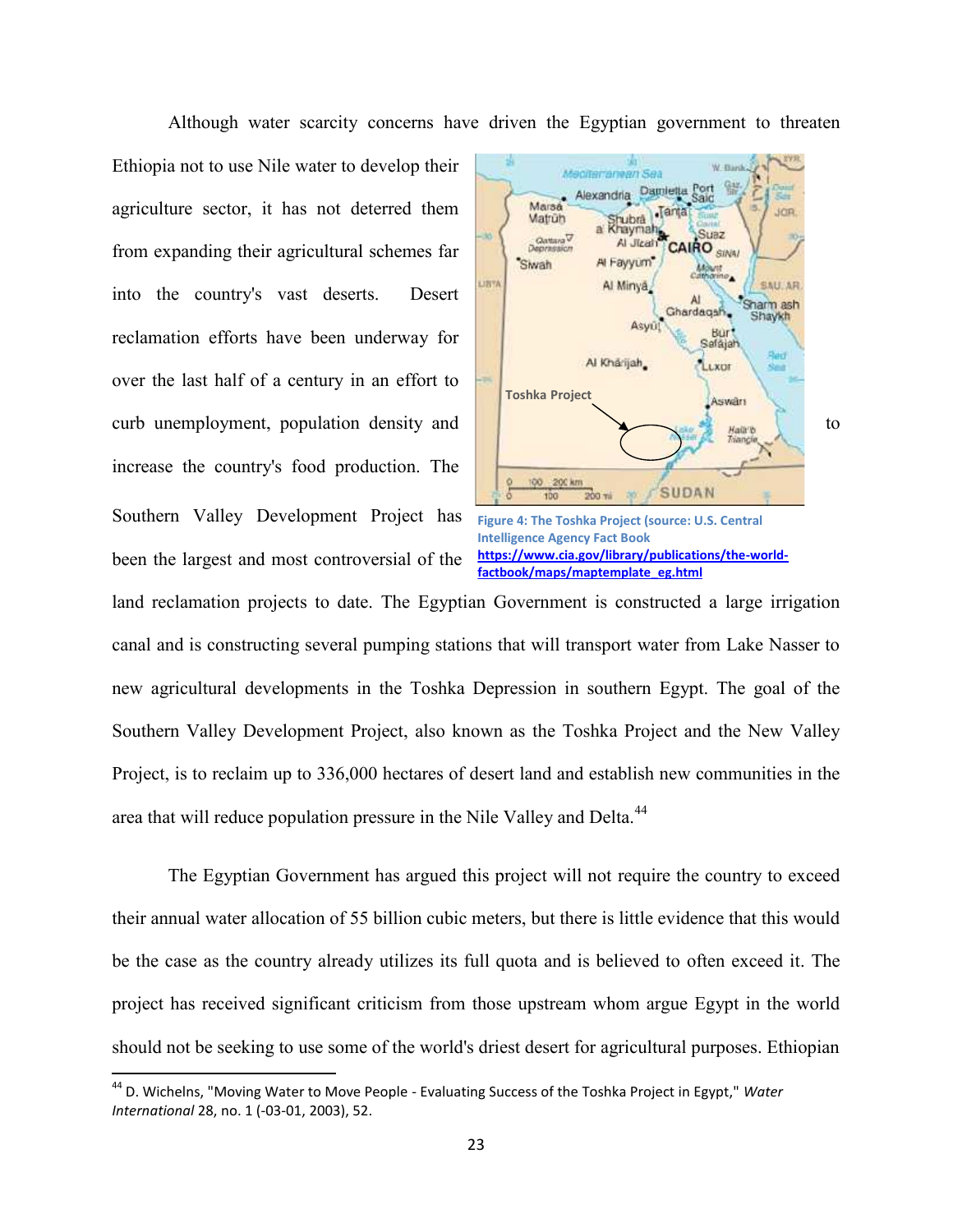Prime Minister Meles has been vocal in his criticism of Egypt's reclamation projects. When discussing Toshka he was quoted as saying, "While Egypt is taking the Nile water to transform the Sahara Desert into something green, we in Ethiopia, who are the source of 85% of that water, are denied the possibility of using it to feed ourselves. And we are being forced to beg for food every year."<sup>45</sup>

Events of the last decade have shifted the balance of power in the basin. Egypt was once in a position of power in the region and countries found it difficult to challenge projects like Toshka, today the country finds itself in a much more complex position as much has changed politically in the region. The consistent authoritarian government of Hosni Mubarak has fallen. A more stable Ethiopia and the other states of the Nile Basin no longer see Egypt as the military threat it once was, the Nile Basin Initiative has gained widespread support by many of Egypt's upstream neighbors. Sudan, Egypt's most reliable ally is slated to divide in July complicating basin hydropolitics further. Egypt, Sudan and Ethiopia's populations are growing at record levels and Ethiopia is building multiple dams on the Blue Nile. Egypt's non-decision making approach is looking less like a viable option as downstream countries are becoming more emboldened to act without Egypt's approval.

Recognizing the need to reform the country's domestic water sector, the Egyptian government has released a National Water Resource Plan (NWRP) in 2000, and a revised version for 2005 to address the country's water issues. This plan lays out in great detail the countries concerns with regard to water scarcity issues and Nile water utilization, and outlines a strategy for the country to adopt in an effort to address the scarcity concerns. The country is applying an Integrated Water Resource Management (IWRM) strategy to its water sector. The

<sup>45</sup> Mike Thompson, "Nile Restrictions Anger Ethiopia," *BBC News*, February 3, 2005, 2005.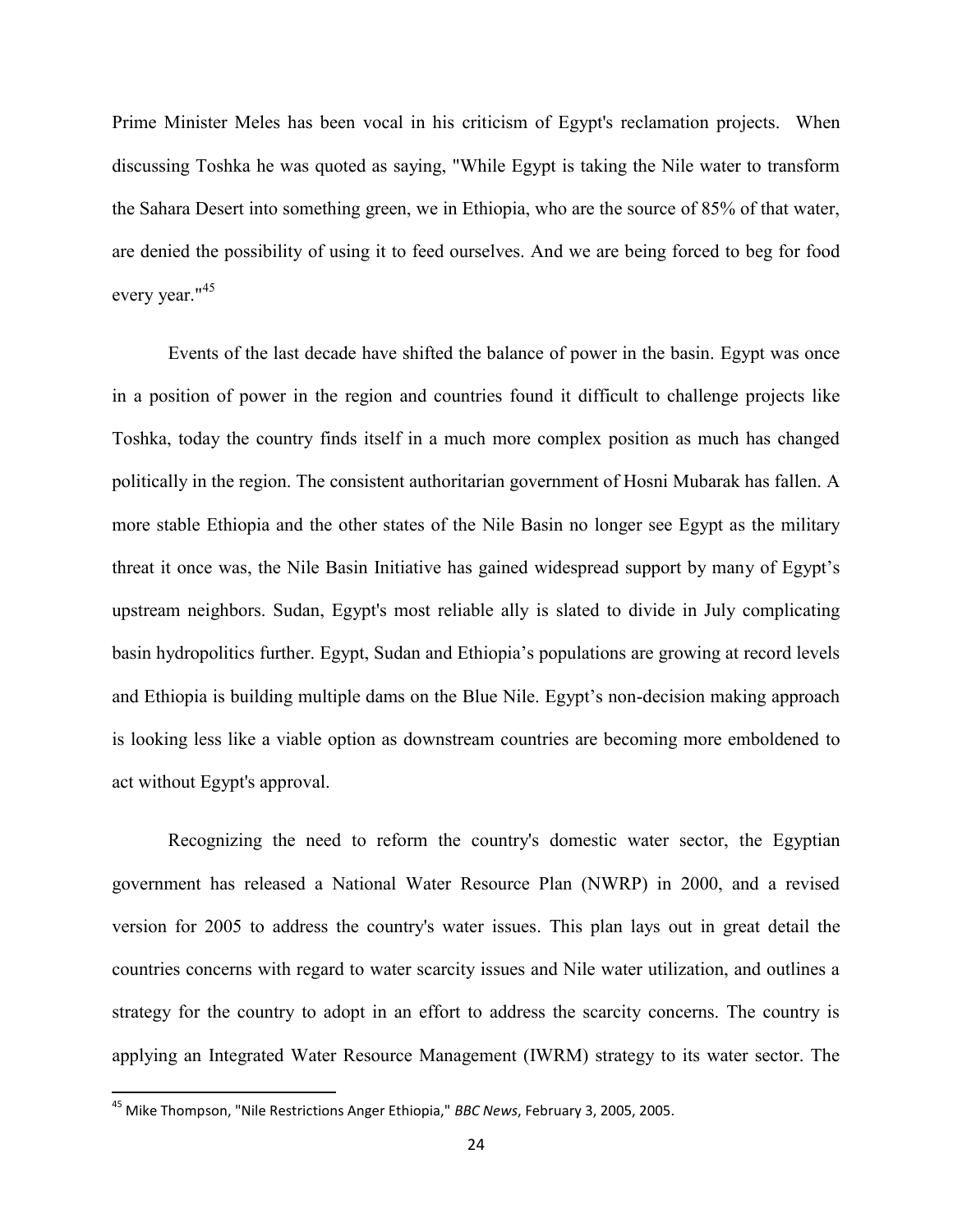plan defines IWRM as "a process which promotes the coordinated development and management of water land and other related sources, in order to maximize the resultant social welfare in an equitable manner without compromising the sustainability of vital ecosystems". This plan is designed to move away from the traditional central planning system of the Egyptian water sector to a comprehensive approach that will involve all stakeholders in the sector.<sup>46</sup>

The NWRP describes eight "challenges for Egypt" that it will try to improve by  $2017$ :<sup>47</sup>

- *1. Securing water for the people.*
- *2. Securing water for food production.*
- *3. Securing water for industries service and employment.*
- *4. Developing a strong institutional framework.*
- *5. Creating popular awareness and understanding.*
- *6. Protecting and restoration of vital ecosystems.*
- *7. Cooperation with Nile Basin countries.*
- *8. Stimulating the political will to act.*

The country recognizes the challenges it faces addressing these concerns, and the NWRP goes farther than any previous plan to meet these challenges. The NWRP calls for much stricter pollution controls in the country. It encourages fining polluters, and offering incentives to industries who do not pollute. It calls for a public disclosure pollution control plan for industries in which they would be rated by their emissions and all factories would receive publically published cleanliness ratings. To address domestic waste water the NWRP plans to triple the amount of wastewater treated by 2017.<sup>48</sup>

<sup>46</sup> Ministry of Water Resources and Irrigation: Planning Sector, *National Water Resources Plan for Egypt-2017* (Cairo, Egypt: Arab Republic of Egypt, 2005), 30.

<sup>47</sup> ibid., 30-2

<sup>48</sup> ibid., 174-5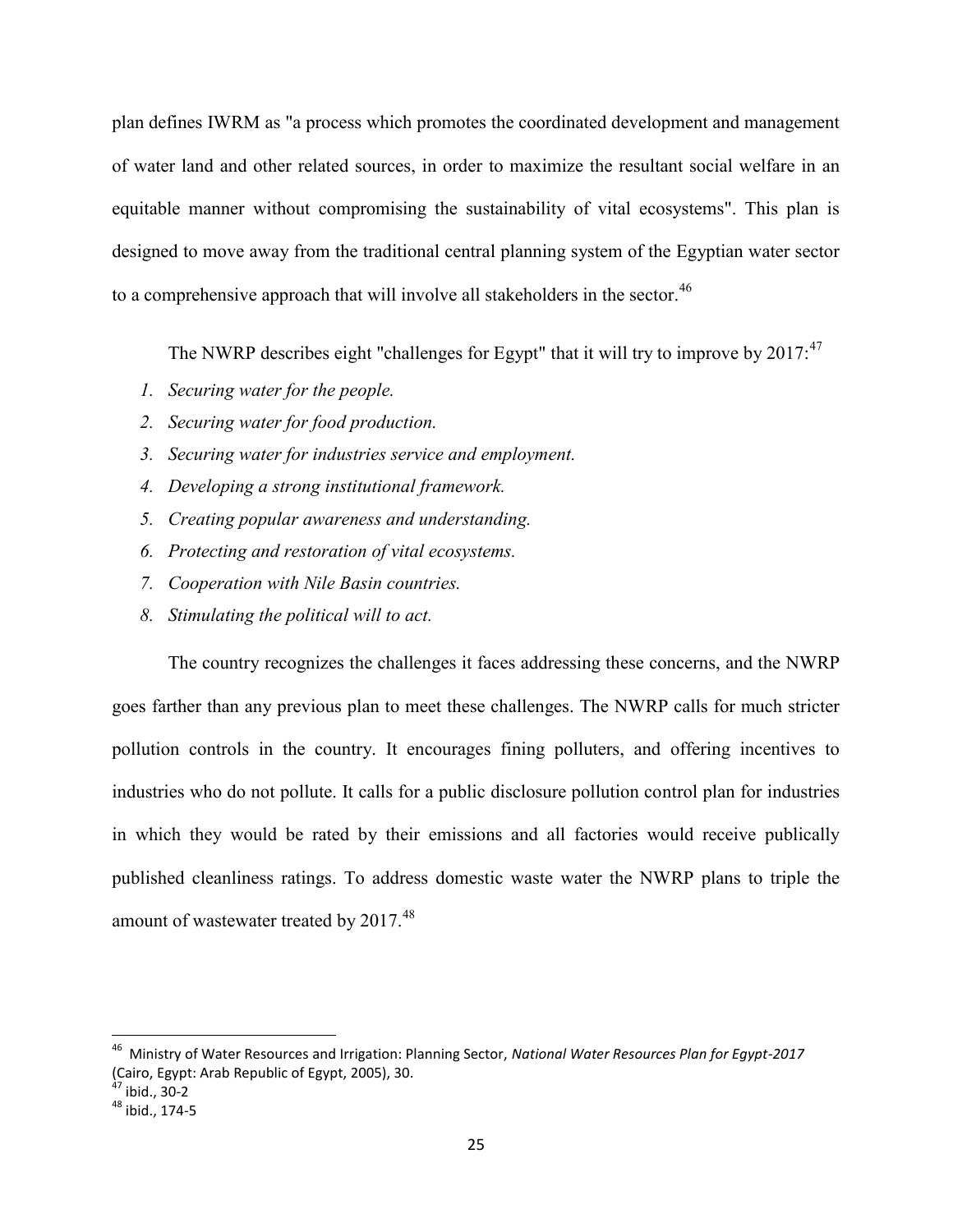To increase water supply the plan discusses a number of goals including: desalinizing salt water and brackish groundwater, develop deep ground water resources in the Western Desert, investigate using brackish water in agriculture and developing small-scale rain harvesting where it is possible. In addition, the report recommends working with other riparians to develop ways to increase the Nile's supply.<sup>49</sup>

The NWRP offers Egypt a strategy to address the water it has, but getting increasing the countries supply of Nile water poses a much larger problem. Egypt has been strident technical and financial supporters of any projects that will increase the flow of the Nile, but have been consistently opposed to any disruption of the current water allocation system. This paper contends time has run out for the country and the longer the country maintains an uncooperative position, the more it stands to lose when an agreement is eventually reached. This position has rapidly gained momentum within Egypt's post-Mubarak interim government. Some Egyptians blame the predicament the country finds itself in squarely on the failed diplomatic policies of the Mubarak regime. The Egyptian government has been more actively discussing a shift in their Nile River policy, but whether it reflects a true shift in policy remains to be seen. The former deputy minister of irrigation and former chairman of the National Water Research Centre has been quoted saying, "When the system changed, it was natural for the new people to come in with a different vision." The Arab Water Council has taken this position a step further calling for mutually beneficial cooperation akin to what is argued for in this paper. Safwat Abdel-Dayem, secretary general of the Arab Water Council contended in a May interview that, "There is so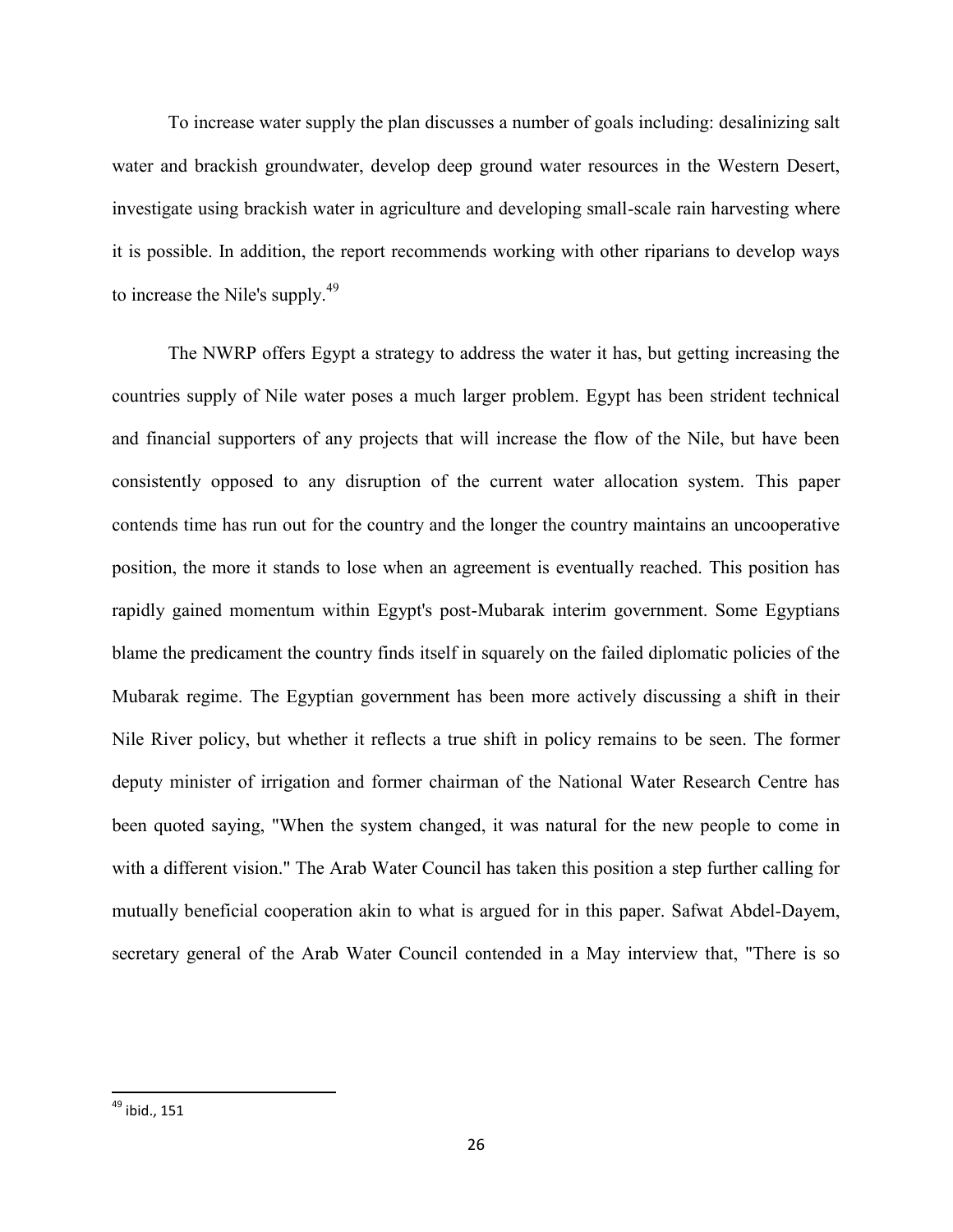much more to gain from mutual cooperation. If Nile Basin states work together, we can truly push African development forward." <sup>50</sup>

#### **Ethiopia and the Nile**

While Egypt is the last in line to receive Nile water, Ethiopia has the luxury of being the primary water source of much of east Africa, but is far from realizing its full potential. With 12 basins, 9 of which cross international borders, producing 123 billion cubic meters of water per year Ethiopia has been acknowledged as "Africa's water tower". Of Ethiopia's 12 river basins, 3 are part of the Nile River system: the Abbay also known as the Blue Nile, Baro-Akabo also



**Figure 5: The Ethiopian river basins (Source: Yacob Arsano,** *Ethiopia and the Nile: Dilemmas of National and Regional Hydropolitics* **. 108.)**

<sup>50</sup> David Clarke, "

Analysis-Political Change in Egypt to Boost Nile Cooperation," *Reuters Africa*, May 12, 2011, 2011.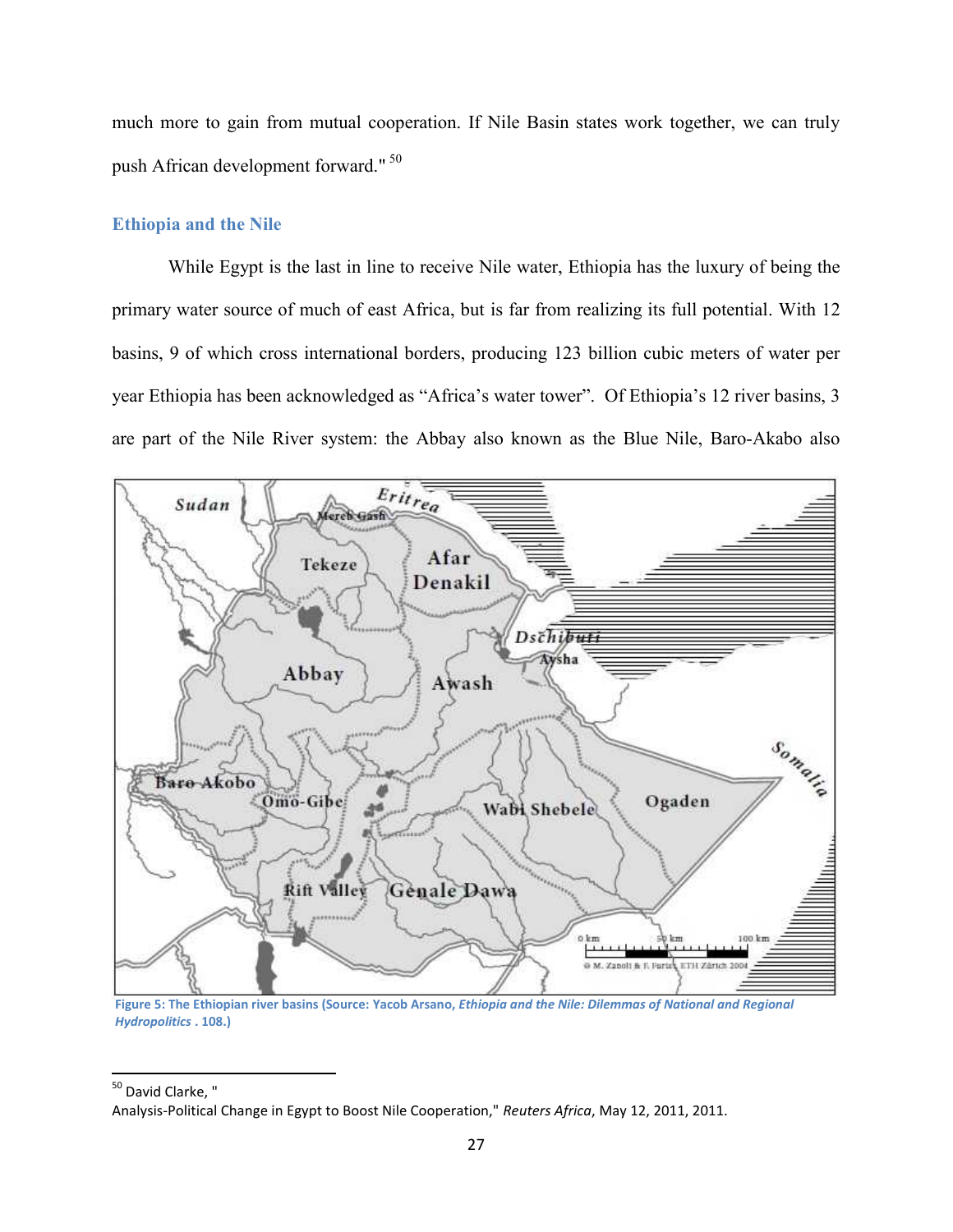known as the Sobat and the Atbara also known as the Tekeze. Of the Nile River water that reaches Egypt, 86 percent originates from these three basins. The three Ethiopian Nile River subbasins constitute 68 percent of the country's available water resources, most of which goes unutilized as the country has only been able to develop 5 percent of their surface water resources. This lack of utilization has left the country more prone to drought caused famine as little water is stored for dry years.<sup>51</sup>

The Blue Nile, also known as the Abbay River, originates on Ethiopia's northwestern plateau. It has countless headways and tributaries including Lake Tana and the rivers Guder, Fincha, Didessa, Dabus, Jamma, Birr, Muger, Wolaka, Bashilo, Beles, Rahad and Dinder. The catchment area, also known as the area drained by the river, has an annual flow of 52.62 cubic kilometers and encompasses 324,500 square kilometers. The dramatic variation in runoff from the Ethiopian Plateau is based upon seasonal precipitation. August is generally the month that sees the most significant runoff, as much as 60 times greater than its minimal runoff in February, and because of the topographical nature of the basin the plateaus and surrounding areas experience a high degree of annual soil erosion. The seasonal soil erosion causes land degradation in the upper basin and heavy silt accumulation in the downstream plains, reservoirs and banks of Sudan and Egypt. It has been estimated that Ethiopia loses more than 400 million cubic meters topsoil annually due to the erosion. <sup>52</sup> This poses a significant challenge for the developing agricultural sector in the country, and has motivated the country to build more dams to try better manage the rate of runoff.

<sup>51</sup>Aquastat, *Irrigation in Africa in Figures: Ethiopia*, 16

<sup>&</sup>lt;sup>52</sup>International Bank for Reconstruction and Development/The World Bank,

*Ethiopia - Managing Water Resources to Maximize Sustainable Growth: Water Resources Assistance Strategy* (Washington DC: World Bank Group, 2006), 11.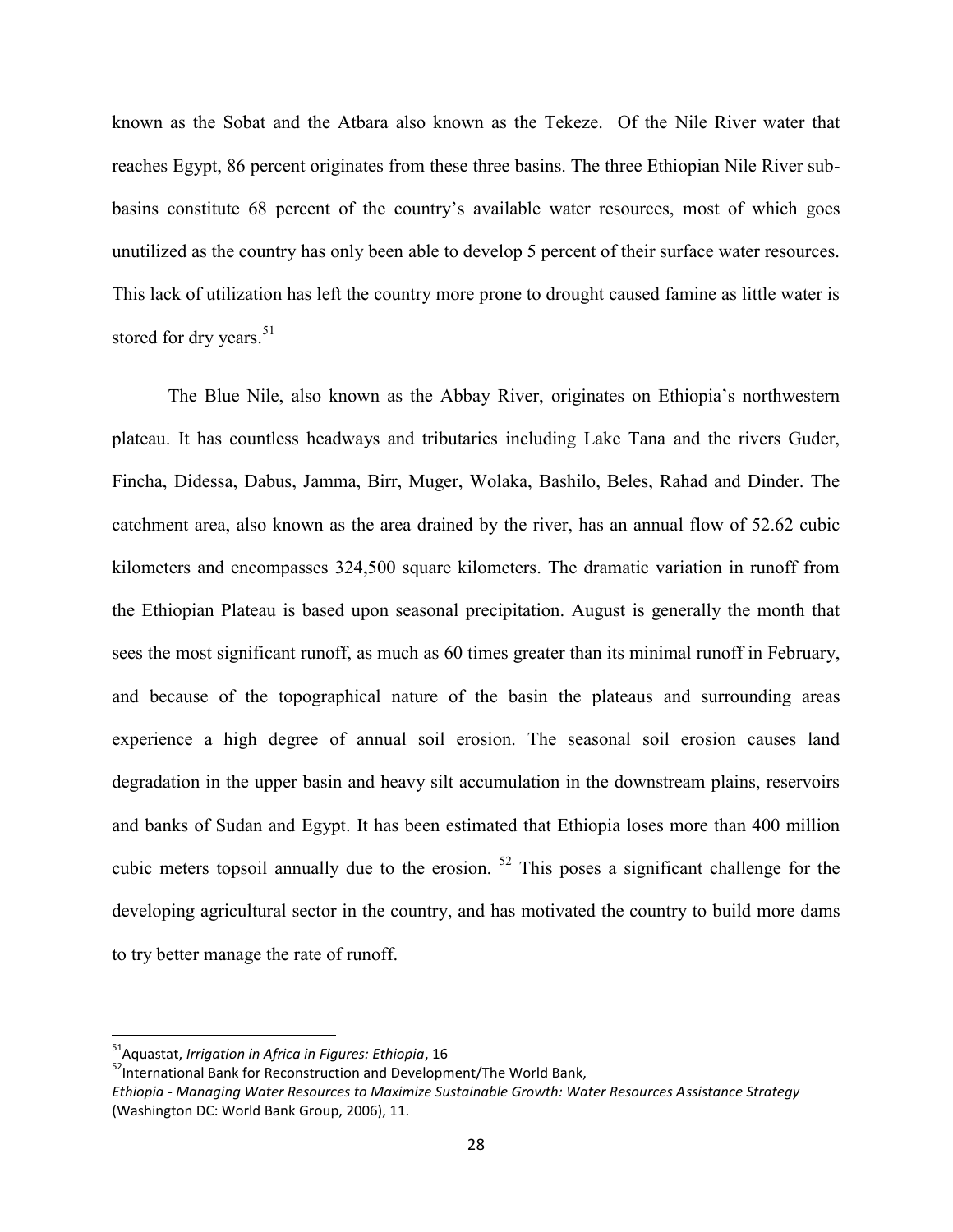The Atbara River, also known as the Tekeze, works its way from south to north more than 800 kilometers while at one section demarcation the border between Ethiopia and Eritrea. Being fed by tributaries Angarab and Guang, it represents the most northern tributary of the Nile as it joins the main river north of Khartoum. The Atbara contributes 8.2 cubic kilometers of water to the total flow of the Nile. Like the Abbay, the Atbara experiences a high degree of soil erosion and is believed to lose 120 million cubic meters of topsoil annually.<sup>53</sup>

The Sobat system, also known as the Baro-Akobo, originates in Ethiopia's western highlands and is at elevations of between 2000-3500 meters above sea level. It covers a 380 kilometer area between Ethiopia and Sudan. Receiving water from three main tributaries, the Gilo, Alwiro and Pibor, the Sobat system carries 23.24 cubic kilometers of water annually contributing significantly to the main Nile's flow. <sup>54</sup>

Since early in the time of Haile Selassie's rule of Ethiopia, the government had seen their water resources as a critical component to sustainable economic development. The country's water resources were looked upon as a means for not only mitigating poverty but feeding the Ethiopian people, but internal and external conflicts often stood in the way of developing these resources. It wasn't until the 1950's that the country began laying out a series of 5 year plans for strategic water resource management. The first and second strategic development plans were published in 1956 and 1962 and emphasized the development of the hydroelectric power in the country. The third five year plan, published in 1968 during the Eritrean War of Independence acknowledged the Ethiopia's inability to shoulder the high costs associated with the development

<sup>53</sup> Yacob Arsano, "Ethiopia and the Eastern Nile Basin," *Aquatic Sciences* 67, no. 1 (-03-01, 2005), 17-8.

<sup>54</sup> ibid., 17-8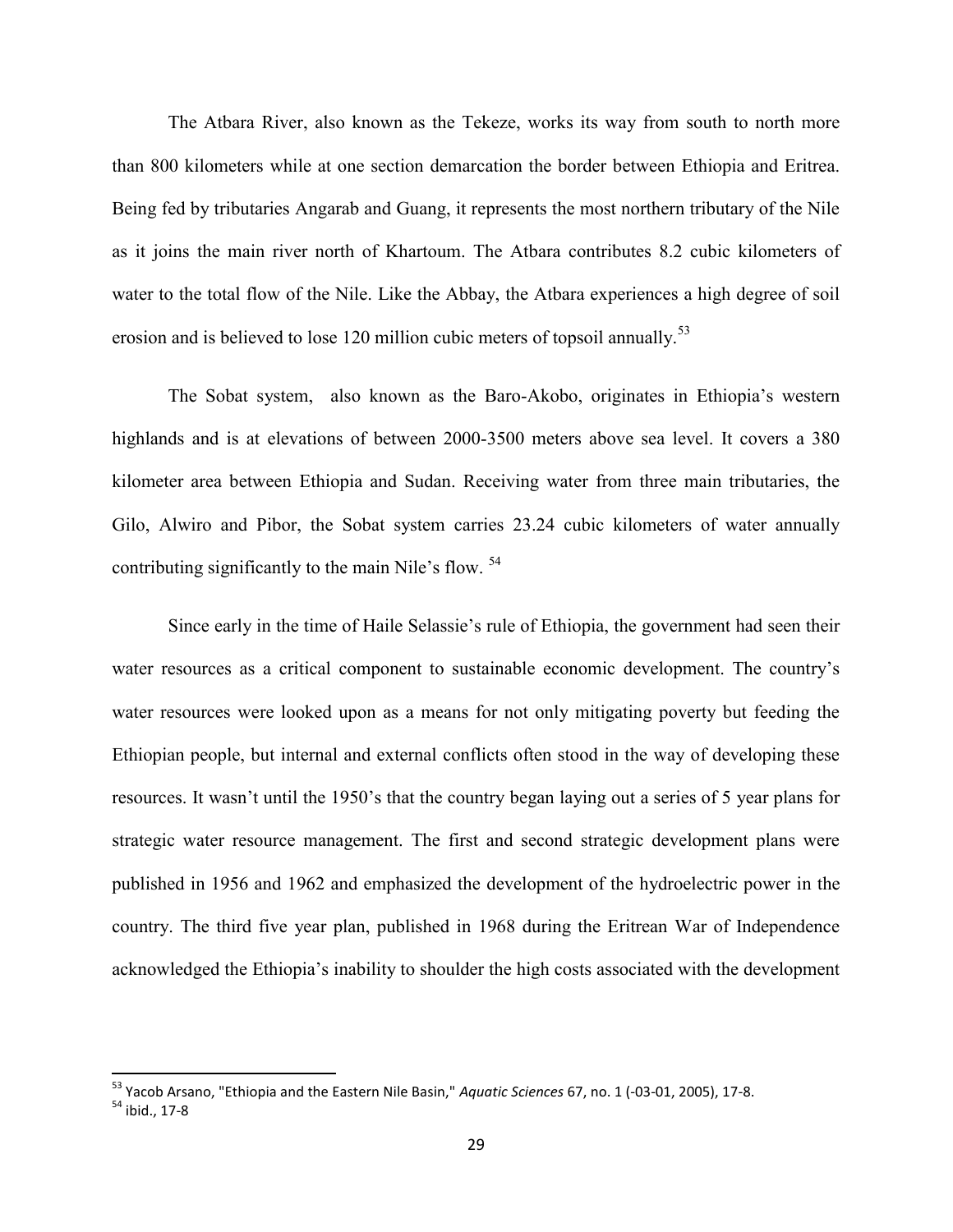of large projects in deep gorges and steered the focus to building numerous smaller more affordable irrigation projects to control erosion and research into future projects.<sup>55</sup>

Ethiopia experienced an era of Military Socialist rule between following the long reign of Haile Selassie. During this time the country established the Water Technology Institute and the Ethiopian Water Valleys Development Study Authority. The country also expanded their meteorological capabilities in an effort to bolster their water management potential. Utilizing the newly formed agencies, the government developed The Ten Year Perspective Plan which outlined the country's water resource development and management plans for the next decade and beyond in 1984. The plan called for over \$1.5 billion in spending on water sector development, of which 42.5 percent was to be dedicated to medium and large scale projects. <sup>56</sup>

A study conducted in 2001 outlined the counties hydroelectric potential. Ethiopia's country's main Nile tributaries have an astonishing hydroelectric potential of 102,710 gigawatt hours per year, and the country has an overall  $144,710$  gigawatt hour per year potential.<sup>57</sup> Additionally, Ethiopia has a comparative advantage over all of their regional neighbors in the hydroelectric sector because their existing natural declinations in elevation, and they don't face the evaporation challenges of Egypt and Sudan. This reaffirmed the country's belief that the country could harness their domestic water resources as an economic driver and World Bank support for major hydrological projects.<sup>58</sup>

The Abbay basin is the largest of Ethiopia's three Nile sub-basins and offers the greatest yield in potential hydroelectric and irrigation potential, but has remained underutilized because

<sup>55</sup> ibid., 17

 $56$  ibid., 17

<sup>57</sup> ibid., 17

<sup>&</sup>lt;sup>58</sup> International Bank for Reconstruction and Development/The World Bank,

*Ethiopia - Managing Water Resources to Maximize Sustainable Growth: Water Resources Assistance Strategy*, xxiv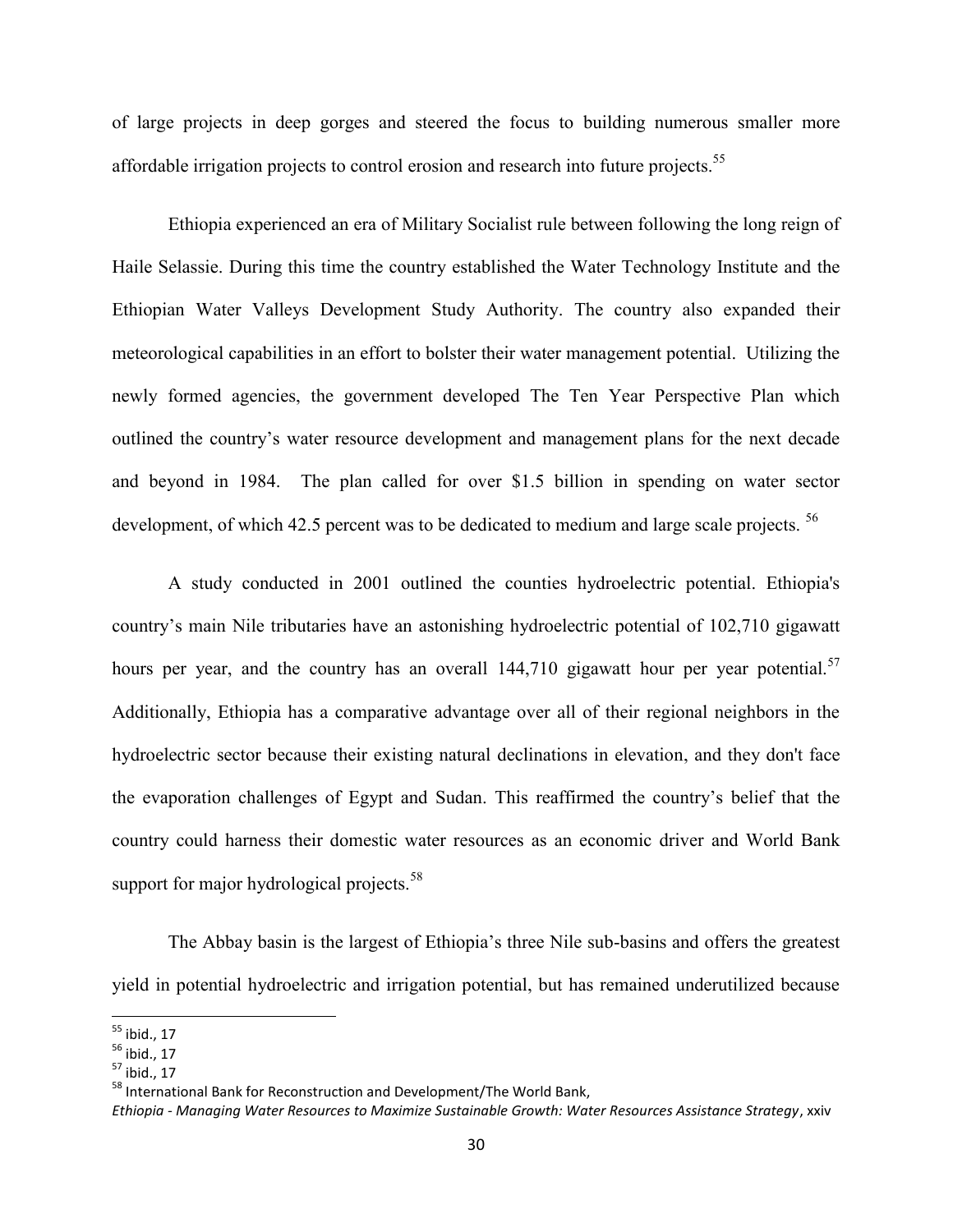of financial and political constraints. The 2001 study of Ethiopia's watershed unveiled the true potential of this sub-basin. The Abbay has an irrigation potential of 711,000 hectares, of which only 30,000 have been developed. Of the 30,000 hectares 23,800 hectares are used in small scale irrigation schemes and the remaining 6,200 hectares are used for large scale sugar cane farming. The hydroelectric potential of the Abbay has also not been utilized as of yet. Of the 75,550 gigawatt hours per year of potential, only 200 megawatts have been harnessed. Development of the Abbay basin will be critical to Ethiopia's future as the basin is believed to already have over 20 million inhabitants and expected to exceed 30 million by 2020.<sup>59</sup>

The same 2001 study unveiled the prospective of the The Baro-Akobo has the second largest potential of the three Nile River sub-basins in Ethiopia. The Baro-Akobo has 483,000 hectares of long-term irrigation potential following the building of dams and infrastructure. Of the 483,000, 123,300 are ready to be utilized in the near future. The basin study also revealed the potential for a mineral industry to be developed in the sub-basin. In terms of hydroelectric capability, the river has the potential to accommodate as many as 14 dams and produce 1,500 megawatts of electricity. The estimated cost of investment in the Baro-Akobo to reach full capacity was estimated to be in the range of \$5.255 over the span of 30-50 years. <sup>60</sup>

The Atbara is the smallest of Ethiopia's Nile River sub-basins, but still offers considerable yields if its full potential is met. Similar to the Baro-Akobo, according to the 2001 study, the Atbara could accommodate 14 hydroelectric dams, but with a greater megawatt output of 4,230 megawatts. Ethiopia finished the Tekeze Dam in the sub-basin in 2009. The dam was considered Ethiopia's largest public works project to date, which is expected to produce 300

<sup>59</sup> Arsano, *Ethiopia and the Eastern Nile Basin*, 17-8

 $60$  ihid., 17-8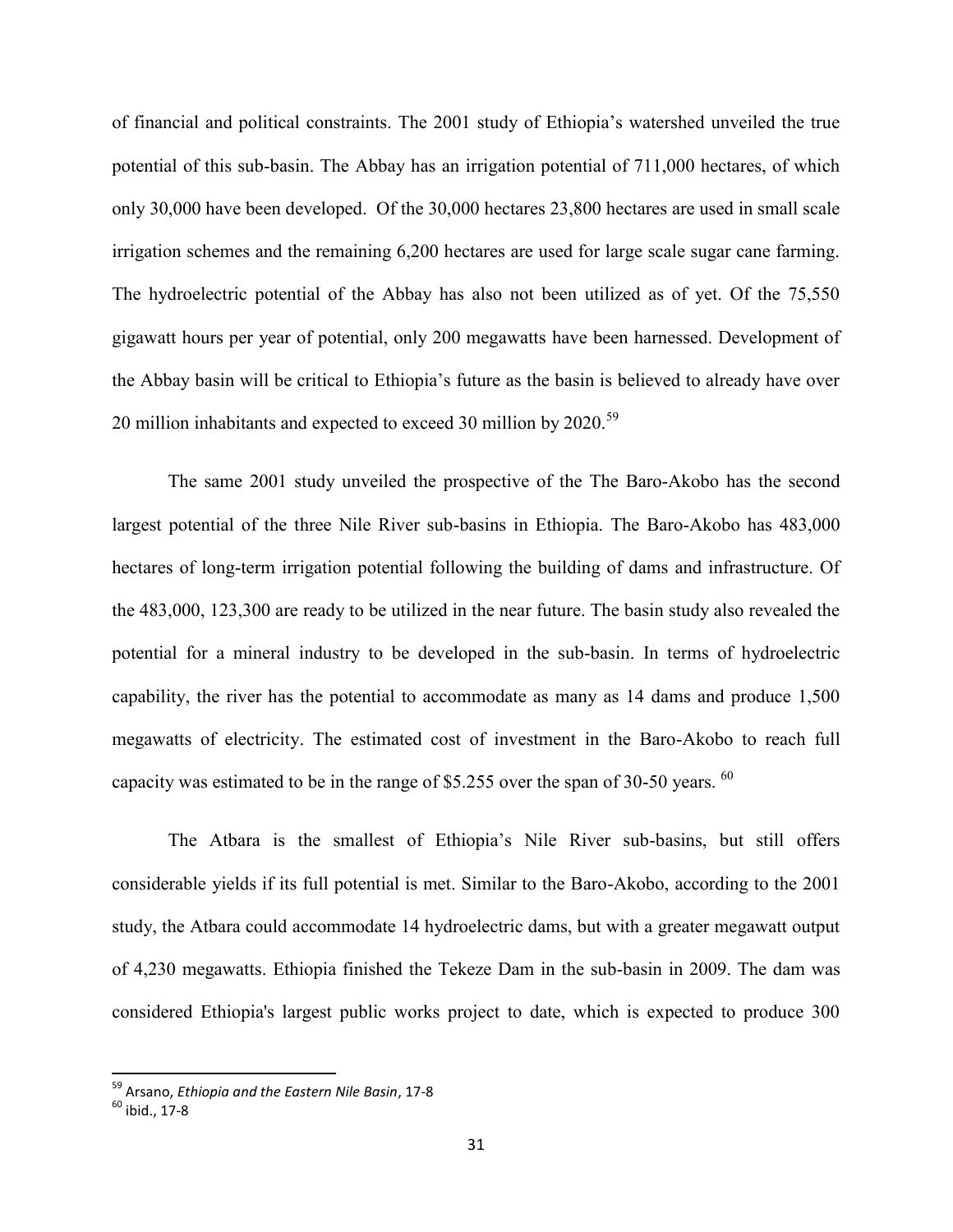megawatts and carried a price tag of \$350 million.<sup>61</sup> The Atbara basin could also be developed to produce 302,000 hectares of irrigated land. The Atbara also has the potential for a mining industry. The study estimated it would cost \$25.4 billion dollars over 30-50 years to fully develop the basin. The high cost can be attributed to the depth of the canyon the river lies in addition to the river's remote location. <sup>62</sup>

Because the Ethiopian government invested the time and resources in completing an inventory of their domestic water resources over the previous decade, it has been able to move towards developing and implementing a 15-year Water Sector Development Plan (WSDP). The priorities of this plan included rapid expansion of agricultural irrigation, hydroelectric power and increases water capacity for industrial purposes. In 2002, the Ethiopian government held a three week seminar to outline the development strategy. In identifying domestic constraints the government faced in increasing their water capacity the factors identified three main factors. The first was a lack of knowledge on the best methods to maximize their resources. The second was the lack of finances or economic scarcity. The third was a lack of organizational capacity to carry out the projects necessary to reach the outlined goals. When identifying external constraints they identified three factors as well. The first identified was the limitations of previous development because of the prior appropriation claims by downstream countries Egypt and Sudan. The second international constraint outlined was a consequence of the first. The Ethiopian government claims that downstream countries are more wealthy and have always been focused on maximizing their water resources and while concurrently pressuring Ethiopia to not develop. The Third external constraint the country faced was a absence in external support international

 $61$  Staff, "Tekeze Project Inaugurated in Ethiopia," Global Trade Media, http://www.waterpowermagazine.com/story.asp?storyCode=2054758 (accessed May 30, 2011,

<sup>62</sup> Arsano, *Ethiopia and the Eastern Nile Basin*, 17-8-8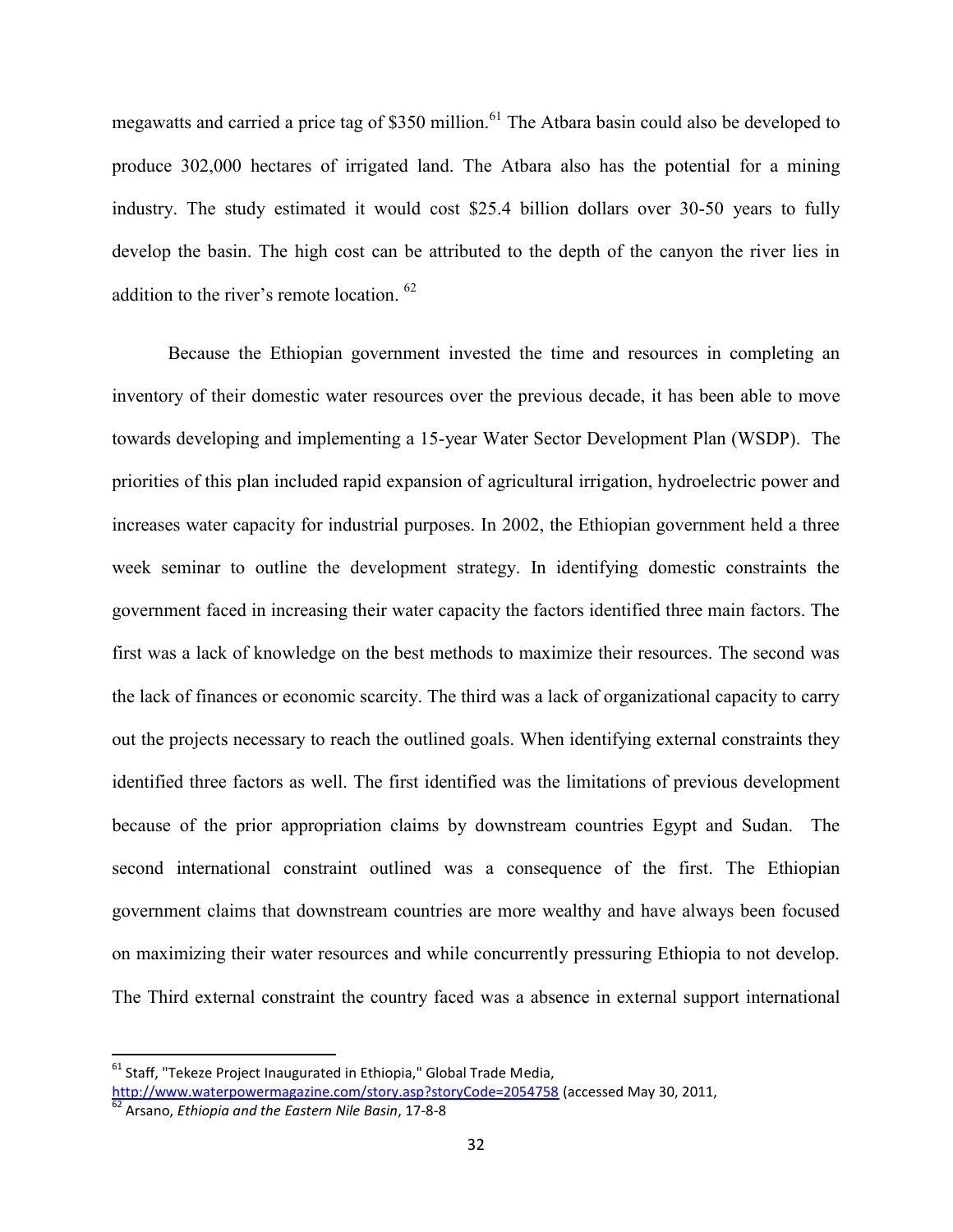institutions to develop their domestic water resources that other countries like Egypt enjoyed. This was partially the fault of Egypt who was instrumental in discouraging this funding.<sup>63</sup>

The Ethiopian 2002 WSDP set ambitious targets to reach by 2016 with a price tag of more than \$7.44 billion.<sup>64</sup> The policy hope to provide 76 percent of the country access to improved drinking water and sanitation facilities by 2016. With rural access alone improving from 23 percent in 2001 to 70 percent by  $2016$ <sup>65</sup>. The plan calls for aggressive Hydroelectric development that will generate a electricity surplus for export. The government projects it will invest nearly \$2 billion between 2001 and 2016 on building hydroelectric plants.<sup>66</sup> The plan will also implement a reorganization of the country's water management structure, and the development of new institutions to better manage specific areas of the water sector.<sup>67</sup>

The most threatening aspect of the WSDP to downstream states is the plan for a nine fold increase in irrigated agriculture programs in the country. The WSDP calls for an increase in large and medium scale irrigation projects from 13,000 hectares in 2001 to 246,000 hectares in 2016.<sup>68</sup> This represents a major shift in the country's agricultural practices.

Under Ethiopia's current agricultural makeup, rainfall is the primary determinant for the country's annual development. It is estimated that Ethiopia's lack of ability to adapt to their hydrological cycle has cost the country's gross domestic product 38 percent annually and increases poverty 25 percent over a 12 year period.<sup>69</sup> Much of this inability to adapt can be

<sup>63</sup> ibid., 18-9

<sup>64</sup> Ministry of Water Resources, *Water Sector Development Program: Main Report* (Addis Ababa: Federal Democratic Republic of Ethiopia, 2002), 163.

 $65$  ibid., 42

 $<sup>66</sup>$  ibid., 88</sup>

 $67$  ibid., 132

 $68$  ibid., 49

<sup>69</sup> World Water Assessment Program, *Water in a Changing World* (London, Paris: UNESCO Publishing, 2009), 82.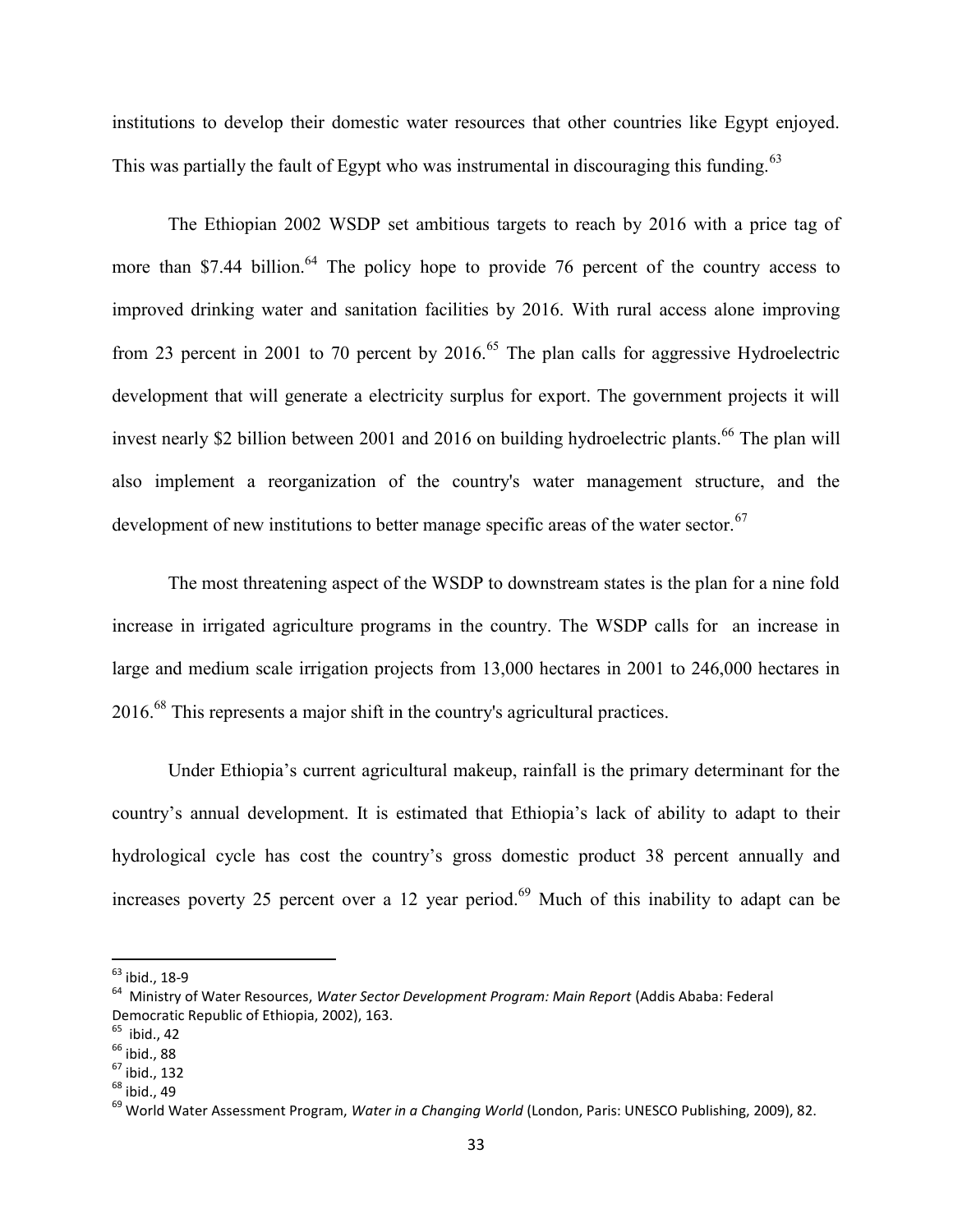associated with the poverty that has resulted from years of war in addition to Egyptian opposition to Ethiopian agricultural development. More than three quarters of the country's agricultural sector has been dependant on rainfall. As a consequence, on average Ethiopian farmers only achieve approximately 35 percent of their yield potential.<sup>70</sup> The inability to maximize yields has led to high food prices domestically, a dependence on imported food products and ultimately famine as a food is scarce in years with diminished rainfall.

Although Ethiopia has invested heavily in the unilateral development of their water resources in recent years, they have also been the most proactive in seeking a new agreement for cooperative development of the Nile Basin. Ethiopia has long been calling for this issue to be addressed in their complaints about the Nile being largely monopolized by Egypt and Sudan. In 1998 the Prime Minister of Ethiopia was quoted reiterating their position saying: "… for an amicable utilization of the Nile waters, the basin countries must enter into an agreement … A water utilization agreement will have to take into account the wishes of all basin countries… The new agreement must be based on the perception that the Nile waters are the collective property of all riparian nations...".<sup>71</sup> While Egypt does not physically control the river, until recently it controlled the dialogue surrounding the river and influenced the funding sources for large projects like the World Bank and African Development Bank.

In the  $21<sup>st</sup>$  century, Ethiopia been more proactive than ever in seeking cooperation. This is partially because they recognize that a decline in Egyptian influence amongst basin states has left an opening for a regional shift of power, and also because the country is actively seeking investment in their mega-dam projects. Ethiopia has been the most vocal critic of Egypt's

 $70$  ibid., 108

<sup>71</sup> Arsano, *Ethiopia and the Eastern Nile Basin*, 17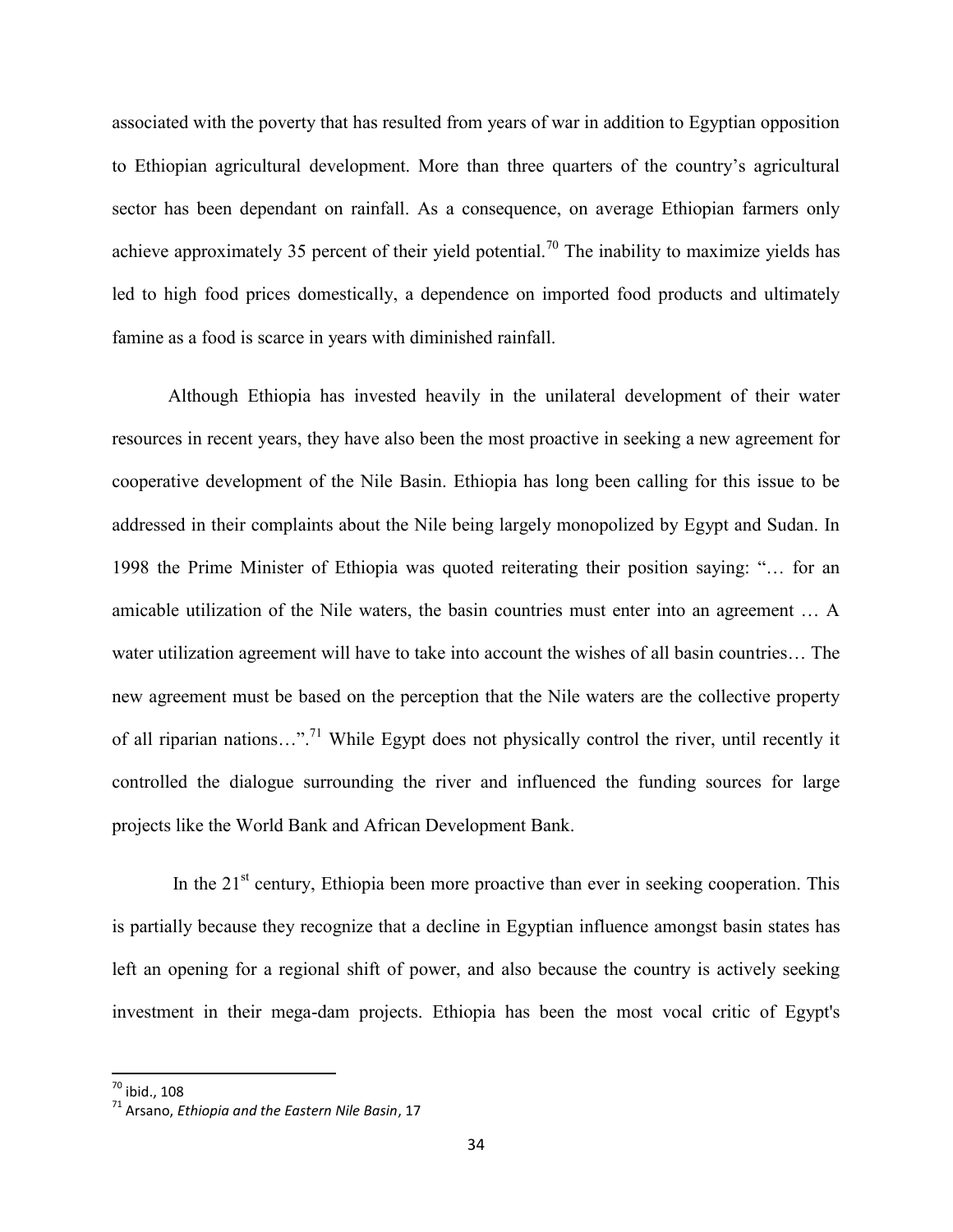dominance of the Nile politics and a major proponent of the Nile Basin Initiative as a way to redistribute power in the basin. Ethiopia has been by far the most willing advocate for developing a cooperative regime in the Eastern Nile Sub-basin, and because it is ultimately the source of the Egypt and Sudan's prized fresh water, is the most important player in achieving this goal.

## **Sudan and the Nile Basin**

Sudan lies in the heart of Africa and finds itself in the precarious position of being between two the two most powerful players in the Nile Basin. The northern half of the mostly

flat country is either semi-arid desert or desert with the Sahara Desert encompassing most of it. The country experiences almost no rainfall north of the capital Khartoum and only about 200 mm in the center of the country. In the southern part of the country the rainfall is not much more significant and averages around 700 m annually.<sup>72</sup> Because of extreme heat in much of the country and a lack of precipitation the Nile River is of critical importance to the country's water supply. Additionally, because the agricultural sector serves as a significant proportion of



gross domestic product and by far the country's largest single employer the ability for the

<sup>72</sup> Aquastat, "Irrigation in Africa in Figures: Sudan," *Aquastat* (2006), 2.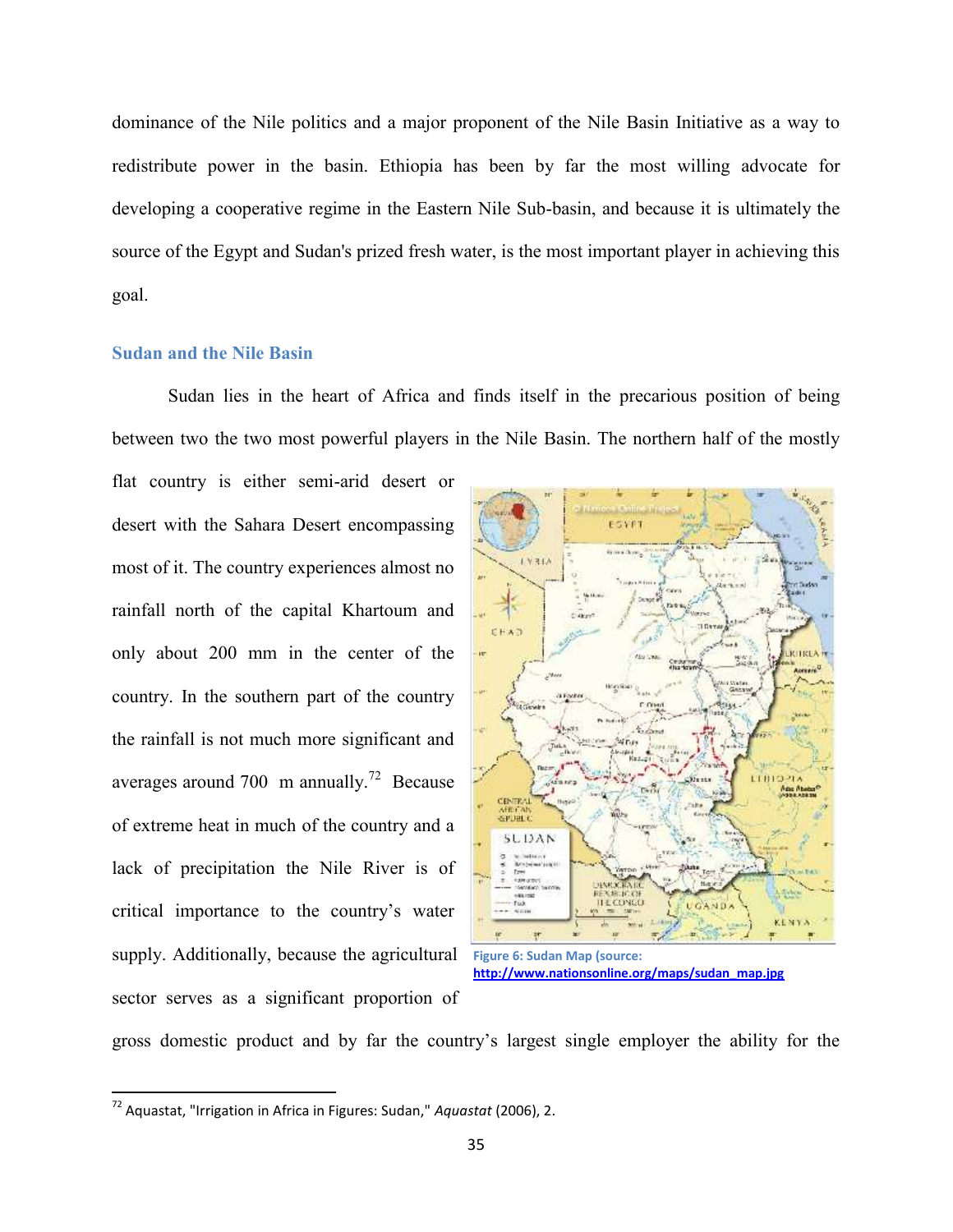country to access the Nile River water is paramount to the country's survival, stability and growth.

Sudan has a unique relationship with the Nile River as over 70 percent of the country lies within the Nile Basin. Although 10 countries are part of the Nile Basin, approximately 63 percent of the Entire Basin area is in Sudan. Additionally, the Nile's main tributaries converge inside the country and exit the country north towards Egypt as one single river. Sudan is also considered a minor source of the Nile, as the Bahr el Ghazal, Bahr el Jebel and Pibor Basins all contribute a small amount to the river in the country's south. Sudan also plays a role as a large drainage basin for the river as it receives much of the debris, silt and other sediment flowing down from the Ethiopian Highlands by the way of floods. Sudan also had the potential to increase the Nile's flow by way of the Jonglei Canal project. A prized project of the Egyptian government that was never able to be completed to because of the internal conflicts in Sudan.<sup>73</sup>

There are five operating dams in Sudan (The Sinnar, The Jabal Awlia, The Roseires, The Khashm al-Gerba and the Merowe), and more in consideration for development. The Sinnar was built on the Blue Nile in 1926 to irrigate the Gezira Scheme, a large agricultural project between the Blue and White Nile. The Jabal Awlia Dam was constructed 1937 to support the Aswan Dam in Egypt. It is located about 50 km southwest of Khartoum on the White Nile. This dam was funded by Egypt and operated by Egypt until 1977, when the Aswan High Dam was fully operational. The Roseires Dam was built in 1950 on the Blue Nile. It represents a significant source of electricity to Sudan and also helps manage the irrigation for the Gezira Scheme. The Khashm al-Gerba was built in 1964 on the Atbara and helps irrigate the al-Garba agriculitural

<sup>73</sup> ibid., 1-2; Hamad, *Sudan and the Nile Basin*, 1-2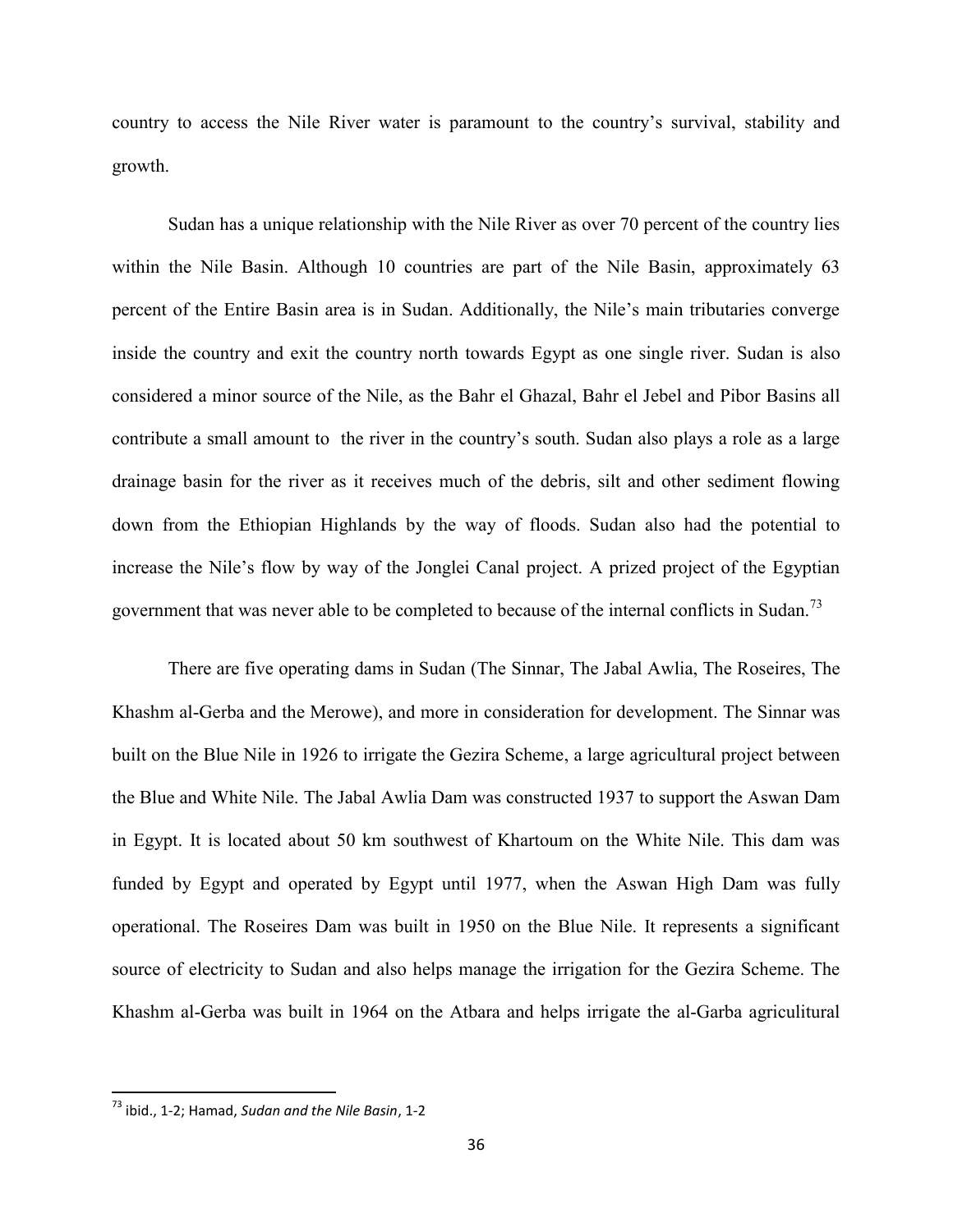scheme.<sup>74</sup> The Merowe Dam is Sudan's newest and largest dam. Finished in 2009, the dam was built in the 3th cataract north of Khartoum and has the electrical capacity to of 1,250 megawatts.<sup>75</sup>

Sudan's water resources are few and far between as the Nile represents the country's primary water resource and in terms of sheer quantity dwarfs their other sources . The average flow of the all the Nile's tributaries that converge in Khartoum is approximately 93 cubic kilometers of water annually. From which Sudan is allocated 18.5 cubic kilometers annually regardless of the flow. In actuality the amount of water lost in Sudan is much higher than the 18.5 cubic kilometers allotted to the country. The actual the amount of water that crosses into Sudanese borders from outside countries averages about 120 cubic kilometers annually. Sudan then adds another 17 cubic kilometers from domestic sources to make a total of approximately 137 cubic kilometers annually. However, because of the country's immense size and high temperatures a significant portion of the water is lost to evaporation and minor diversions before it even reaches central Sudan which only receives about 93 cubic kilometers. This is the reason Egypt and Northern Sudan sought to build the Jonglei Canal to mitigate the evaporation loss from the Sudd Swamps. This flow diminishes even further between Khartoum and Aswan to an average of 84 cubic kilometers annually. Over the years the measurement at Aswan has varied considerably year over year. In 1913, for example, the flow was measured at 51 cubic

<sup>&</sup>lt;sup>74</sup> Staff, "Dams in Sudan," Sudan Online, http://www.sol-sd.com/news/123/ARTICLE/2157/2007-05-06.html (accessed June 5, 2011, 2011).

<sup>&</sup>lt;sup>75</sup> Staff, "Merowe Dam, Sudan," internationalrivers.org, <u>http://www.internationalrivers.org/africa/merowe-dam-</u> sudan (accessed June 5, 2011, 2011).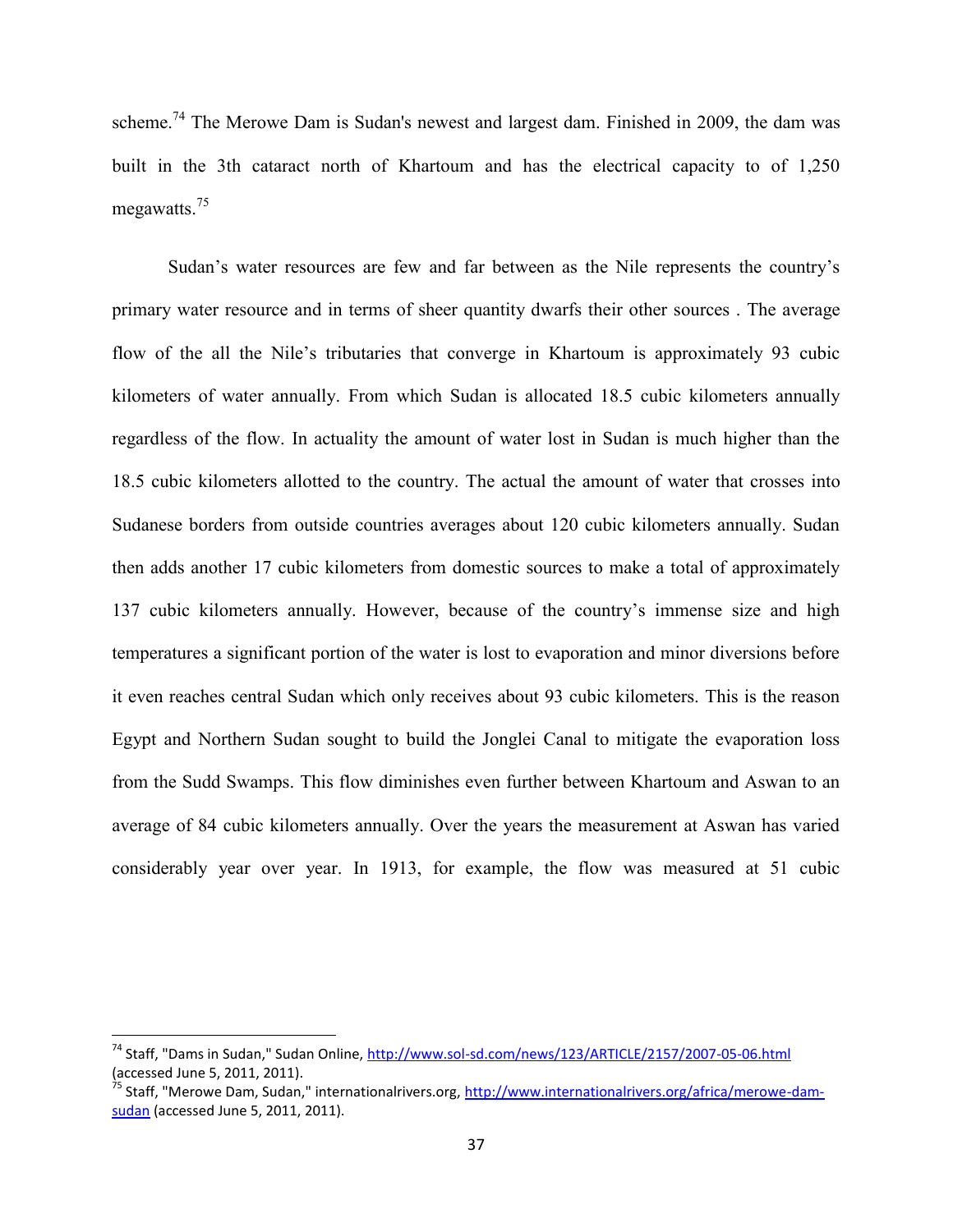kilometers, while in 1879 it was measured at 139 cubic kilometers.<sup>76</sup> The discrepancy in the measurements is in direct correlation to the variations in rainfall in the Ethiopian Highlands.<sup>77</sup>

Based upon the Nile Waters Agreement of 1959, Sudan's annual water allocation of water from the Nile averages 22 percent of the Nile water that passes through the country to reach Aswan. It is estimated this water could irrigate 1.7 million hectares of land which is only 5 percent of the country's potential agricultural land.<sup>78</sup> Combined with domestic water resources and sparse precipitation, Sudan is only able to utilize approximately 10 percent of its irrigable land. Although Sudan has not managed to maximize their agricultural potential, agriculture still represents 96 percent of the country's water use.<sup>79</sup> The agricultural capacity of the country is critical as it accounts for 90 percent of Sudan's non-oil export revenue and accounts and 80 percent of available employment in a country in which it is estimated more than half the population lives on less than one dollar per day.<sup>80</sup> Additionally, Arab countries have also taken a keen interest in the Sudanese agricultural sector. Saudi Arabia, the United Arab Emirates and Qatar have all invested significantly in the country eyeing it as a potential bread basket for the Arab world that will help offset their rising food prices. $81$ 

Water scarcity issues are a hindrance to the maximization of Sudan's agriculture sector, but water poverty issues pose a much greater challenge to the country's human capital development. It is estimated that if all Sudan's fresh water was allocated for human consumption; the country is just above having the 1000 cubic meters of renewable fresh water per capita annually that is the threshold for chronic water scarcity. According to United Nations

 $76$  ibid., 29

<sup>77</sup> Aquastat, *Irrigation in Africa in Figures: Sudan*, 4

<sup>78</sup> Hamad, *Sudan and the Nile Basin*, 30

<sup>79</sup> Aquastat, *Irrigation in Africa in Figures: Sudan*, 6

 $80$  ibid., 3

<sup>81</sup> Stephen Williams, "Arab World Looks to Sudan as Bread Basket," *African Business*, no. 350 (-02-28, 2009), 34.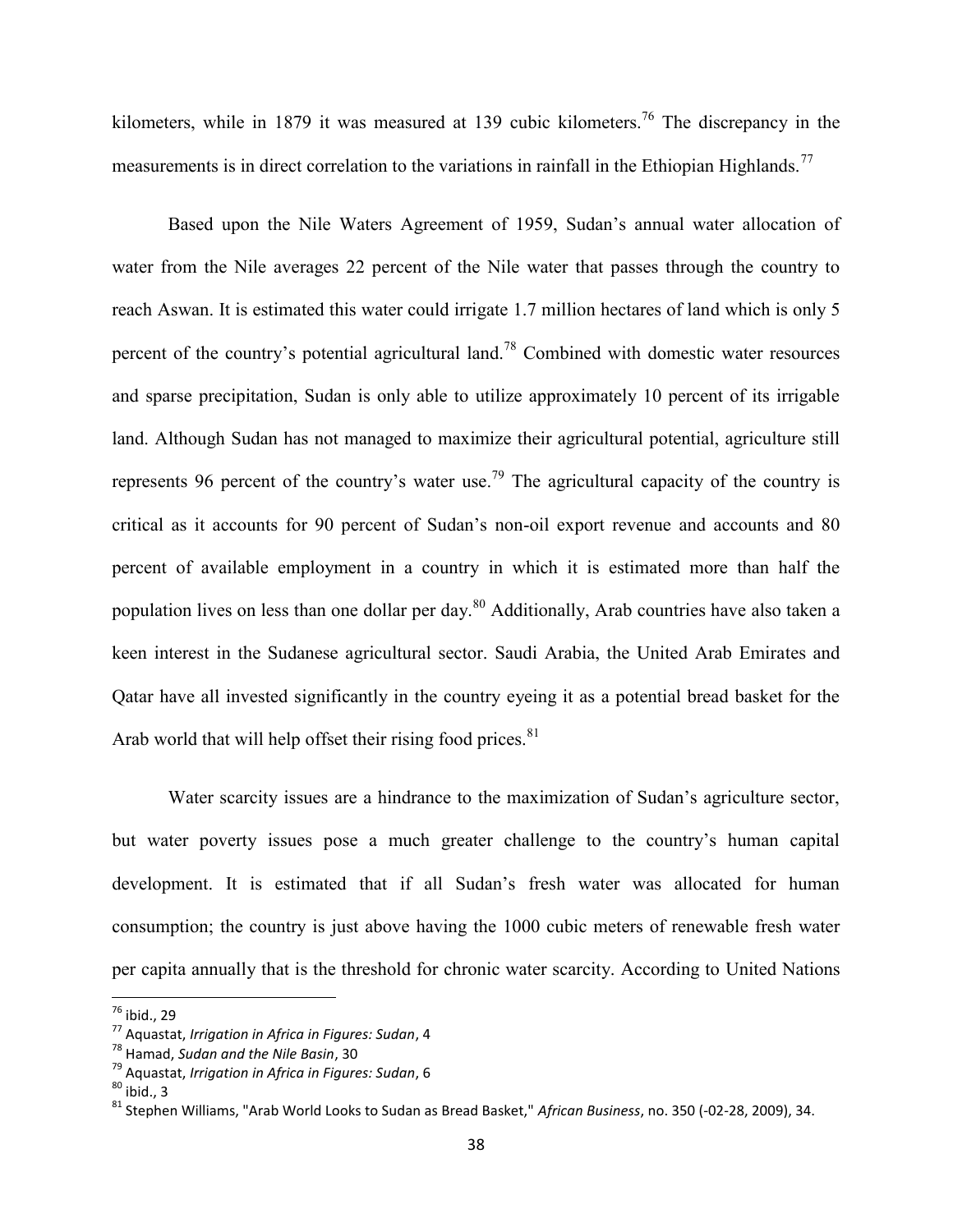Food and Agriculture statistics, the country as of 2005 had only 1187 cubic meters annually water per capita for the country's population of nearly 40 million.<sup>82</sup> With Sudan slated to divide in July of 2011 and the populations becoming increasingly urbanized, its fresh water per capita rates will change dramatically in the coming years. This is an issue poses a tremendous challenge for each of the countries in the Eastern Nile Basin as they each face record population growth rates and an increased standard of living which is will require greater water consumption.

Sudan's relationship with the Nile River has been mutually beneficial, but being such a large part of the Nile River Basin can be tenuous as annual floods can be unpredictable. The normal annual flood period of the Blue Nile is from July to September. The total average flow of the Blue Nile floods from Ethiopia to Sudan can vary significantly from year to year, but averages 34 cubic kilometers per year. The Atbara River to the North of the Blue Nile has an average flow of 9.5 cubic kilometers annually. While these numbers represent the average, they fail to reflect the actual variation. For example, 44.1 cubic kilometers came from the Blue Nile into the same region in 1998 flood cycle. In that same year, the Atbara more than doubled its average bringing 21.7 cubic kilometers of water. Furthermore, between 1994 and 2004 six high floods were experienced. As a consequence, Sudan lost numerous crops, homes, schools and people. Alternatively, the agricultural sector benefits from the new silt deposits that accompany major flooding, as it makes for very fertile soil. <sup>83</sup>

To arrive at moderate average annual measurements of the Nile River's flow when the river has years where it unpredictably drastically surpasses them such as in 1998, the river must

<sup>&</sup>lt;sup>82</sup> Aquastat, *Irrigation in Africa in Figures: Sudan*, 4<sup>82</sup> CIA, "Sudan," *The World Factbook* Country Profile (-01-01, 1998), 439.

<sup>83</sup> Hamad, *Sudan and the Nile Basin*, 30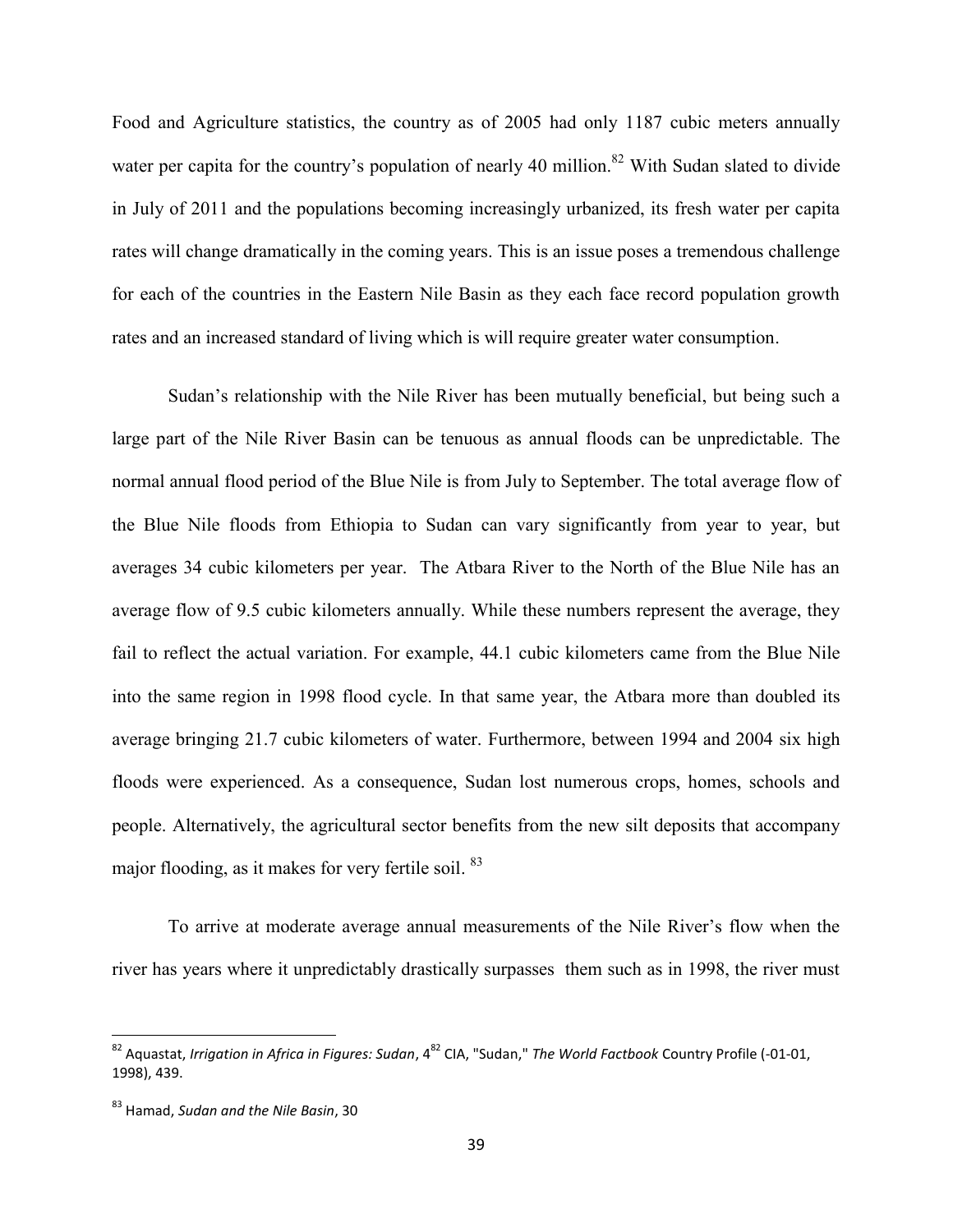also have years with very little flow. The  $20<sup>th</sup>$  century has offered not only some of the highest flow years on record, but an even greater number of the lowest years on record which is troubling to all three countries of the basin. Measurement records of the Nile date back thousands of years, yet three of the four lowest years were in the  $20<sup>th</sup>$  century. While the average of Nile water to reach Aswan from Khartoum is 84 cubic kilometers annually, this number is extremely misleading and may be no longer relevant. During the period from 1972 to 1989, the mean fell to 77.2 cubic kilometers of water annually. The five year period from 1985 to 1990 had a staggering average of 68.4 cubic kilometers. The five year period from 1942 to 1947 averaged only 76.9 cubic kilometers annually.<sup>84</sup> While these variations sound like small reductions from the 84 cubic kilometer average, they represent more than a 10 percent reduction is supply in an already scarce environment. Extended periods of drought pose a significant challenge to Sudan because of its heavy economic dependence of the Nile.

None the less, Sudan has much more flexibility than Egypt in terms of Nile water, and moving forward this will be beneficial to the Sudanese government. Although the country's economy is very dependent on the water from the Nile, unlike Egypt, the country has yet to utilize all of the water resources available to it will be able to manage a reduction in flow much easier. As of 2000, Sudan was only utilizing 58 percent of their total fresh water resources in contrast to Egypt which uses 100 percent.<sup>85</sup> Much of this is due to the fact that Egypt withdrawals nearly twice as much water as Sudan for agriculture and livestock.<sup>86</sup> But this can also be attributed to the fact that rates of domestic freshwater access are much higher in Egypt. This is primarily due to a lack of investment in the water resources and sanitation sectors and an

<sup>84</sup> P. P. Howell and J. A. Allan, *The Nile: Sharing a Scarce Resource* (Cambridge: Cambridge University Press, 1994), 44-6.

<sup>85</sup> Aquastat, *Irrigation in Africa in Figures: Sudan*, 6, ibid.

<sup>86</sup> Aquastat, *Irrigation in Africa Facts and Figures: Egypt*.3., Aquastat, *Irrigation in Africa in Figures: Sudan*. 6.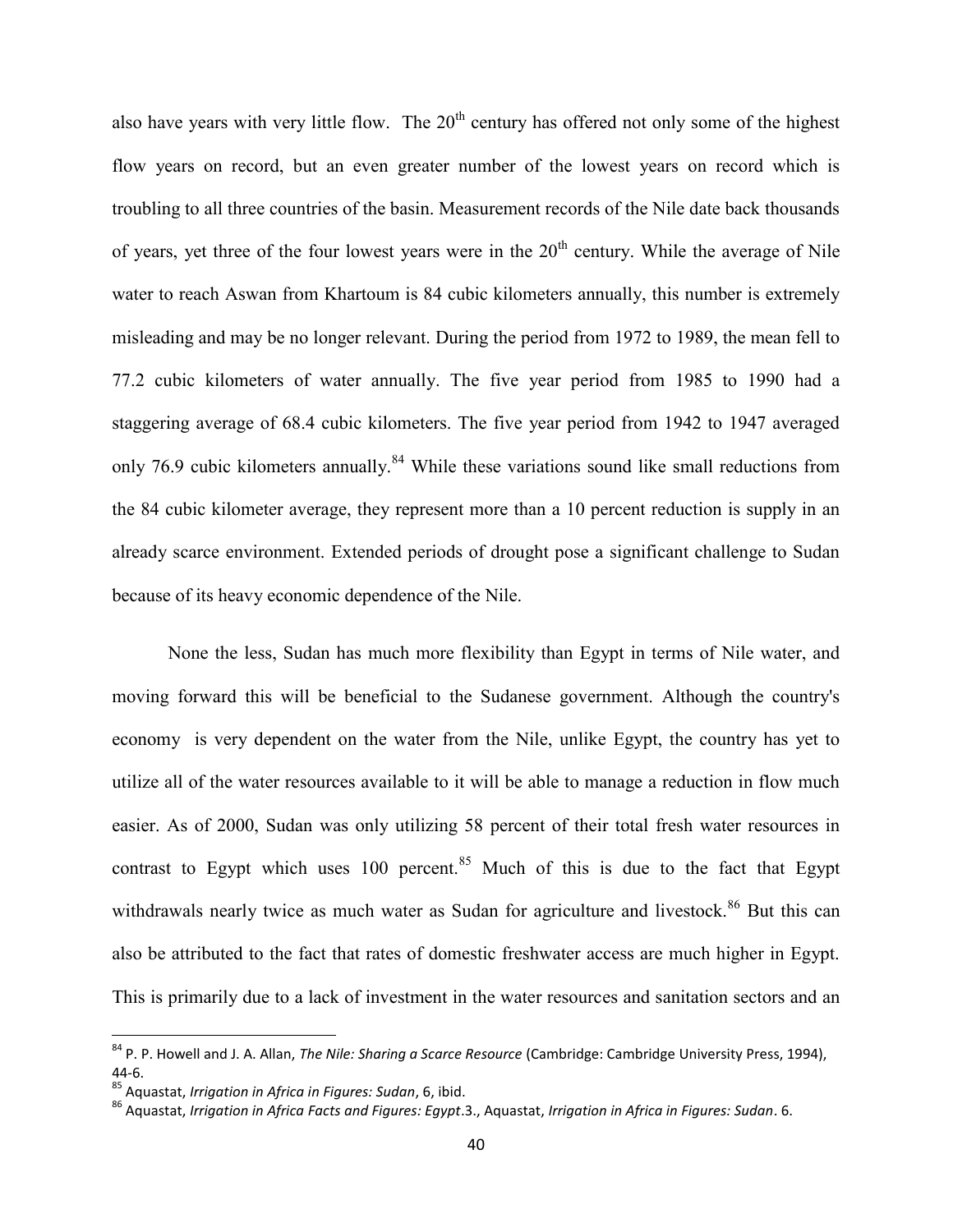overall higher standard of living in Egypt. Egypt, for example, uses three times more water for domestic purposes than Sudan. This is because 98 percent of Egyptians have access to improved drinking water sources, as opposed to 69 percent of Sudanese.<sup>87</sup> Even though the lack access to improved drinking water may not be beneficial to the Sudanese citizen whom need to meet their basic drinking and sanitation needs, it offers the Sudanese government flexibility to adapt to water supply fluctuations without diminishing existing services which could lead to instability.

The inevitability of unpredictable flooding in the Nile Basin has encouraged cooperation between Sudan and their upstream neighbor Ethiopia. The two countries developed an advanced flood warning system for the region and have cooperated on flood mitigation measures.<sup>88</sup> This paper contends flood mitigation through jointly-invested and managed dam projects in Ethiopia offers common ground for future cooperation in which a the development of a cooperative regime in the Eastern Nile Basin can facilitate. Additionally, increasing the water storage capacity in Ethiopia (where water loss through evaporation is less of a concern), will better prepare the basin states for prolonged droughts.

The Sudan's flexibility coupled with their necessity to cooperate with Ethiopia to manage the annual floods make them an ideal candidate for cooperation in the Eastern Nile Basin. The country not only has the flexibility to contribute to the relationship by the way of water or other natural resources which they are abundant, but they also stand to gain considerably as controlling the annual floods will allow significant predictability to the agricultural sector. Because Sudan stands to gain significantly by acting cooperatively as opposed to unilaterally, the country is an ideal candidate for a Eastern Nile Basin cooperative regime.

<sup>87</sup> Aquastat, *Irrigation in Africa Facts and Figures: Egypt*, Aquastat, *Irrigation in Africa in Figures: Sudan* <sup>88</sup> ibid., 30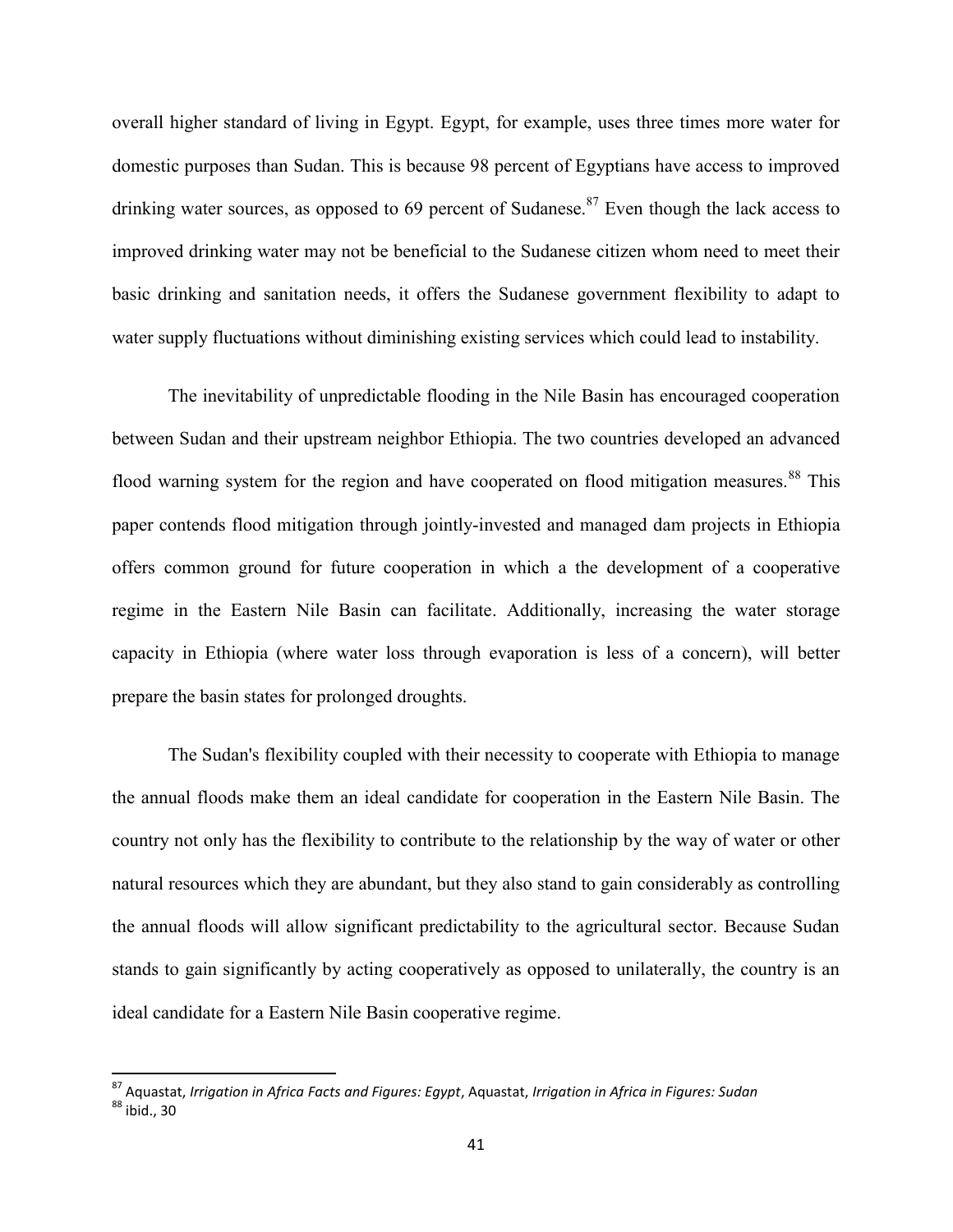### **The Complex History of Conflict and Cooperation the Eastern Nile Basin**

The Nile Basin has had a complex history of colonization, civil wars and cross-border interference. The Eastern Nile Sub-basin was the focal point of much of this, as it has been prized by colonizers and post-colonist because of its strategic location and abundant resources. To understand how to move forward in developing a cooperative regime in the basin it is vital to have a complete understanding of the history of cooperation and conflict in the sub-basin as it is what has formed the complex relationships we see today.

### **Egypt-Ethiopia Relations**

While Egypt and Ethiopia don't share a common culture, climate, economy or even a common border, the countries are bound together tighter than possibly any two countries in the world because of the Nile River. Over the previous half century Egypt's diplomatic relations with Ethiopia has been plagued by cross border meddling, inflammatory rhetoric and misunderstandings. In recent years Ethiopia has taken a much more hostile position in regards to their claim over the Nile water as Egypt's has lost much of its perceived power in the region. This relationship will be the most important, yet most challenging to strengthen, as it is between the most Nile dependent and financially richest of the three countries and the financially poorest of the three and most water rich.

Looking back over the previous 50 years offers a clearer picture of the complexities of Egypt's relationship with Ethiopia. As discussed previously, in the late 1950s and early 1960s when Ethiopia was maneuvering to reincorporate Eritrea to their empire, Egypt under President Nasser sought to support the Eritrean rebels by opening a small military training camp in Egypt for Eritreans opposed to Ethiopian rule. Additionally, Egypt permitted Eritrean rebels to broadcast from Radio Cairo attempting to destabilize the Haile Selassie government. Egypt also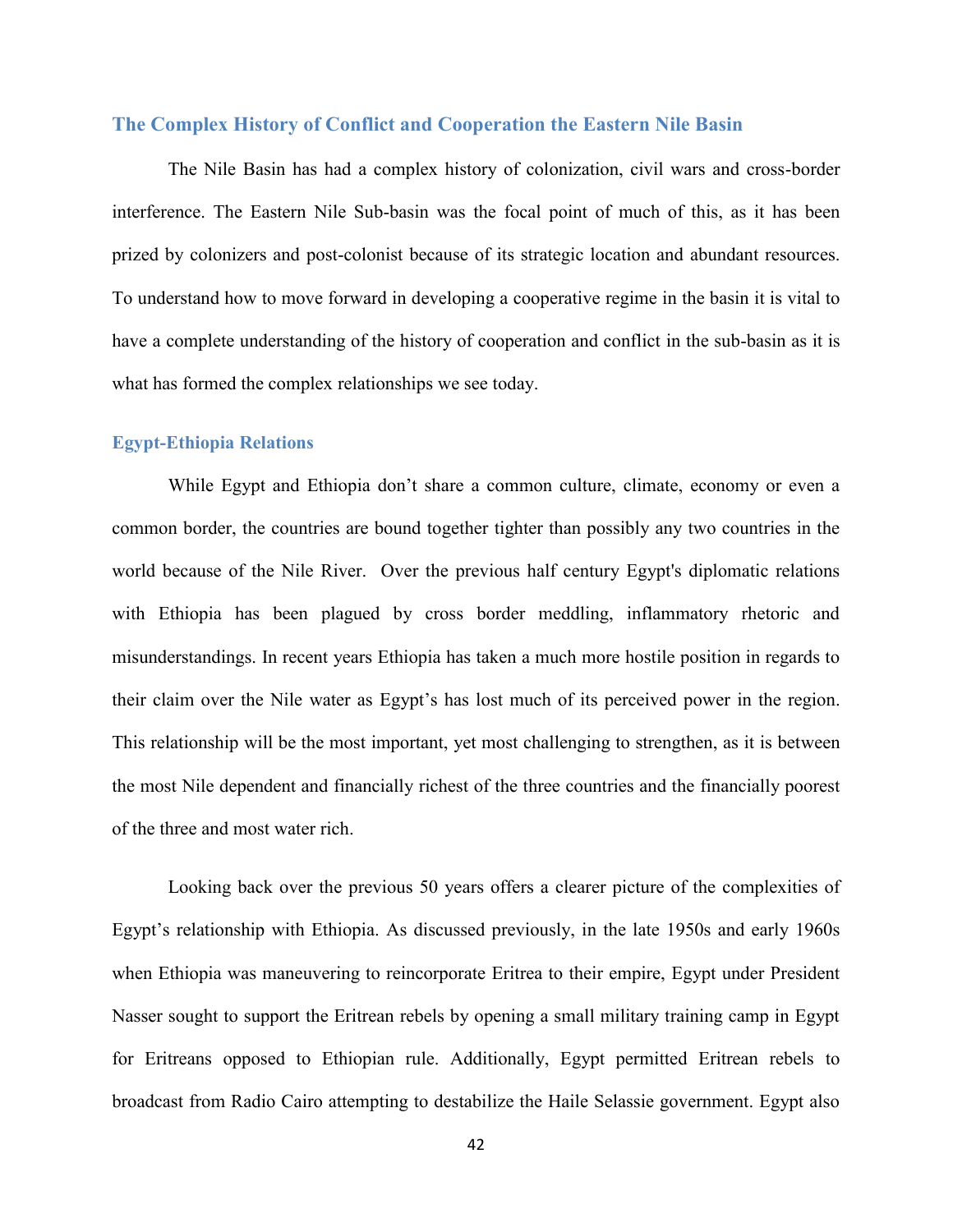allowed the Eritrean Liberation Front (ELF) headquarters in Cairo, and promoted support for the Eritreans among the the Arab League. Although Egypt was keenly interested in undermining the pro-American and pro-Israeli government of Haile Selassie to deter western influence in the region, Nasser was more interested diverting Ethiopia's attention away from efforts to develop Nile water projects.<sup>89</sup>

Egypt's interference in Ethiopian affairs was not limited to Eritrea. Egypt also has a long history of participation in Muslim Somalia, which was also a member of the Arab League although is not always considered an Arab country. During the sporadic conflicts involving Ethiopia and Somalia in the 1960's and 1970's, Egypt allied itself with Somalia and provided military training and weapons to the country. In 1978 alone, Egypt has been reported to have given millions of dollars Russian military equipment to Somalia. While the countries stated position was to support their Islamic brothers, it is widely believed Egypt's aim was to weaken on Ethiopia to diminish their ability to utilize the Nile, and act as a counter-balance to Egypt on issues involving the Nile.<sup>90</sup> This past has not been not been forgotten by current Ethiopian leaders as one can argue Egyptian meddling may have cost Ethiopia decades of economic and political development.

Egypt's policy towards Ethiopia has become more nuanced since the 1980's, as Egypt has made a concerted effort to upgrade their relations with their upstream neighbor. Although Egypt has moved forward on a number of positive initiatives to aid in development of their upstream countries, including Ethiopia, they have usually been perceived as being motivated by Egypt wanting increase their own share of Nile water. This combined with a history of meddling in

<sup>89</sup> Kendie, *Egypt and the Hydro-Politics of the Blue Nile River*, 156

<sup>90</sup> Daniel Kendie, "Toward Northeast African Cooperation: Resolving the Ethiopia-Somalia Disputes," *Northeast African Studies* 10, no. 2 (-01-01, 2003), 19-23.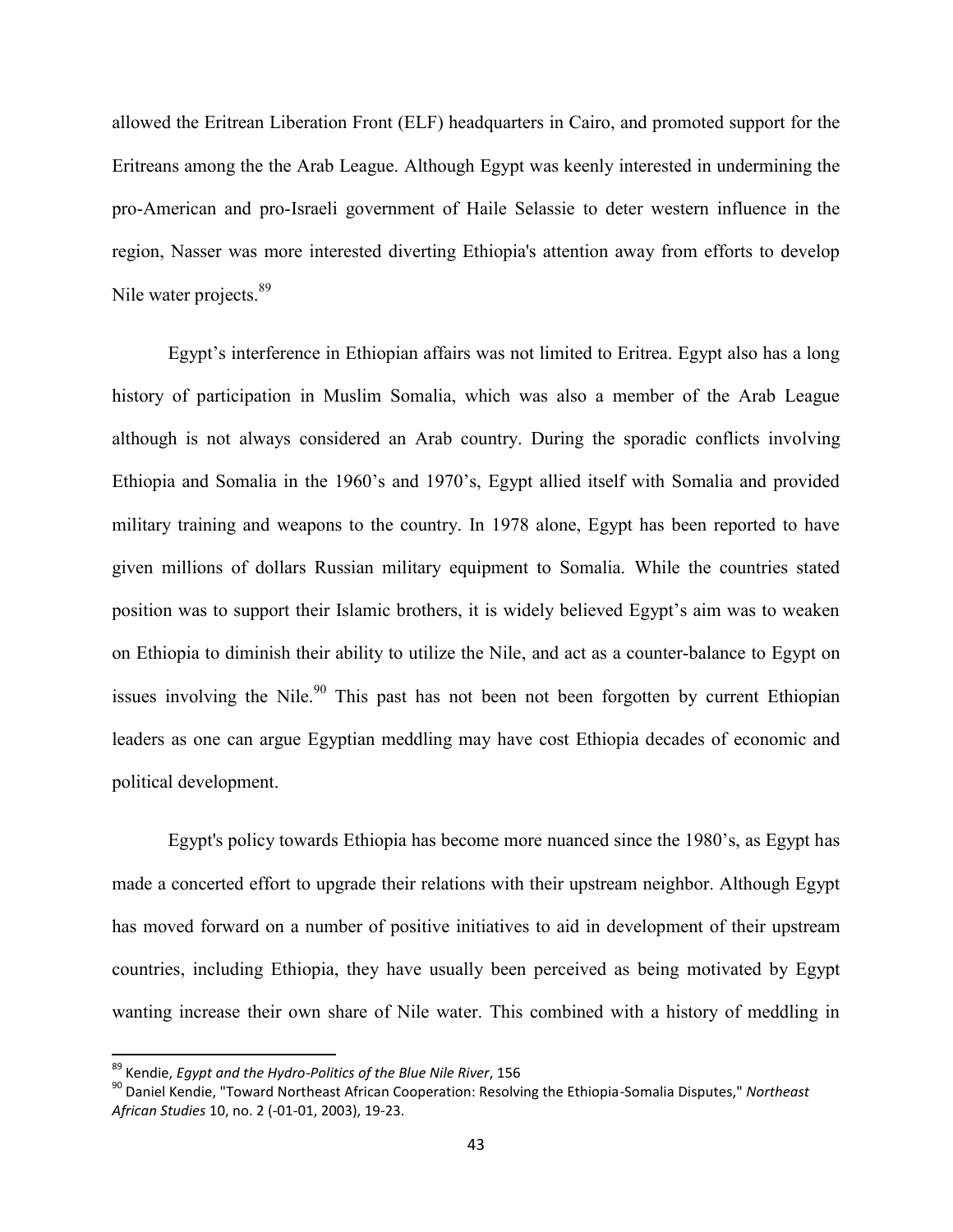foreign affairs has left Ethiopia with a deep suspicion of Egyptian intentions, but this has not deterred Ethiopia from accepting aid from Egypt. In the  $21<sup>st</sup>$  century has sought to engage in a diplomatic offensive in Ethiopia providing food aid three times in 2008 alone to drought stricken Ethiopia.<sup>91</sup> The country also has provided assistance in the areas such as health, crime prevention, educational scholarships and training in various fields. Ethiopian Prime Minister Dr. Ahmed Meles has expressed satisfaction with cooperation in the Nile Basin Initiative and the development of bilateral relations between the two countries publically, and both countries have touted their cooperation on trade.<sup>92</sup> Egyptian experts have also played a role in developing Ethiopia's engineering designs for a various water development projects for rivers both outside the Nile Basin.<sup>93</sup>

While the recent cooperation has been beneficial to both sides, it has yet to eliminate Ethiopia's apprehensions regarding Egypt's Nile water policies, and their stubbornness on allocation negotiations with Addis Ababa. Egypt has not only made it perfectly clear that its water allowance from the 1959 treaty is unchallengeable, but that it needs more water now and in the future. Egypt wants this further water to come from upstream projects like the, now unlikely, Jonglei Canal in southern Sudan and improved water management practices in from countries on both the White and Blue Nile including Ethiopia.<sup>94</sup> Egypt's former Water Resources and Irrigation Minister and current President of the Arab Water Council Mahmoud Abu Zeid claims that there are a number of upstream projects being planned to enhance the cubic meters annually

<sup>91</sup> Magdi Radi, *Mubarak Orders Food Aid to Ethiopia* (Cairo: Egyptian State Information Service, 2008).

<sup>92</sup> ESIS, *PM, His Ethiopian Counterpart Discuss Means of Boosting the Egyptian-Ethiopian Relations* (Cairo: Egypt State Information Service, 2009).

<sup>93</sup> Arsano, *Ethiopia and the Eastern Nile Basin*, 21

<sup>94</sup> Amer and Salah El-Din Amer, *Egypt and the Nile Basin*, 44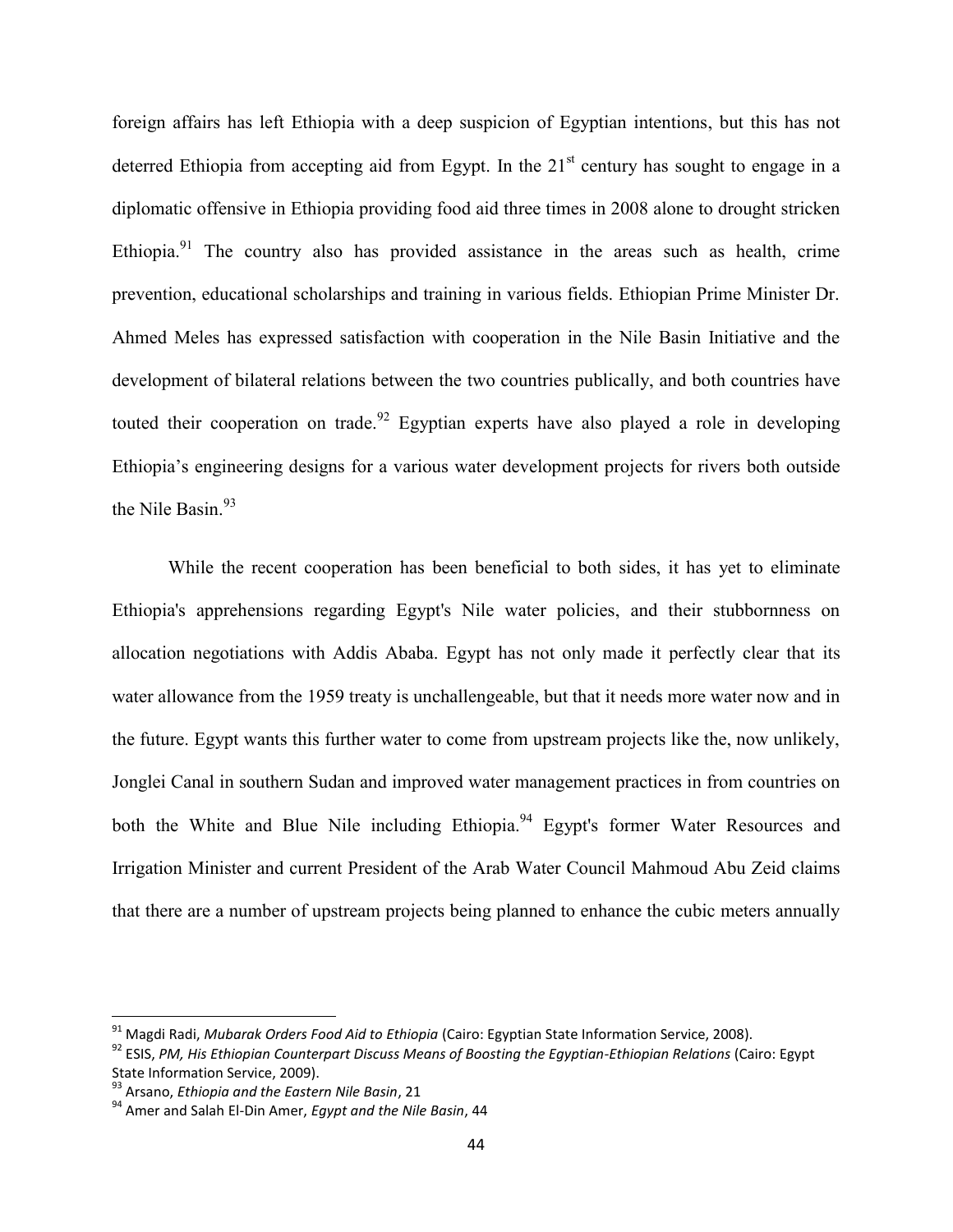to the Nile.<sup>95</sup> While improved management and water resources conservation in upstream countries would be a beneficial to all involved, Egypt's unwillingness to share in the benefits has left Ethiopia less than motivated to offer significant concession to the country.

Egypt has maintained the position that they need the entirety of their allocation based on the 1959 agreement plus additional supplies to meet the demands from their rapidly expanding population. Ethiopia counters this by alleging its population is comparable to that of Egypt's and growing even more rapidly.<sup>96</sup> Moreover, Ethiopia is sees their food production sector as underperforming which is leading to an increased importation of food and widespread famine, and perceives the new Egyptian projects that turn desert into centers of agricultural production as counterproductive.<sup>97</sup> Ethiopian officials have made this point time and again but Egypt has yet to waiver significantly. Prime Minister Meles articulated the upstream countries disdain for Egypt's objections to other riparian countries using Nile water for large-scale irrigation projects and Egypt's long-term opposition to any international funding for large scale Ethiopian irrigation programs.<sup>98</sup> Of Ethiopia's irrigable land only approximately 2.5 percent has been developed.<sup>99</sup>

Although Egypt has resisted large-scale irrigation development in Ethiopia, they have been slightly more understanding about Ethiopia's hydropower potential. This is because apart from for evaporation of water in a dam's reservoir, hydroelectric dams do not necessarily represent a significant water loss for Egypt since water must pass through hydroelectric dams to generate power. Ethiopia's Nile Basin has the potential to generate an estimated 102,710

<sup>&</sup>lt;sup>95</sup> Egyptian Council for Foreign Affairs, "Egypt's Water Status and Needs" (Cairo, Egyptian Council for Foreign Affairs, March 6, 2010, 2010).

<sup>96</sup> Arsano, *Ethiopia and the Eastern Nile Basin*, 17

<sup>97</sup> Ana Cascão, "Changing Power Relations in the Nile River Basin: Unilateralism Vs. Cooperation?" *Water Alternatives* 2, no. 2 (-06-01, 2009), 249.

<sup>98</sup> Mike Thompson, "Nile Restrictions Anger Ethiopia," *BBC News*, February 3, 2005, 2005.

<sup>99</sup> Aquastat, *Irrigation in Africa in Figures: Ethiopia*, 8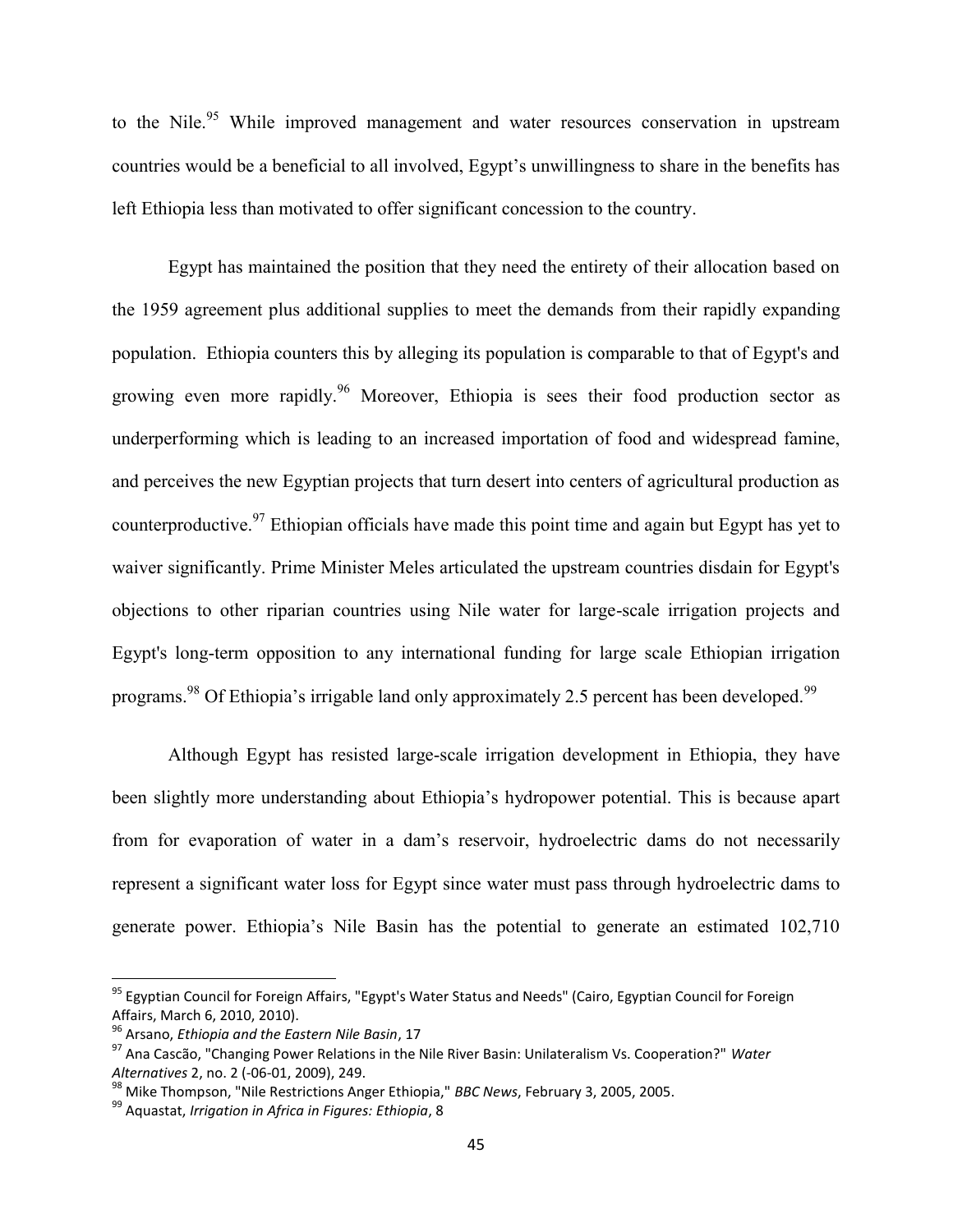gigawatt hours of electricity annually, and the country has exploited only a small percentage of this potential. In addition to obtaining electricity generated in Ethiopia, Egypt and Sudan could benefit from water storage in the Ethiopian highlands where the evaporation rate is significantly less than in Sudan or Egypt. $100$ 

There has been a long history of negative relations between Egypt and Ethiopia, but there is significant prospect for cooperation as each has things the other country needs or can benefit from. Ethiopia could benefit significantly from Egyptian funding and expertise, and Egypt could benefit greatly from electricity generated in Ethiopia and of course water from the country. The prospect for cooperation is bolstered further by the scarcity issues which will undoubtedly force both parties to the bargaining table to develop a framework for long-term cooperation as this will be in the countries' self-interest and critical to Egypt's self-preservation. Based upon the structural realist perspective on the concept of international regimes this paper subscribes to, entering into a cooperative regime is the logical next step for these countries, as it will provide the most optimal outcome for the both Egypt and Ethiopia.

### **Sudan-Ethiopian Relations**

Like the relationship between Egypt and Ethiopia, Sudan and Ethiopia also share a history of conflict and interstate meddling, but there is a much stronger relationship of cooperation between the two countries. Ethiopia share Sudan's largest border spanning nearly 1,000 miles on Sudan's eastern side. Along this border there has been an extensive history of conflict. There were the battles of the  $17<sup>th</sup>$  and  $18<sup>th</sup>$  centuries between the Funj Kingdom in Sudan and Ethiopian emperors. There were numerous border conflicts as the Egyptians sought to extend their authority into Ethiopia throughout Egyptian-Ottoman rule in Sudan in the  $19<sup>th</sup>$  century.

<sup>100</sup> Tesfa-alem Tekle, "Ethiopia, Egypt, Sudan Discuss Nile Projects," *Sudan Tribune* (June 22, 2008, 2008).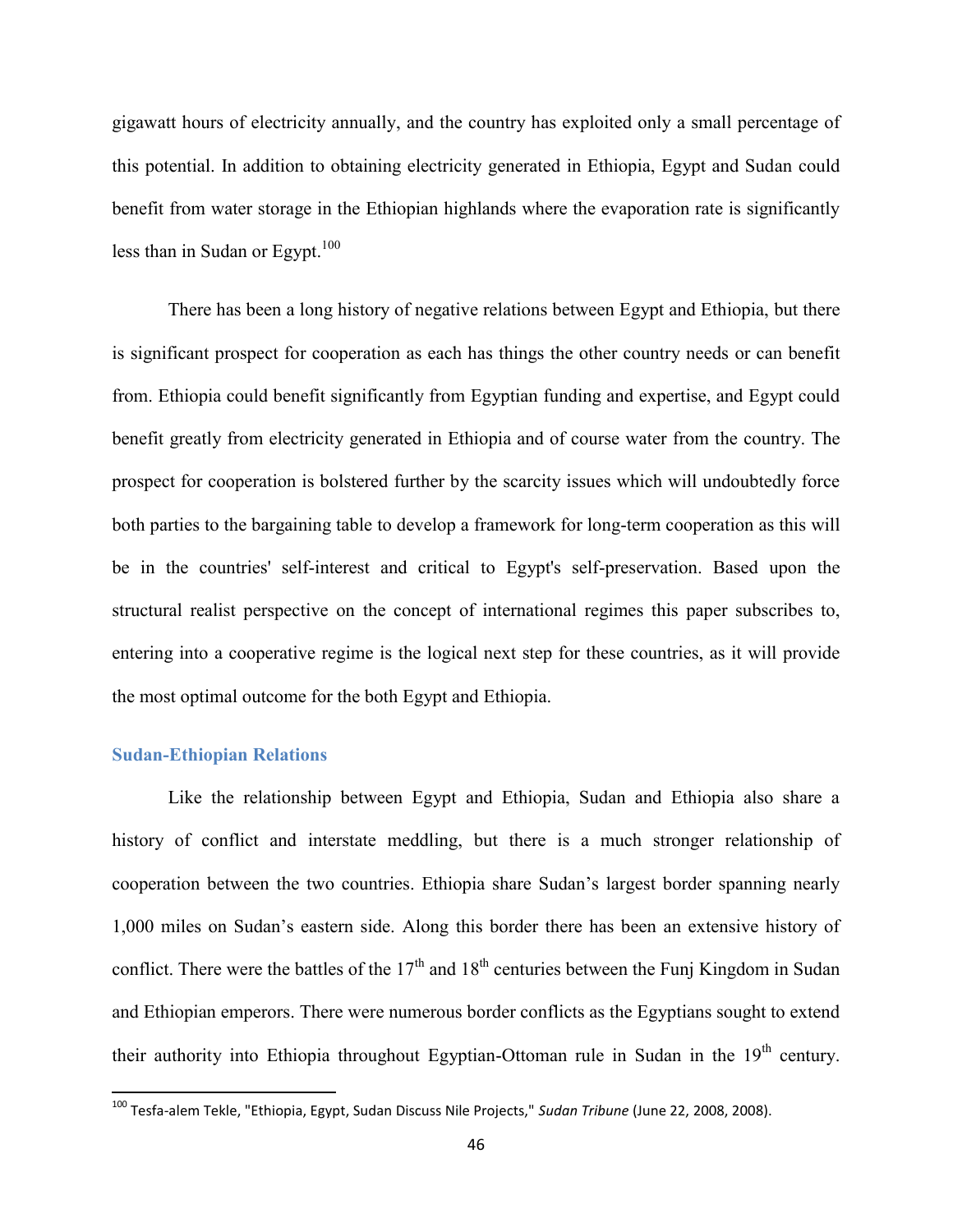Subsequent to the emergence of Mahdist in Sudan near the end of the 19th century, the two countries sheltered each other's rebels. Mahdist forces managed to infiltrate as far as Gondar in the late 19<sup>th</sup> century. Sudan then fell under the control of an Anglo-Egyptian control in 1899 and the subsequent Ethiopian-British negotiations resulted in a 1902 treaty that established the border between Ethiopia and Sudan. This 1902 agreement stretched Ethiopia's rule in deeper into the Nile Valley.<sup>101</sup>

Like the previous centuries, the  $20<sup>th</sup>$  century was one of conflict, but also of cooperation between the two countries. The early  $20<sup>th</sup>$  century in prior to the Italian invasion in 1936 was committed to controlling the newly demarcated border between Ethiopia and Sudan (under British auspice) which was done cooperatively. Italy tried without success to extend Ethiopia's western boundary into Sudan during its brief occupation but was largely unsuccessful. Sudanese troops played an important role in the liberation of Ethiopia, as they accompanied Haile Selassie aided by British forces as they advanced towards Addis Ababa. Although Italy's defeat spelled the end of slavery in the Ethiopia-Sudanese border region, it failed settle a host of other border issues between Ethiopia and Sudan.<sup>102</sup> Relations between the two countries ebbed and flowed considerably between cooperation and conflict from the time of Sudanese independence in 1956 to Ethiopia's revolution in 1974 because of deep suspicion of the other side's intentions. From 1974 until the 1989 Sudanese coup, relations between Sudan and Ethiopia were soured further as which led to Sudan supporting Eritrean and later Tigrayan rebels trying to topple Ethiopia's

 $101$  I. Seri-Hersch, ""Transborder" Exchanges of People, Things, and Representations: Revisiting the Conflict between Mahdist Sudan and Christian Ethiopia, 1885-1889," *The International Journal of African Historical Studies* 43, no. 1 (-01-01, 2010), 1.

<sup>&</sup>lt;sup>102</sup> Alfredo González-Ruibal, "Fascist Colonialism: The Archaeology of Italian Outposts in Western Ethiopia (1936– 41)," *International Journal of Historical Archaeology* 14, no. 4 (-12-01, 2010), 553-6.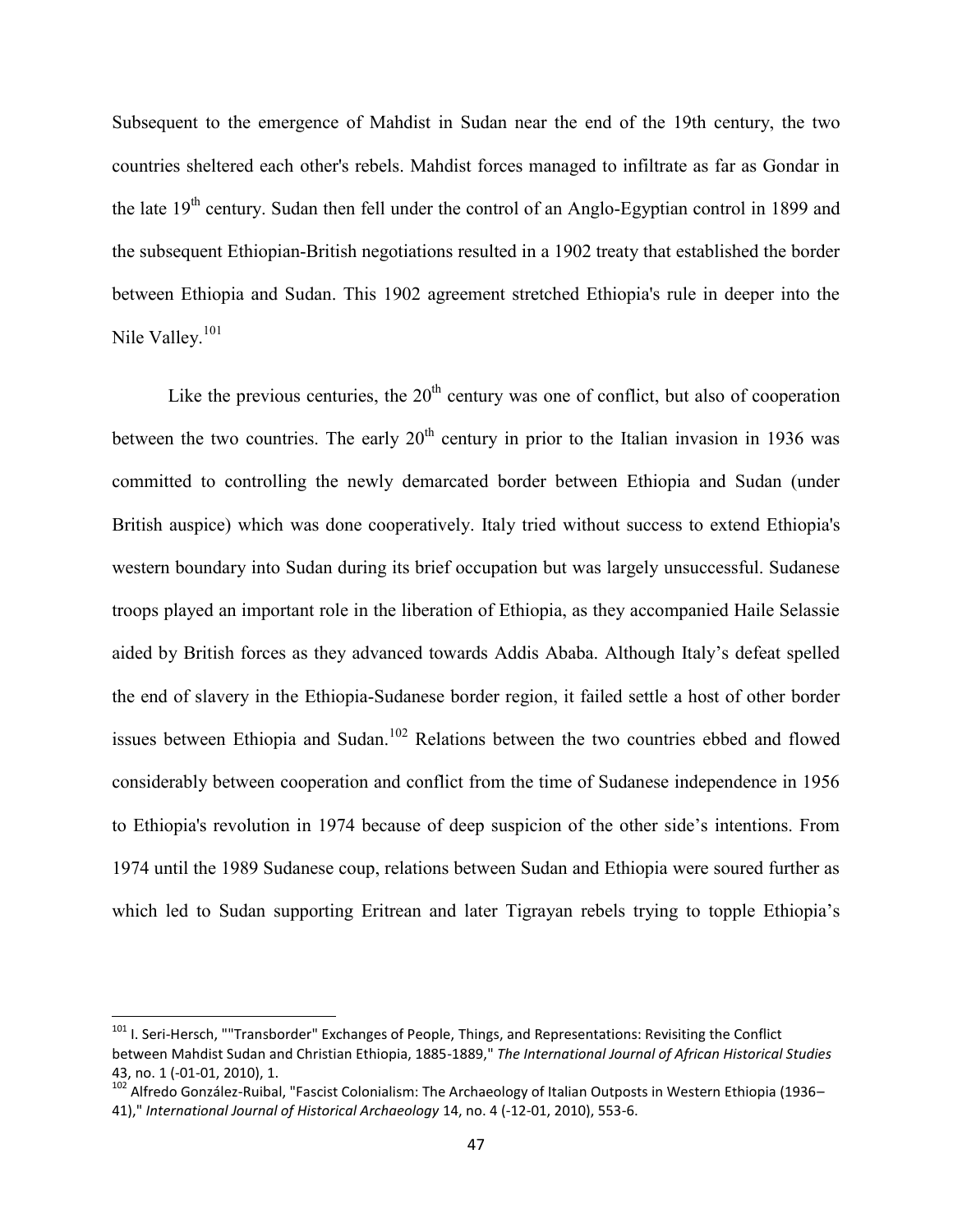communist government while Ethiopia eventually supported the SPLA rebels in southern Sudan.<sup>103</sup>

Following its military coup in 1989, Sudan initially sought to strengthen relations with Ethiopia. However this effort failed, but the eventual overthrow of Mengistu Haile Mariam in 1991, resulted in a normalization of relations between the countries. This fragile friendship was short lived as Islamic fundamentalist elements in the Sudanese government sought to expand their religion throughout the region, which included Ethiopia. This was the point when Sudan began to support Ethiopian dissident groups and Ethiopia answered by resuming their support for the SPLA. By 1995, Sudan was accusing Ethiopia of sending troops to assist the SPLA in attacking Sudanese border villages.<sup>104</sup>

Relations reached their lowest point following assassination attempt on Mubarak in Addis Ababa in 1995. Ethiopia alleged Sudan was behind the attempt and then joined with Uganda, Eritrea and the U.S. to apply diplomatic pressure to Sudan.<sup>105</sup> The Poor relationship between the countries continued until the eruption of conflict involving Eritrea and Ethiopia in May of 1998. In the following months, Ethiopia decided that it was in there best interest to normalize relations with Sudan so that it could focus its attention on the more pressing issue of Eritrea. Ethiopia followed this decision by significantly diminished their aid to the SPLA, and the countries restored regular economic relations thereafter with the Sudanese leader Omar al-Bashir making a diplomatic visit to Addis Ababa in November 1999.<sup>106</sup>

<sup>103</sup> Robert Collins, "Civil Wars in the Sudan," *History Compass* 5, no. 6 (-11-01, 2007), 1778.

<sup>104</sup> ALICE IN GAMBELLA, "Sudan Rebels Find New Blood in Ethiopia," *The Guardian (London)* (-01-23, 1997), 014.

<sup>105</sup> "Mubarak Blames Sudanese Radical Says Muslim Leaders Behind Assassination Attempt in Ethiopia," *The Sacramento Bee* (-06-28, 1995), A.10.

<sup>106</sup> "Ethiopian PM Lauds Bilateral Cooperation with Sudan," *News from Xinhua News Agency, China (Hong Kong : Weekly)* (-04-21, 2009).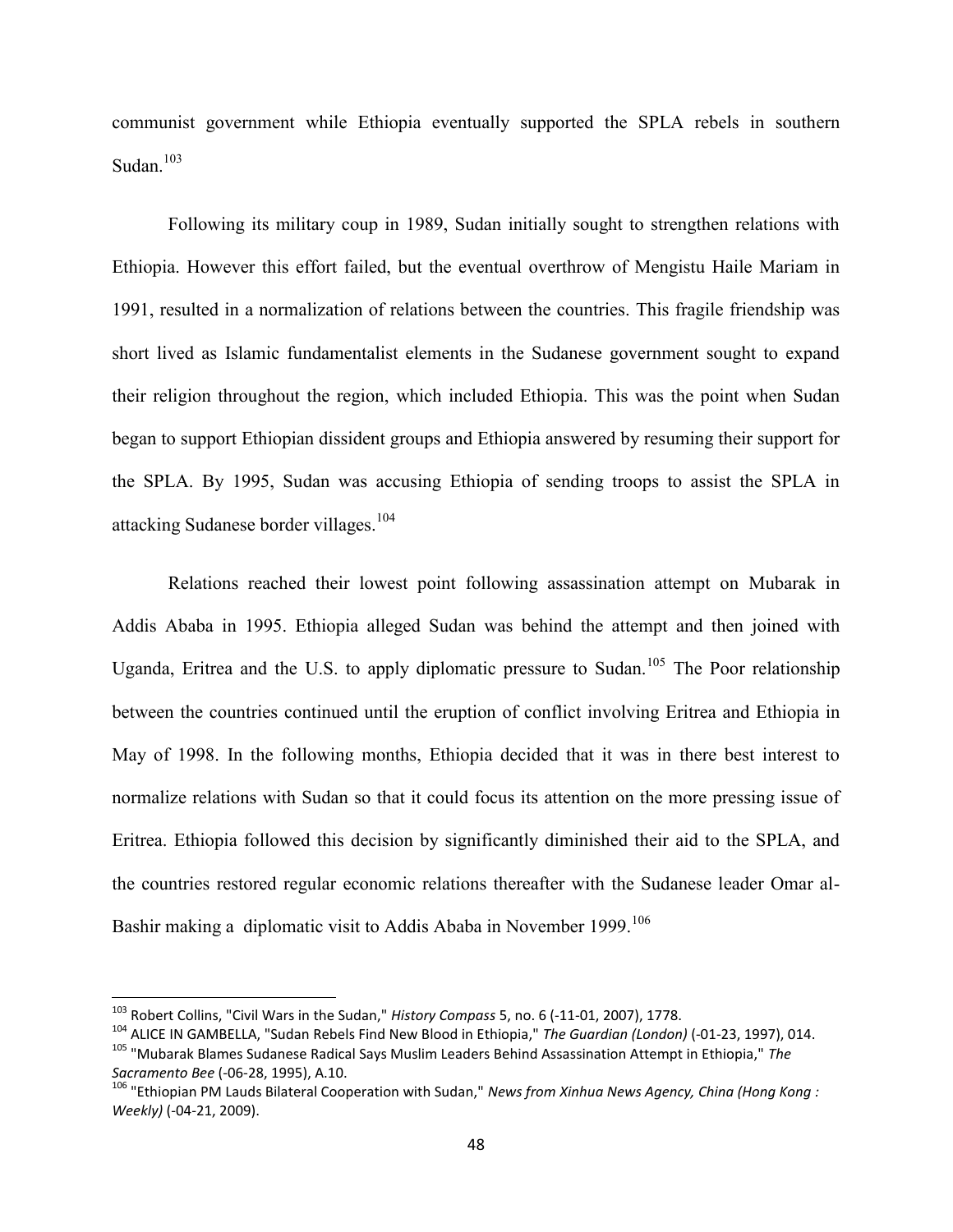Following the normalization of relations, the countries found other ways to work together in a beneficial manner. Ethiopia, Sudan along with Yemen joined forces at the beginning of 2003 forming a regional coalition to combat the growing terrorism problem in the Horn of Africa.<sup>107</sup> Additionally, following Ethiopia's closing of their border with rival Eritrea; land-locked Ethiopia sought an alternative route to the sea, and saw Port Sudan as a viable option. As a result the two countries increased cooperation along Ethiopia's northwestern border with Sudan allowing Ethiopia sea access. <sup>108</sup> Sudan also began selling oil to Ethiopia and is now the country's primary supplier.<sup>109</sup> There has also been collaboration on other fronts between the two countries. They began laying a fiber optic lines in 2005 between the countries in 2005, and in 2006 began a studying a way to link their energy and electric power sectors. This cooperation led to Ethiopia exporting electricity to Sudan as of late  $2010$ . <sup>110</sup>

The Ethiopian-Sudanese dialogue regarding the Nile has ranged between conflict and collaboration over recent decades, but recently has shifted towards the latter.<sup>111</sup> After the change of Ethiopia's government in 1991, the two countries initialed an agreement to explore cooperation on the Blue Nile River. Although this never amounted to reallocation, the idea of losing its primary ally on the issue alarmed Egypt none the less.<sup>112</sup> This paper contends there are far more reasons for Sudan and Ethiopia to seek a cooperative regime to manage the Eastern Nile Basin than to work unilaterally. This is also a position taken by other experts in the field. John Waterbury argued has argued there is a compelling argument for strong cooperation between the

<sup>107</sup> Staff, "Ethio-Yemen Cooperation Enters New Stage: Ethiopian PM," *News from Xinhua News Agency, China (Hong Kong : Weekly)* (-07-22, 2003), 1.

<sup>108</sup> Staff, "Ethiopia, Sudan Sign Cooperation Accords," *News from Xinhua News Agency, China (Hong Kong : Weekly)* (-05-02, 2001), 1.

<sup>109</sup> BBC, "Sudan Said to be Ethiopia's Sole Oil Supplier," *BBC Monitoring International Reports* (-01-01, 2010).ibid.

<sup>110</sup> BBC Staff, "Sudan, Ethiopia to Link Electricity Networks," *BBC Monitoring International Reports* (-01-01, 2009).

<sup>111</sup> Arsano, *Ethiopia and the Nile: Dilemmas of National and Regional Hydropolitics*, 228

<sup>&</sup>lt;sup>112</sup> Ashok Swain, "International Laws and Disputes in the Nile River" (Bergen, Norway, February 9, 2007, 2007).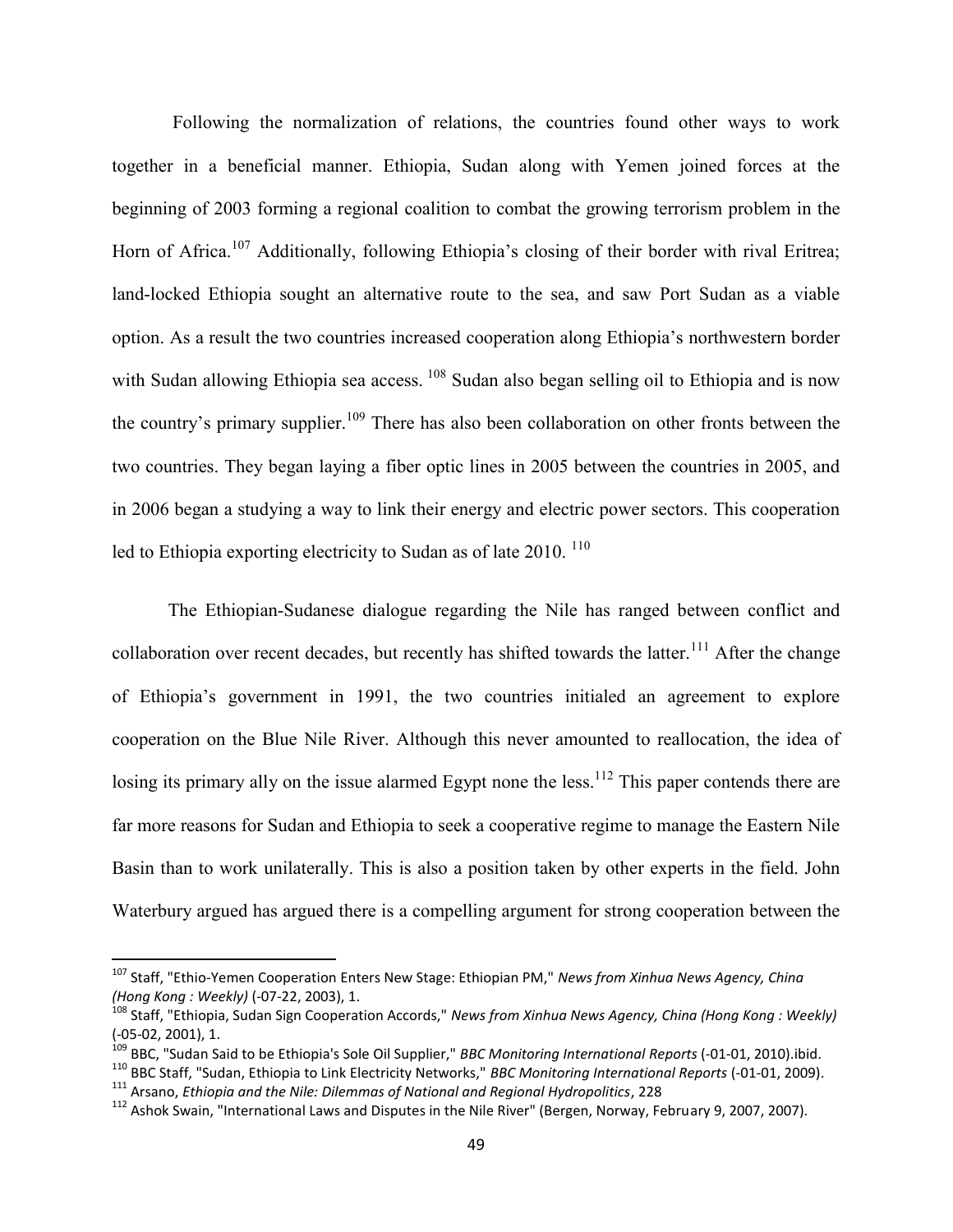sides. Waterbury contends that cooperation with Ethiopia offers greater benefits than with Egypt to the north as flow regulation in Ethiopia would benefit Sudan directly. Jack Kalpakian of Al-Akhawayn University in Morocco agrees with Waterbury on this and wrote that "Sudan's interests would have probably been served by helping itself to the water or reaching some accommodation with Ethiopia" as opposed to the 1959 water agreement which is in use today.<sup>113</sup> According Yacob Arsano, Sudan is in favor of upstream-downstream cooperation in Nile basin development to maximize comparative advantage as well as flood and silt control. He also argues that although Sudan has historically sided more closely with Egypt on the issues regarding the Nile, but there has been a resurgence of Sudanese voices arguing it would be beneficial for Sudan to work more closely with Ethiopia.<sup>114</sup>

Both countries have a number of positions in common regarding the river and also have already developed a strong base for future cooperation. Both Ethiopia and Sudan have reservations regarding the terms of the outdated 1959 water allocation agreement between Egypt and Sudan. Both countries also share the concern that vast new irrigation projects in Egypt will necessitate an unreasonable quantity of additional water.<sup>115</sup> Sudan and Ethiopia already cooperate on sharing hydroelectric power, which Ethiopia holds the comparative advantage over Egypt and Sudan in. Ethiopia is also much more efficient country to store water for future downstream use because the evaporation is considerably less than in Sudan and Egypt.

This paper contends, like the Egypt-Ethiopian relationship, both Sudan and Ethiopia have much to offer each other in a relationship of increased cooperation. Sudan has energy resource in the form of petrol, Ethiopia has energy in the form of electricity. Sudan has money and Ethiopia

<sup>113</sup> jack Kalpakian, *Identity, Conflict and Cooperation in International River Systems* (Surrey: Ashgate, 2004), 50.

<sup>114</sup> Arsano, *Ethiopia and the Nile: Dilemmas of National and Regional Hydropolitics*, 228

<sup>115</sup> John Waterbury, *The Nile Basin: National Determinants of Collective Action* (New Haven: Yale, 2002), 84.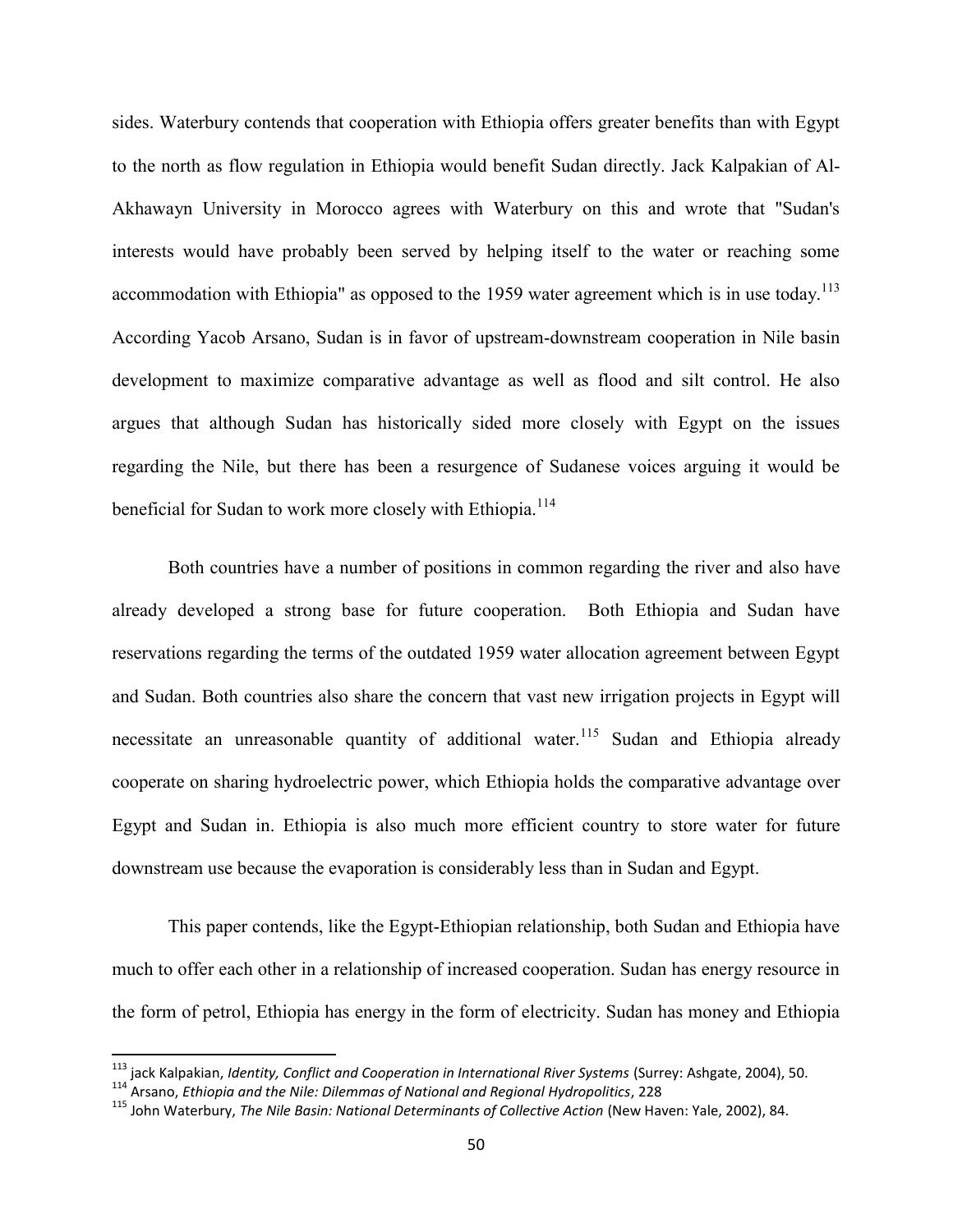has water. Sudan needs flood mitigations and Ethiopia want to harness its water behind dams. Developing a regime to manage this relationship will serve the self-interests of these two countries better than by working autonomously, by allowing Sudan greater input in the way Ethiopia executes their Nile management strategy and allowing Ethiopia a forum to seek funding for their hydrological projects.

#### **Egypt-Sudan Relations**

The Egypt-Sudan relationship has a history of invasion, intimidation, cooperation and confrontation, yet the countries have generally been in lockstep with regards to the Nile over the past half century. This can be attributed to the fact the countries share similar colonial history and culture, and also because the countries share similar water scarcity challenges due to geography. Recent developments in the Nile Basin, like the advent of Nile Basin Initiative and Ethiopia's resurgence, have encouraged Sudan to reassess their loyalties as a stronger relationship with Ethiopia offers a number of benefits.<sup>116</sup> Moving forward Egypt may need to find a way to match those benefits, or they may lose their most steadfast ally in the Nile Basin. Looking at the history of the Egypt-Sudan relationship explains why the countries have such a tenuous relationship, and why the countries have been generally agreement on Nile issues.

Modern relations between Egypt and Sudan began in 1820, which also marked the beginning of the Egyptian invasion of the country. The Turkish Viceroy of the Ottoman Empire's Sultan, Muhammad Ali, established autonomous control of Egypt, and saw Sudan as a ideal starting point to expand his new empire. Ali's army, comprised of troops from various areas in the Ottoman empire led by his third son (also named Muhammad), launched an invasion on Sudan in 1820, and met little resistance throughout the country. Although Egypt was the source

<sup>116</sup>Arsano, *Ethiopia and the Nile: Dilemmas of National and Regional Hydropolitics*, 228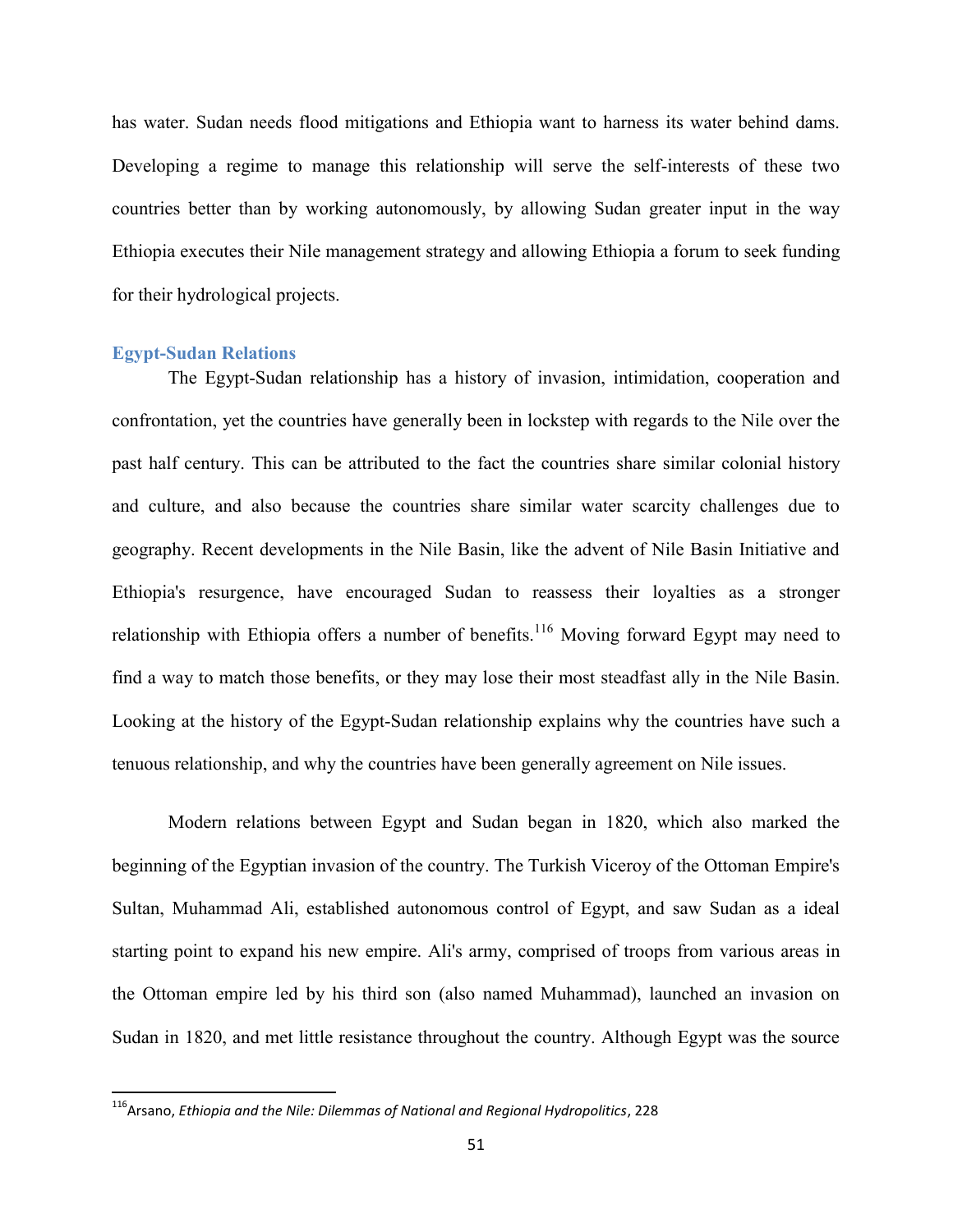of the invasion, Sudanese considered the 64 years of Egyptian rule as being Turkish rule. This was because since medieval times Egypt was ruled by a multi-cultured Turkish speaking elite, and throughout this time Egyptian occupation, Egyptian Arabs held very few political or military positions in the Sudan. Additionally, language of the Sudanese government under Egyptian control was Turkish until the mid-nineteenth century.<sup>117</sup>

Egyptian rule of Sudan ended in 1885 when the British aided Egyptians (who was already under British control since 1882) were unable to crush a Mahdist rebellion in the country. Sudan's independence did not last long as Egyptian rule returned 14 years later in the mold of the Anglo-Egyptian Condominium from 1899-1955. British invasion of Sudan was not only an effort to reclaim territory lost during the Mahdist rebellion, but also to secure more Nile water for a bustling and strategically important Cairo. Although the British were successful in conquering Sudan, British public opinion was not supportive of the country taking on another colony. To alleviate these concerns an agreement was arranged in 1899 establishing Anglo-Egyptian rule. Under this system, Sudan was to be administered by a governor-general chosen by Egypt with British approval. All governor-generals of Sudan were consequently British, who rather than reported to the colonial office in London, reported to the British Foreign office in Cairo.<sup>118</sup>

During the Anglo-Egyptian condominium, the Gezira Scheme was developed in Sudan in the early 1920's, despite the objections of newly independent Egypt.<sup>119</sup> The Gezira Scheme is positioned south of Khartoum between the Blue and White Niles which makes it ideal for irrigation, and is one of the largest agricultural projects in the world. At the time of its establishment in 1925, the total original area of the Scheme was about 1.135 million feddans

<sup>117</sup> Robert O. Collins, *A History of Modern Sudan*, First ed. (Cambridge: Cambridge University Press, 2008), 10.  $118$  ibid., 33

 $119$  Egypt gained independence from the United Kingdom on February 28, 1922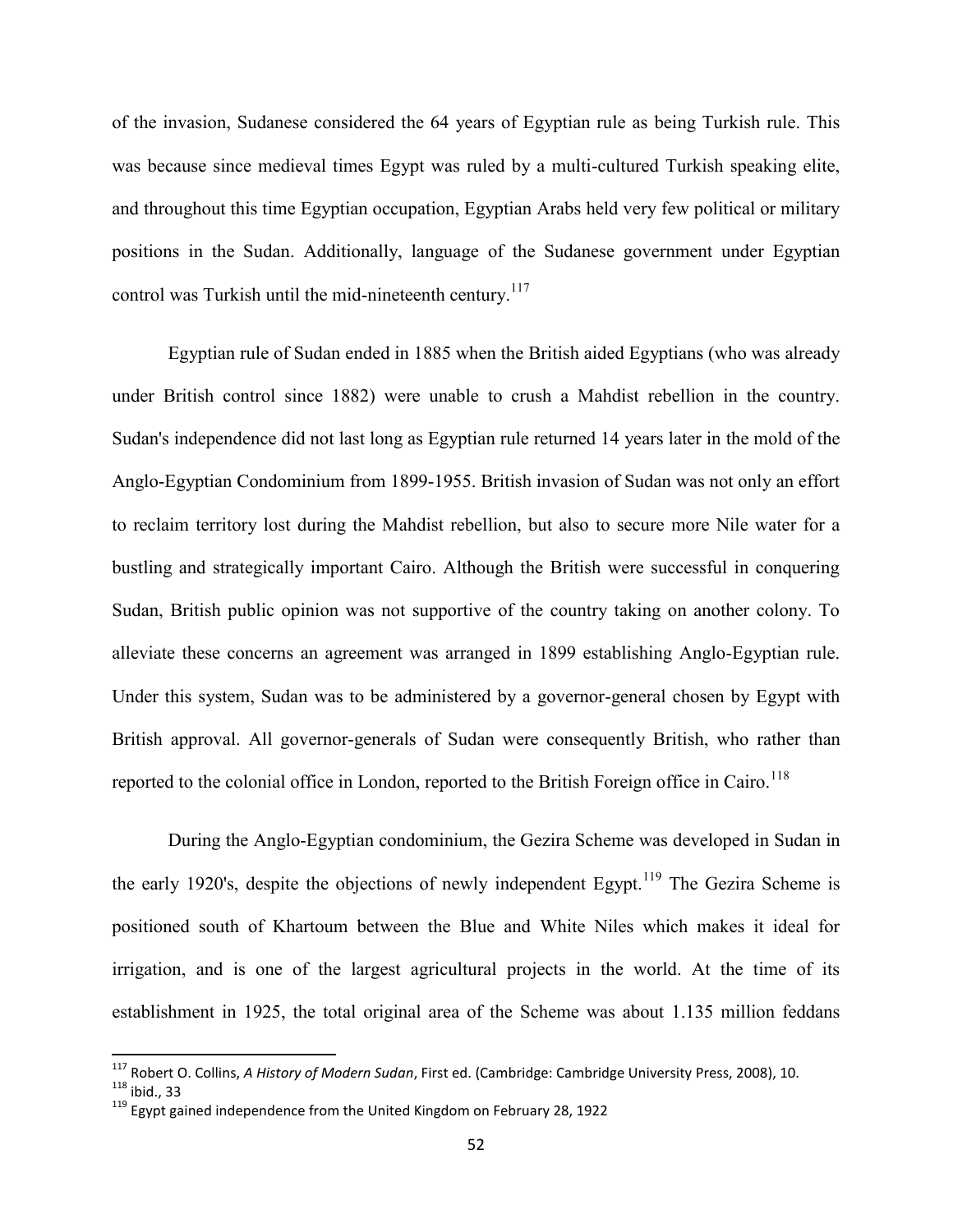which was much larger than the 300,000 feddens Egypt asked the project be limited to. In the early 1960s, the original area was extended to the southwest when Sudan added the Managil Extension which nearly doubled the area of the project to 2.1 million feddans.<sup>120</sup> This project was important to the British who would be receiving cotton at low prices, and it revolutionized the Sudanese economy and still represents a significant employer in the country. Egypt, on the other hand, was apprehensive about the project as is requires copious amounts of Nile water and it exceeded their requested 300,000 feddan size limit. The Jabal Awlia Dam was built in by Egypt in Sudan to store water for Egypt's use in an effort to alleviate some of their concern. This dam remained in Egyptian control until 1977 when the Aswan High Dam project was complete.<sup>121</sup>

As discussed earlier in this chapter, Egypt worked hard to exert influence over developments in its southern neighbor. This has been the case since Egypt's initial invasion of the country and continued well into the Anglo-Egyptian Condominium. Even in the early 1950's when Sudanese politicians sought to also gain independence for their country, Egypt actively discouraged the British to grant the country independence, and even campaigned within Sudan to rejoin the two countries.<sup>122</sup> Tensions between the two countries increased just after Sudan became independent because in 1956 Egypt withdrew from helping Sudan build a reservoir on the Blue Nile at Roseires in protest to Sudanese objections of the Aswan High Dam project.

<sup>120</sup> A. M. Eldaw, *The Gezira Scheme: Perspectives for Sustainable Development* (Bonn: German Development Institute, 2004), 10.

<sup>&</sup>lt;sup>121</sup> Okbazghi Yohannes, "Water Resources and Inter-Riparian Relations in the Nile Basin," (2008).

<sup>122</sup> Ahmed Abushouk, "The Anglo-Egyptian Sudan: From Collaboration Mechanism to Party Politics, 1898-1956," *Journal of Imperial and Commonwealth History* 38, no. 2 (-01-01, 2010), 222-4.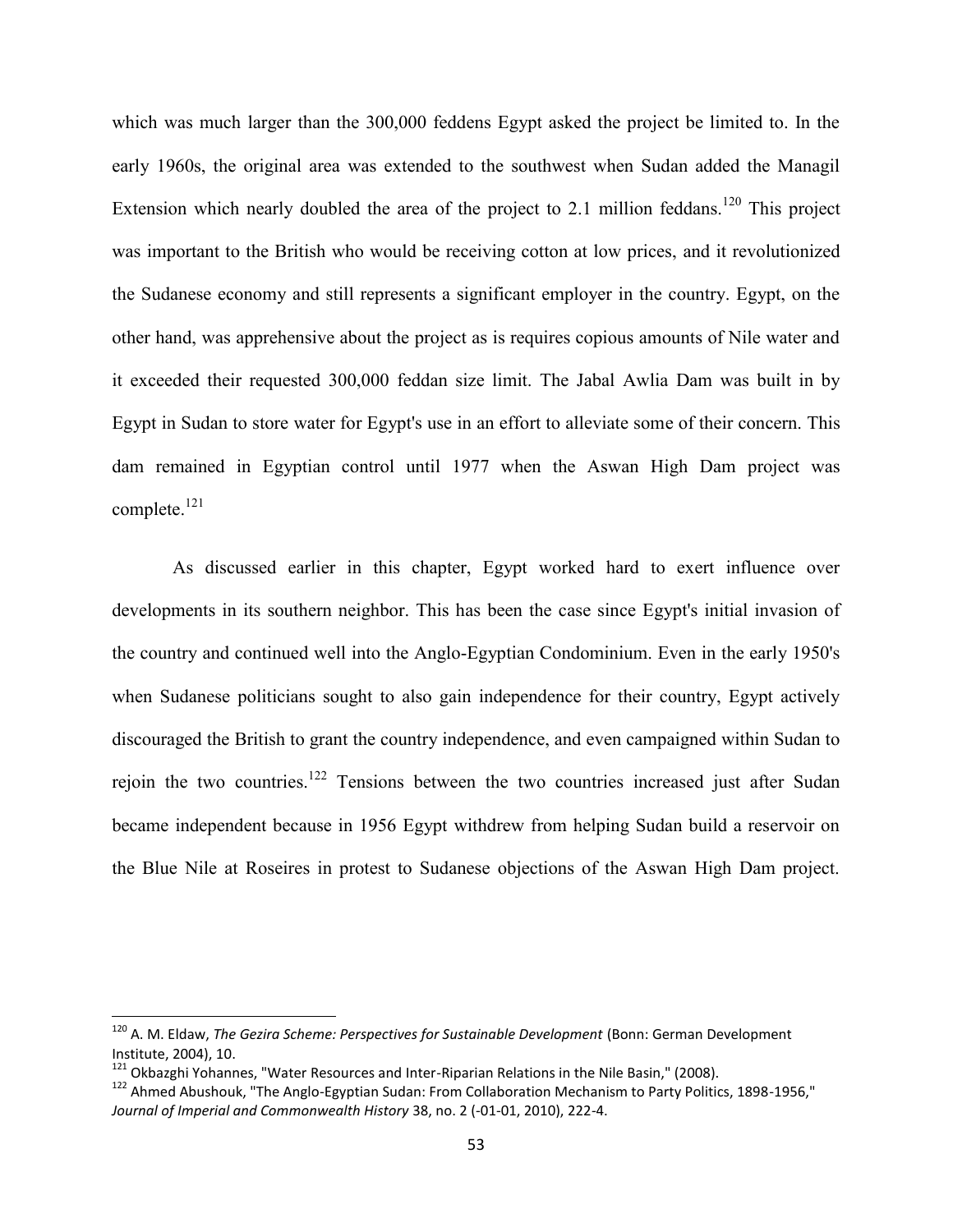Sudan responded by declaring its non-compliance to the 1929 Nile agreement. Gamal Nasser countered by deploying Egyptian military units to the Sudanese border.<sup>123</sup>

The Sudanese position towards Egypt began to soften following a military led coup in Khartoum in 1958. This led to new cooperation between the two countries and the 1959 Nile River agreement whic led to new water sharing allocations, and also led to Sudan and Egypt agreeing to allow each other to build their prized dam projects. This agreement empowered Sudan in the Nile Basin by making it the only other country with set allocation measurements, and gave it incentive to protect the 1929 and 1959 agreements. Moreover, both countries agreed to not negotiate unilaterally with a third party on issues regarding the Nile which bound the two countries even closer together on the Nile issue. It also led to the Permanent Joint Technical Committee being established in 1960. This organization that was meant to tackle the water challenges the countries face and serve as the negotiator for the countries in issues that involve a third part.<sup>124</sup> The fact that the Nile flows through Sudan accentuates the importance of the Egypt-Sudan relationship, yet it also adds complications. Although Egypt and Sudan agreed in 1959 on an allocation of Nile water, Sudan remains uneasy about the outcome of the agreement, and faces new challenges with regards to the agreement after the country partitions in July of 2011. None the less, as of June 2011, the country has agreed to " continue joint coordination before consulting with any third party on the Nile water issue", according to Egyptian State Information Services<sup>125</sup>

<sup>123</sup> Ashok Swain, "Ethiopia, the Sudan, and Egypt: The Nile River Dispute," *The Journal of Modern African Studies* 35, no. 4 (-12-01, 1997), 679.

 $i$ bid., 679

<sup>&</sup>lt;sup>125</sup> ESIS, "Egypt, Sudan Agree to Coordinate on Nile Water before Consulting Third Party," Egyptian State information Services, http://www.sis.gov.eg/En/Story.aspx?sid=56037 (accessed June 11, 2011, 2011).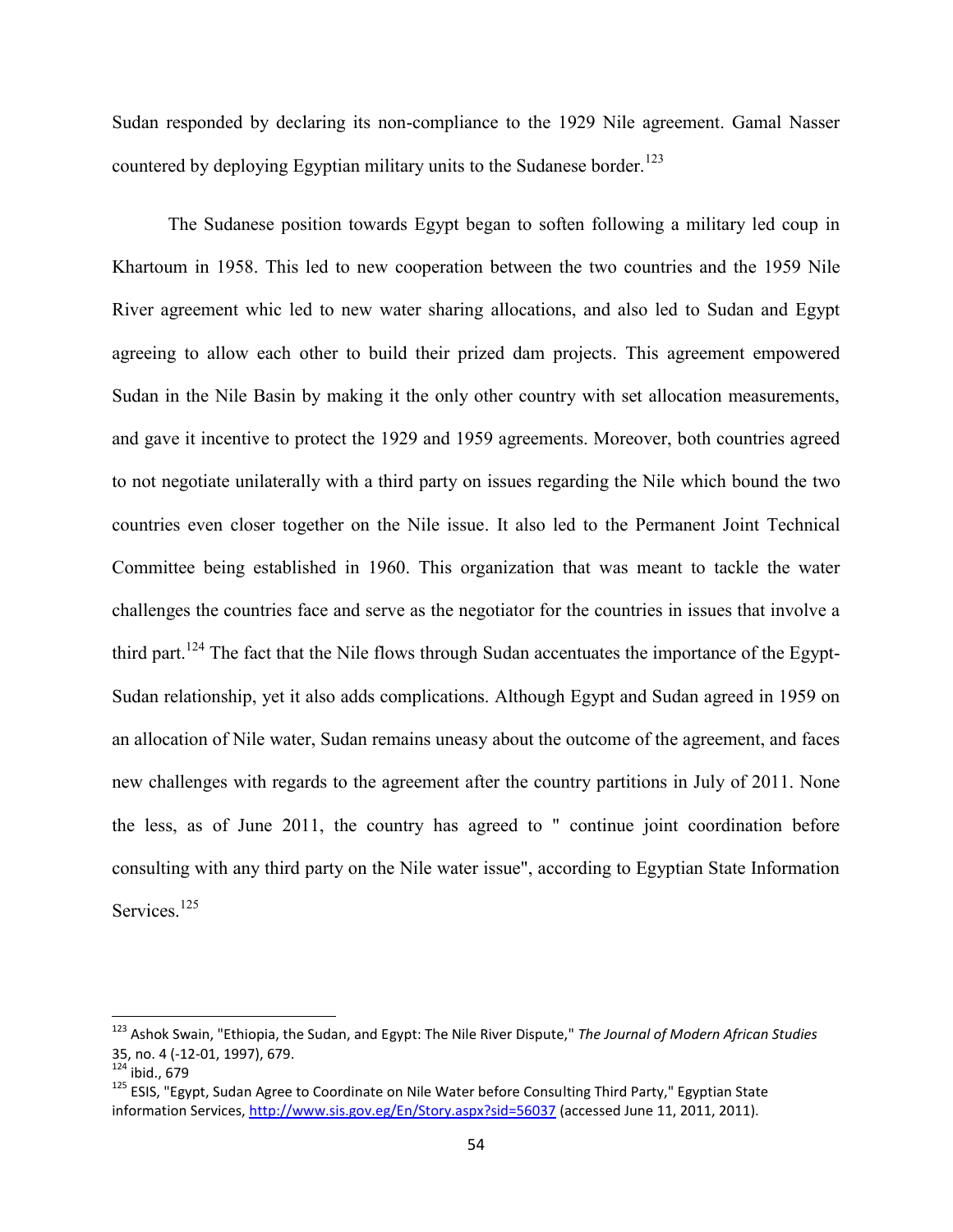All of the disputes between these two countries do not all revolve around the Nile. There is a disputed area known as the Halaib Triangle 790-mile long Egyptian-Sudanese border. Both countries have claimed ownership of the territory since independence. Cairo insists that the border follows the 22nd parallel based upon the 1899 Anglo-Egyptian Treaty. Khartoum argues that amendments to the treaty in 1902 and 1907 created an administrative border above the 22nd parallel. After Sudanese politicians visited the area to campaign in 1958, President Nasser gave Sudan an ultimatum demanding the removal of all Sudanese administrators and law enforcement from the disputed region. Tensions flared up repeatedly over the disputed land, and Egypt forcibly annexed it in 1992 after Sudan gave exploration rights to a Canadian oil company. Although some Sudanese saw this as an act of war, the Sudanese government was content considering the land illegally occupied. In 2000, Sudan withdrew its troops from the area, leaving Egyptian forces solely in control, but there has been sporadic skirmishes between the sides in the region. <sup>126</sup>The area is still in dispute as of 2011.

Relations between the two countries reached their lowest point in June 1995 when Egypt and Ethiopia accused authorities in Sudan with participation in a plot to assassinate Egyptian President Mubarak as he arrived in Addis Ababa for an Organization of African Unity meeting. This was followed by a skirmish between border guards in the Halaib Triangle, and Sudanese President Bashir accusing Egypt of conspiring to overthrow his country's government. President Mubarak denied the charge but insisted Egypt was capable of overthrowing the Bashir regime "in ten days." Mubarak added: "We are not being asked to intervene militarily because that would lead to deaths among the Sudanese, something we don't want because we think of

<sup>126</sup> Rongxing Guo, *Territorial Disputes and Resource Management: A Global Handbook* (Hauppauge, New York: Nova Science Publishing, 2007), 132-3.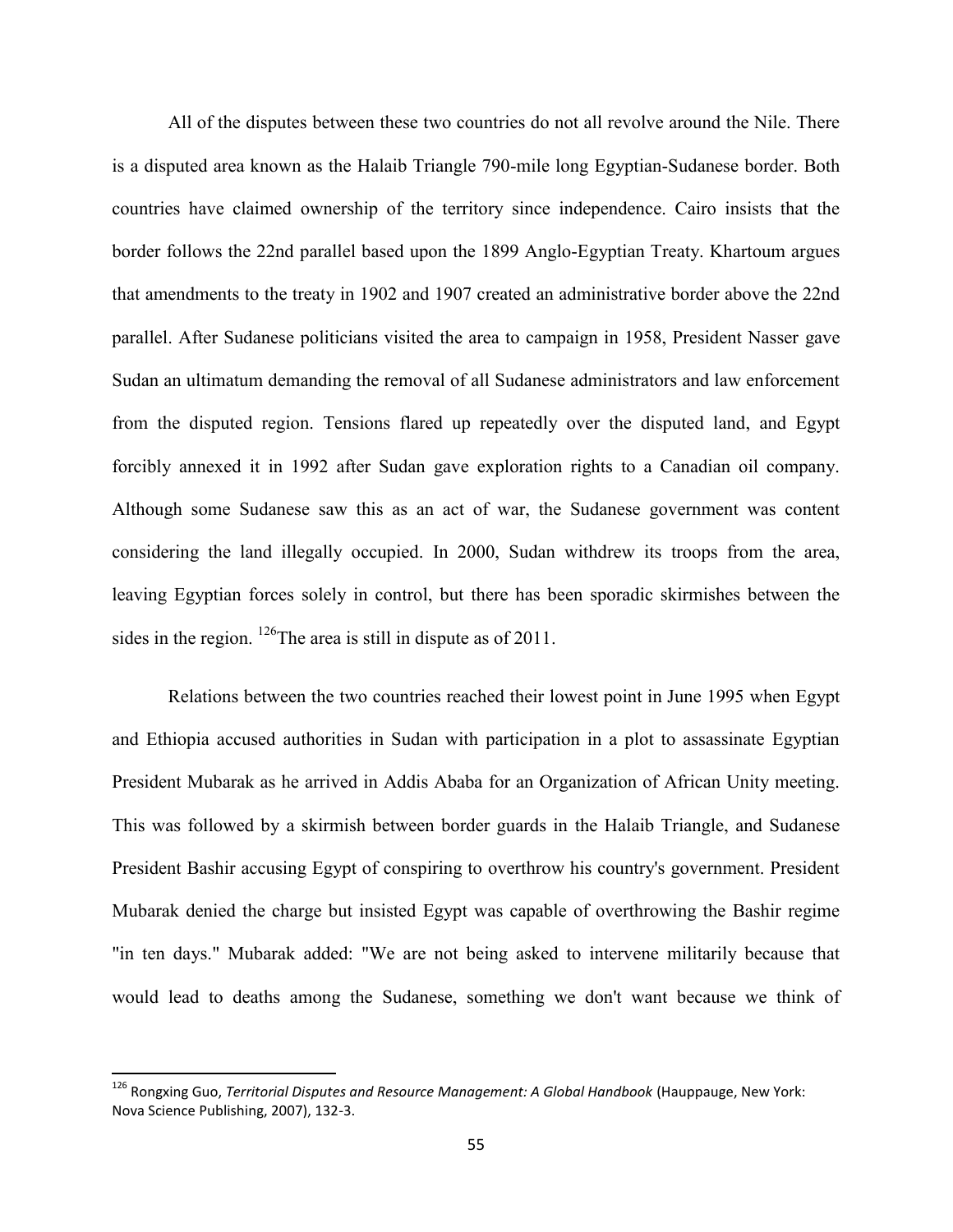Sudanese like Egyptians."<sup>127</sup> Tensions cooled between the countries by the end of 1999, and President Bashir visited Egypt and both leaders agreed to normalize diplomatic relations.<sup>128</sup> Bashir returned to Cairo in 2002 when they stressed their brotherly ties and put in motion actions to expand cooperation on a variety of practical issues, including increased trade.<sup>129</sup>

Egypt was adamantly against South Sudan independence. According to a leaked diplomatic dispatch from February 9, 2010, Egypt's "top priority" in Africa was Sudanese unity. Egypt perceives the partition of Sudan as a threat to Egypt's access to the Nile and would increase Egypt's refugee population. The dispatch continues by revealing the government of Egypt has been "hedging its bets" by promising the South Sudan considerable amounts of aid and development funding.<sup>130</sup> This leaked diplomatic dispatch has proven to be accurate as once it became apparent the Comprehensive Peace Agreement (CPA) between the southerners and Khartoum was becoming a reality, Egypt did more than simple hedge their bets by establishing a consulate in Juba. The country has also agreed to provide two power plants for lighting the cities of Wau and Juba and plans to open a branch of the University of Alexandria in Juba.<sup>131</sup>

The examination of the Sudan-Egypt relations demonstrates the complexities faced in the Eastern Nile Basin. On one hand, you have two countries with a long history of suspicion of the other's intentions. On the other hand, you have two countries who have been generally unified

 $127$  Staff."

Border Clashes Follow Attempt to Kill Mubarak," *The Independent on Sunday*, June 25, 1995.

<sup>128</sup> Staff, "Sudanese FM: Sudan, Egypt Plan to Normalize Relations," *News from Xinhua News Agency, China (Hong Kong : Weekly)* (-10-10, 1998), 1.

<sup>129</sup> Staff, "Sudanese President Concludes Visit to Egypt," *News from Xinhua News Agency, China (Hong Kong : Weekly)* (-05-15, 2002), 1.

<sup>&</sup>lt;sup>130</sup> U.S. Embassy Cairo, Anonymous Leaked Diplomatic Dispatch Intended for Brifing of Admiral Mike Mullen, Chairman of the Joint Chiefs of Staff, Cairo, Egypt, February 10, 2010.

<sup>&</sup>lt;sup>131</sup> ESIS, "Egypt Establishes Two Power Stations in South Sudan," Egyptian State Information Service, http://www.sis.gov.eg/En/Story.aspx?sid=16132 (accessed June 11, 2011).; ESIS, "Mubarak: Egypt to Provide all Assistance to Advance the Peace Process in South Sudan," Egyptian State Information Service, http://www.sis.gov.eg/En/Story.aspx?sid=25276 (accessed June 11, 2011).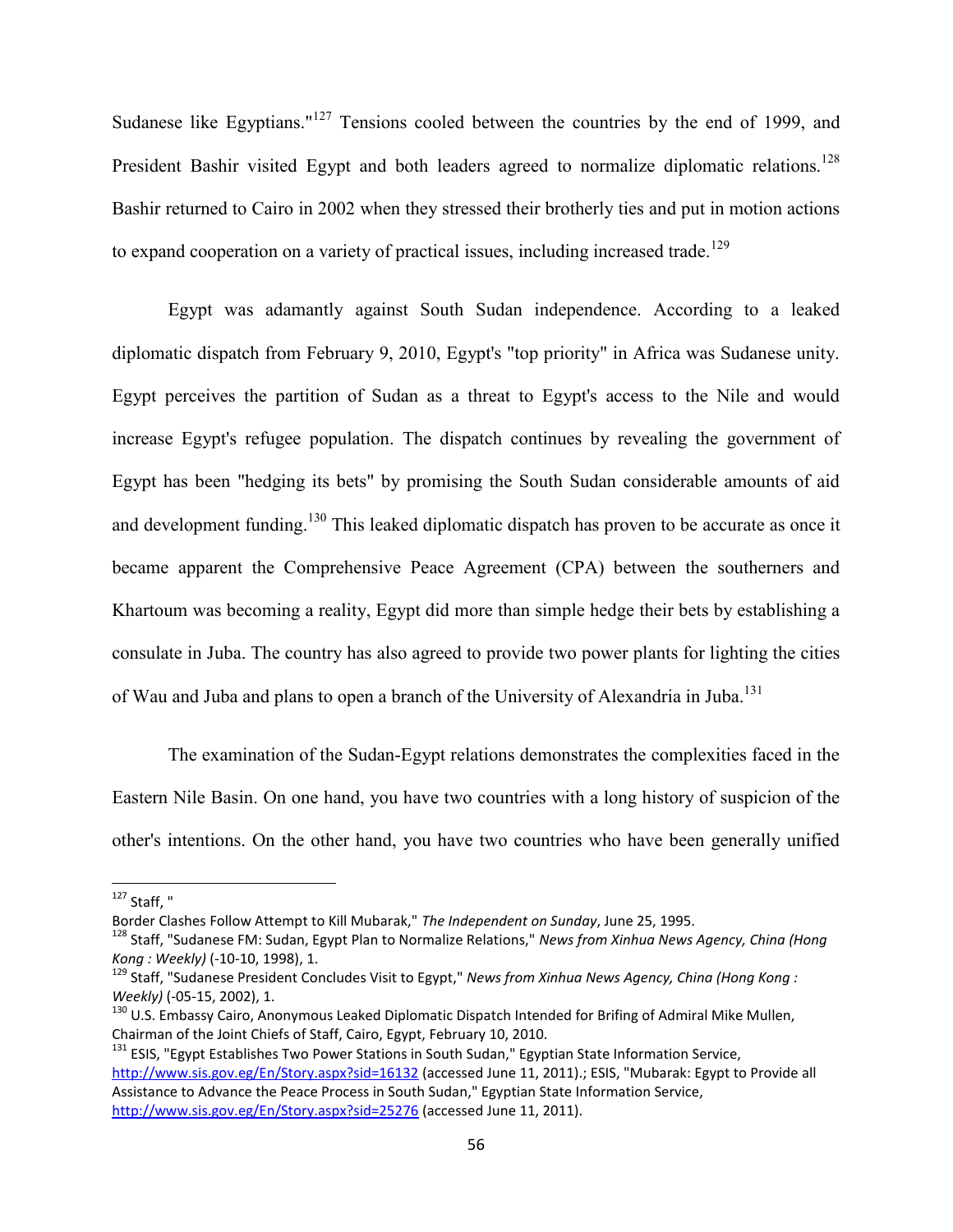when it comes to an issue that is dearest to both, the Nile River. Moving forward, this relationship may change as Sudan has been more actively engaged with Ethiopia and may find that a stronger bond with Ethiopia offers more benefits in the long term than the relationship Egypt offers. While by no means do I suspect Sudan will break ranks with Egypt in regards to the Nile Basin Initiative Cooperative Framework Agreement, there is potential for the country to negotiate with Ethiopia unilaterally to ensure their domestic water security, which would be a violation of the 1959 agreement. If this were to happen, Egypt would find itself in a much weaker position in the Nile River discussion. Based upon this potential outcome, this paper argues Egypt should be actively engaged in facilitating the development of the cooperative regime. I contend if Egypt waits too long, Sudan and Ethiopia may find it more beneficial to develop a cooperative between themselves and exclude Egypt entirely.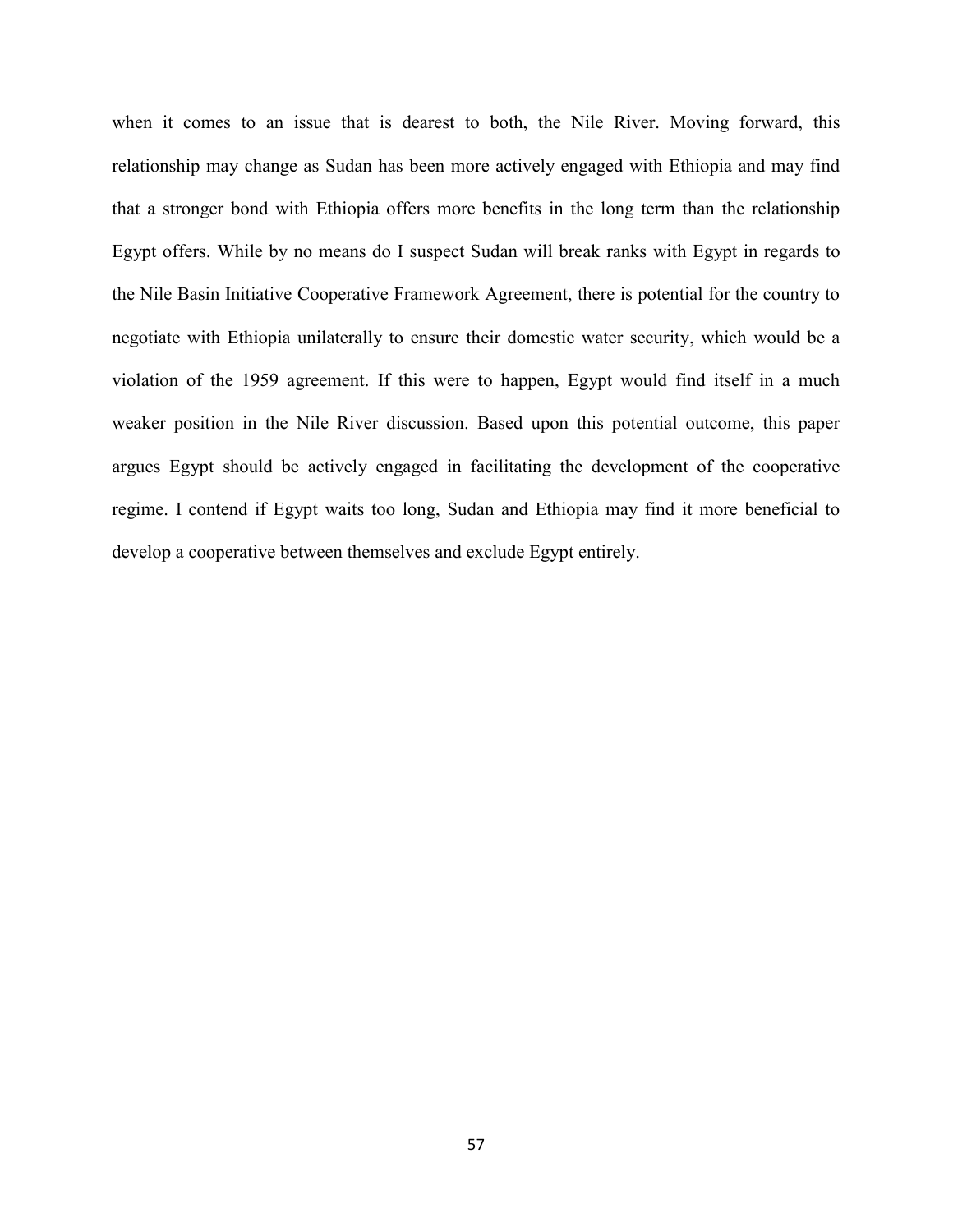# **The Sudanese Partition**

The anticipated independence of South Sudan is the latest development that adds further weight to the argument the 1929 and 1959 Nile agreements are no longer relevant, and puts added pressure on Sudan and Egypt to pursue cooperation on the Nile issue. The division will

have significant ramifications on the water management issues in the Nile Basin, as it adds another country to the complex negotiation process. Although the new country is not considered to be part of the Eastern Nile Basin and only has the White Nile within its borders, it will be a key player in the future of Nile Basin negotiation. As a result, Southern Sudan has been aggressively courted by basin states. Egypt has been actively courting Africa's newest



**Figure 6: The Sudanese partition (source: http://media.economist.com/images/ga/2007w36/Sudan Map.gif )**

country, which will become independent in July of 2011, offering the government assistance by the way of electricity, education and health projects according to Paul Mayom Akech, Southern Sudan's minister for water and irrigation.<sup>132</sup> Acquiring South Sudan as an ally will benefit both Egypt and Sudan in future Nile Basin Initiative negotiations by adding a fourth country to the group not signing the Cooperative Framework Agreement (CFA) that now includes the Democratic Republic of Congo, Egypt and Sudan (for more information on the Nile Basin Initiative, see chapter 4).

<sup>&</sup>lt;sup>132</sup> Associated Press, "Egypt's Prime Minister, Seeking a Nile River Ally, Visits Southern Sudan, Offers Aid Projects," *The Washington Post*, March 28, 2011, 2011.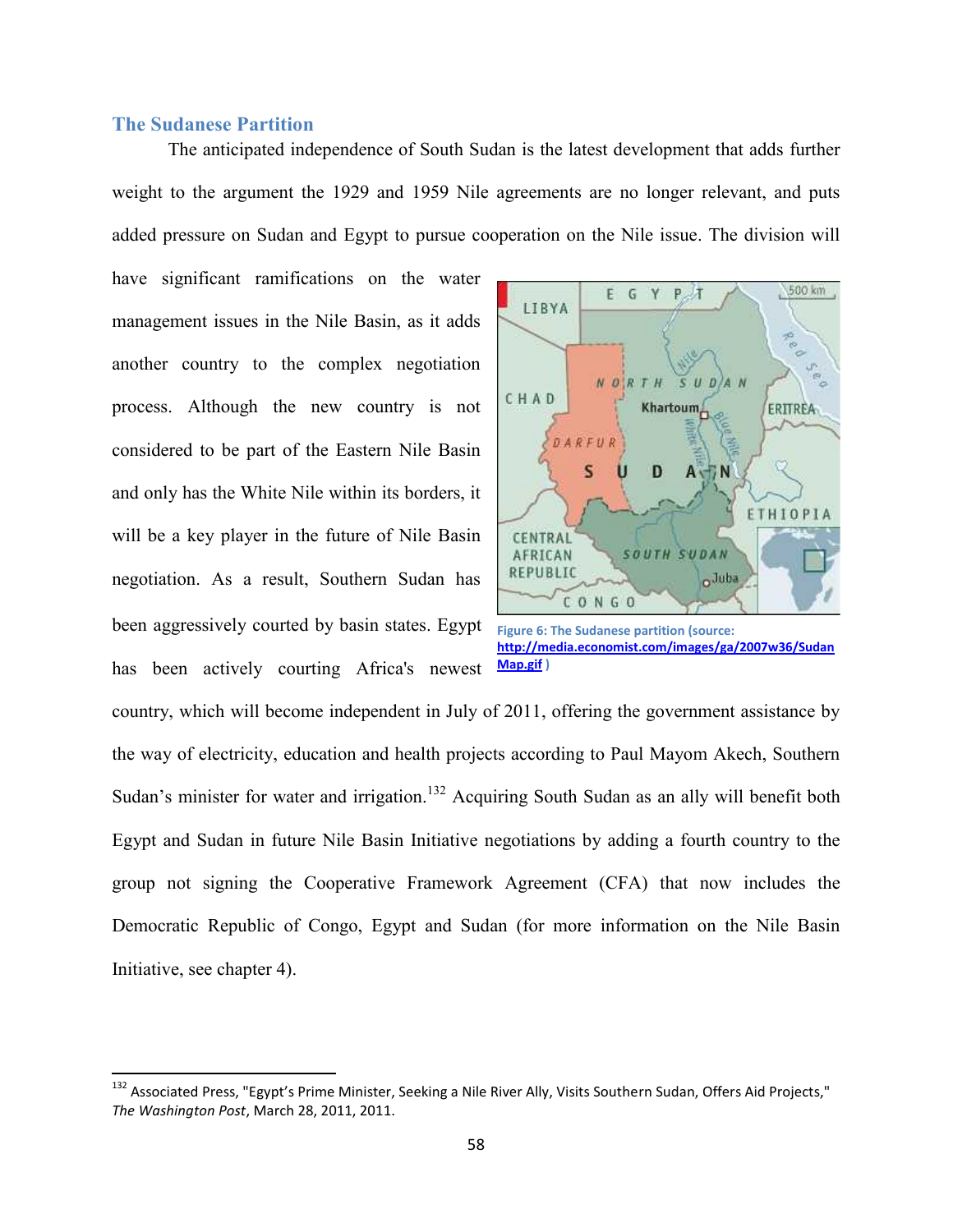Egypt and Sudan's interest in the Southern Sudan's positions concerning the Cooperative Framework Agreement run deep as the both the countries have a deep vested interest in maintaining the status quo with regards to allocation and need allies to work in their favor. Southern Sudan allying themselves with the upstream states would makes it exceedingly unlikely it would sign the Cooperative Framework Agreement. Although there are now six other nations in the Nile Basin that have signed the CFA which allow the CFA to be ratified, suffering the loss of South Sudan's support would be considerable because it represents a major potential upstream partner, and the country that will demarcate the midpoint between White Nile basin's net water contributors and net water consumers. If Egyptian and Sudanese lobbying loses to upstream states also vying for South Sudan's support for the CFA, the best Egypt and Sudan could hope for is South Sudan acting as a bridge between the upstream providers of the Nile waters and the downstream recipients. However, if economic assistance from the basin's two richest countries begins to significantly influence South Sudanese domestic politics, it becomes more unlikely that South Sudan would endanger Egyptian and Sudanese aid by signing the CFA.

Egypt's desire to gain influence in South Sudan goes far beyond the CFA. Egypt has still seeking to increase the flow of the Nile and still hopes of completing the Jonglei Canal project in which it has already invested heavily. The completion of this project represents a significant increase in the amount of water available to Sudan and Egypt. The 360 kilometer canal will allow water from the White Nile to bypass the Sudd Swamps, where evaporation leads to significant water loss increasing the annual flow of the White Nile significantly.<sup>133</sup> Early

<sup>133</sup> Waterbury, *The Nile Basin: National Determinants of Collective Action*, 144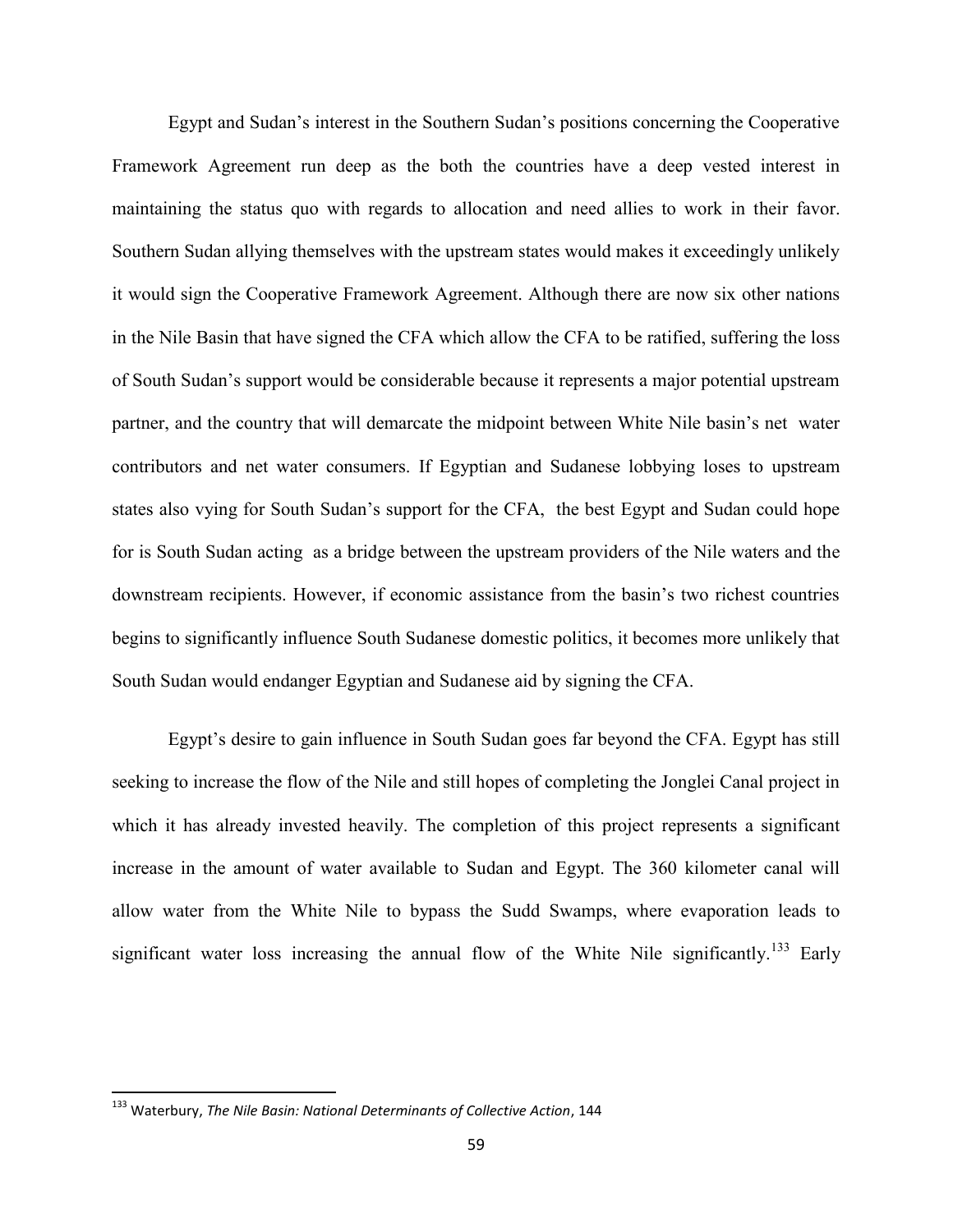indications are that the Southern Sudanese government remains in weary of the project as it will have major environmental, social and economic ramifications on the country.<sup>134</sup>

Ultimately, the division of Sudan represents possibly the most definitive reason why the 1929 and 1959 Nile Water Agreements are no longer applicable. Egypt has maintained the position that the division of Sudan does not alter the water agreements and Sudan will simply have to find a way to divide their previously allotted share between the North and South according to Egypt's Minister of Irrigation and Water Resources, Mohamed Nasr Eddin Allam.<sup>135</sup> Sudan army spokesperson, Khaled al-Sawarmi echoed this position by saying" Even if south Sudan separated and became an independent state….it will be met with the same issues as Sudan, including debts, policies and protocols."<sup>136</sup> While both Egyptians and Northern Sudanese governments have offered little reservation in taking adopting this position, the negotiations between North and Sudan have not taken place regarding this issue, therefore there is no way to predict the outcome.

The partition of Sudan only further intensifies the argument for a the development of an Eastern Nile Basin cooperative regime. At best, Egypt and Sudan can hope for southern Sudan will become another ally to offset the rising tide of upstream states seeking to utilize their own domestic water resources, but based upon the current conflicts between the north and South Sudan over other resources, it is hard to perceive the country aligning its water policies with the north. Developing a cooperative regime between Egypt, North Sudan and Ethiopia is necessary for Egypt and North Sudan's self-preservation, and it makes the partition of Sudan much less of

<sup>134</sup> Staff, "Jonglei Canal Project Needs to be Revised, South Sudan Says," *Sudan Tribune*, August 8, 2009, 2009.

<sup>135</sup> MENA, "Egypt: Sudan Breakup Will Not Affect our Share of Nile," *Al Masry Al Youm*, January 11, 2011, 2011.

<sup>136</sup> MENA, "South Sudan Secession Will Not Impact Nile Sharing, Says Sudan Army Official," *Al Masry Al Youm*, January 11, 2011, 2011.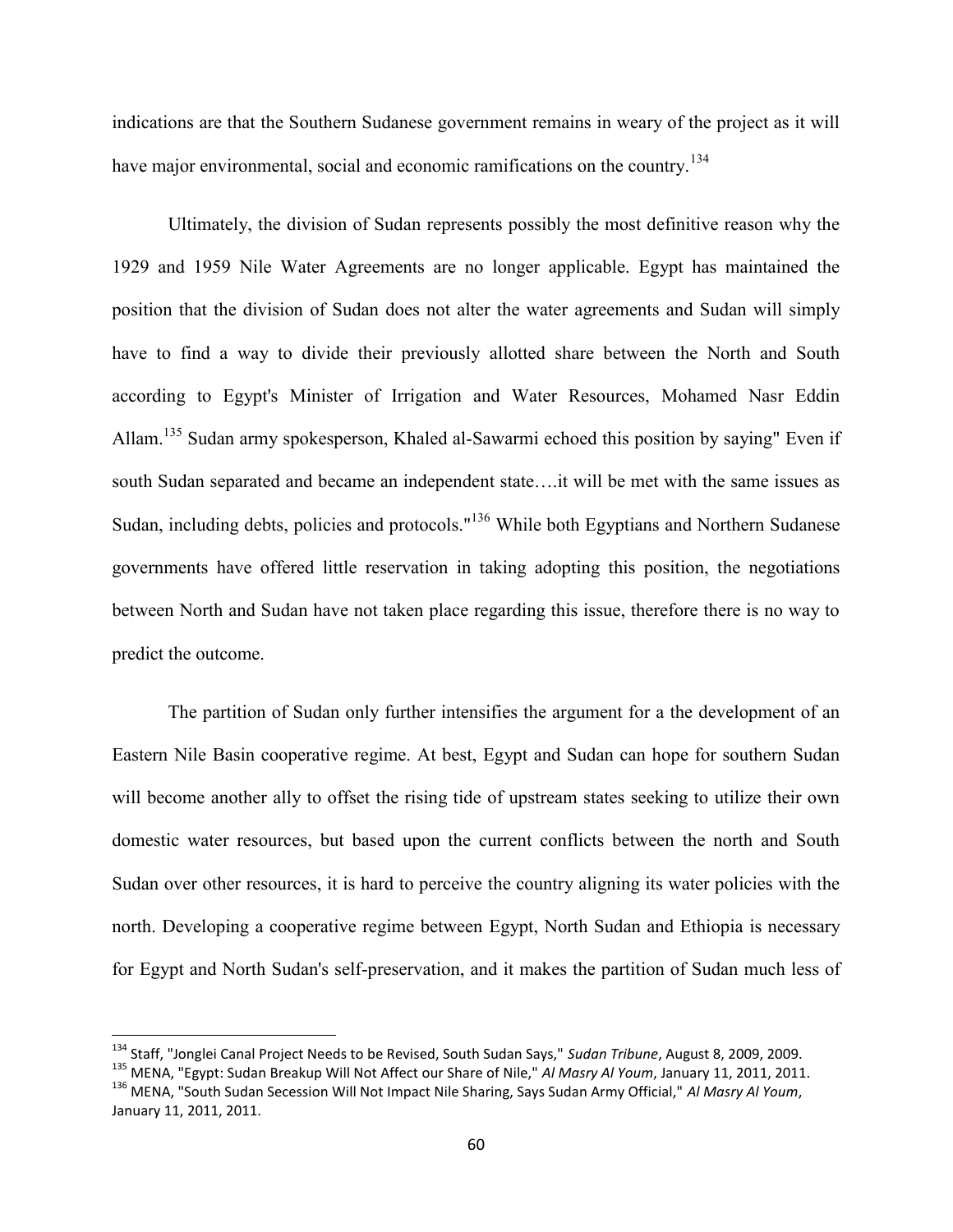an issue since the countries will not need to look to the Nile Basin Initiative regime to determine their water security.

#### **The Pressure on the Nile**

As discussed throughout this paper, the countries of the Eastern Nile Sub-basin are facing challenges not before experienced in the region or the world for that matter. While populations have expanded rapidly at other times in history, this has never happened at a time when the countries were also facing limits and scarcity of natural resources. When one adds abject poverty to an environment of extreme population growth and scarcity of the most essential resource to life, inaction is a recipe for disaster. To further my argument for increased cooperation in the Eastern Nile Basin and to explain the urgency for it, this section will focus existing challenge of scarcity and population growth faced by Egypt, Sudan and Ethiopia.

## **Population Growth**

No issue is going to prove to be more challenging for the countries than feeding and managing their ever-expanding populations. According to the United Nations *World Population Prospects* report for 2008, over the past 60 years populations throughout Africa have seen dramatic population growth which is certain to continue. Egypt, which has reaped the greatest benefits of the current water sharing agreement in the Nile Basin and is most reliant on the Nile, has seen a population increase of nearly a four-fold increase in its population. Egypt went from a mere 22 million people in 1950 to an astounding 83 million people in  $2009$ .<sup>137</sup> Sudan has also witnessed similar growth. In 1950 the country had a manageable 9 million people, by 1950 that

<sup>137</sup> United Nations, "World Population Prospects: The Revision 2008." March 11, 2009. http://esa.un.org/UNPP/p2k0data.asp (accessed December 3, 2010)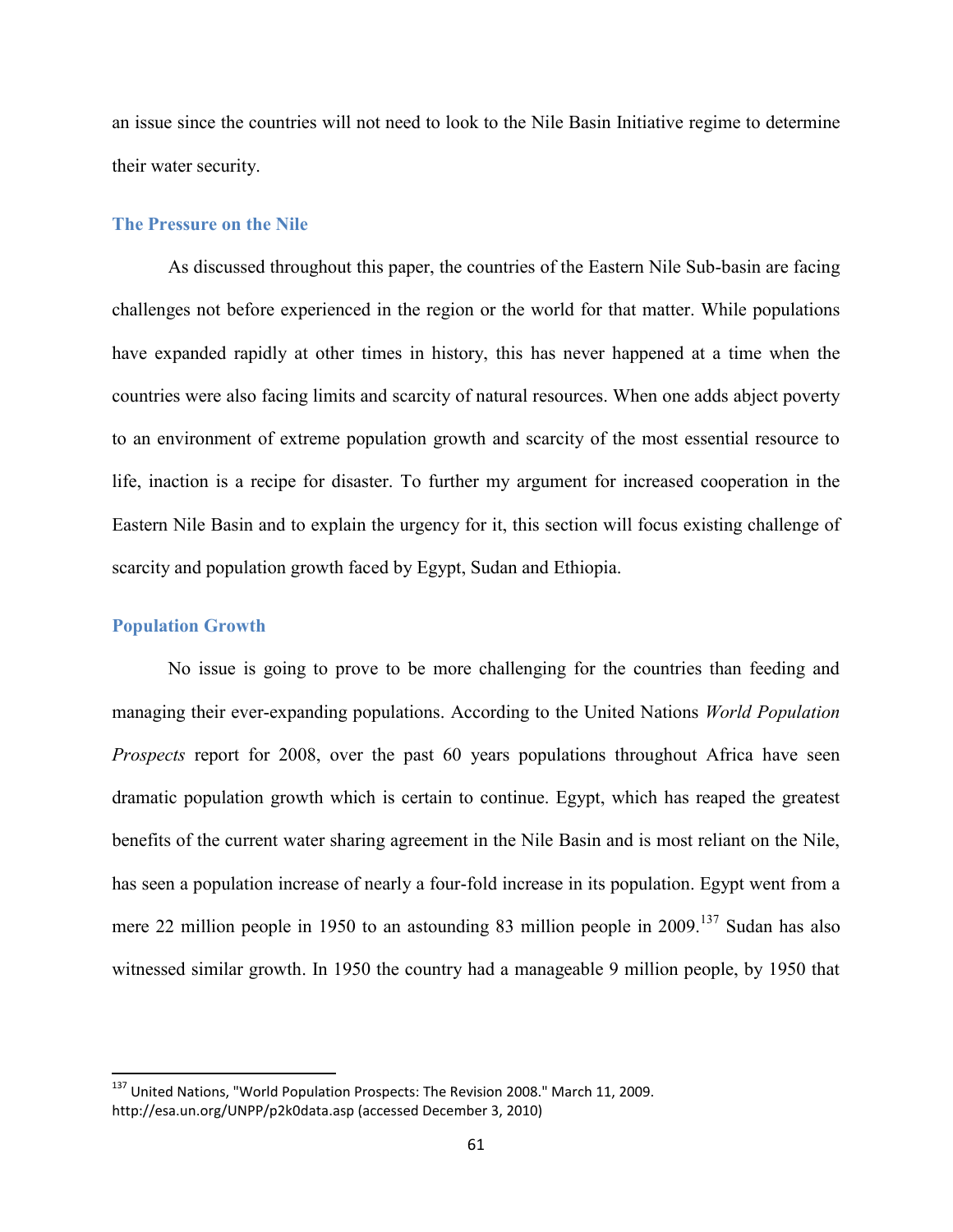population also quadrupled to over 42 million people.<sup>138</sup> Ethiopia, possibly the most important country in this discussion because it is the source of much of the water in question, also saw a similar four-fold increase for the same time period with the population expanding from over 18 million in 1950 to more than 82 million in 2009. <sup>139</sup> It is no wonder the Nile has been stretched to is limits with such unrestricted population growth.

While these growth numbers express the each countries increasing demand on the Nile's flow, the population growth estimates for the near future clearly demonstrate the dire situation that these countries face. Egypt for example, is expected to grow by another 10 million over the next 5 years alone and by 2025 the country is expected to have well over 100 million residents which represent a 25 percent increase in just 15 years.<sup>140</sup> Sudan, although having the smallest population of the three countries is expecting similar growth percentage-wise. Sudan is expected to grow by more than 5 million over the next five years and 15 million over the next 15 years.<sup>141</sup> The most significant growth of the three countries will take place in Ethiopia which will see an increase nearly equal to both Sudan and Egypt combined. In the next five years the country is anticipated to see a 14 million person increase, but by 2025 the country is expected to experience a border-busting 37 million person increase and will overtake Egypt as the most populous of the three countries in the sub-basin with nearly 120 million residents.<sup>142</sup> This kind of population growth could easily serve as a justification for Ethiopia's desire to harness more of the Nile, and also straightforwardly demonstrates Egypt and Sudan's tendency to see Ethiopia as a threat.

<sup>138</sup> United Nations, "World Population Prospects: The Revision 2008." March 11, 2009. http://esa.un.org/UNPP/p2k0data.asp (accessed December 3, 2010).

<sup>&</sup>lt;sup>139</sup> United Nations, "World Population Prospects: The Revision 2008." March 11, 2009. http://esa.un.org/UNPP/p2k0data.asp (accessed December 3, 2010).

 $140$ United Nations, "World Population Prospects: The 2008 Revision," (2008).ibid.; ibid. 141 ibid.Maha El Dahan, "

Egypt's Water Needs to Surpass Resources by 2017," *Reuters*, 2009.

<sup>142</sup> United Nations, *World Population Prospects: The 2008 Revision*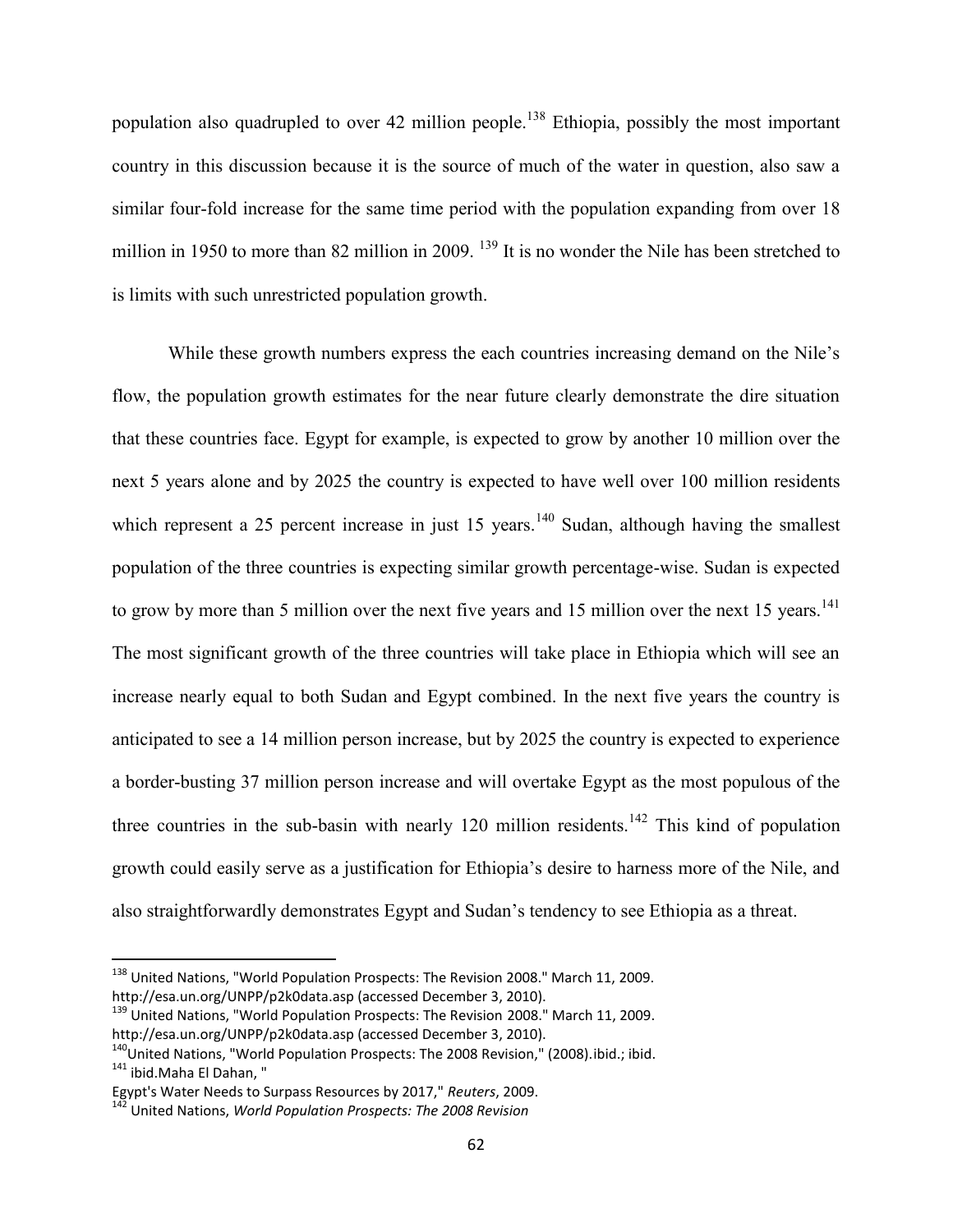The estimates of the next 40 years are an even more alarming signal of the need for a comprehensive agreement between the countries, the long term estimates paint a incredibly grim picture for the region even if an agreement is agreed upon. According to the United Nations *World Population Prospects* report for 2008, the combined population of Egypt, Sudan and Ethiopia is expected to double by 2050 which will put an unfathomable demand on an already over stressed resource. Egypt, which has very little in terms of domestic water resources and certainly not enough domestic resources to even meet a significant percentage of its domestic demand, is anticipated to have a population of nearly 130 million people.<sup>143</sup> Sudan, which has limited domestic water resources as well, is expected to have  $75$  million residents by  $2050$ .<sup>144</sup> Ethiopia, which is the source of the Blue Nile and but has sporadic rainfall, is expected to have 173 million people, which is nearly the current population of the three countries combined.<sup>145</sup>

In total the three countries are expected to have more than 375 million residents all requiring clean drinking water, water to develop food sources, water for sanitation and water for industrial and economic development. Without the development of long term comprehensive resource management regime in the Eastern Nile Basin in the near future, the river faces certain peril as each country unilaterally takes measures in an attempt to secure their own future Nile access which may ultimately diminish the resources of those downstream.

## **Water Scarcity**

Water scarcity is primarily a consequence of rapid population growth in the eastern Nile Basin over the last 50 years, but also can be attributed to poverty as scarce resources poorly utilized can easily exacerbate a situation. Water scarcity too often associated with how much

 $143$  ibid.

 $144$  ibid.

 $145$  ibid.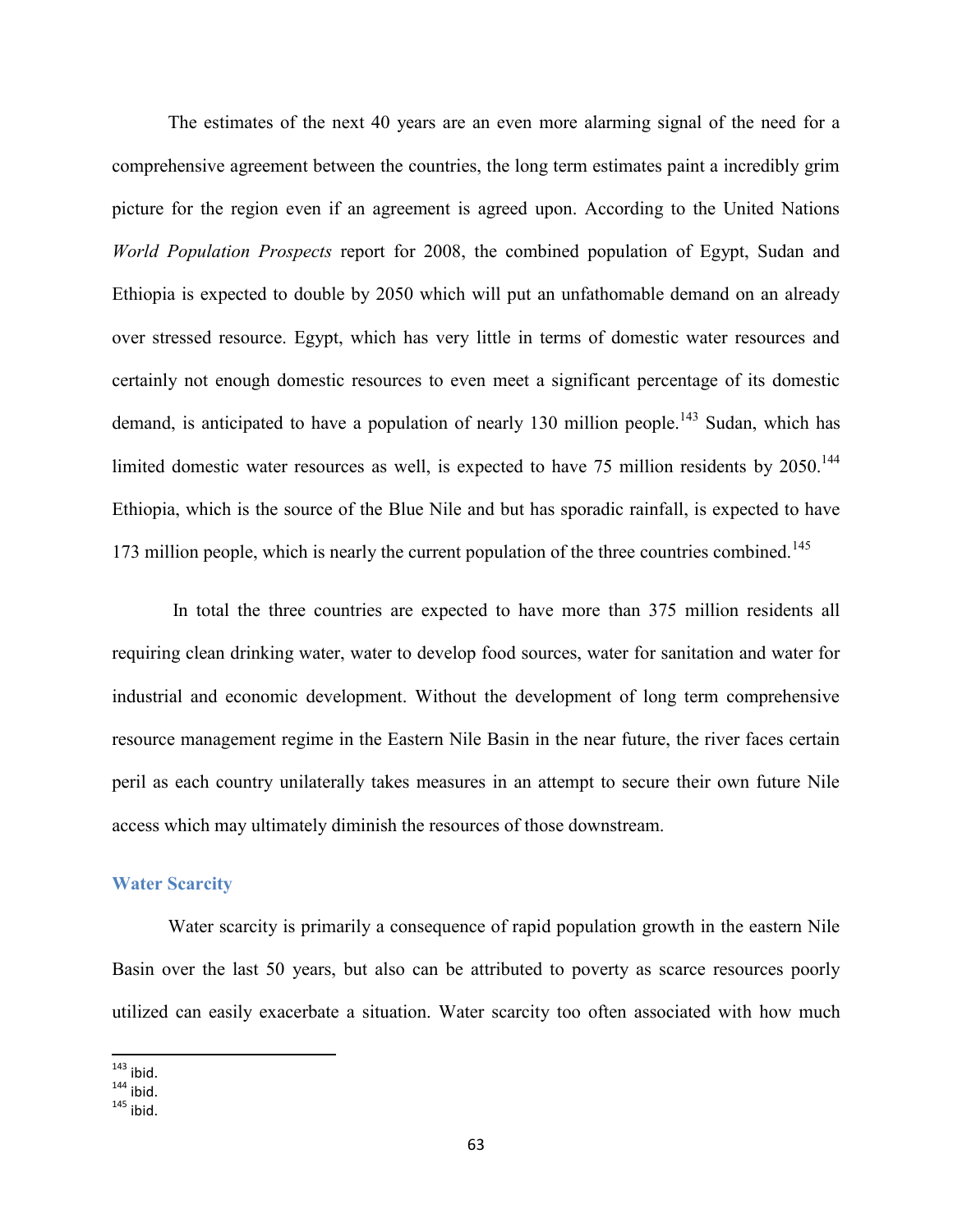water humans have to drink, but fresh water in the eastern Nile Basin is critical in a number of facets of daily life. For Egypt, Ethiopia and Sudan, the vast majority of fresh water consumed is used in agriculture, but the water is also utilized to the countries in other ways in including navigation, hydroelectricity, fishing and wildlife habitat. As the challenge of water poverty looms over all three countries, scarce resource management through a regime organization is the best method to ensure the survival of all three countries.

Within the concept of water scarcity, there have been two universally accepted types of scarcity: economic scarcity and physical scarcity. Economic scarcity occurs in situations in which there has been a lack of investment in water resource management or deficiency of human capacity to match the increasing demand on water. A significant amount of the economic scarcity occurs due to the way institutions function, favoring one group greater than others, taking a more of a policy approach of inaction with the less favored groups. In the agricultural sector economic scarcity can lead to inefficient water management and unrealized yield potential. Common symptoms of economic water scarcity may comprise of minimal or no infrastructure development so that people struggle to get enough water for agriculture or drinking. It may also include discriminatory distribution of water although infrastructure exists for equitable allocation.<sup>146</sup>

Physical scarcity occurs when existing resources are inadequate to satisfy all demands, including the bare minimum environmental flow requirements. Arid regions like Egypt and Sudan are most frequently associated with this type water scarcity, but with unrestricted population growth even countries that have sufficient water resources to support a modest

<sup>146</sup> Comprehensive Assessment Secretariat, *Water for Food, Water for Life: Insights from the Comprehensive Assessment of Water Management in Agriculture* (Colombo, Sri Lanka: International Water Management Institute, 2006), 7.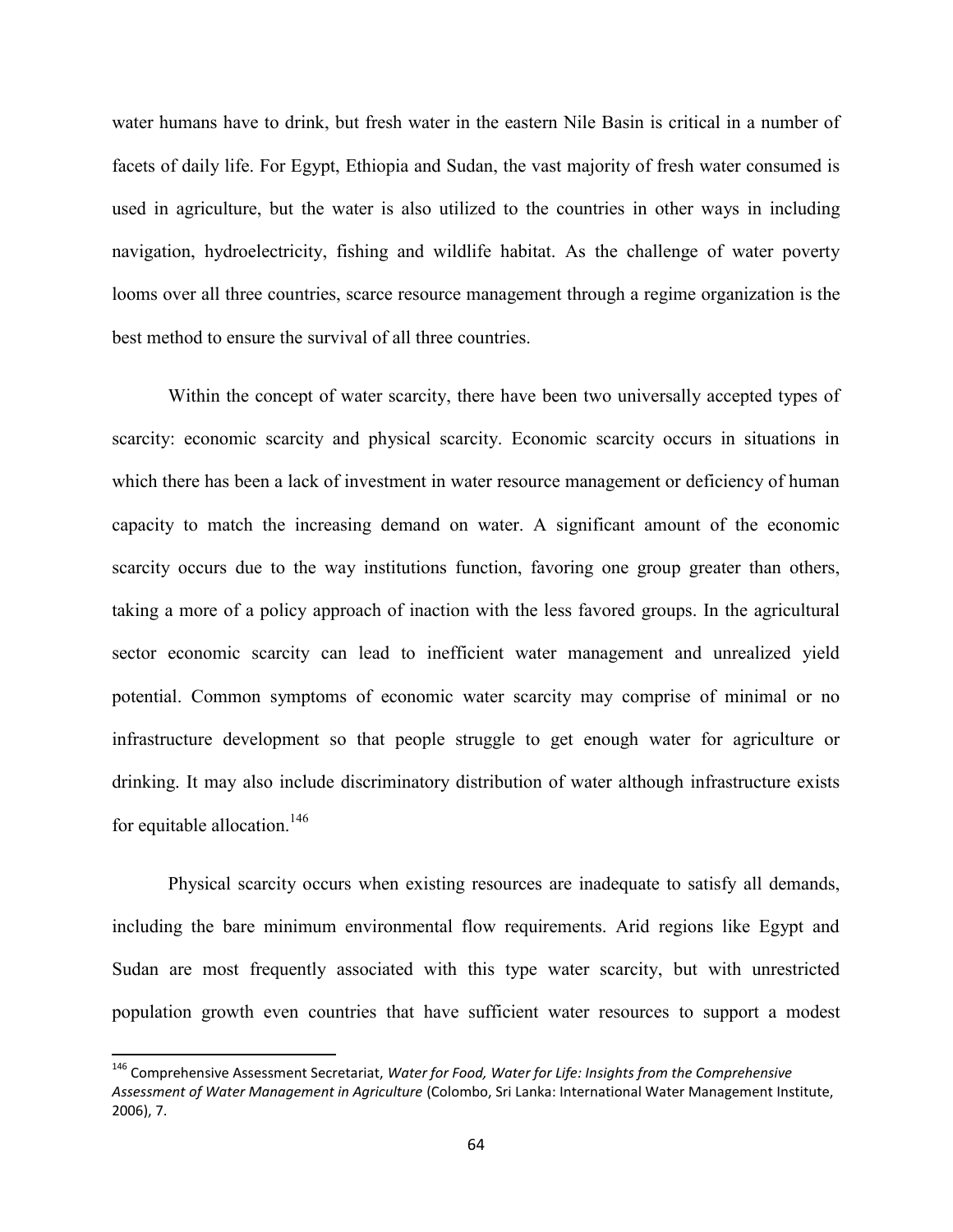population can find themselves in a situation of scarcity .<sup>147</sup> This was the case in years past as Egypt was able to grow unrestrained based upon the assumption the Nile River would continue to flow unobstructed. Ethiopia may fall into this category in the future as their population expands while they do not have the water resources to meet the food demands of its people. This is caused by overdevelopment of existing water resources, usually for irrigation and sometimes industry. Under artificially created scarcity, water resources get overcommitted to an assortment of users, and there not enough water to meet demands placed on the resource. Egypt, for example, is still growing at record rates, although it has already utilized 100 percent of their agricultural land and fresh water resources.

Physical water scarcity can cause severe environmental degradation including river dehydration and pollution, declining groundwater supplies. Globally, approximately 900 million people live in river basins in which physical scarcity of water is absolute, and another 700 million live where the threshold of water resources is fast approaching physical scarcity. Egypt, Sudan fall into the previous and Ethiopia the latter. There are several factors that drive river basins to the brink of scarcity. Water rights, for example, are unclear which allows



**Figure 7: Eastern Nile Basin rainfall: The dark green represents a high level of annual rainfall, while the red colored areas represent little to no rainfall. (source: United Nations Environment Program**

 $147$  ibid., 7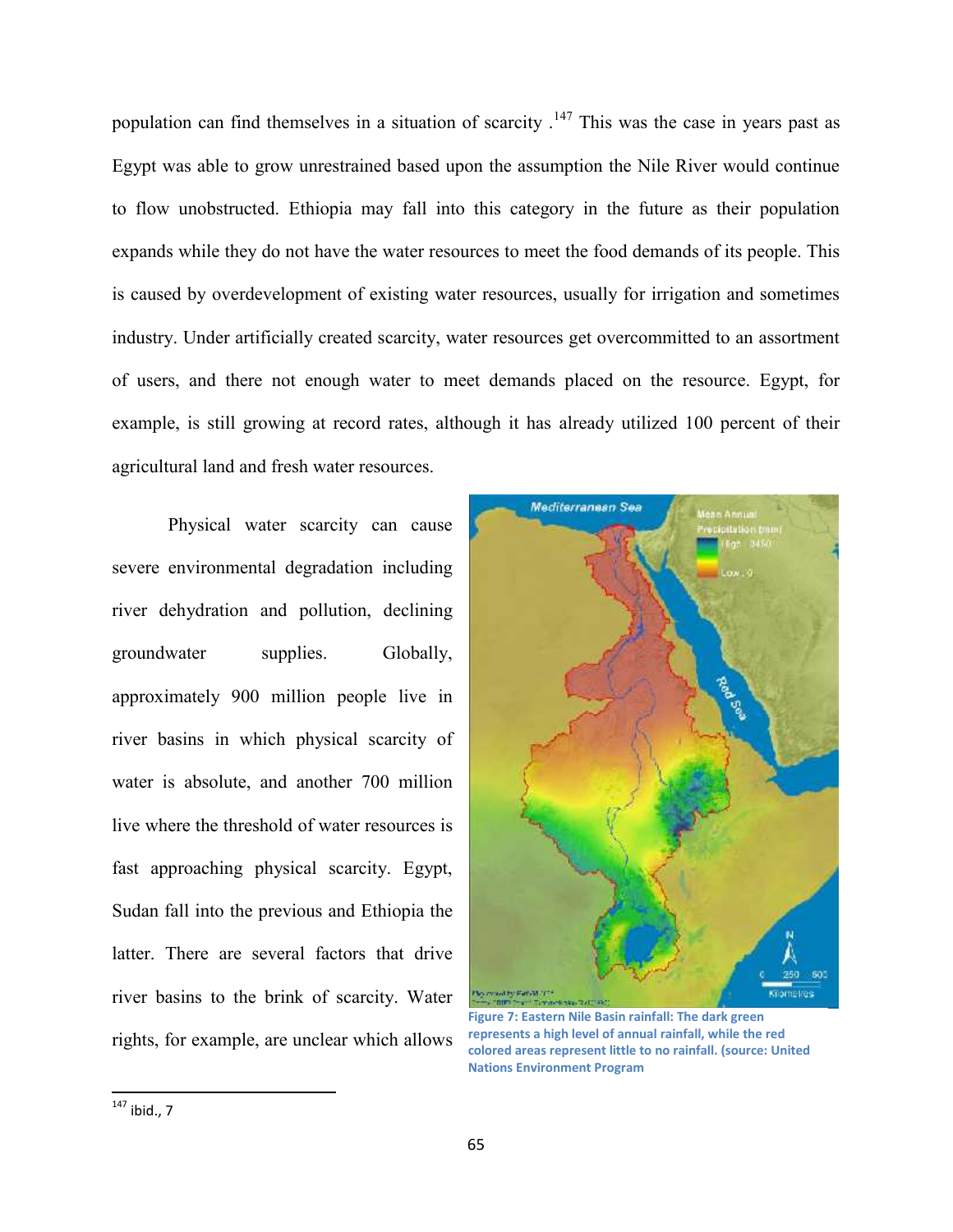undeterred usage of shared water resources without consideration for those downstream. Countries with shared water resources fail to work collaboratively to manage the resource. Territorial sovereignty ideology may drive countries to maximize available resources with the goal of development.<sup>148</sup> Although it may be helpful in the short term, intentions such as to investing in water for poverty alleviation at the national level can lead to a river basin's drying up. Egypt's desire to farm the desert, for example, only adds more stress to their already strained river by inefficiently attempting to grow more food and create jobs. In the Nile Basin the dominant short-term domestic political concerns have consistently taken primacy over long-term social and environmental concerns in regards to fresh water resource management. This paper contends long-term cooperative planning will need to be the preferred method in the future in downstream countries can hope to achieve water security.

In terms of physical scarcity of fresh water, all three of the countries have cause to be concerned. Countries that have less than 1000 cubic meters of fresh water per capita are considered to be experiencing water scarcity.<sup>149</sup> Based upon that threshold, Ethiopia is the only country not considered to be close to suffering from physical scarcity according to United Nations Food and Agriculture Organization (FAO) data. As of 2005, Ethiopia has 1,658 cubic meters of fresh water available per capita domestically.<sup>150</sup> While this translates to a lack of physical scarcity for the country, the country suffers greatly in the field of economic scarcity as according to data from 2002, only 22 percent of the country's population has access to improved drinking water sources.<sup>151</sup> Sudan fares much worse than Ethiopia with respect to scarcity.

<sup>148</sup> ibid., 7

<sup>149</sup> Farzaneh Roudi-Fahimi, Liz Creel and Roger-Mark De Souza, *Finding the Balance: Population and Water Scarcity in the Middle East and North Africa* (Washington DC: Population Reference Bureau, 2002), 1.

<sup>150</sup> Aquastat, *Irrigation in Africa in Figures: Ethiopia*, 4

 $151$  ibid., 1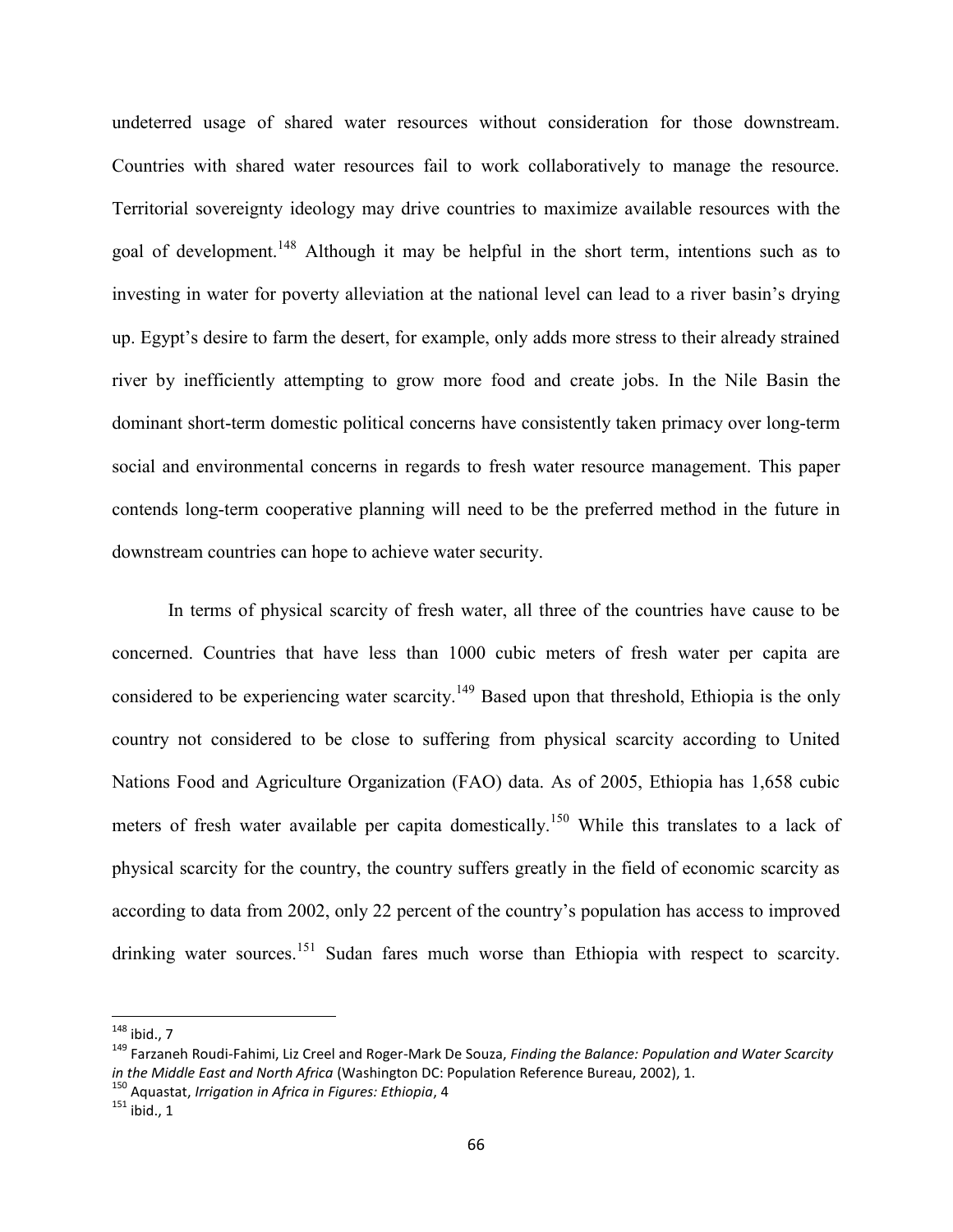According to the 2005 FAO statistics, Sudan only has 1187 cubic kilometers of fresh water per capita domestically.<sup>152</sup> Sudan fares much better than Ethiopia with respect to access to improved drinking water sources as 69 percent of the population has access.<sup>153</sup> This can be attributed to the fact that Sudan has half to population of Ethiopia and a larger percentage of the country's population lives in urban areas, as opposed to Ethiopia who has a primarily rural population. It is also important to consider following the divide of Sudan these statistics may change significantly has much of the country's water resources are in the southern portion of the country. Egypt face the greatest challenge of the three countries regardless of whether they retain the rights to 86 percent of the Nile or not. According to the FAO statistics, the country has a just 1008 cubic meters per capita of fresh water per capita domestically and is totally dependent on the Nile.<sup>154</sup> However, in contrast to Ethiopia and Sudan, 98 percent of Egypt's population has access to improved drinking water sources.<sup>155</sup> Like Sudan, this can be attributed to a primarily urban population.

While these numbers are staggering by themselves, when assessed in tandem with the population projections, they make a sound argument for the need for a comprehensive eastern Nile Basin management regime. Each of these countries has a potential for famine that cannot be ignored. Additionally, each country's economic future is very much dependent of the river. The Nile is the primary employer for Sudan and Egypt, and Ethiopia is planning to make it the country's principal income generator by the way of Hydroelectricity. This paper contends that if a regime organization is designed around the concept of Egypt and Sudan helping Ethiopia meet

<sup>152</sup> World Bank, "Renewable Internal Freshwater Resources Per Capita (Cubic Meters)," *World Development Indicators* (2011).

<sup>153</sup> Aquastat, *Irrigation in Africa in Figures: Sudan*, 1

<sup>154</sup> World Bank, *Renewable Internal Freshwater Resources Per Capita (Cubic Meters)*

<sup>155</sup> Aquastat, *Irrigation in Africa Facts and Figures: Egypt*, 1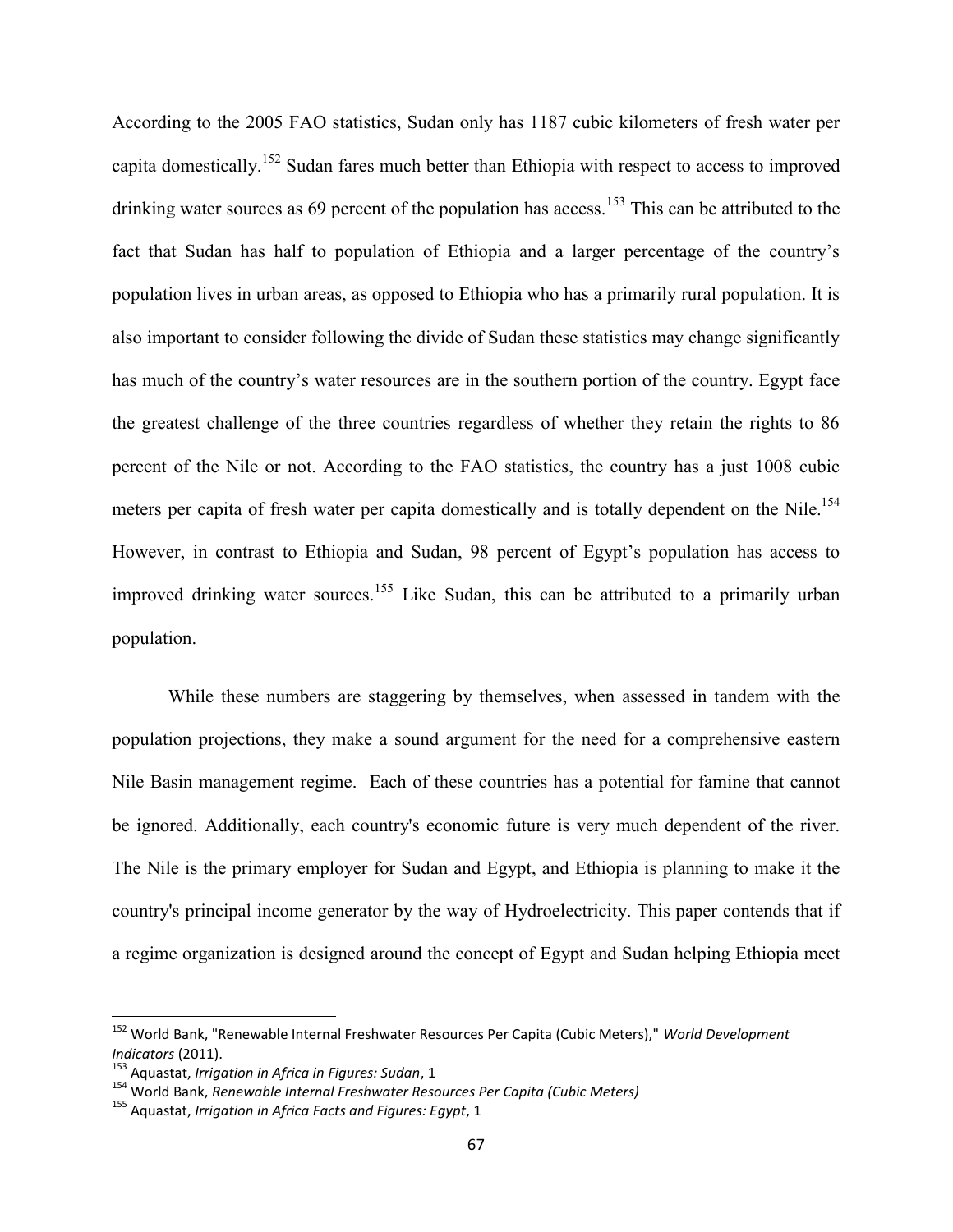its economic scarcity challenges and Ethiopia helping them meet their physical scarcity challenges. This will give every country incentive to be efficient in their water use and help each other be more efficient because it is in each country's own self-interest.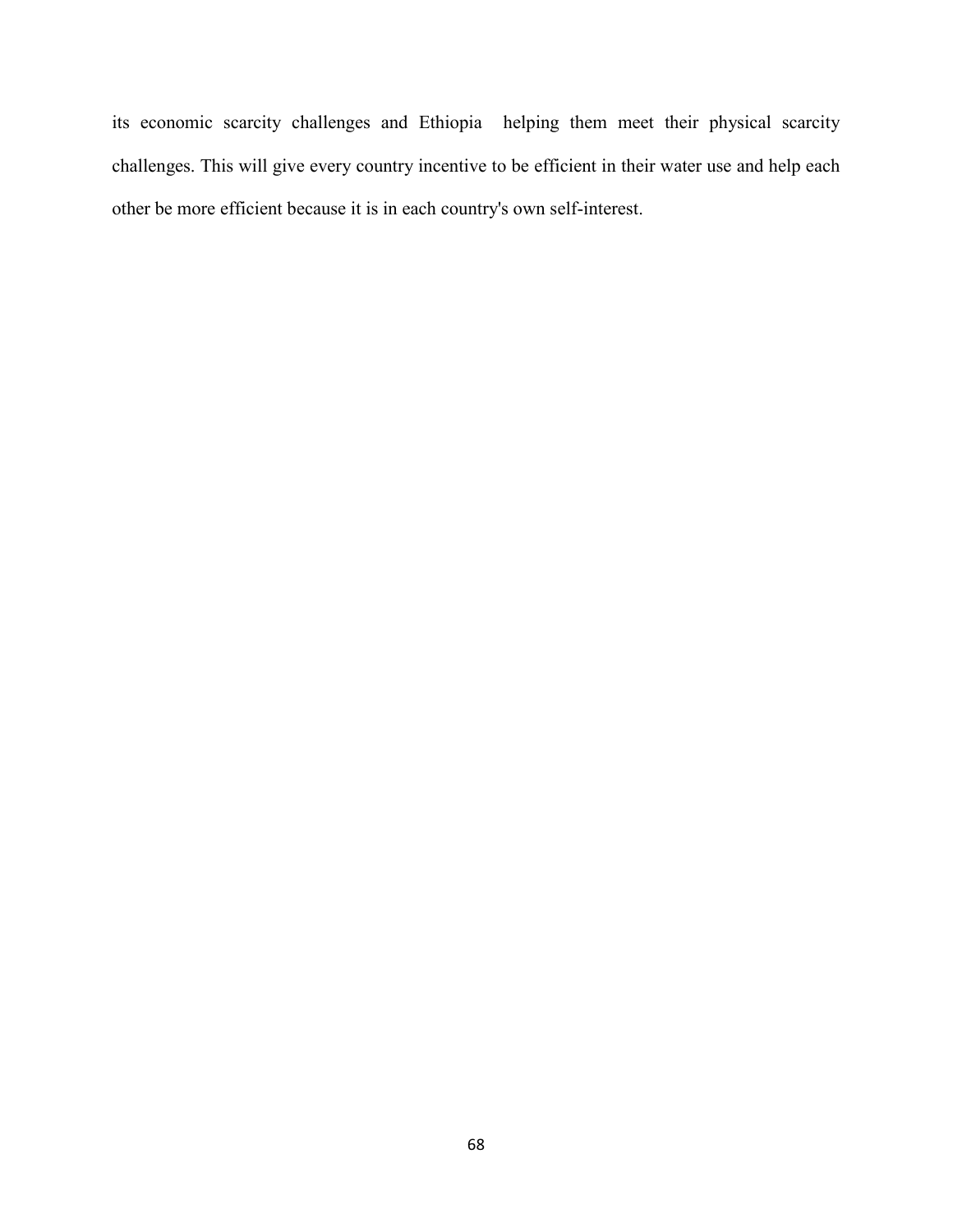# **CHAPTER 4**

# **COOPERATION AND THE NILE BASIN INITIATIVE**

## **Early Post-colonial Nile Cooperation**

The Eastern Nile River Basin is represents the 3 largest countries on the Nile River that have the most at stake in negotiating future cooperation in river management. With each country having unique concerns, cultures and politics, reaching consensus on any issue can be considered a step forward. Although there has been a lack of cooperation on tackling the largest issue between the three countries, water sharing, there has been a history of regimes managing the Eastern Nile Basin in one form or another prior to the Nile Basin Initiative which offers a basis to work from in developing a new river management regime for the Eastern Nile Basin.

The Permanent Joint Technical Commission for Nile Waters (PJTC) was the first example of multi-national cooperation in management of the Nile Basin following the 1959 agreement between Egypt and Sudan. This was a two member regime organization represent the most reliant and most downstream countries of the Nile River. The PJTC was supported by the United Nations Development Program, and regular quarterly meetings were rotated between Khartoum and Cairo.<sup>156</sup> The PJTC has performed a number of tasks, but has three principal functions. The first function is to act as the monitors of the water allocation ensuring there is uniformity in the measurement process. Waterbury alleges the PJTC has fallen far short in this regard. He claims the Egyptian Engineers based in Sudan have been much more active in controlling this process than the Sudanese based at Aswan. This allegation is not unfounded as there has been a history of the PJTC looking the other way or being outright complicit as Egypt has overdrawn their 1959 agreed upon allocation. Between 1980 and the severe drought year of

<sup>156</sup> Waterbury, *The Nile Basin: National Determinants of Collective Action*, 133-4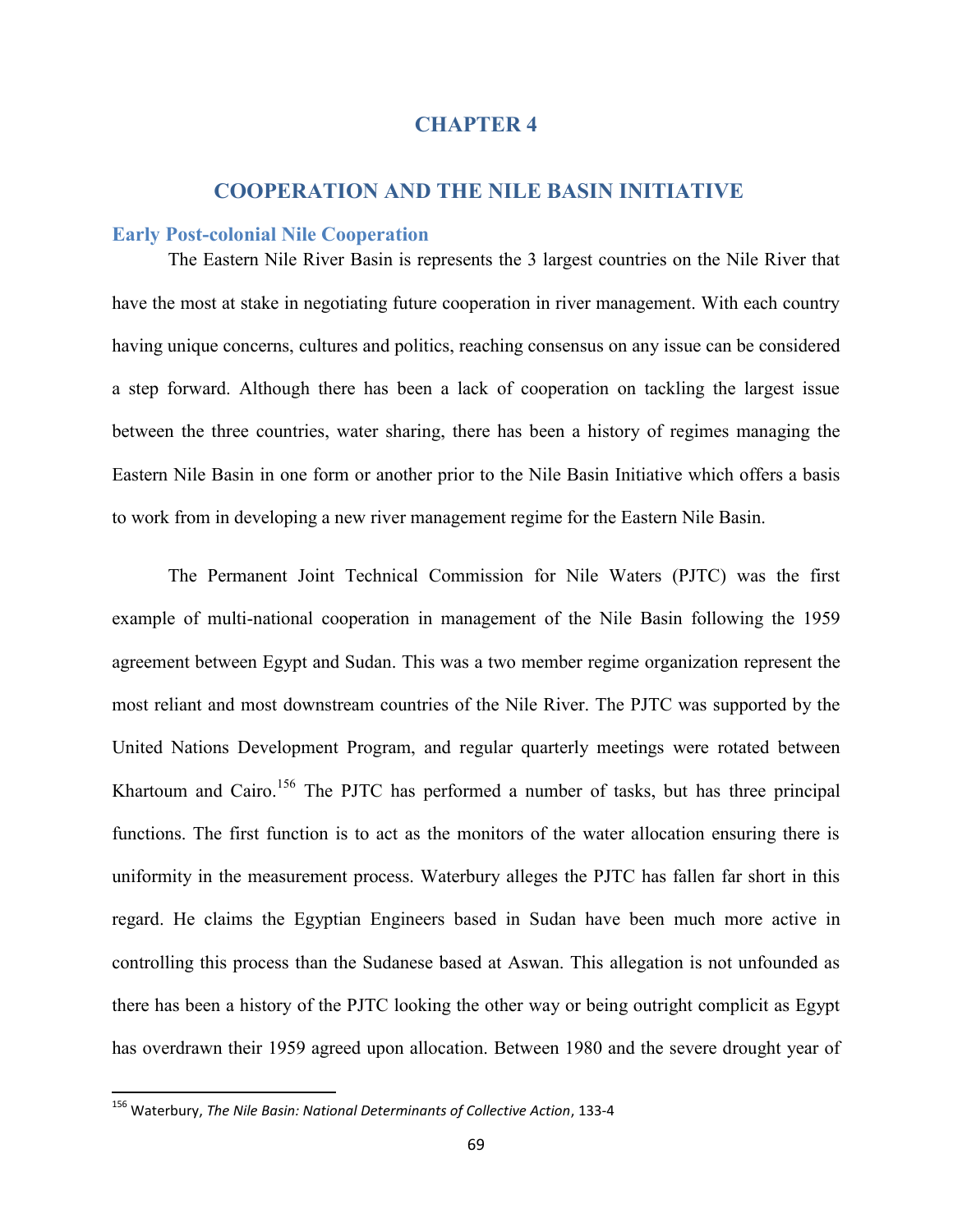1986 for example, Egypt released 12 cubic kilometers beyond their quota, while demanding Ethiopia not exploit water from the Nile. It is important to point out that as the last country on the Nile, Egypt is far from in physical control of the river, but the country was able to assert influence over river use in other ways as discussed in previous chapters. Additionally, the PJTC also had the responsibility of negotiation of allocation in the instance of a prolonged drought where the amount of water in the Nile was expected to be unable to meet the 1959 allocations. Although there were instances of extreme drought in the 1980s where the PJTC faced short term droughts, Egypt and Sudan adjusted their agricultural plans respectively and the commission has not been forced to perform this task.<sup>157</sup> The PJTC's second function is to play a supervisory role for joint engineering studies and the development of water supply enhancement projects. To monitor their progress they installed 130 gauging stations along the Nile River and its tributaries. In an effort to maximize the Nile's yield, the group made sought to minimize evaporation loss along the river and while simultaneously enhancing the storage capacity for the two countries. This involved storage projects on the Albert and Victoria Niles as well as the massive Jonglei Canal project in southern Sudan. <sup>158</sup> In addition, the PJTC's third task was to represent both Sudan and Egypt in negotiations with third parties.<sup>159</sup>

Spearheaded by Egypt's seeking to engage upstream countries while attempting to control the dialogue, a new regime was created in 1967 to survey the Nile known as the Hydro-Meteorological Survey Project (HYDROMET). Financed primarily by the United Nations Development Program, HYDROMET 's objective was to collect and examine hydrological data from the Equatorial Lakes and rivers along the Western Nile Basin. HYDROMET led to the

<sup>157</sup> ibid., 132-3

<sup>158</sup> Amer and Salah El-Din Amer, *Egypt and the Nile Basin*, 31

<sup>159</sup> Waterbury, *The Nile Basin: National Determinants of Collective Action*, 134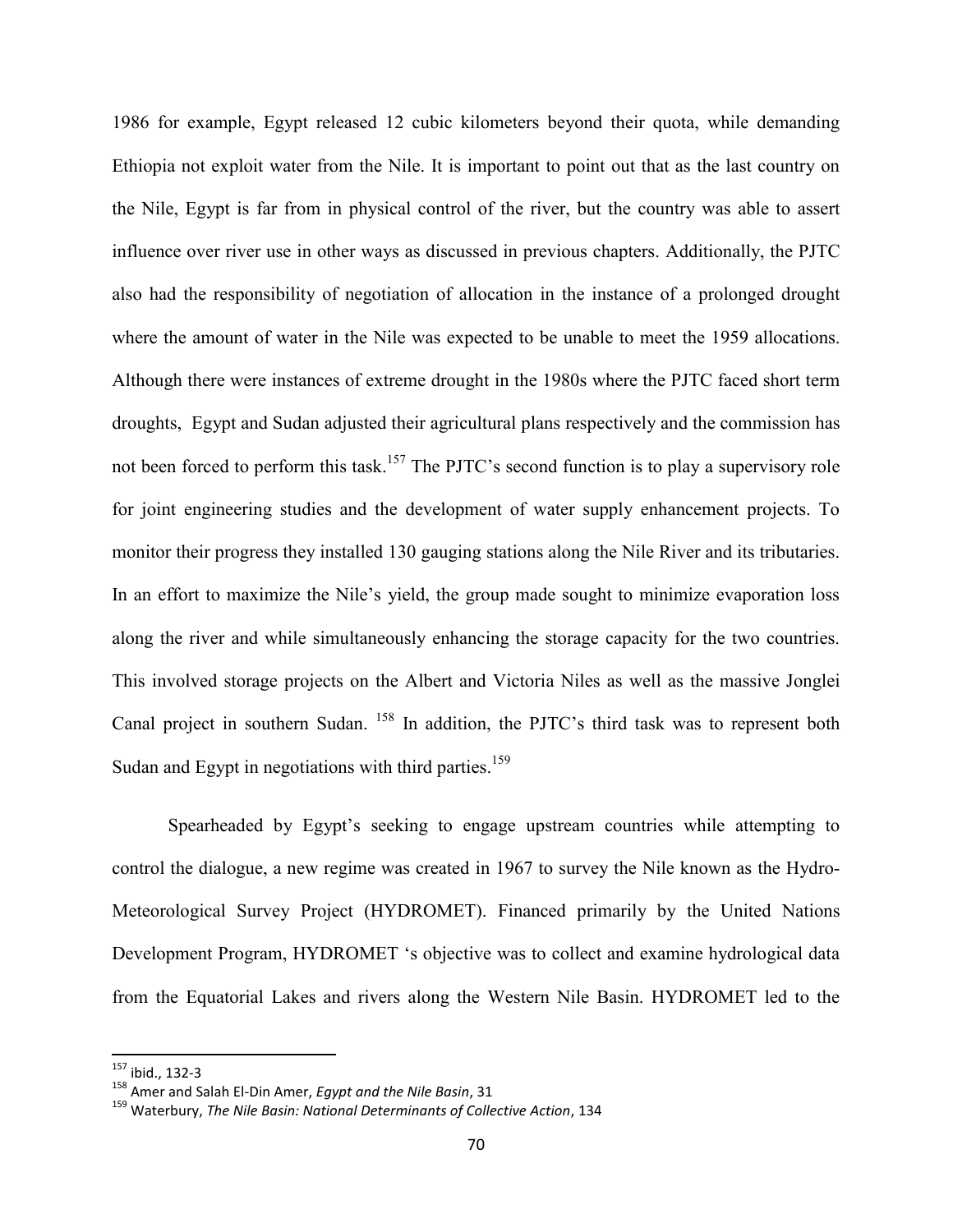development of three mathematical models that helped basin countries understand and manage the river's flow. Although the research area did not encompass the eastern Nile basin, it benefitted both Egypt and Sudan as all the data collected was shared with all members. The HYDROMET project represents a successful example of technical cooperation between multiple countries in the Nile Basin, but it received objections from Ethiopia, who was excluded from the project.<sup>160</sup>

In 1992 the successor of HYDROMET, TECCONILE was born. The Technical Committee for Cooperation and Integrated Development and Environmental Protection of the Nile Waters (TECCONILE), a regime organization, was formed upon the request of Egypt and included Sudan, Rwanda, Uganda and the Democratic Republic of Congo. Ethiopia, Eritrea, Kenya and Tanzania all had objections to shortcomings in the organization and chose participate only as observers. Financially supported by the Canadian International Development Agency, the committee formed what was termed the Nile River Basin Action Plan (NBRAP). The plan five main categories: integrated water resources planning and management, capacity building, training regional co-operation and environmental protection and enhancement. The NRBAP was prepared within this framework in 1995 and included 22 technical assistance and capacity building projects, with an estimated cost of US\$100 million.<sup>161</sup> TECCONILE was dissolved in 1999 to make way for the Nile Basin Initiative. 162

<sup>160</sup> Swain, *Ethiopia, the Sudan, and Egypt: The Nile River Dispute*, 690; Waterbury, *The Nile Basin: National Determinants of Collective Action*, 77

<sup>161</sup> AbdelFattah Metawie, "History of Co-Operation in the Nile Basin," *International Journal of Water Resources Development* 20, no. 1 (-03-01, 2004), 54.

<sup>162</sup> Waterbury, *The Nile Basin: National Determinants of Collective Action*, 77-9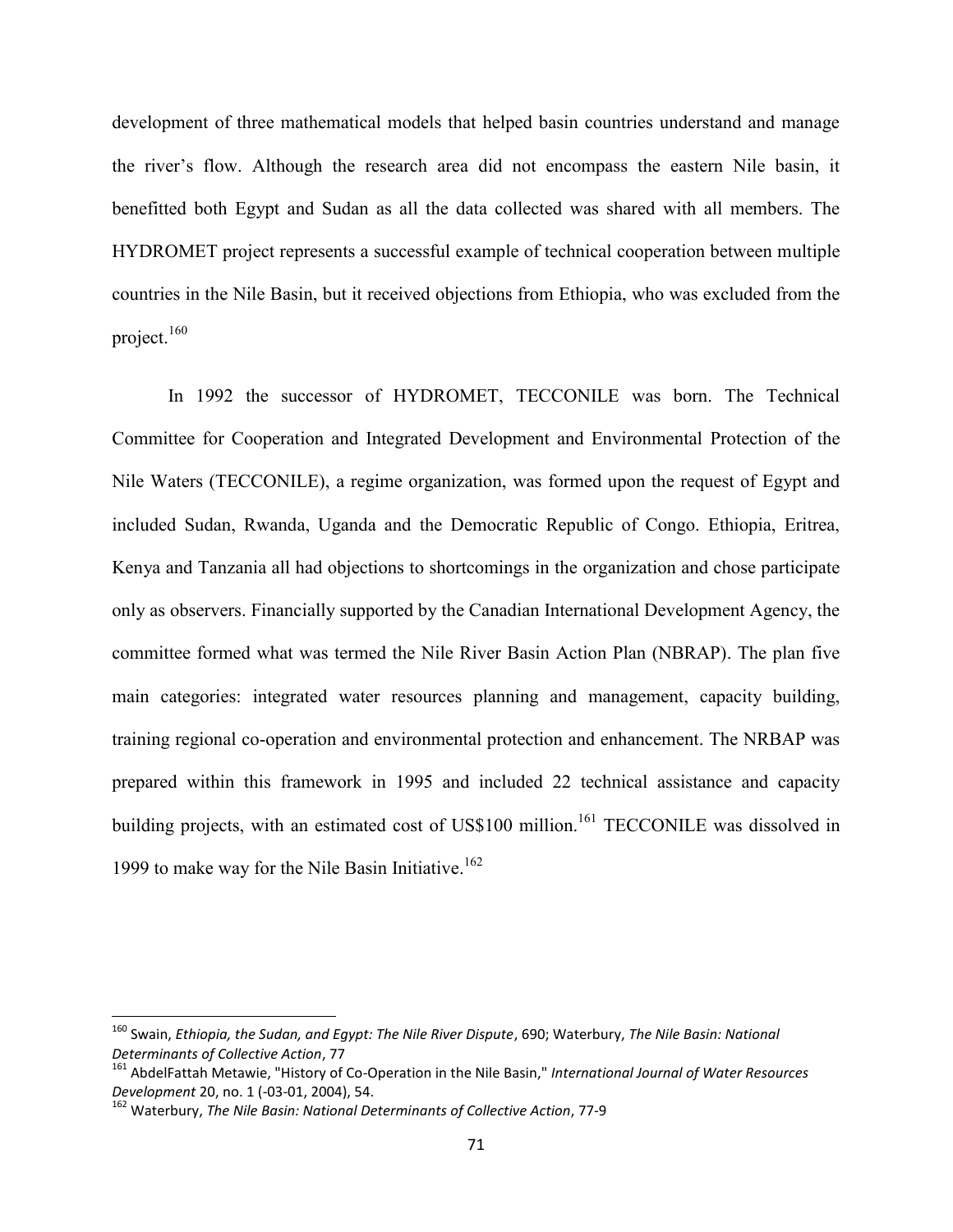#### **The Nile Basin Initiative**

In 1999 the cooperative regime formerly known as TECCONILE found new life with a new and more expansive mission as the Nile Basin Initiative (NBI). The NBI is meant to be a regional partnership of all ten Nile basin countries with the aim of long-term management and development of Nile waters. The initiative developed a basin-wide framework, which is guided by the countries' shared vision "to achieve sustainable socio-economic development through the equitable utilization of, and benefit from, the common Nile Basin water resources." The NBI is taking two approaches to basin management. The first, focuses on the development of the river as a resource for efficient use with the goal of economic development by all member states. The second focuses on developing a legal framework for managing the river cooperatively to maximize "equitable utilization of, and benefit from, the common Nile Basin water resources."<sup>163</sup> . Ten countries make up the NBI membership: Burundi, Democratic Republic of the Congo, Egypt, Eritrea, Ethiopia, Kenya, Rwanda, Sudan, Uganda and United Republic of Tanzania, with Eritrea as the only non-member of the NBI, but acts as an observer. Within the NBI group there is two strategy tracks: Eastern Nile Subsidiary Action Program (ENSAP) and Nile Equatorial Lakes Subsidiary Action Program (NELSAP).<sup>164</sup>

The NBI has received wide-ranging monetary support from a number of European nations, the European Commission and the World Bank. The core costs of the NBI Secretariat, Advisory Committee and Council of Ministers is supplied by the basin countries by the way of annual dues. Contributions and annual dues are managed by the World Bank in the Nile Basin

<sup>&</sup>lt;sup>163</sup> Staff, "About the Nile Basin Initiative," Nile Basin Initiative,

http://www.nilebasin.org/newsite/index.php?option=com\_content&view=section&id=5&layout=blog&Itemid=68 &lang=en (accessed June 2, 2011, 2011).

<sup>164</sup> Metawie, *History of Co-Operation in the Nile Basin*, 57-61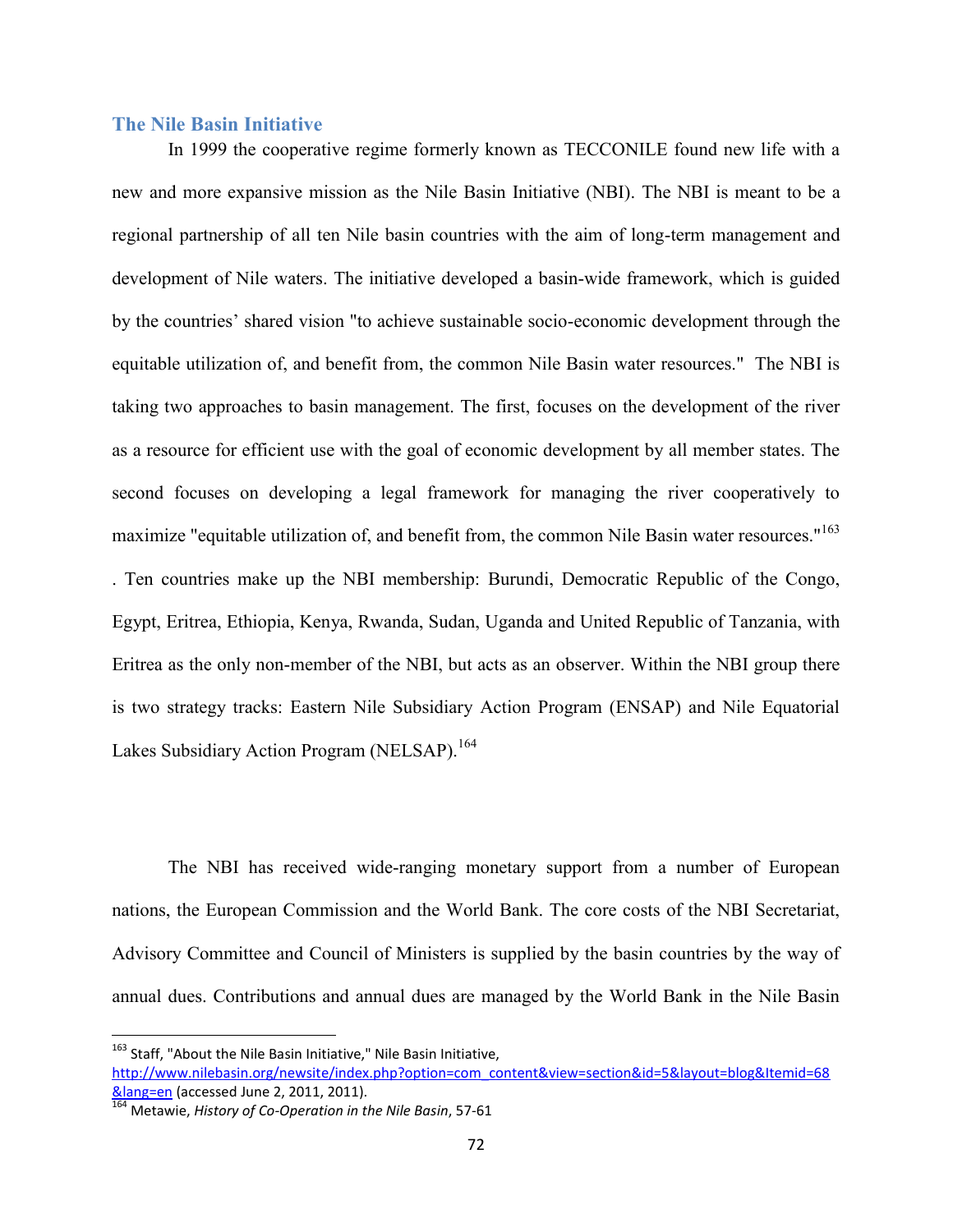Trust Fund (NBTF).<sup>165</sup> Within the NBI group a panel of experts was assembled by each country nominating three experts. The role of the panel of experts whose is to propose a framework for basin-wide cooperation with comprehendible objectives, actions, and institutional framework that would lead to equitable allocation and use of the Nile.<sup>166</sup>

To develop a *cooperative framework e*ach of the nine NBI countries engaged in negotiations. The outcome was composed of fifteen general principles and thirty-nine articles. Consensus has been reached on All the principles and articles except Article 14 on water security. Article 14 states:

*Having due regard for the provisions of Articles 4 and 5, Nile Basin States recognize the vital importance of water security to each of them. The states also recognize that cooperative management and development of the waters of the Nile River system will facilitate achievement of water security and other benefits. Nile Basin States therefore agree, in a spirit of cooperation, (a) To work together to ensure that all states achieve and sustain water security. (b) Not to significantly affect the water security of any other Nile Basin state.<sup>167</sup>*

Egypt and Sudan perceive sub-article (b) this as a direct threat to their position as the current beneficiaries of the 1959 agreement because it allocates an distressing amount of discretion to the upstream countries, who make up the majority of the panel of experts, in terms their own interpretation of "water security". The original 1929 agreements intended to divide Nile's water between Egypt and the Sudan and held a clause that upstream states could not

<sup>165</sup> Staff, *About the Nile Basin Initiative*

<sup>166</sup> Dr Ahmed El Mufti, *The Success of the Impossible Negotiations about the Waters of the Nile: 1891-2007* (: Khartoum International Centre for Human Rights, 2007), 17.

<sup>167</sup> Ayebare, *Issue Brief: A Political Storm Over the Nile*, 3-4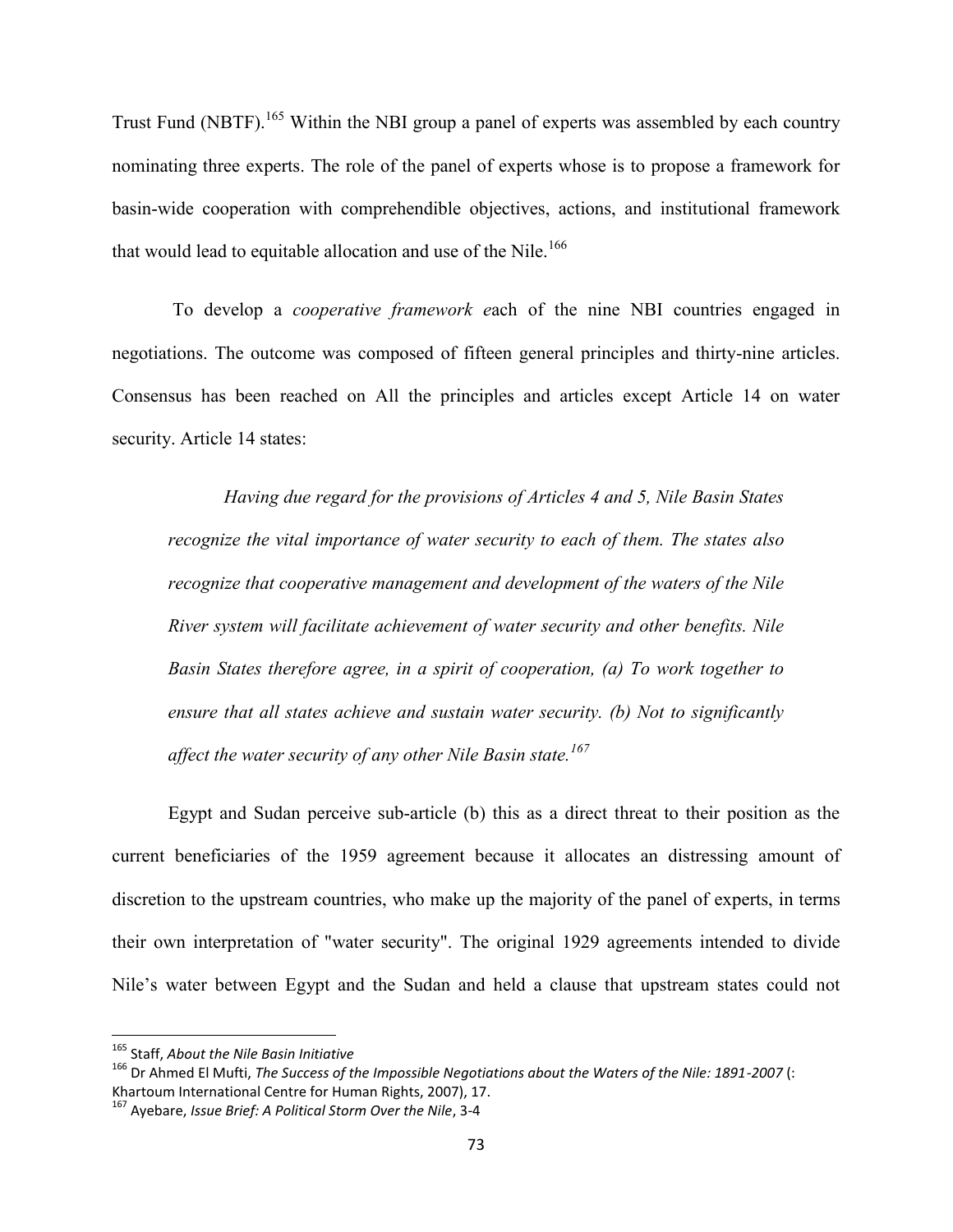construct any irrigation or hydroelectric projects on the Nile or its tributaries or associated lakes if the structure or project would have any diminishing or delaying effect on the water reaching Egypt. Egypt's and Sudan contend these previous agreements are binding on all Nile River basin countries and under international law and must be taken into consideration.<sup>168</sup> Egypt and Sudan wanted sub-article 14b to be amended to say "Not adversely affect the water security and current uses and rights of any other basin state."<sup>169</sup>

The seven upstream countries equate retaining the status quo on current uses and rights is tantamount to accepting the provisions of the 1929 and 1959 agreements that were one of the primary motivations for developing the Comprehensive Framework Agreement (CFA) in the first place. They contend that an allocation of 55.5 billion cubic meters of Nile water to Egypt and 18.5 billion cubic meters to Sudan is unsustainable and does not take into account the needs of the upstream nations.<sup>170</sup> Additionally, it is argued an estimated 10 billion cubic meters is lost through evaporation in Lake Nasser which was a creation of  $E$ gypt.<sup>171</sup>

Egypt and Sudan have maintained the stance that upper Nile countries did not need water from the Nile for irrigation because they receive ample rainfall, this has proven to not always be true in recent years as droughts in Ethiopia adequately demonstrated the need for Nile water utilization. Moreover, Egypt's unwillingness to negotiate and stubbornness regarding the issue has unified upstream countries, Ethiopia in particular, in opposition to Egyptian military and economic threats.<sup>172</sup> At their meeting in May 2009 The Council of Ministers of Water from the nine Nile Basin Initiative countries, resolved to eliminate Article 14(b), the article in question,

<sup>168</sup> BBC, "East Africa Seeks More Nile Water from Egypt," *BBC News*, May 14, 2010, 2010.

<sup>169</sup> Ayebare, *Issue Brief: A Political Storm Over the Nile*, 4

 $170$  ibid.

<sup>171</sup> Bloomberg, "Congo, Burundi to Join Nile Agreement Opposed by Egypt," *Al Masry Al Youm*, January 20th, 2011.

<sup>172</sup> BBC, *East Africa Seeks More Nile Water from Egypt*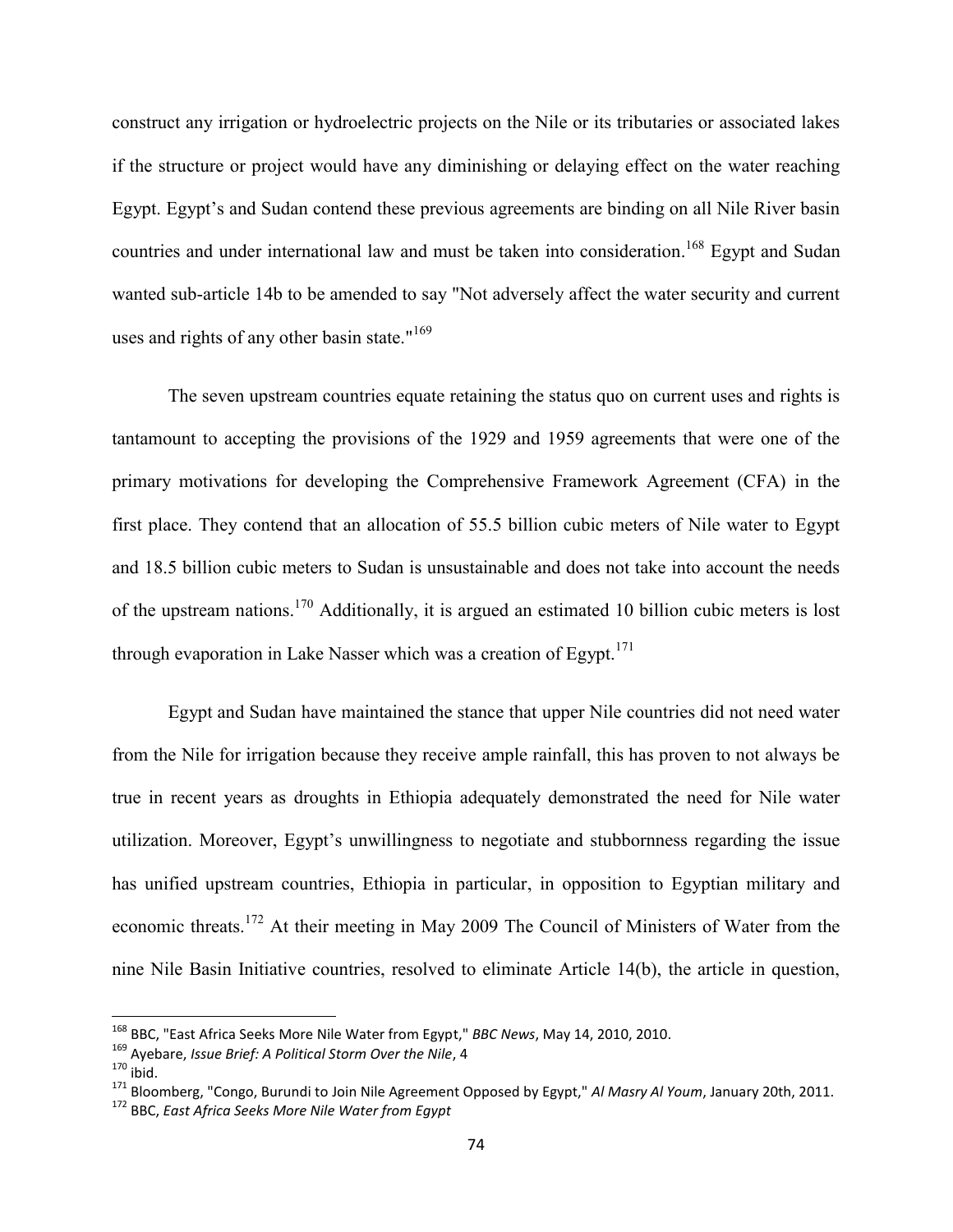from the body of the draft Cooperative Framework Agreement and save it for later negotiations as a way to resolve the deadlock. However, this decision was eventually rejected by Egypt and Sudan, who hoped to carry on discussions to arrive at an alternative formulation for the article.<sup>173</sup>

A follow-up meeting was held in July of 2009 in Alexandria Egypt to address the objections Sudan and Egypt voiced in the May meeting. An agreement was made to allow six additional months for discussion among the Nile River basin countries with the hope of working out a way to alleviate the apprehension expressed by Egypt and Sudan. A Joint Committee met three times ahead of the Sharm el-Sheikh ministerial meeting scheduled for April 2010, but it was unsuccessful in breaking the deadlock. Attendees of the Sharm el-Sheikh meeting pushed for the signing of the CFA to go ahead. This faced opposition from Egypt and Sudan who claimed the action was a violation of the NBI rules of procedure, which necessitate that all decisions should be reached by consensus. They alleged that any action taken without unanimity could not be approved under the NBI framework. This was rebuked by seven states who responded by declaring that no individual country had veto power over the negotiations, and Uganda, Ethiopia, Rwanda, and Tanzania proceeded to sign the CFA on May 14, 2010.<sup>174</sup> Kenya followed suit signing the CFA on May 19th.<sup>175</sup> The CFA needs six signatories to be ratified and Burundi became the sixth on February in 2011 directly following the fall of Egyptian dictator Hosni Mubarak whom had refused to sign the CFA.<sup>176</sup> The Democratic Republic of Congo (DRC) was

<sup>173</sup> ibid.; Ayebare, *Issue Brief: A Political Storm Over the Nile*, 4

<sup>174</sup> BBC, *East Africa Seeks More Nile Water from Egypt*

<sup>175</sup> Walter Menya, "Kenya Signs Nile Basin Pact," *Daily Nation*, May 19, 2010.

<sup>176</sup> Ahkmed Osman, "To Egypt's Chagrin, Burundi Joins Controversial Nile Basin Pact," *Al Masry Al Youm*, January 3, 2011.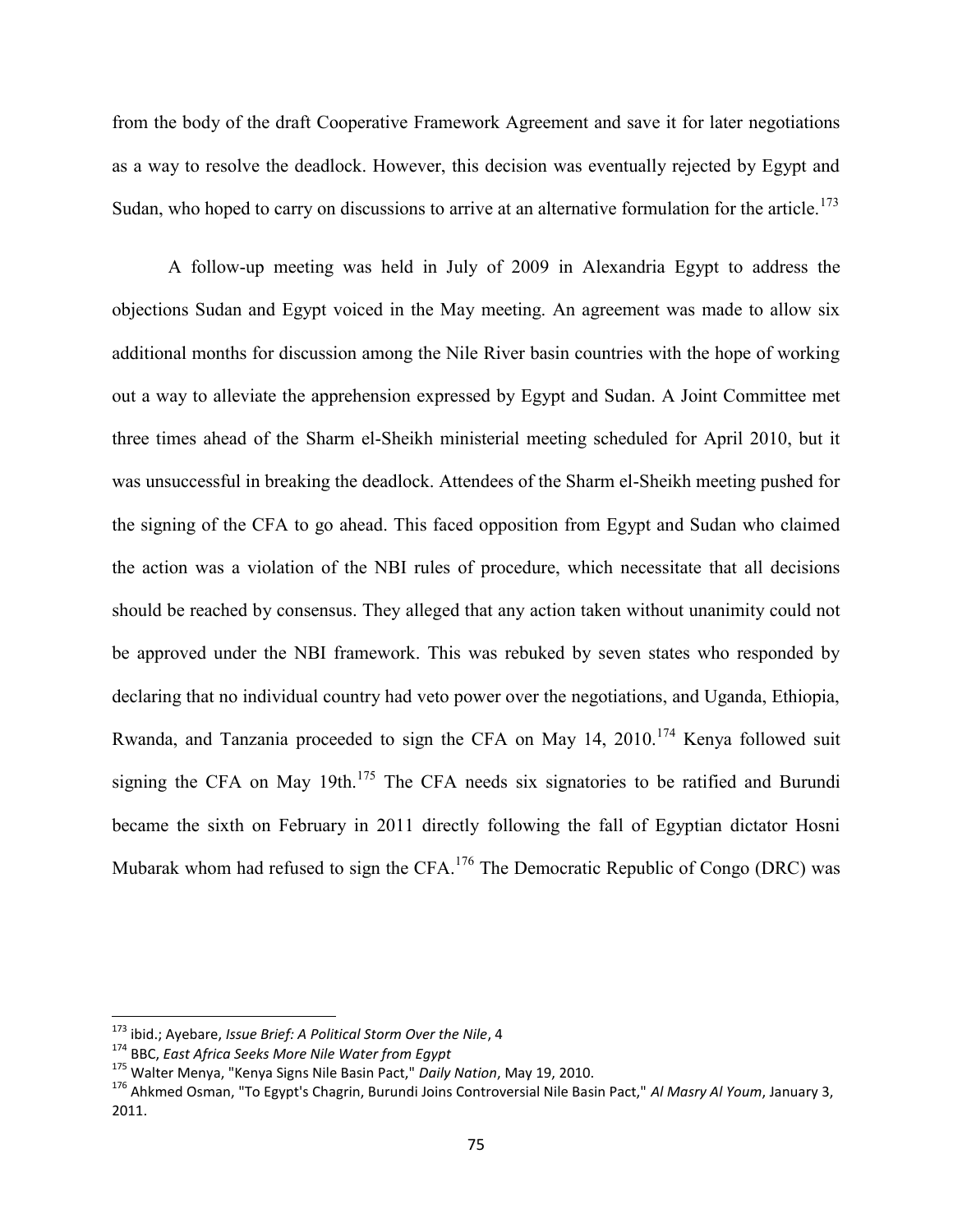widely expected to join the other upstream countries, but announced it would not sign in April of  $2011.$ <sup>177</sup>

The benefit of the Basin Initiative is that it increases the ability for Nile Basin countries to cooperate in managing and developing the basin. It also offers a level of predictability to the international relations on the river which in turn fosters a sentiment of security among the member states and investors in the region. Moreover, as stressed throughout this paper, when cooperation is realized, even when it is born from self-interests, states will be compelled to form cooperative regimes to facilitate further cooperation. <sup>178</sup> This has been demonstrated in the past with evolution of other Nile River cooperative regimes such as the PJTC, HYDROMET and TECCONILE.

However, while the Nile Basin Initiative offers a forum for basin wide issues to be addressed, and will serve as a basis for a permanent river basin management regime which is beneficial for all the members, it is understandable why Egypt and Sudan, the two countries most Nile dependant the on Nile water, have been unwilling to concede authority to the "panel of experts" outlined in the CFA to make decisions water security issues that may only affect only the three countries in many instances. Considering over 80 percent of the water Egypt and Sudan are dependent on comes from Ethiopia, it simply would not be a prudent decision politically to bestow an unnecessary amount of negotiating power on six other countries. This paper posits, it is not in Egypt, Sudan or even Ethiopia's self-interest to adopt this regime as the regulator if their collective Nile Water use. It would only complicate further negotiation between the countries as each would also be seeking to leverage other NBI member countries for support. The failure of

<sup>177</sup>Staff, "Congo Confirms it Will Not Sign Entebbe Nile Water Agreement," *Al Masry Al Youm*, April 4, 2011, 2011. <sup>178</sup> S. Dinar, "Scarcity and Cooperation Along International Rivers," *Global Environmental Politics* 9, no. 1 (-02-01, 2009), 109.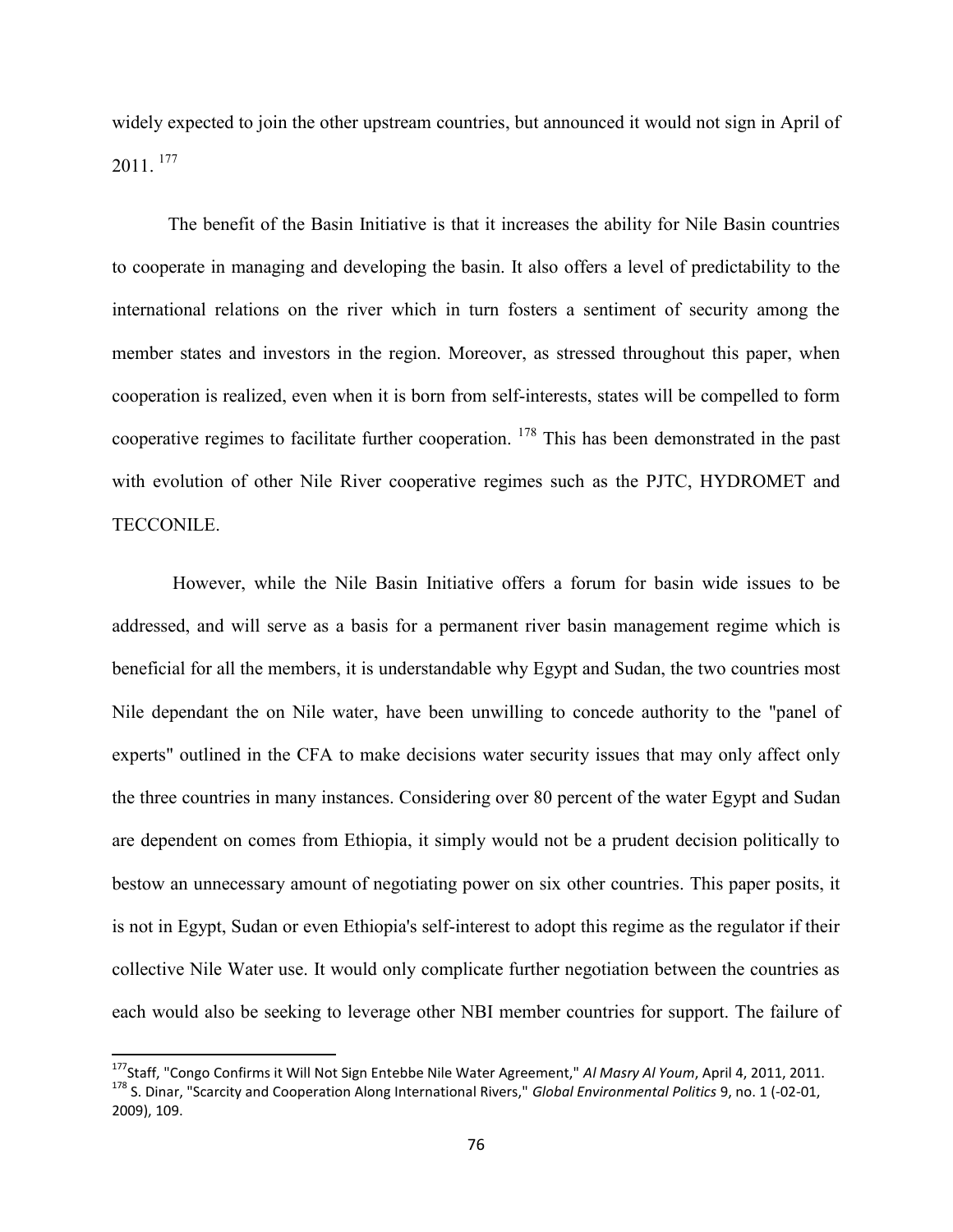the CFA to bring Egypt and Sudan aboard only demonstrates further why an Eastern Nile Basin cooperative regime needs to be developed to address the issues unique to the sub-basin.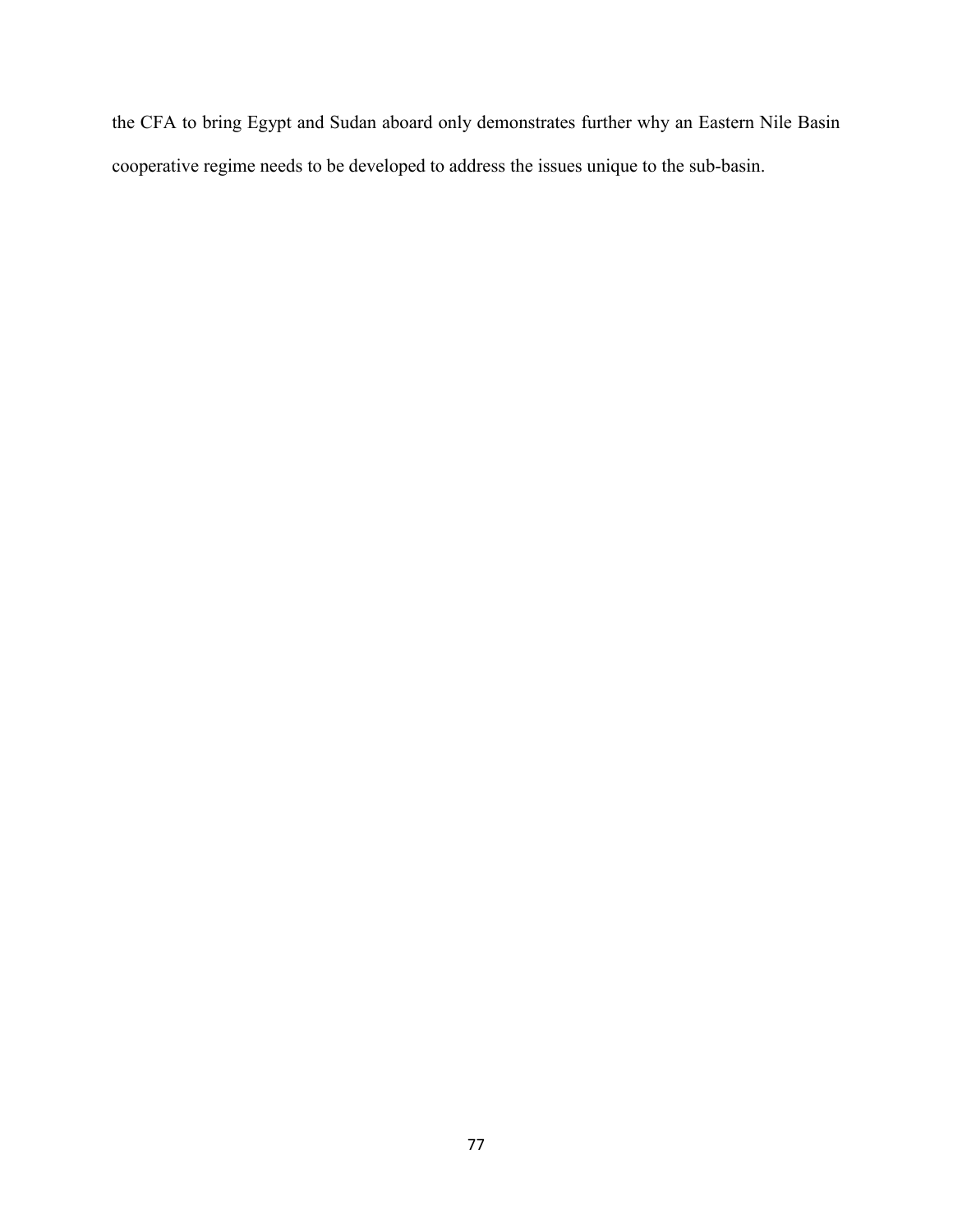## **CHAPTER 5**

# **THE DETERMINANTS FOR COOPERATION IN THE EASTERN NILE BASIN**

The path to cooperation is difficult in international relations. Countries' governments must find a way to achieve goals in the international arena, while accommodating the demands of a domestic population. This path is rarely easy and always takes time to generate support. The NBI, for example, took 12 years to develop a cooperative framework that could get enough signatures for ratification. In the Eastern Nile Basin finding this elusive balance is further complicated by the challenges of population growth, extreme scarcity and poverty. Although the nationalist rhetoric regarding to the Nile espoused by leaders like Anwar Sadat had once offered reassurance to those dependant on the river, these words have only made the inevitable cooperation more difficult to reach in the future. If these countries are to advance toward a relationship of *positive interdependence,* there will need to be a concerted effort by the countries on a domestic and international level. This section of this paper will explain and analyze what this paper deems the key determinants of cooperation for the countries of the Eastern Nile Basin:

- *1. Acknowledge that the benefits to cooperation outweigh those associated with a unilateral approach.*
- *2. Recognize that armed conflict is not a solution to the water scarcity issues.*
- *3. Involve participation of their citizenry in the decision-making process.*

## **The Benefits of Cooperation**

To understand why the countries of the Eastern Nile Basin should seek a cooperative regime to manage the Eastern Nile Basin based for their own self-interest and self-preservation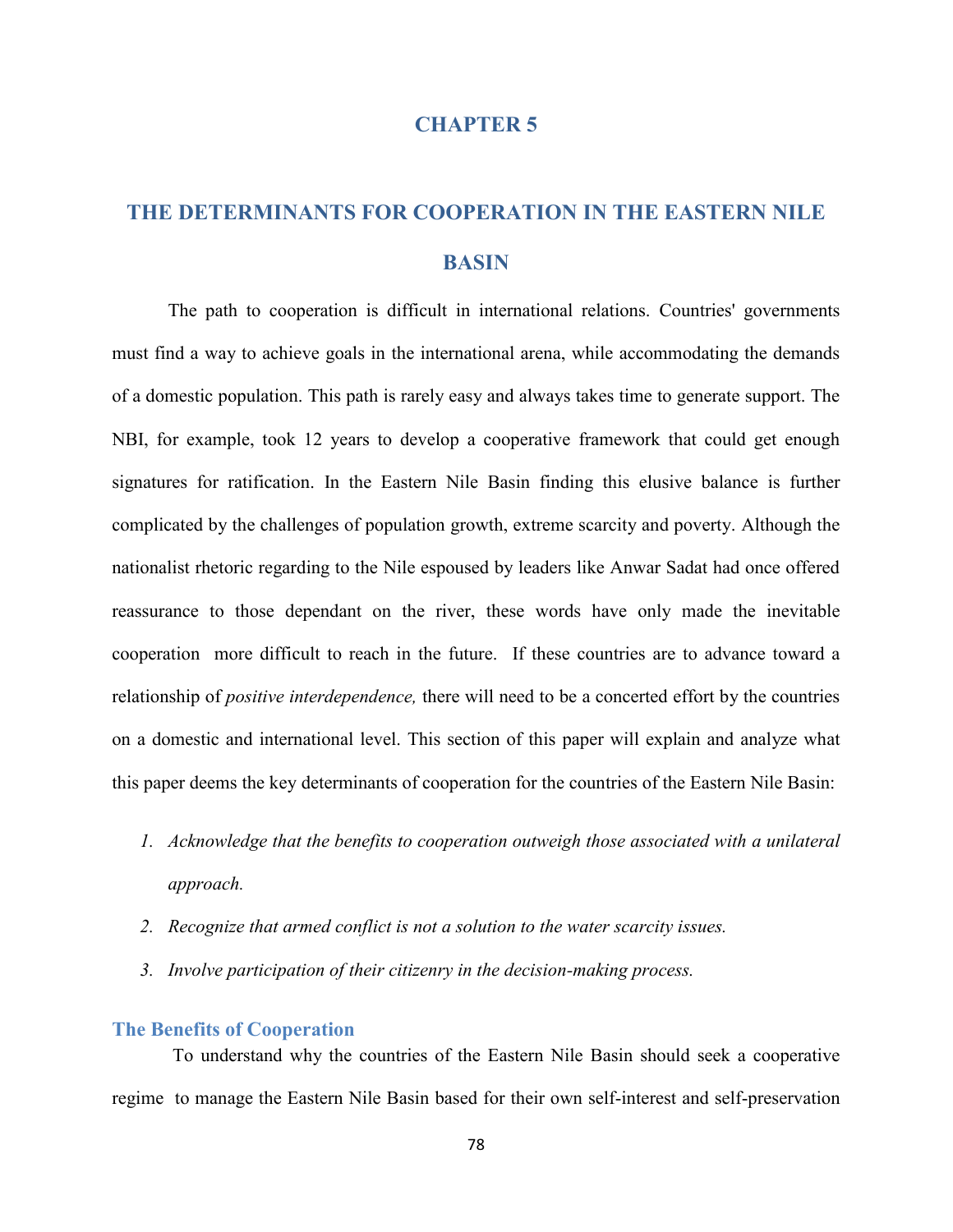as opposed the current unilateral approach*,* one needs to look no further than the population and scarcity statistics outlined in the later sections. But this data only explains a portion of the reasoning why cooperation should take precedence as regional political conditions also play a significant role. Population, scarcity and poverty data is are essential factors to take into account when assessing the value of cooperation over unilateral action, but it only rationalizes a fraction of the international relations process in the Eastern Nile Sub-basin as the balance of power accounts for much of the motivations in international relations. Over the last decade a major shift in the balance of power within the greater Nile Basin which has had a significant impact on the eastern sub-basin.

Egypt was long considered to have asymmetrical power in the Nile Basin which allowed the country control much of the development in along the river. This position is now threatened as major political shifts have taken place in the region over the previous decade throughout the region and Egypt has experienced major political changes domestically leaving Ethiopia the opportunity to gain regional prominence. The elements that define asymmetrical control can be broken down into three dimensions defined by Zeitoun and Warner: *material power, bargaining power and ideational power*. 179

The first dimension is *material power* which relates to the country's level of economic development, political stability, military might and access to external funding sources. Egypt still has the most diverse and robust economy of the Nile Basin, but now faces political uncertainty after the overthrow of the long-standing Mubarak regime in February of 2011. None the less, Egypt still receives significant international financial support from outside donors as the country

<sup>179</sup> Ana Elisa Cascão, "Changing Power Relations in the Nile River Basin: Unilateralism Vs. Cooperation?" *Water Alternatives* 2, no. 2 (06, 2009), 248, http://search.ebscohost.com/login.aspx?direct=true&db=eih&AN=41976668&site=ehost-live.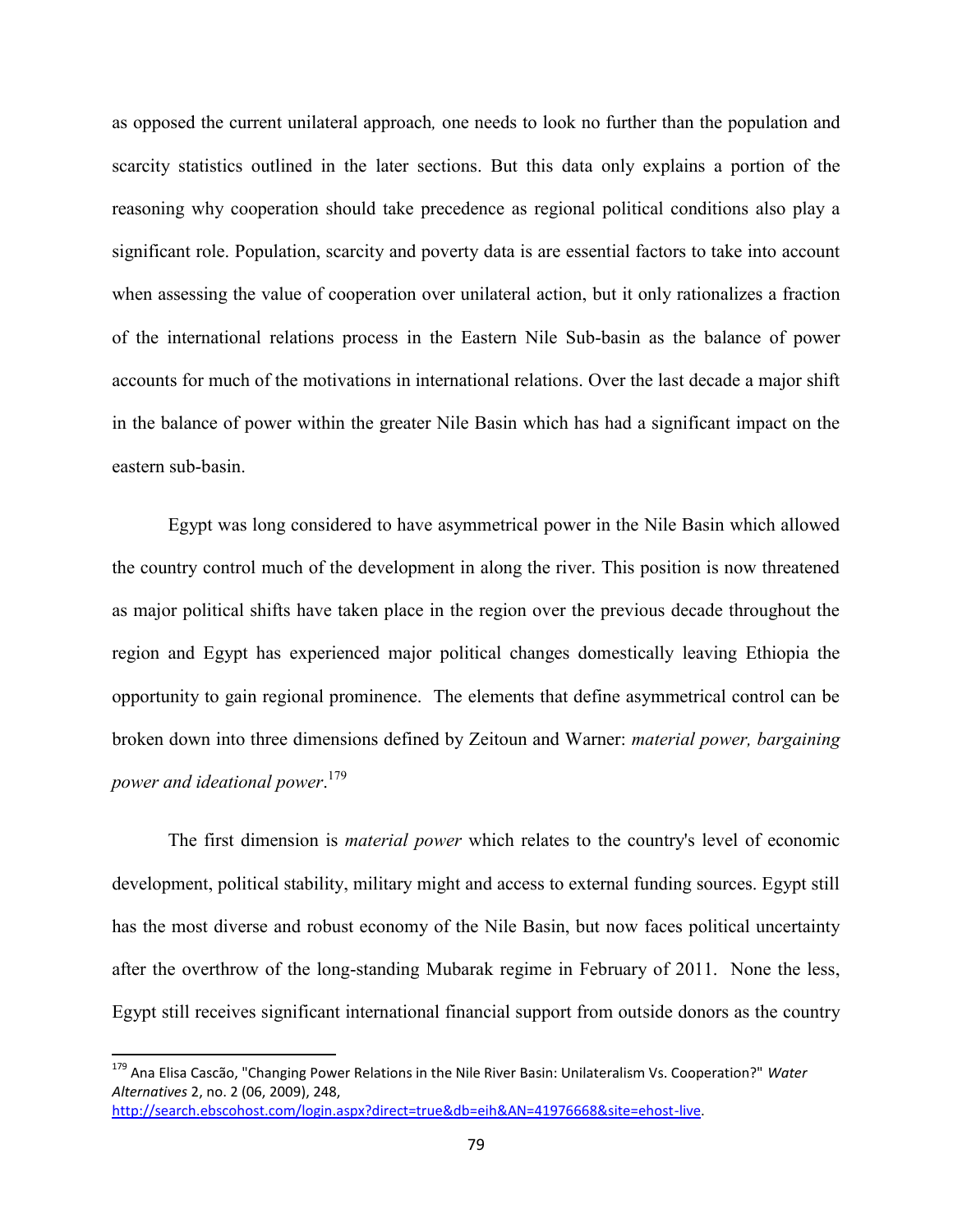maintains close ties with many European and Middle East countries. Egypt also remains a strong military force, but not as feared as it once was. Ethiopian Prime Minister Meles openly challenged Egypt in this regard claiming no country has invaded his country and "has lived to tell the story".<sup>180</sup>

Previously, Egypt held the greatest bargaining power of the riparian states of the Nile Basin. The term *bargaining power* refers to the country's ability to control the agenda of politics and the way in which issues are addressed or not addressed.<sup>181</sup> Prior to the development of the NBI and the CFA, Egypt has been able to direct the international hydropolitics of the Nile Basin. By using the 1959 Nile Waters Agreement as a precursor for negotiations, the country was able to demarcate boundaries for the agenda. Additionally, the country would use bargaining tools such as aid packages and political leverage with international institutions to achieve desirable outcomes. Egypt no longer holds this position as they have lost control of the Nile Basin discourse and no longer hold the most influence over riparian states. Moreover, the injection of funding from outside countries like China has made Egypt's financial influence within the basin less significant. This paper argues that moving forward Ethiopia now holds the bargaining power of the Nile Basin as they are the source of 85 percent of the Nile water downstream riparians depend on and currently steer the narrative.

The third dimension of asymmetric power relations, *ideational power* refers to a country's ability to control the conversation and influence the perception of the discourse. Egypt has dominated this dimension by continually arguing in favor of their "historic rights" and their

<sup>180</sup> Barry Malone, "Ethiopian PM Warns Egypt Off Nile War," *Reuters*, November 23, 2010, 2010.

<sup>181</sup> Cascão, *Changing Power Relations in the Nile River Basin: Unilateralism Vs. Cooperation?*, 248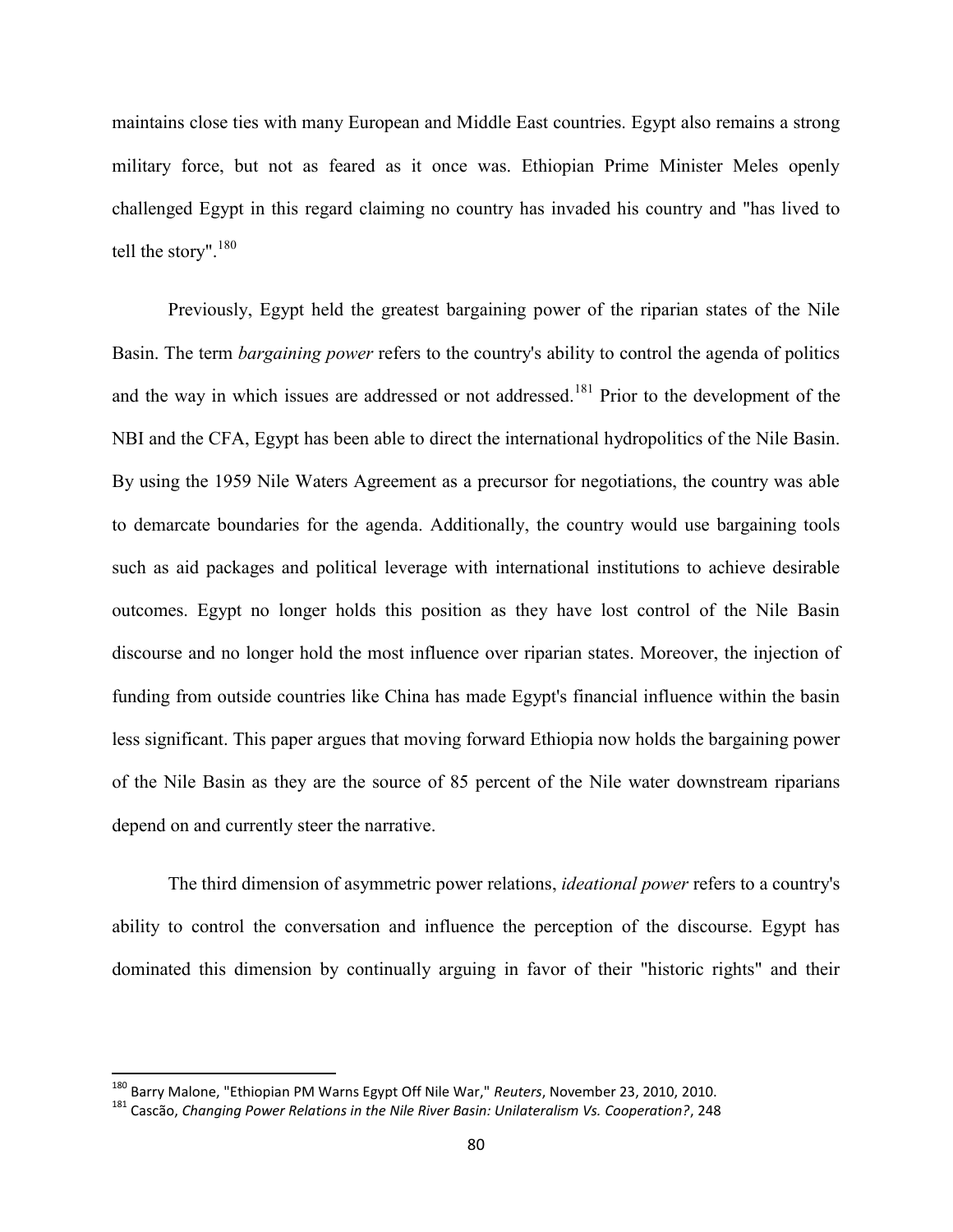absolute dependency on the Nile River.<sup>182</sup> By using the loudest voice to promote a set of ideas favorable to their own positions, Egypt had been able to guide the hydropolitical relations in region. This once successful approach has not proven to be effective in the  $21<sup>st</sup>$  century as the majority of the NBI member states have elected to sign the CFA despite the objections of Egypt, and the country has been hastily seeking to improve ties in the basin.<sup>183</sup>

A combination of stronger material, bargaining and ideational power allowed Egypt to reign as the asymmetric power of the Nile Basin, but the hegemonic control of the Nile bestowed upon Egypt in Africa's colonial era no longer holds the weight it once did. Elisa Cascao offers a logical rationalization for this in her article *Changing Power Relations in the Nile River Basin: Unilateralism vs. Cooperation*. She attributes the shift to two key factors. First, Nile Basin states have achieved greater political and economic stability. Second, riparian nations are now have an improved pool of funding sources and no longer are dependent on the traditional international institutions.

Ethiopia for example, was once considered to be a non-factor in Nile River hydropolitics despite being the source of 85 percent of the entire river's water. Until the 1990's, the country focused very little energy or capital on developing the river as the country suffered from longterm internal conflicts, a lack financial resources and weak domestic institutions. The coming to power of Prime Minister Meles Zenawi marked a turning point for the country as he worked to stabilize the country's economy and put the Nile issue in the front and center of Ethiopian politics. Under Meles projects on the Nile began to be built unilaterally and received financial support from China who was also becoming an active player in funding Africa's projects.

<sup>182</sup> Thompson, *Nile Restrictions Anger Ethiopia*

<sup>183</sup> Clarke,

*ANALYSIS-Political Change in Egypt to Boost Nile Cooperation*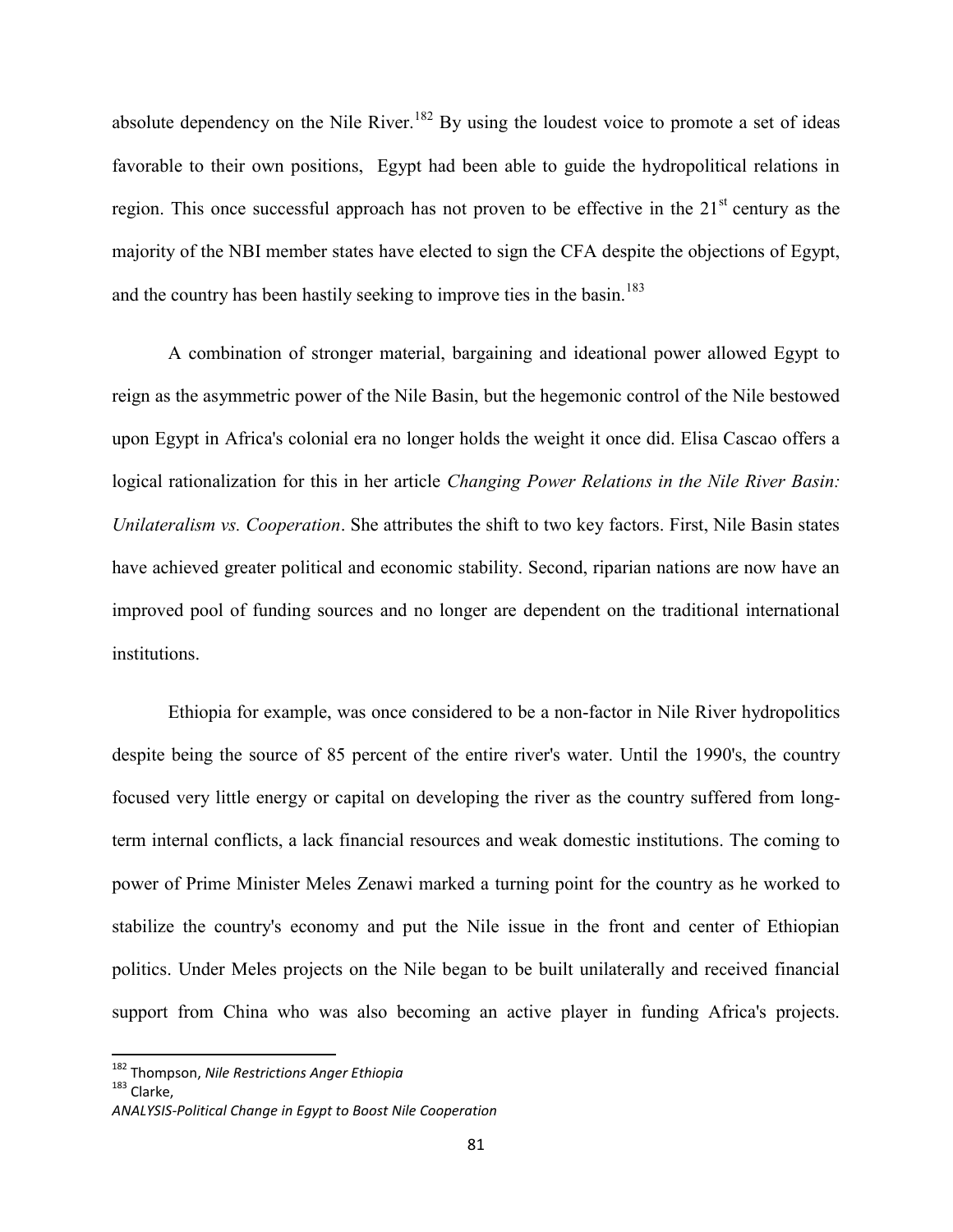Ethiopia also joined the NBI with expectation that the negotiations will bring about new funding sources for joint development projects in Ethiopian Highlands and a new legal agreement for the basin.<sup>184</sup> Egypt in contrast has become less stable politically and economically. The country's president was overthrown and replaced by an interim government led by the military. While the country still receives significant financial support from abroad, the country's instability and uncertain future has made potential donors wary. <sup>185</sup> Ethiopia now enjoys sizeable influence in the basin that stands represents a threat to Egypt's historical hegemonic influence. Ethiopia's rise to prominence validates Cascao's assertions and represents a considerable shift in the power relations in the Nile Basin.

Since upstream countries have achieved a greater level of stability, Egypt and Sudan will need to reassess their approach to ensuring water security. There was a period of time when military threats from Egypt could deter upstream countries like Ethiopia from developing their water resources. This has proven to no longer be the case. As discussed in chapter 1, Egypt and Sudan now must decide whether they should continue holding on to the agreements from an era when Egypt was the hegemonic power of the basin and take on all the resource security uncertainties and high costs that accompany that approach, or whether they should seek the alternative path of cooperation through regime participation, in the NBI or otherwise.

This paper contends cooperation is in the self-interests of the countries of the Eastern Nile Basin. Developing a cooperative regime to manage the basin is the most certain method to offer resource security for all three countries, and offers a forum for joint development that can gain support from organizations like the World Bank and the IMF. Additionally, by creating a

<sup>184</sup> Cascão, *Changing Power Relations in the Nile River Basin: Unilateralism Vs. Cooperation?*, 253-6 <sup>185</sup> Vivian Salama and Mariam Fam, "

Egypt's Foreign Minister Calls on Donors to Provide Economic Assistance," *Bloomberg*, February 15, 2011.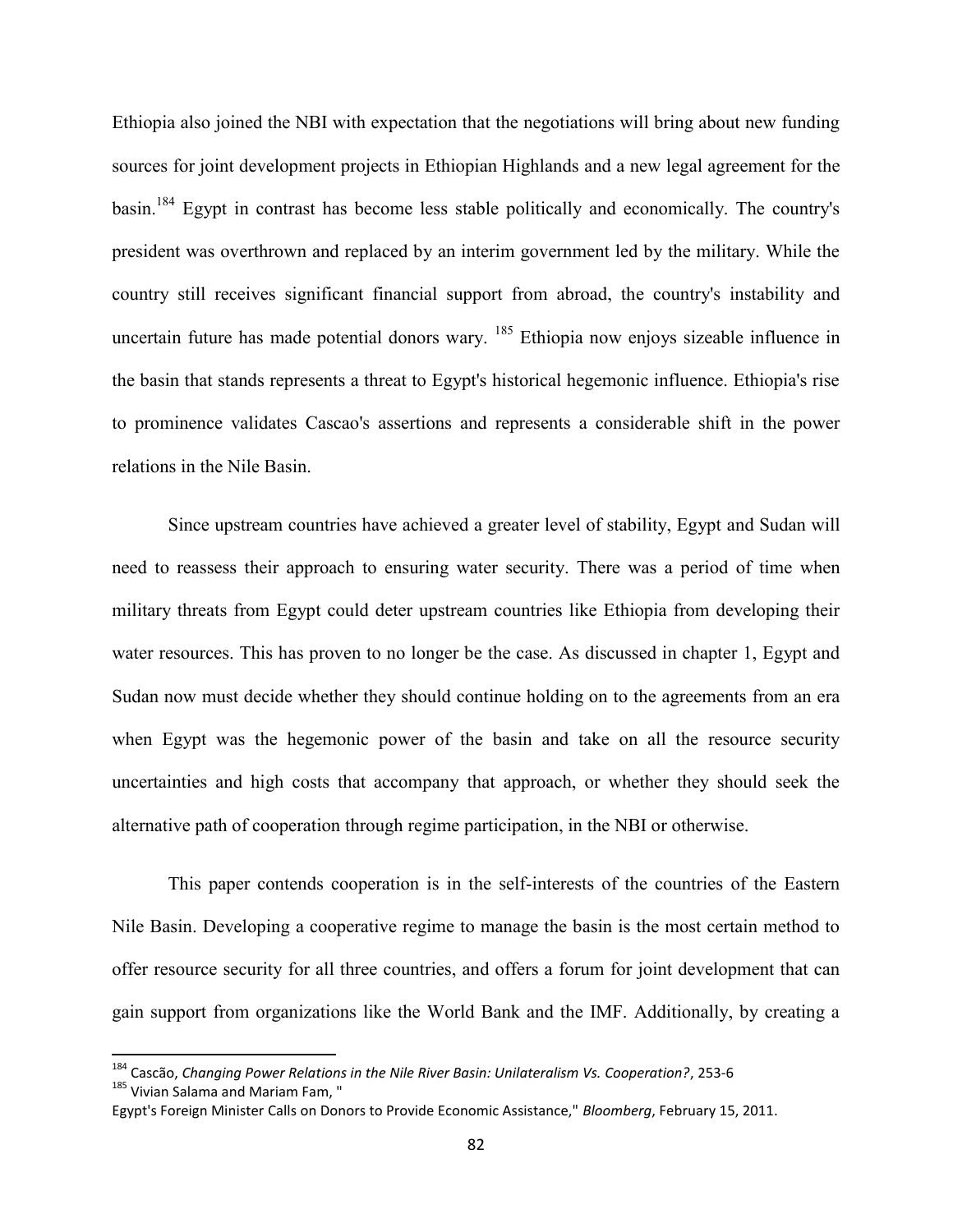regime based on joint management of the basin, Egypt and Sudan will have input on how Ethiopia develops their domestic water resources, Ethiopia will have input on how water sharing will be decided and all countries will have an interest in each other being efficient. Whether countries are motivated to cooperate for the sake of benefitting the entire basin or solely for selfinterest, it offers the best and most cost effective option for ensuring water security in the Nile Basin.

### **The Implausibility of Water Wars**

There has been increased conversation about the potential of conflict over water in recent years. While I acknowledge there is the potential for interstate "water wars" in various areas around the world, I contend the Eastern Nile Basin is not one of the these areas. I argue acknowledging this fact makes cooperation much easier, and no longer a matter of if a state should cooperate, but how and when the state will cooperate.

Water is the quintessential source of life, and therefore must be considered an issue of human security and national security. The issues of national interest and territorial sovereignty are at the core entire discussion of the Nile issue. As populations grow and scarcity increases, these issues will take center stage in the form of national security concerns. This paper takes the same position as Yacob Arsano on this issue, that until these core issue of allocation is addressed any progress on the smaller areas will be unremarkable. Different countries have different levels of dependence on the Nile. Arsano states, "holding on to mutually exclusive positions by upstream and downstream states can only be maintained as a 'zero sum game'". He continues by maintaining the zero sum assessments made by riparian neighbors has significant regional security implications, and has the potential to increase tensions in all countries in the Nile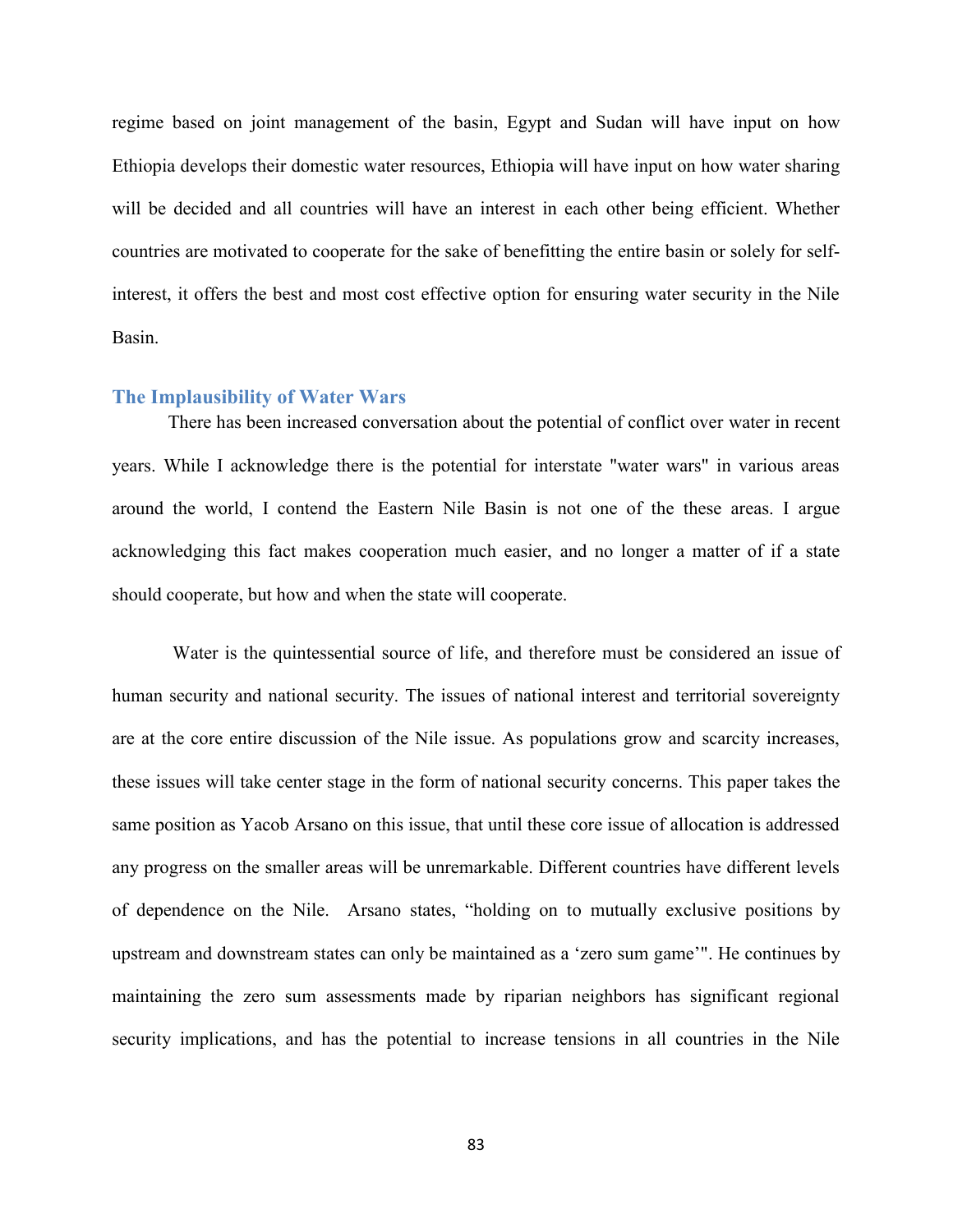Basin.<sup>186</sup> This opinion is shared by Asit K. Biswas. He argues that as water shortages increase in severity in individual nations, internal political pressure is certain to force the hands of governments. Governments will have no choice but to respond by applying more political pressure externally to the upstream sources.<sup>187</sup>

While increases in food prices offer a formidable challenge to any government, an increase in the price of water, an input to production of nearly everything and the most essential item to human survival, may be nearly impossible to implement without severe opposition from all interested parties domestically. The only alternative to asking your domestic populace to decrease demand or pay more for water for downstream countries like Sudan and Egypt is to apply pressure on those upstream to use less through cooperation or coercion. This idea is what 1995 prompted World bank Vice President Ismail Serageldin to argue that wars of the 21<sup>st</sup> century will be fought over water instead of oil.<sup>188</sup>

Proponents of the idea of "water wars" believe the potential for conflict is amplified when domestic economics force governments to make difficult decisions, and scarcity becomes an issue of life or death. All three of the countries in question face some level of water scarcity, whether economic or physical, and based upon the most current population projections of the eastern Nile Basin countries Ethiopia, Sudan and Ethiopia, the issue of scarcity is slated to reach the potential of life or death unless cooperative sustainable management of the Nile River is undertaken. While economic scarcity issues can be addressed domestically with investment, physical scarcity, like that faced by Sudan and Egypt cannot be fixed with money. Without other

<sup>186</sup> Arsano, *Ethiopia and the Nile: Dilemmas of National and Regional Hydropolitics*, 81

<sup>187</sup> Asit Biswas, "Management of International Waters: Opportunities and Constraints," *International Journal of Water Resources Development* 15, no. 4 (-12-01, 1999), 432.

<sup>188</sup> Wendy Barnaby, "Do Nations Go to War Over Water?" *Nature,* 282.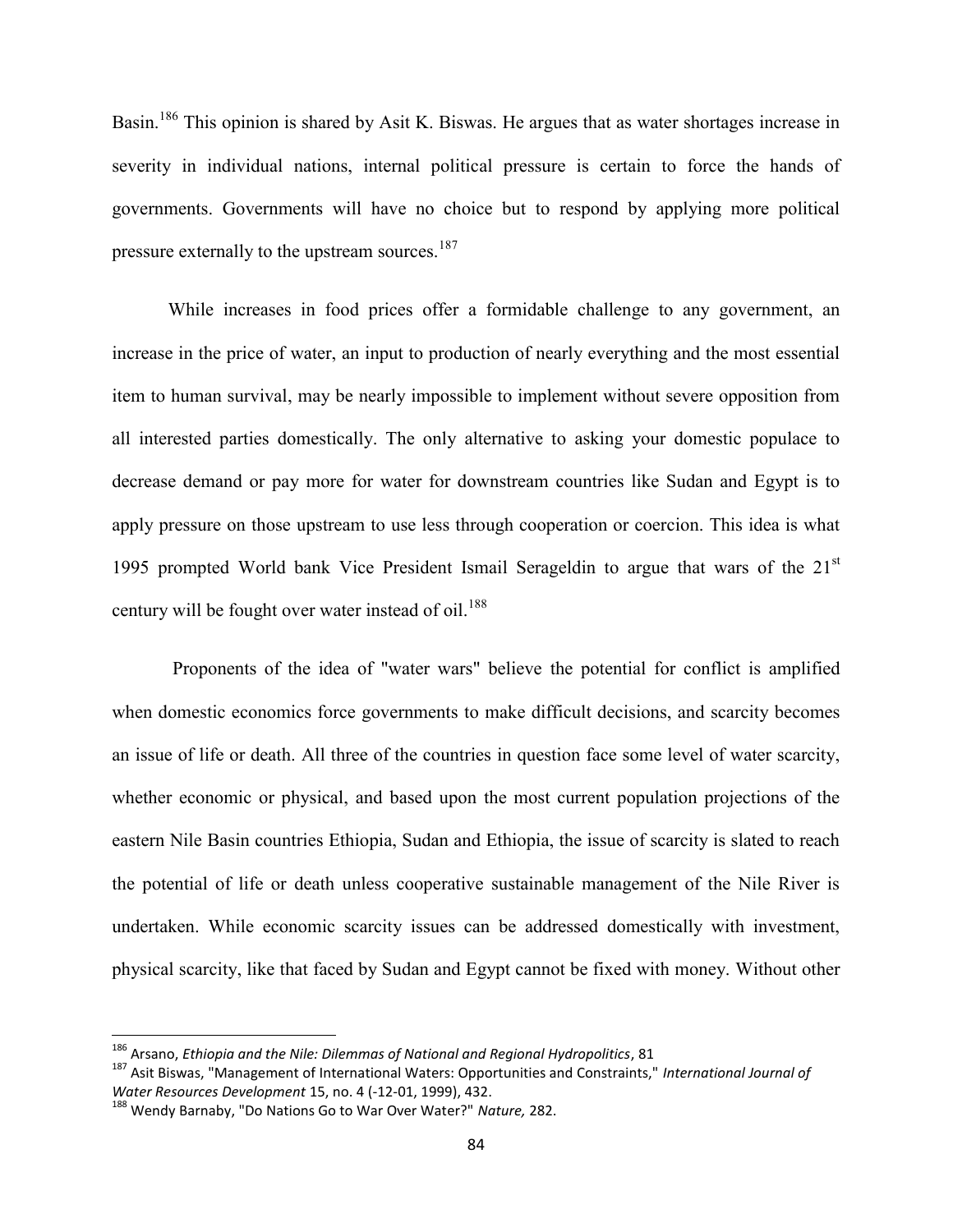sources of water, some believe, Egypt and Sudan may be forced into conflict as a matter of survival.

Several scenarios can be constructed that demonstrate an increased in the likelihood of amplified tensions and conflicts between the countries of the East Nile Basin. The weight of ambiguity that surrounds the weakness of the current arrangements and the absence of a comprehensive water agreement that addresses  $21<sup>st</sup>$  century issues offer enough to realize the potential of conflict. But when one takes into account the total costs, monetarily and otherwise, that would be required to truly secure the resource in question, the Blue Nile, it seems highly unlikely.

The potential for water wars hasn't eased tensions concerning the issue. There has already been an increase in antagonism early in the  $21<sup>st</sup>$  century as Ethiopia has been making its position known that they would like to utilize more of their water resources. Egypt and Sudan, have significant interest in maintaining the status quo as they are arid desert countries who have become accustom to the water resources they currently have access to. In total the flow of the Nile river that travels through Sudan and Egypt is estimated at 84 billion cubic meters with 85 percent originating in Ethiopia. Based upon the 1959 agreement, Egypt is entitled to 55.5 billion cubic meters of this water and Sudan is allocated 18.5 billion respectively. This only leaves 10 billion cubic meters of water unallocated for those upstream.<sup>189</sup> When evaporation and seepage are taken into consideration this leaves a little to be allocated to Ethiopia. Therefore, any adjustment in the allocation represents a zero-sum loss of Egypt and Sudan, and a potential threat to their resource and national security.

<sup>189</sup> Swain, *International Laws and Disputes in the Nile River*, 679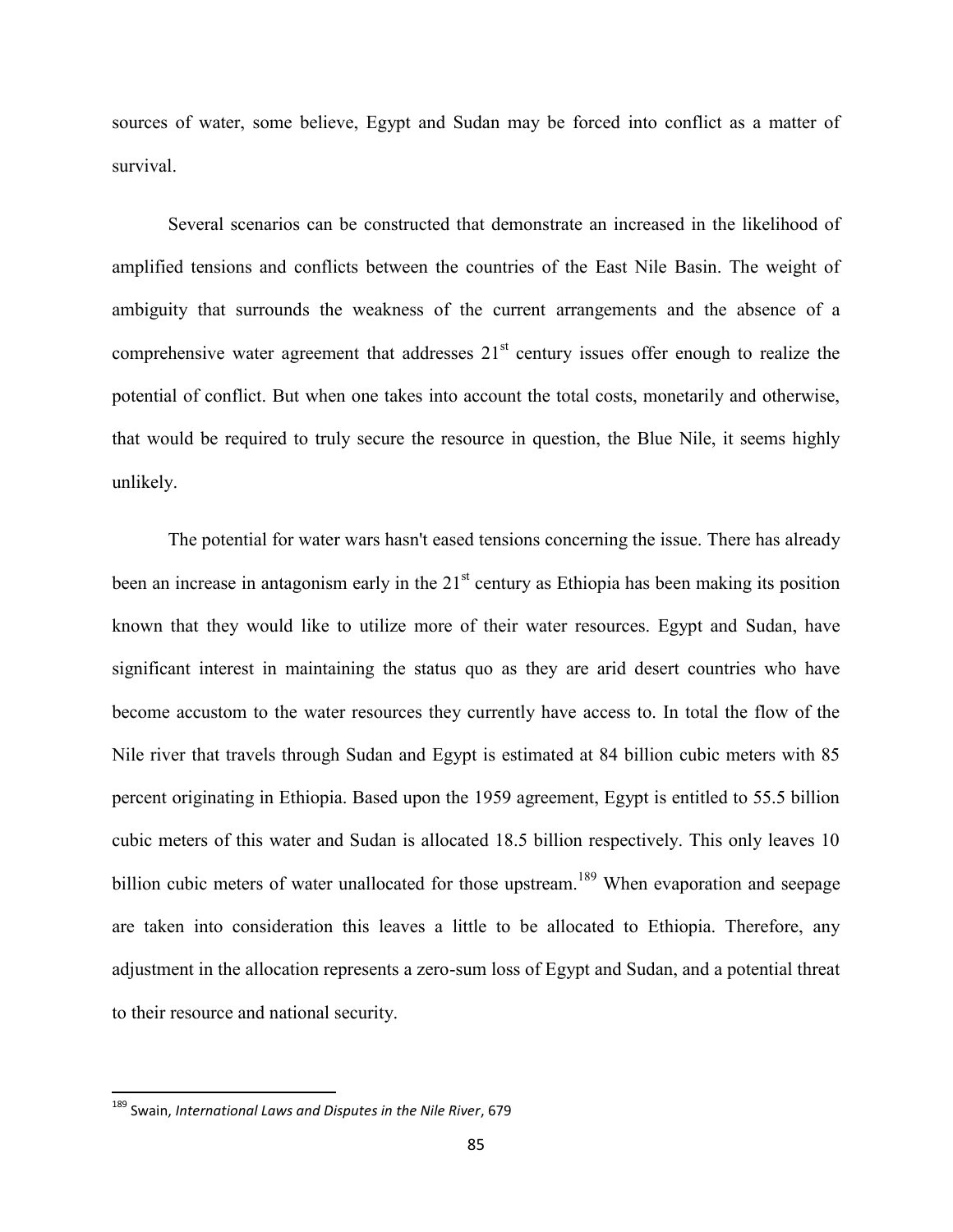While this rhetoric may have political benefits domestically as it plays to the nationalist sentiment within their own borders, it ultimately sets the politician up for political failure in the long run as the barriers to "water wars" become more apparent. It is very easy to say they can secure water through war, but it is nearly impossible to execute in the era  $21<sup>st</sup>$  century warfare and politics. Understanding the futility of the concept of water wars in the Eastern Nile Subbasin will be a major step forward in navigating the process of developing a cooperative regime between Egypt, Sudan and Ethiopia.

## **Addressing Domestic Politics**

Whereas this paper focuses on the international aspect, one must remember that all politics are inherently local. Within the eastern Nile Basin there are a number of different political and cultural challenges that each country must address domestically before any of these governments would be able to act in the international arena. This is the case on most any aspect of foreign policy, and is amplified in the eastern Nile Basin as a consequence of the River has being the subject of threatening rhetoric between the three countries throughout history. To move toward a cooperative relationship in the basin, it is critical that a national dialogue is developed that explains the choices each country has and rationalizes the need for a new long-term cooperative approach in managing the Nile Basin. This may also require countries to reassess the social contract the governments have with their citizens. This discussion of this is critical in gaining domestic support for international action.

Nationalist overtones have haunted the Nile River conversation over the previous half century. In some instances, this issue is has been exacerbated even further by the method of governance in the countries. Egypt is an authoritarian state that has only had 3 presidents over the past 50 years. Hostile rhetoric has been a tool used by the Egyptian government since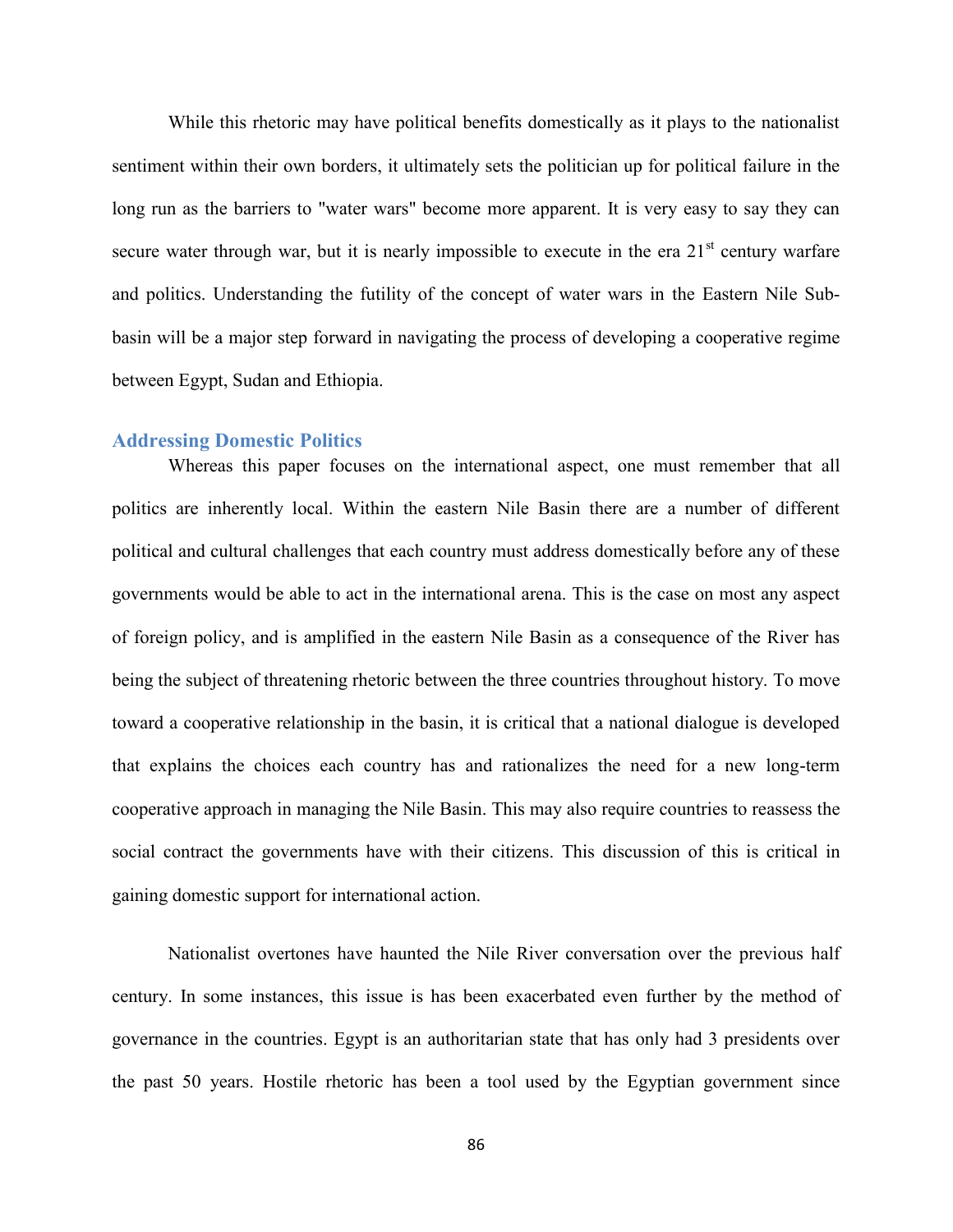independence to engender nationalist sentiments. Each Egyptian leader has had the challenge of balancing social stability with fiscal and political responsibility. Consenting to any regime or agreement that would diminish the already scarce water resources in the country has the potential of disrupting the careful juggling act performed by the Egyptian government. The government would have to ask the citizens to either pay more for their food and water or consume less. Either scenario has the potential for disaster as few factors can mobilize a population quicker than hunger or thirst, and a diminishing supply of water effects both. The Egyptian government is all too familiar with the consequences of shortages and severe price escalations in the country. In 1977 as the country was forced to take on a belt-tightening measure demanded by the International Monetary Fund who was troubled by the countries subsidy expenditures. In order for the IMF to continue lending to the country, it forced Egypt to raise prices on subsidized bread and other commodities. The populist reaction was swift and devastating. Widespread rioting took place and 70 people were killed in Cairo alone. As a consequence, the price increases were rescinded and the IMF infused \$150 million into the country in hopes of restoring order.<sup>190</sup>

The most recent uprising that led to Egypt's most recent President Hosni Mubarak stepping down was in large part initially a consequence of economic problems within the country.<sup>191</sup> Rising prices on staple foods that have been experienced throughout the world coupled with the high unemployment has led by regular protests in Egypt long prior to the January Revolution and after.<sup>192</sup> The protests are driven by the inherent expectation by the citizen that the government was to regulate of food prices as part of the social contract. This contract has been a fixture of many authoritarian ruled countries that have experienced protests

<sup>190</sup> John Salevurakis, "Bread Subsidies in Egypt: Choosing Social Stability Or Fiscal Responsibility," *The Review of Radical Political Economics* 40, no. 1 (-03-01, 2008), 44-5.

<sup>191</sup> Dina Zayed, "Egypt's Online Movement Takes to the Streets," *Reuters*, January 27, 2011.

<sup>192</sup> Timothy Phelps, "Egypt's Poor Grow More Hungry," *The Telegraph Herald (1935)* (-02-20, 2011), A.6.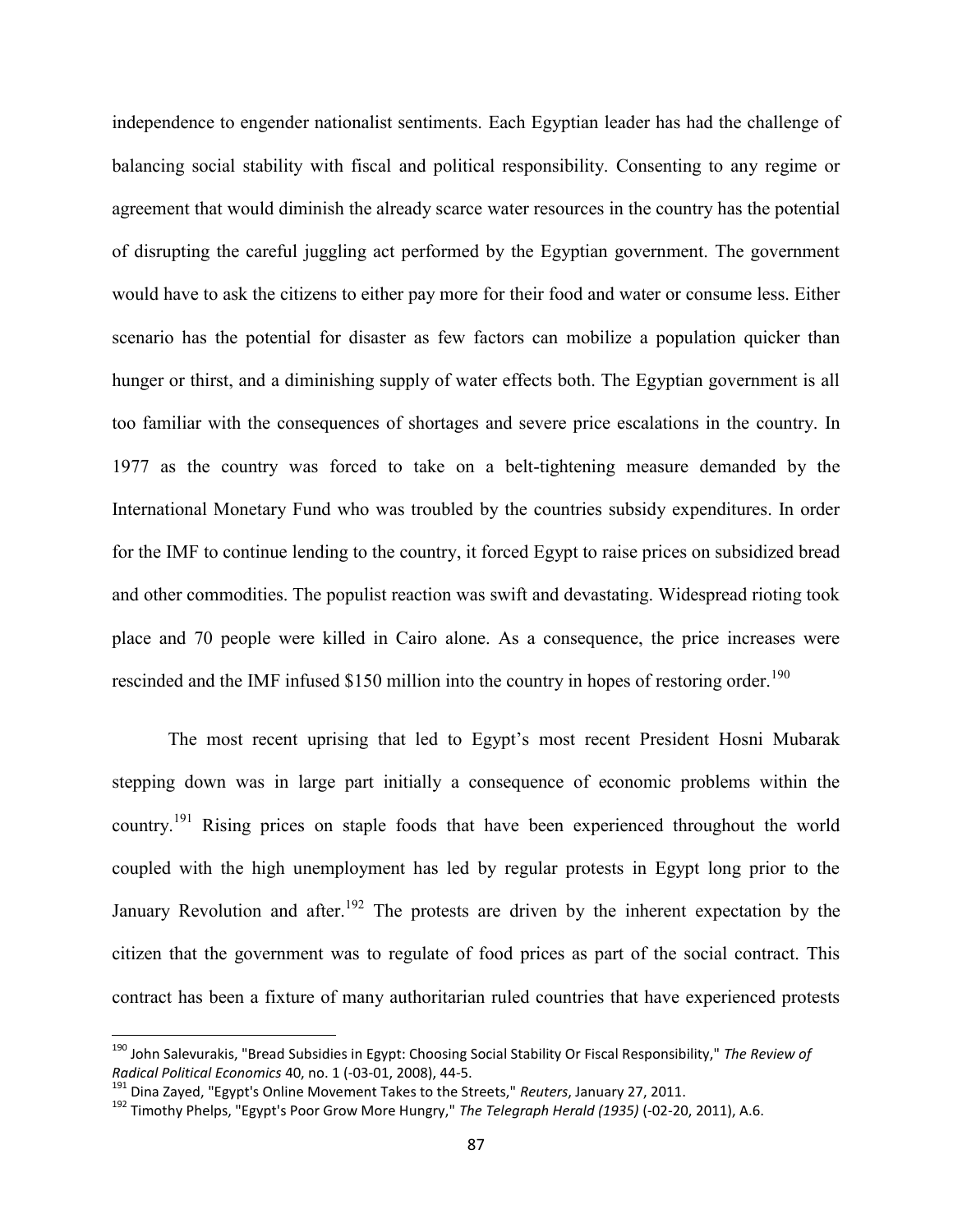in 2011. As a consequence of this "so long as there is food on the table, you don't worry about politics" *quid pro quo* implicit agreement, the Egyptian government has found it very difficult politically to ask an already impoverished population for greater sacrifice by the way of monetary contributions or less consumption. Moreover, for countries as impoverished as Egypt, the subsidies on food and fuel have proven to be unsustainable as the country has been running serious budget deficits and experiencing increased inflation, none the less these subsidies have proven to be mandatory to ensure stability under the current social contract.<sup>193</sup>

Moving forward, the unsustainable social contract that allowed Nasser, Sadat and Mubarak to maintain order and retain power will need to be addressed. Whoever eventually leads the country will have to address these economic issues while simultaneously having a very public discussion about the country's very real water scarcity issues. This appears to be a daunting task for even the most charismatic leader in a robust economy, let alone a mediocre leader in a global depression, but this paper contends the country has no other viable option if it hopes to maintain any semblance of resource security in the  $21<sup>st</sup>$  century and beyond. Additionally, if democratic principles take hold in Egypt, the new ruler will have the mandate of the people that elected him which may make it less problematic to request short term sacrifice in exchange for long term gains.

Egypt is not alone in its concerns about rising prices and calls for greater sacrifice from its citizens leading to instability in the Eastern Nile Basin. The Sudanese government has a different social contract with its people, but the threat of even less water from the Nile will challenge the Sudan's authoritarian government to balance, domestic politics and economic

<sup>193</sup> Ibrahim Saif, "The Food Price Crisis in the Arab Countries: Short Term Responses to a Lasting Challenge," *Middle East Program* (2008), 3.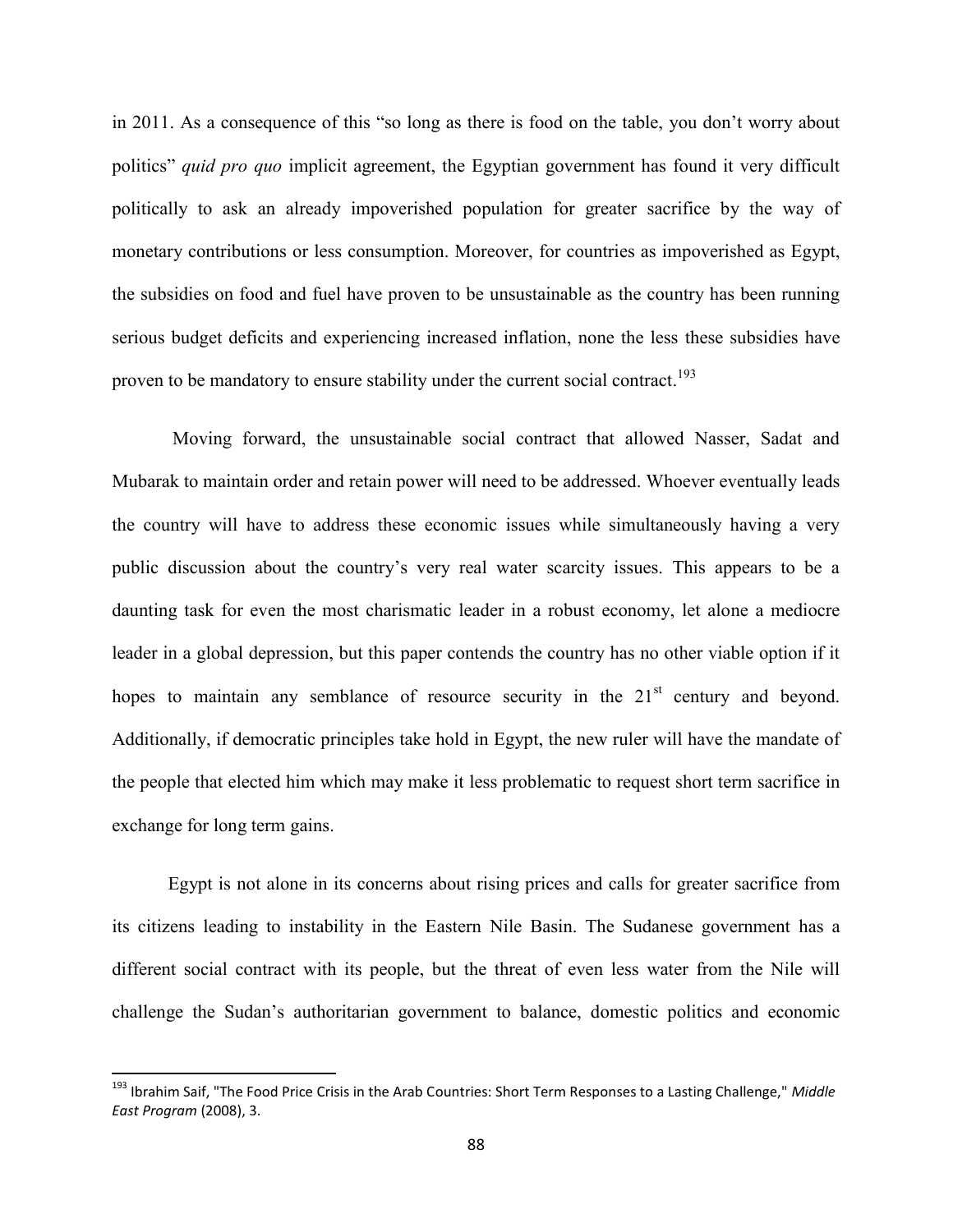stability. Akin to Egypt to the North, Sudan has also had history of unrest related to food prices, and<sup>194</sup> experienced protests in early  $2011$ ,<sup>195</sup> but the fragile state is also slated to divide into two countries in July of 2011 which will put more uncertainty on Sudan's access to water from the White Nile.<sup>196</sup> While the concept of agreeing to less Nile water may seem unappealing, Sudan differs from Egypt in ways that make it more likely for them to be willing to enter a new agreement regarding water sharing. Most notably, Sudan currently only utilizes approximately 60 percent of their available renewable water resources.<sup>197</sup> While much of this is because of underinvestment in infrastructure, it nevertheless gives the government time to adapt to the new water resource conditions. Egypt, in comparison, utilizes all of their available renewable water resources which means they would have to adapt more quickly.<sup>198</sup> Another benefit Sudan has over Egypt is the fact they generate large revenues as an oil exporting country, while Egypt's oil supply is primarily for domestic consumption. Sudan's revenue from oil can be used to either mitigate the effects of a potentially smaller Nile water allocation, or purchase a larger share of water allocation from Egypt or Ethiopia if a water market was to be developed.

Unlike Egypt and Sudan, Ethiopia's discussion with its citizens will not be about sacrificing use of water in the near term for future security because the country's role in a cooperative regime with Egypt and Sudan will not require significant sacrifice. Because Ethiopia is the source of the water, and is now able to find funding to develop their domestic resources, the country enjoys a considerable amount of resource security in comparison to Sudan and

Egypt.

<sup>194</sup> "Price Increases in Sudan Trigger Riot," *The Washington Post* (-10-06, 1987), a.25.

<sup>195</sup> Alan Boswell, "Youth Protests in Sudan Struggle Amid State Crackdown," *Knight-Ridder/Tribune News Service* (- 02-07, 2011).

<sup>&</sup>lt;sup>196</sup> Alan Boswell, "Anger Sweeps North as Sudan Announces Split," *Calgary Herald* (-01-31, 2011), A.7. "Voters Back Sudan Split," *Belfast Telegraph* (-02-08, 2011), 22.

<sup>197</sup> Aquastat, *Irrigation in Africa in Figures: Sudan*, 4

<sup>198</sup> Aquastat, *Irrigation in Africa Facts and Figures: Egypt*, 3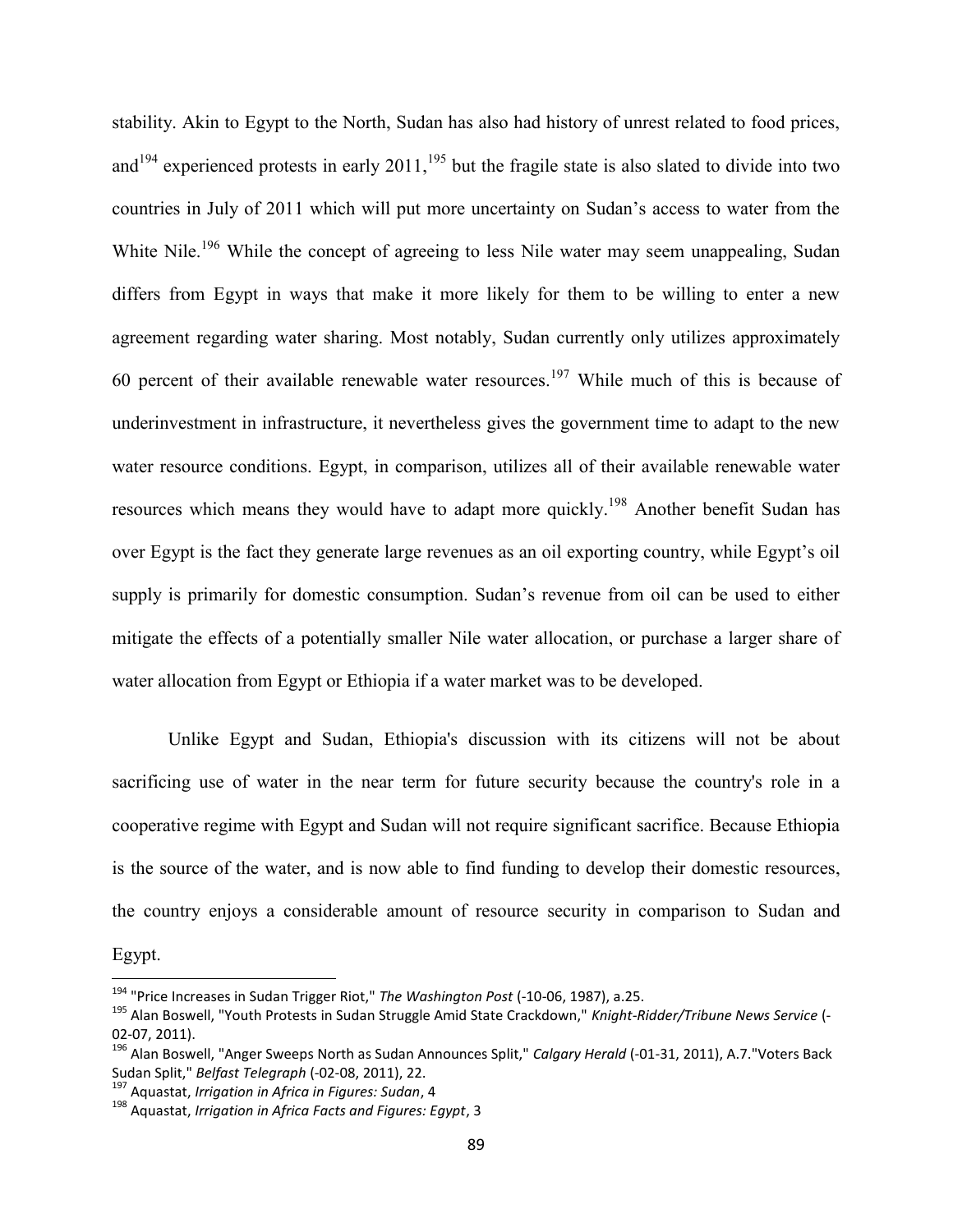Ethiopia's goal for redefining their social contract lies withy on eliminating the threat of famine and reducing the country's dependence on food aid. Since the 1970s, three severe droughts have gripped East Africa. Two of these droughts resulted in widespread famine that contributed to political instability. Famine as a result of failed policy, war and drought has stunted Ethiopia's economic growth and contributed to the downfall of leaders including Mengistu Haile Mariam and Haile Salassie.<sup>199</sup> Twelve million Ethiopians still rely on food aid and the number is expected to increase as staple food prices continue to rise globally.<sup>200</sup> In an effort to avoid a similar perils caused by high food prices and famine in Egypt and Sudan, Prime Minister Meles Zenawi has announced price controls on staple foods. <sup>201</sup> Subsidizing prices may provide short term relief to Ethiopians, but the government will need to convince the citizens on a longer term plan to diminish the countries dependency on food aid. As discussed by John Waterbury in his book *The Nile: National Determinants for Collective Action,* there is no easy way to solve the Ethiopia's food problems. It will take time and significant investment. Just as important, it will also require the government to encourage farmers to adopt new farming methods that produce larger yields than the rain-fed irrigation approach in use today.<sup>202</sup>

The Ethiopian government also will need to address many of the social and environmental ailments which result from the various dam projects it has taken on. Dams alter hydrological processes, threaten fisheries and transform ecosystems. The Ethiopian government has been accused of ignoring many of the adverse effects of dam construction pushing forward

<sup>199</sup> "ETHIOPIA: Mengistu Convicted of Genocide," *Africa Research Bulletin.Political, Social and Cultural Series* 43, no. 12 (-01-01, 2007), 16903C.; Washington Service, "Haile Selassie Implicated in Famine Deaths," *The Washington Post* (-08-29, 1974), A15.

<sup>200</sup> Mary Fitzgerald, "Ethiopia's Regime Remains Heavily Dependent on Foreign Aid," *Ethiopian Review*, January 25, 2010, 2010.

<sup>&</sup>lt;sup>201</sup> William Davidson, "

Ethiopia Caps Food Prices to Combat Inflation,", http://www.ethiopian-news.com/ethiopia-caps-food-prices-tocombat-inflation/ (accessed June 1, 2011, 2011).

<sup>202</sup> Waterbury, *The Nile Basin: National Determinants of Collective Action*, 101-4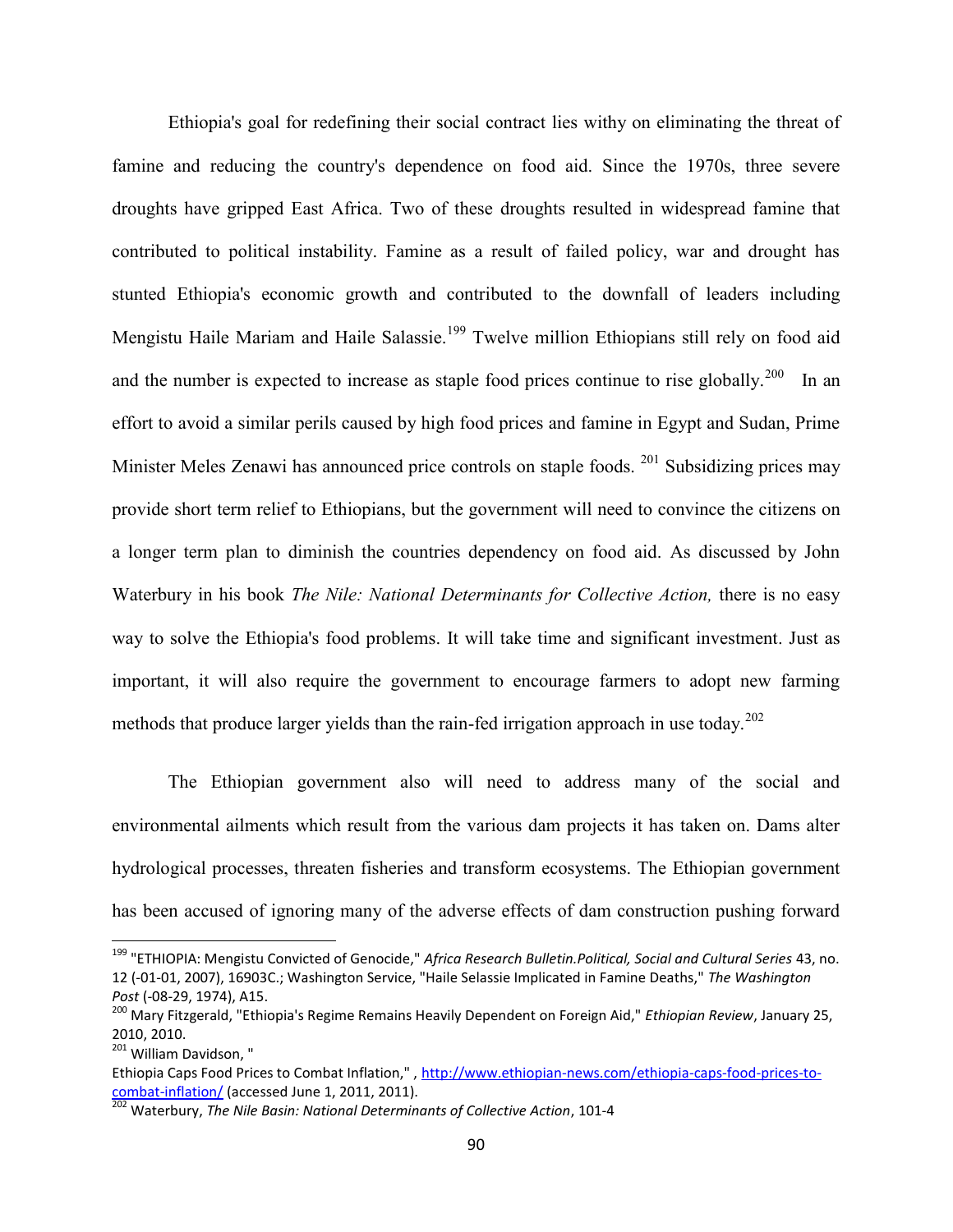with projects regardless of the consequences. Large dam projects have the danger of being perceived as benefiting the urban population while destroying the way of life for the rural poor. In a country where more than 80 percent of the population can be considered rural poor, disregarding the adverse effects of large scale hydrological projects has the potential of turning the majority of the population against dam projects. The government will need to clearly demonstrate the benefits of dam projects to all Ethiopians, and actively seek to offset harm done by dams with clear and tangible benefits for the rural poor.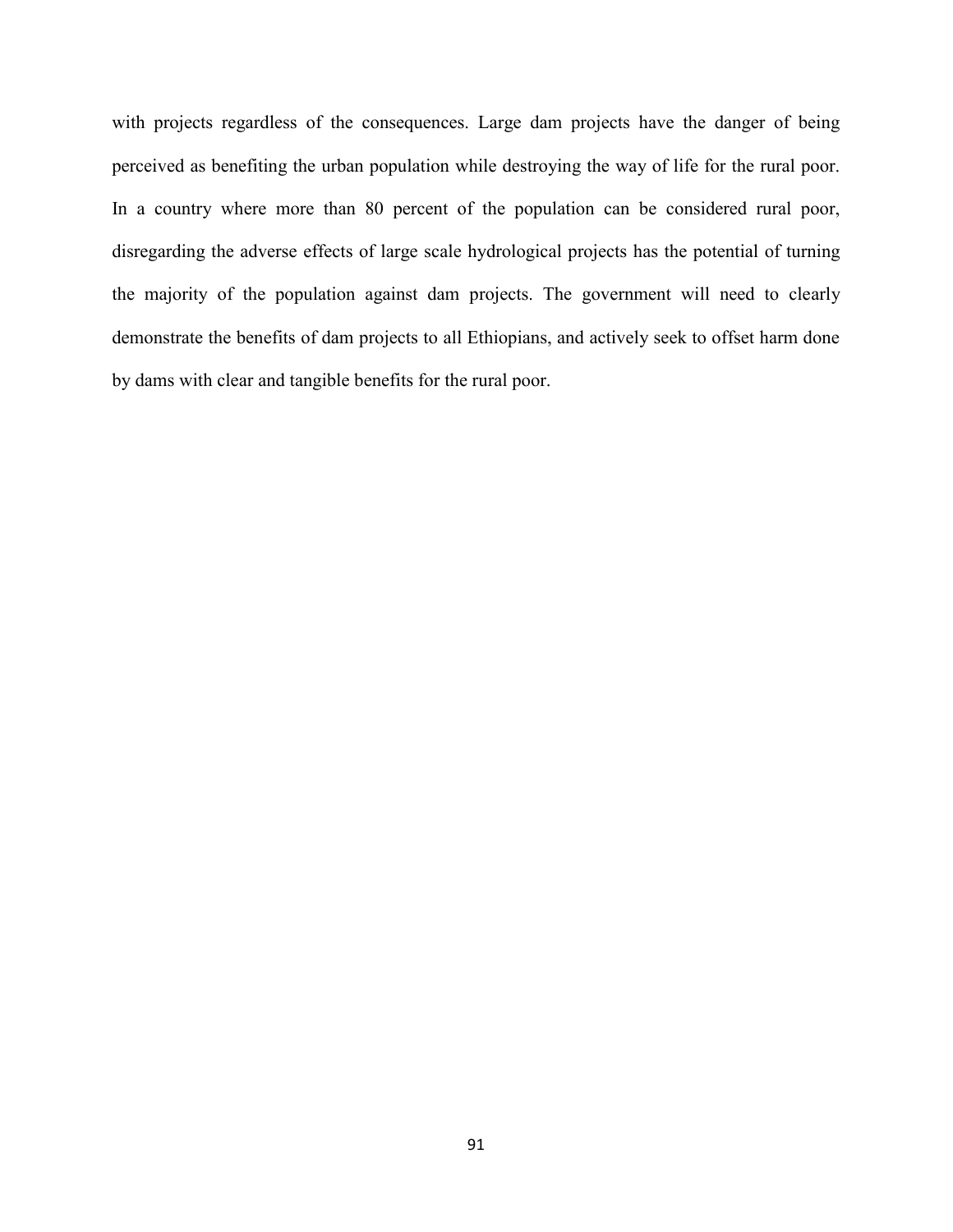## **CHAPTER 6**

## **THE EASTERN NILE BASIN REGIME ORGANIZATION**

Discussing the potential for cooperation is rather useless exercise in academia unless one can develop a clear concept of what the cooperation should entail. This section offers a vision of what a cooperative organization in the Eastern Nile Basin might look like. By developing a cooperative regime based upon flexible water allocation, pollution controls and joint hydroelectricity investment, a relationship maximizing comparative advantage can be developed. This will allow each country to act in their own self-interest in a regime that is mutually beneficial.

### **Flexible Water Sharing**

This chapter proposes a method of sharing the water of the eastern Nile Basin utilizing a flexible approach that will be contingent on tangible available resources and non-water transfers as opposed to arbitrary measurements. While this idea may not be popular among Egypt, the primary beneficiary of the current arrangement, this is an important aspect of any future water agreement between the three countries. This method not only addresses the future needs of each of the countries, but it does it in a flexible manner that broadens the resource management burden to each member of the regime.

International water basins cover 47 percent of the globe's land area and 60 percent of the total land area in Asia, Africa and South America. Whether it be a river or lake basin, these shared water resources are often critical for the survival and economic development of the basin inhabitants. As demand grows for this fresh water because of population growth and other reasons, conflicts over allocation of the shared resource are bound to surface. The Eastern Nile Basin is facing these conflicts and a new method of allocating the Nile water will need to be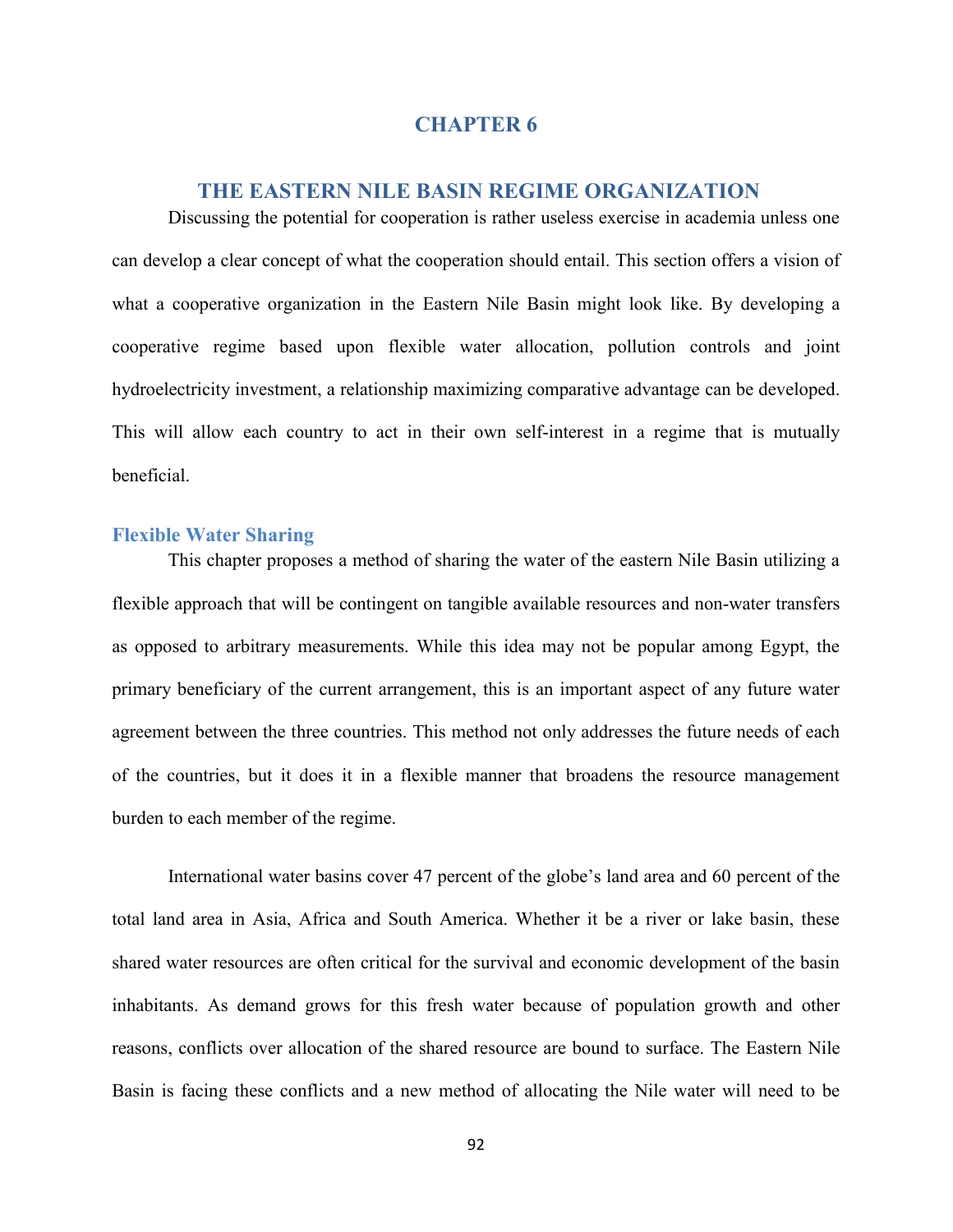agreed upon ultimately if the countries of the eastern Nile Basin, Egypt, Sudan and Ethiopia are enter into a cooperative regime to manage the basin. This chapter will focus on the aspect of water allocation and will propose a possible solution to this issue.

From the desalination facility near the Morales Dam on the Colorado River that is shared between the United States and Mexico, to the diversion plans of the Mekong River that is shared by Loas and Thailand to the Dutch's complaints of upstream pollution on the Rhine, there has been a long history of controversy over international river management throughout the world. From these various disputes, numerous agreements, frameworks for agreements and cooperative regimes have been developed using various principles of diplomacy and international law to resolve international water disputes. Unfortunately, these arrangements rarely address the issue of allocation in a concrete manner as this is often the most difficult issue to address. The Law on Non-Navigational Uses of International Water Courses, for example, offers a framework for allocation and management of shared waters among the users on the basis of equitable and reasonable utilization.<sup>203</sup> However, the concept of equitable and reasonable utilization is highly subjective and impossible to apply except for in extreme circumstances. Additionally, this notion fails to address areas, in which river flows are seasonal, have extreme variation or where each member of the basin experiences some level of scarcity, which is the case of the Eastern Nile Basin.

At the center of the discussion about water allocation of the eastern Nile Basin is Ethiopia, who represents the source of the billions cubic meters of runoff or 86 percent of the entire flow annually on average to Egypt. This water originates primarily from the Abbay with a

<sup>203</sup> United Nations, *Convention on the Law of the Non-Navigational Uses of International Watercourses*, Vol. 49 (New York, 2007).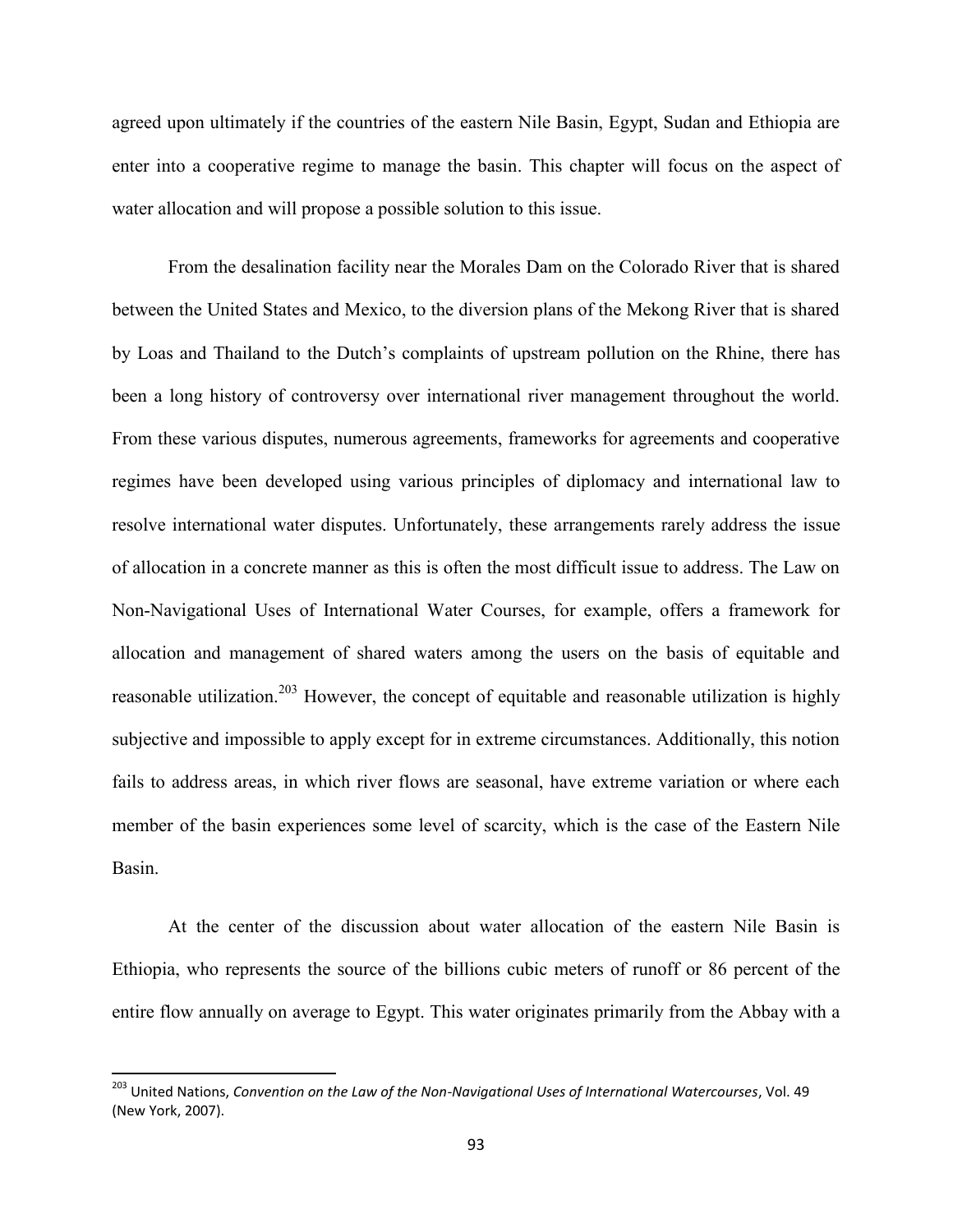significant contribution from the Baro-Akobo and a lesser contribution from the Atbara River. Under the current 1959 Nile Waters Agreement, Egypt is entitled to 55.5 billion cubic kilometers of water annually and Sudan 18.5 billion cubic kilometers respectively from the Nile River (measured at Aswan). This leaves only a small portion of water unallocated for Ethiopian utilization. This status quo based on the 1959 agreement has been contentious in years past, but was manageable due to Ethiopia's lack of a strong economic position to develop their domestic water resources. Moreover, over the previous 50 years populations of the three countries have grown exacerbating the issue further by putting substantial pressure on an already scarce resource.

The allocation measurements from the 1959 Nile Water Agreement were based on an 84 cubic kilometer annual average. While 84 cubic kilometers of water is the average annual amount of runoff into the eastern Nile Basin, the number is misleading and the actual rainfall that is the source of this runoff can vary significantly from year to year. In fact, during the  $20<sup>th</sup>$ century the flows varied from a high of 120 billion cubic kilometers in 1916 to a low of a mere 42 billion cubic kilometers in 1984. As a result, Ethiopia has experienced at least five major droughts since 1980, and as climate change becomes a larger issue, there is potentially for more droughts in the country. Because of the 1959 agreement's preferential treatment of Egypt, Ethiopia has been pressured to shoulder the burden of drought conditions as Egypt and Sudan have demanded Ethiopia offer reassurances that the downstream countries will receive their allocations. As a result, Ethiopia experienced serious famine in the 1970's and 1980's, although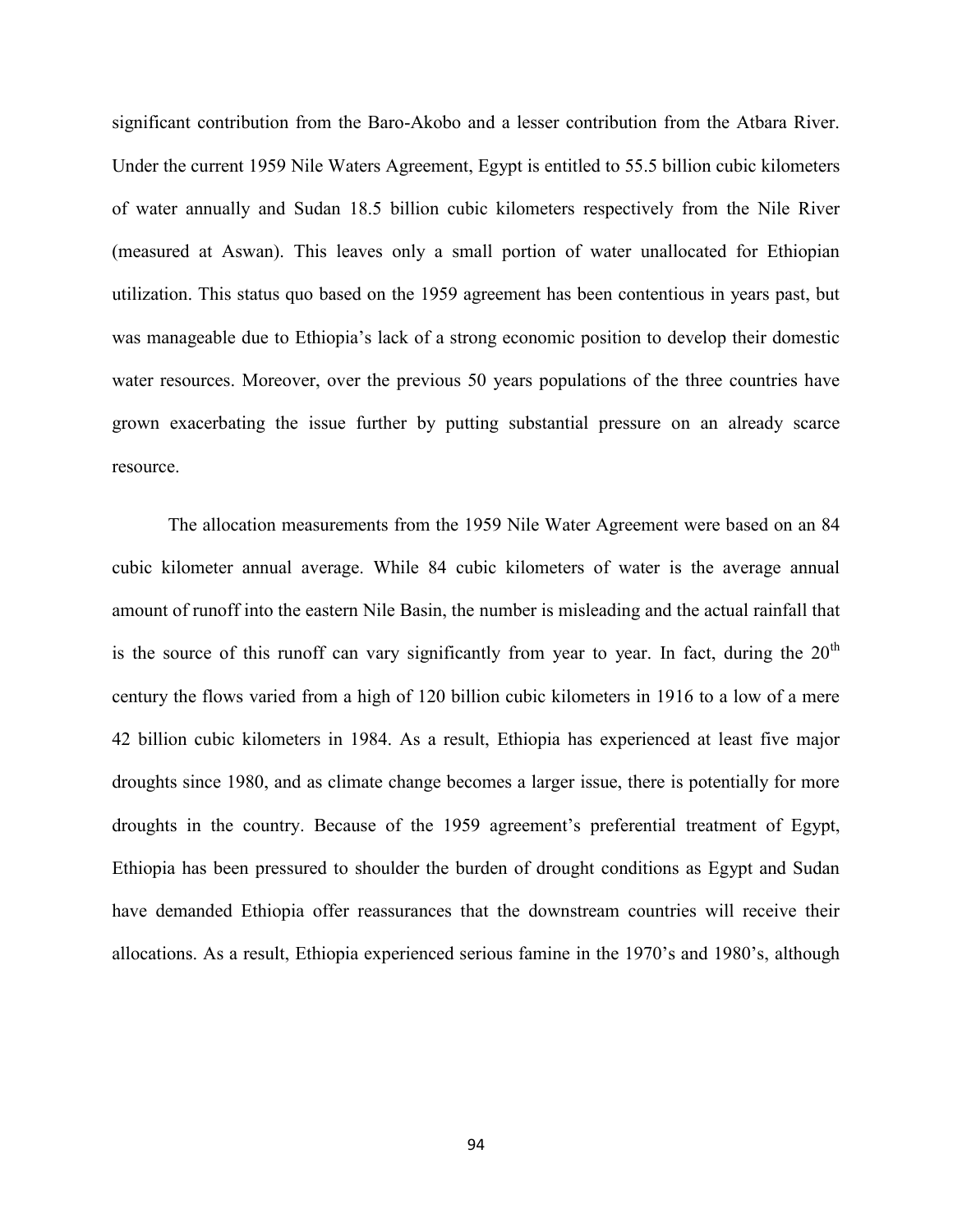they had much of the water resources necessary to develop the agricultural production necessary to meet the minimum food demands of their people within their own borders.<sup>204</sup>

Any future regime will have to address this inequity in allotment to the Nile water by recognizing the variability of rainfall in to the Nile's primary source. The current 1959 agreement's measurements of water are based upon measurements taken at Aswan .Using the measurement of the sum of the precipitation at the source of the Blue Nile in the Ethiopian Highlands and cross referencing it with the data from the numerous measuring stations throughout the eastern Nile Basin, a precise measurement can be arrived upon which can be used as the number to divide among the countries. Because each country has or will have ample dam storage, the allocation measurement can be stored for allocation for the following year which will allow countries to prepare accordingly.

One approach that can be taken to address the allocation problem is to take the measurement of the annual flow and divide it by the population of the member countries. For example, if the total population of Egypt is 82 million, Sudan is 42 million and Ethiopia is 81 million for 2011, then for 2012 Egypt would be entitled to 40 percent, Sudan 20.5 percent and Ethiopia 39.5 percent of the total flow. On a year with 84 cubic kilometers of water available Egypt would receive 33.6 billion cubic kilometers, Sudan would be allotted 17.2 and Ethiopia would be allotted 33.2 respectively. While this may be the most ideal arrangement for any of the countries it would be possibly the fairest way to approach the issue. It is also important to note that this does not account for the water from the White Nile which sends another 12 billion cubic kilometers from south of Sudan to Egypt. This method may also be the most effective as each of

<sup>204204</sup> Collins, *The Waters of the Nile: Hydropolitics and the Jonglei Canal, 1900-1988*, 401-3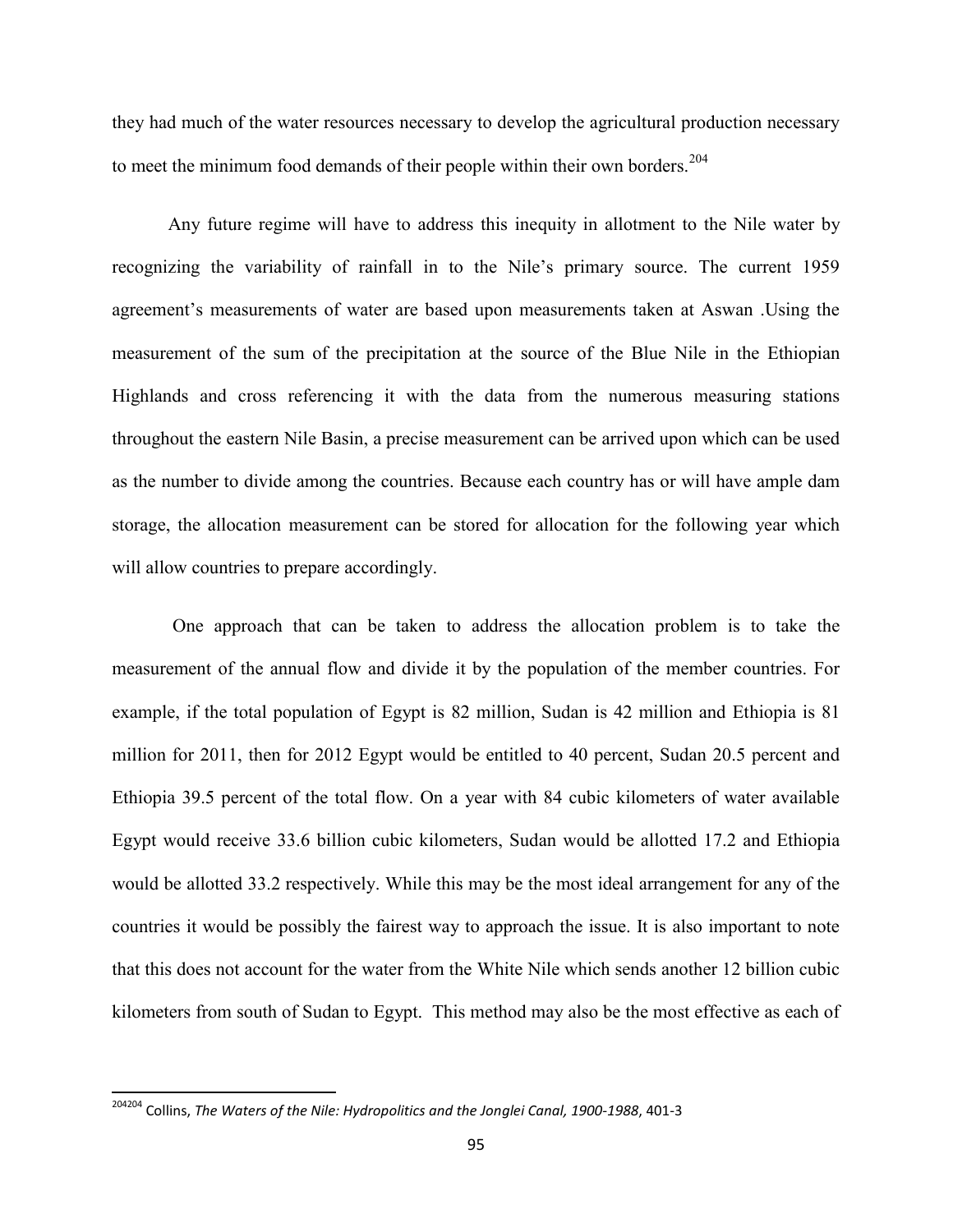the countries have outside water sources that are autonomous of this arrangement and each country's populations are expected to grow at similar rates over the next half century.

Another approach would be to take the calculations another step further. By taking into account the fact that Ethiopia's future of agricultural production may have the best potential in the Ethiopian Highlands that are primarily rain fed, a greater allocation might be assessed to Sudan and Egypt.<sup>205</sup> Rainfall would still be the primary determinant, but this method would also take into account a country's agricultural potential which may be more of an agreeable approach to the downstream countries.

While the argument is made for a liberal institutional approach to sharing what is quickly becoming a scarce resource, this paper does contend the realist perspective must be observed in when addressing the zero sum aspect of water sharing. For this I side with Legro and Moravcsik who, when discussing three state negotiations, argues "the only way to redistribute resources is, to threaten punishment or two offer a side payment".<sup>206</sup> This concept is not only accurate but could be mutually beneficially in the circumstance of the eastern Nile Basin. Because countries may have a desire for more water than their allotment in a particular year, an function should also be placed into the regime that would allow countries to exchange allotment for compensation developing a water market. This would benefit Ethiopia because revenue from Egypt, who currently has the highest water demand and highest GDP of the three countries and Sudan who also has a much higher GDP, will allow Ethiopia to develop their domestic economy. Additionally, creating a water market between the countries will encourage conservation across the all of the countries as ultimately countries will be paying others not to consume.

<sup>205</sup> Waterbury, *The Nile Basin: National Determinants of Collective Action*, 87

<sup>206</sup> JW Legro, "Is Anybody Still a Realist?" *International Security* 24, no. 2 (-01-01, 1999), 17.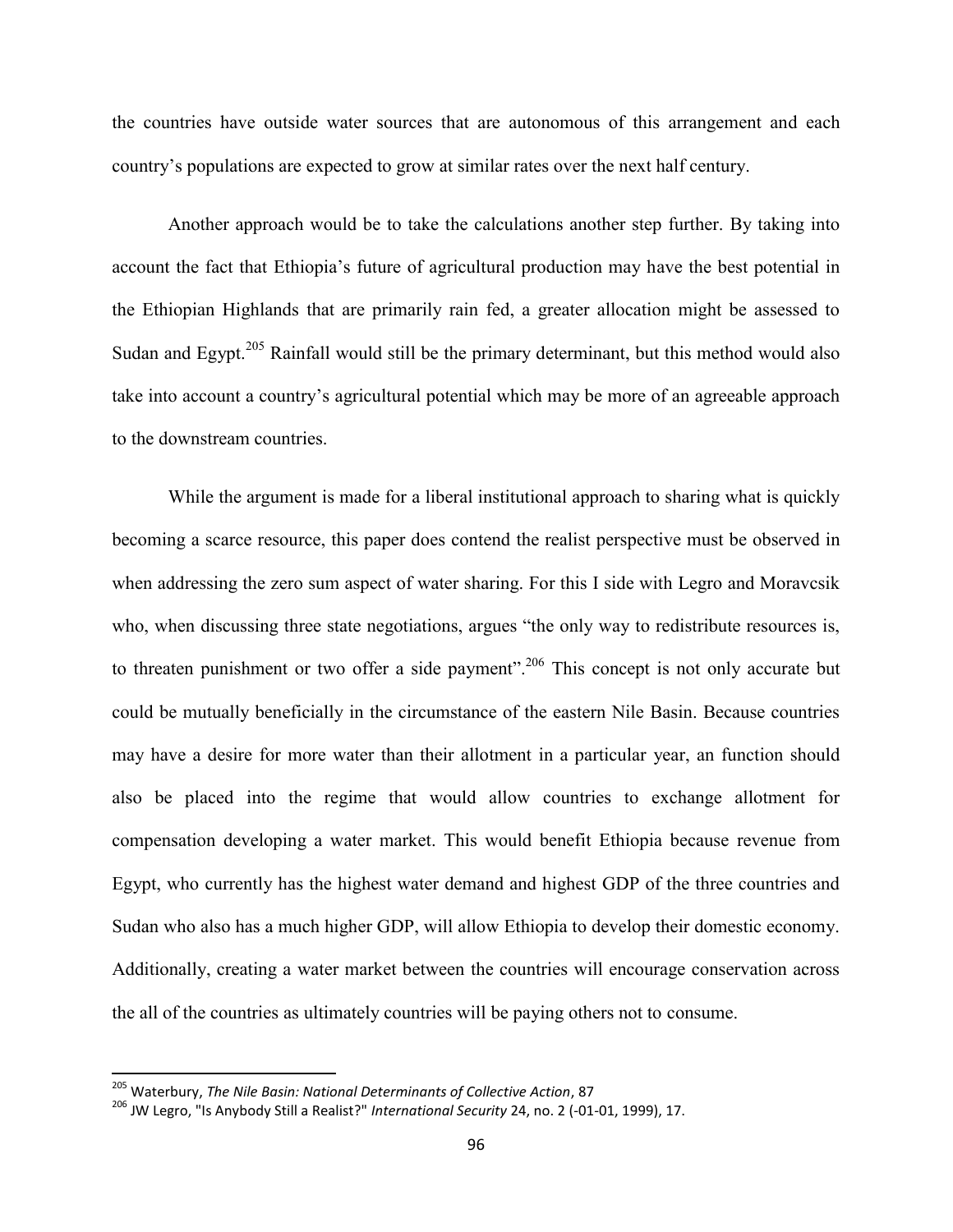Flexible water sharing combined with water markets to manage demand offers the basin members a number of benefits. By creating a system to reallocate water that shifts based upon available water, the issue of fairness can be removed from the discussion once the allocation formula is agreed upon as annual rainfall will be the determinant. Each country will have a clear understanding of how much water they are entitled to, and will be able to plan accordingly. If coupled with co-managed water storage in Ethiopia, the system will be able to efficiently store water from high precipitation years which can be released in low precipitation years to offer a potentially more consistent source of water than exists today. Using water markets will also encourage countries to conserve water, to save or earn the country money. While the flexible water sharing model may not be what downstream countries Egypt and Sudan want to see, it will offer the countries great water security than both the NBI and the status quo, and should be considered when developing an Eastern Nile Basin Cooperative Regime.

#### **Pollution Controls**

Although the amount of water allotted to each member state of an international river basin is very important, the quality of the water can often take precedence. If the source of water has high levels of contamination, the quality of water can be degraded or deemed completely unusable without expensive treatments not readily available in the developing world. Aside from the navigational benefit, having unusable water is functionally equivalent to having no water at all. Addressing quality of water issues and pollution controls will be very important in any future eastern Nile Basin management agreement as the quality of water is equally as important as the quantity. In addition, the issue of increased water quality is directly related to the water issue, because increased quality, ultimately translates to increased supply for all countries. Mahmoud Abu Zeid, president of the Arab Water Council and a former minister of water for Egypt worded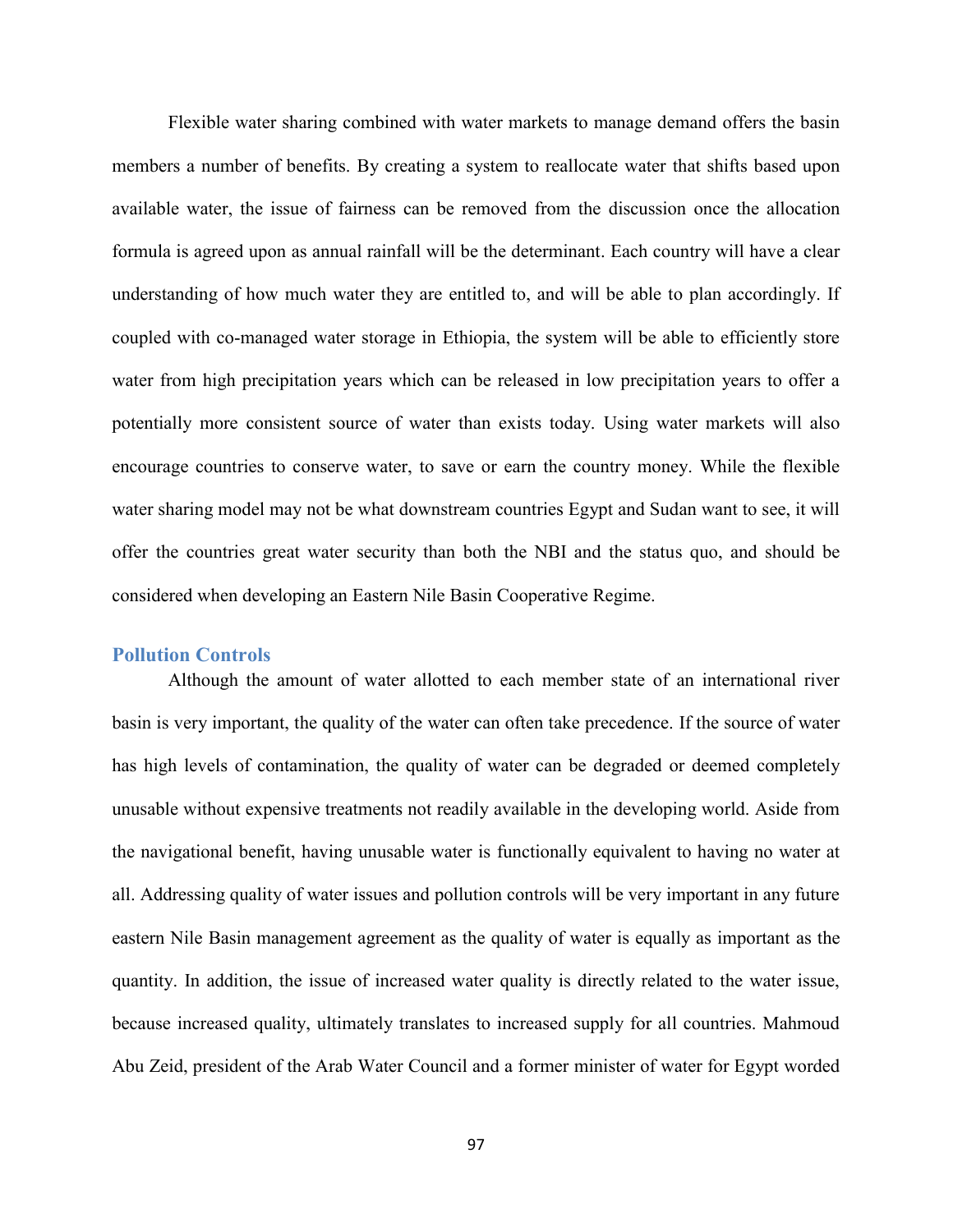it this way; "Water is a basic right for every human being and, once we all agree that it is a basic right, we all should work to providing this basic right in a decent way. I mean better quality, good quantity and so on."<sup>207</sup>

In international law there have been various definitions for pollution, but the one this paper adopts is from Article 9 of the Helsinki Rules which defines water pollution as any detrimental change resulting from human conduct in the natural composition, content, or quality of the waters of an international drainage basin.<sup>208</sup> This can include industrial waste, agricultural runoff as well as untreated sewage reaching the river.

Because of the unilateral approach that has been taken in regards to eastern Nile River basin management, the quality of the water in the river has been in decline. There has yet to be a cooperative framework that efficiently enforces pollution controls along the Nile Basin, and this has allowed various pollutants to be emitted into the river with little or no consideration for those downstream or the downstream ecosystems. Although there has not been significant cooperation on this front, of the three issues discussed in this paper (allocation, pollution and hydroelectric), this may be the easiest on to find cooperation as there is much room for improvement. In Egypt for example, only 60 percent of human waste enters a sewage system and receives any kind of treatment. In villages, it can be less than 40 percent. Water pollution is blamed for the deaths of approximately 17,000 children due to dysentery alone.<sup>209</sup> While Egypt has developed a "substantial body of environmental and environmentally related laws", they have failed to assert

<sup>207</sup> Elizabeth Arrott, "Nile States Work to Improve Quantity, Quality of Waters," *Voi*, September 1, 2010.

<sup>208</sup> Dante A. Caponera, *Principles of Water Law and Administration: National and International* (Brookfield: A.A. Balkema Publishers, 1992), 219.

<sup>209</sup> Arrott, *Nile States Work to Improve Quantity, Quality of Waters*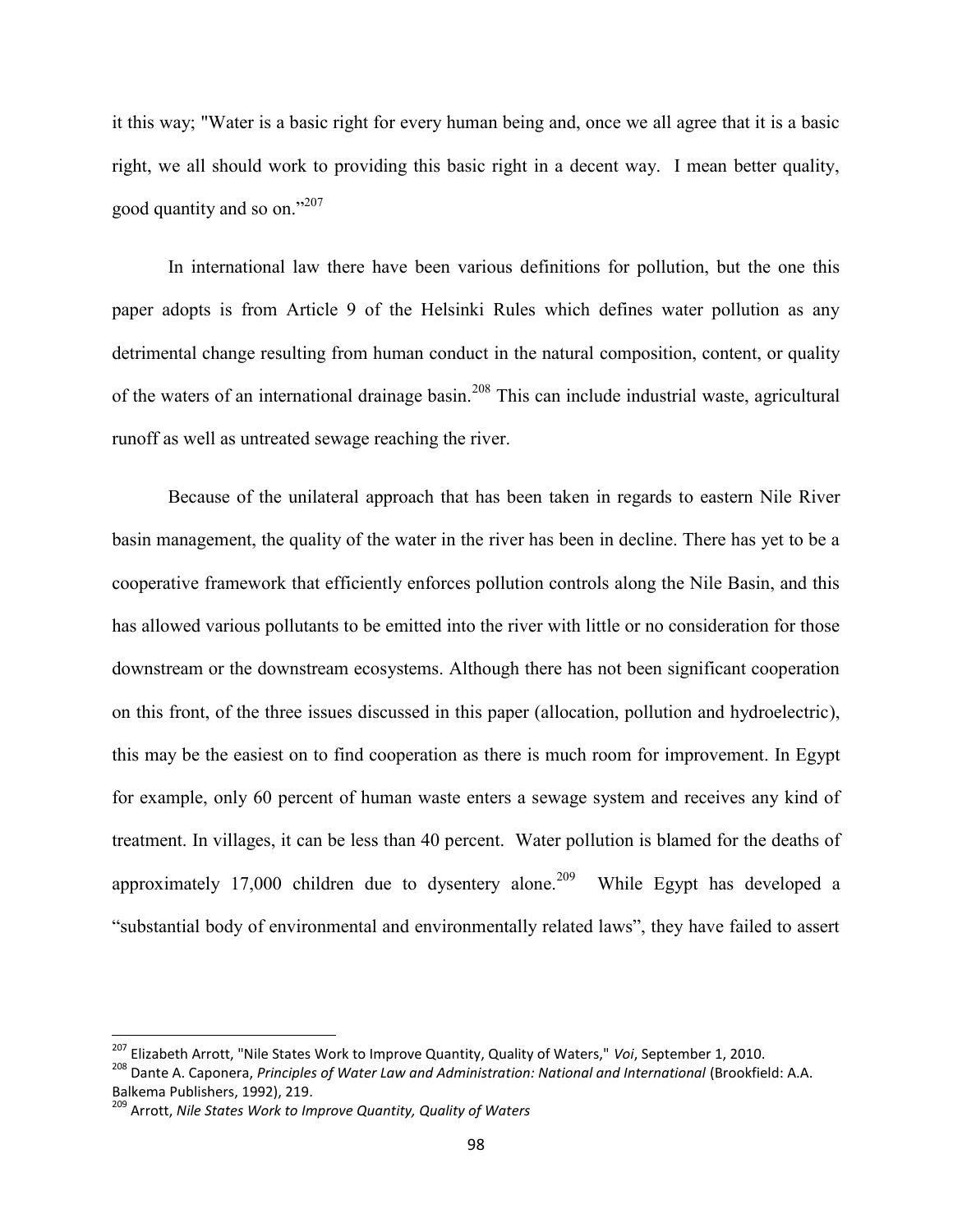any authority behind them according to a 2006 World Bank Report.<sup>210</sup> A failure to enforce pollution controls and treat domestic wastewater on the Nile in Egypt has led to a high level of contaminants entering the river, and speculation of the proliferation cancer causing agents in the river $^{211}$ 

Sudan also has a dismal record in pollution mitigation on the Nile. It has been reported that Oil production in Sudan is polluting water, spreading disease and posing a threat to one of the world's largest inland wetlands.<sup>212</sup> In the Gash and Nyala regions of the country Industrial wastes, agricultural chemicals and human waste have caused a deterioration in the water quality. This is especially the case during the low flow periods in which the river is unable to dilute the contaminants.<sup>213</sup> This pollution is cause for concern, but the Nile in this region still meets the international water quality standards. This is not the case for many of the thousands of irrigation canals in the country. The slow moving water in theses highly polluted canals are prime breeding ground for water-borne disease such as malaria and bilharzias. <sup>214</sup>

Upstream country Ethiopia faces similar challenges to water quality. The Ethiopian Ministry of Water and Energy describes their coverage of sewage treatment in the country as being at a "low level".<sup>215</sup> As the country develops further it will be important that it grows in a manner that takes into consideration the needs of their downstream neighbors. Ethiopia has abundant water, but three quarters of its population lack fresh water or clean water due to bad

<sup>210</sup> Water, Environment, Social and Rural Development Department, *Project Appraisal on a Proposed Loan in the Amount of \$20 Million to the Arab Republic of Egypt for a Second Pollution Abatement Project* (: World Bank, 2006).

<sup>211</sup> Sarah El Mashed, "Environmental Breaches could Lie Behind Cancer Increase," *Al Masry Al Youm*, January 26, 2011, 2011.

<sup>212</sup> Ingrid Formanek and David Mc Kenzie, *Pollution Fears Taint Sudan's Oil Promise* (Atlanta: CNN, 2009).

<sup>213</sup> Hamad, *Sudan and the Nile Basin*, 31

 $214$  ibid., 31

<sup>215</sup> Ministry of Water and Energy, *Existing Water Quality Situation in Ethiopia* (Addis Ababa: Federal Democratic Republic of Ethiopia, 2010).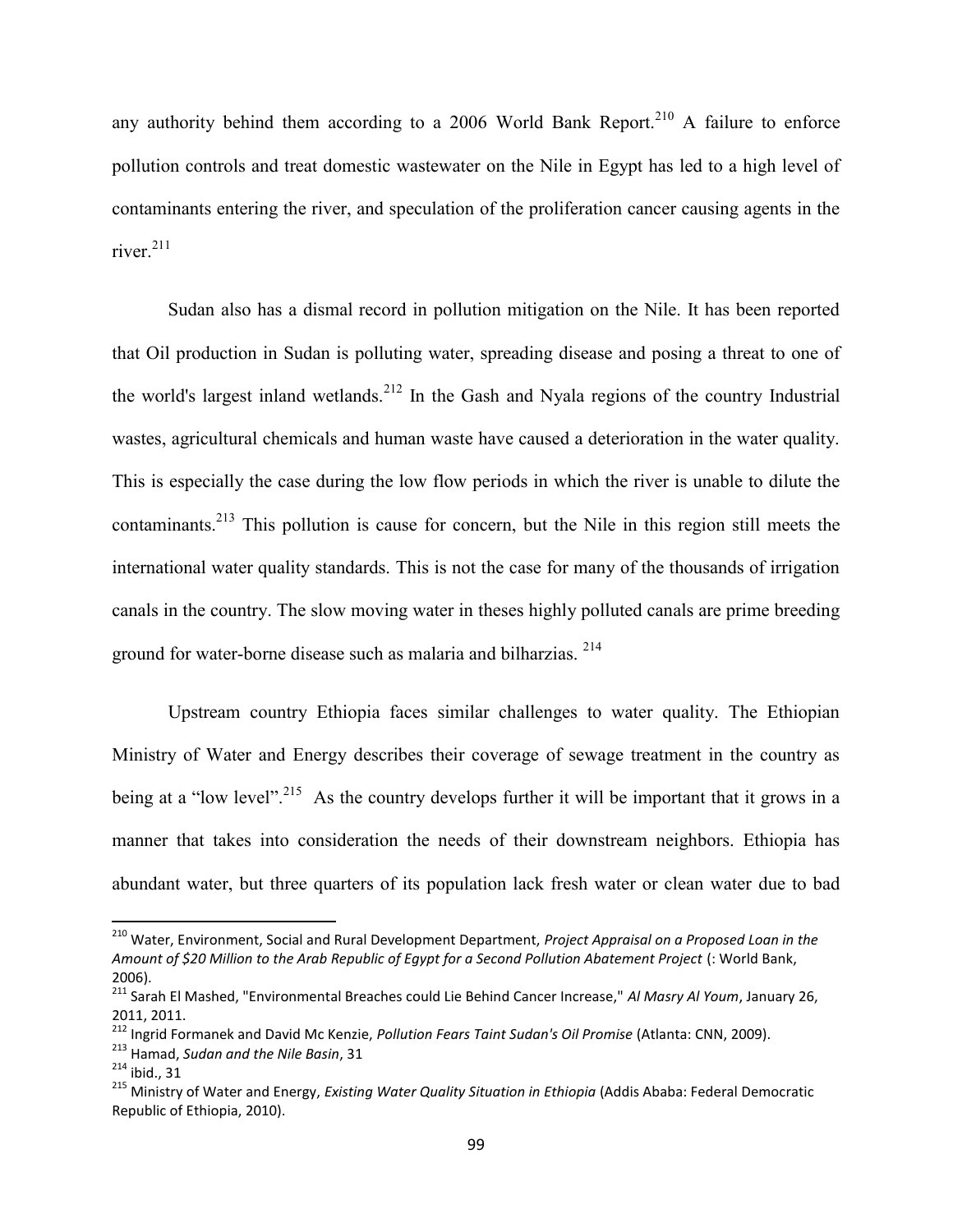administration and the lack of financial resources. <sup>216</sup>This also leads to an excessive amount of human waste entering into the Nile. Currently this pollution is diluted, but as populations double and access to sanitation services increase the river will have a much more difficult time water down the waste.

There are numerous cooperative frameworks that can be drawn upon in the area of multinational river basin pollution control. The *Danube River Protection Convention* (DRPC) offers a modern example of multinational pollution controls for a river basin. Cooperation on the Danube is significant because it is the world's most international river basins with 19 member countries, 15 of which participate in the directive.<sup>217</sup> Article 16 of the document sets out an aggressive, but obtainable, strategy for limiting the discharge of pollutants into the Danube River by calling for short term and long term reforms to be implemented. For example, it calls for stopping all discharges of untreated wastewater from towns with populations exceeding 10,000 inhabitants and from all major industrial installations and to amplify their efficiency and level of water treatment by 2015. Additionally, The agreement seeks to entirely phase out the discharge of substances which have been identified as being the greatest threat to the aquatic ecosystems in the entire Danube basin. <sup>218</sup>

For multiple countries to agree to aspire to diminish pollution discharges from their perspective countries is admirable, but too often these promises go unfulfilled. The *Water Framework Directive* for the Danube serves as a reasonable outline for the eastern Nile Basin countries to pursue, but it could benefit from the reporting rules of its parent framework, *The*

<sup>216</sup> Arrott, *Nile States Work to Improve Quantity, Quality of Waters*

<sup>217</sup> Ursula Schmedtje,

*Development of the Danube River Basin District Management Plan - Strategy for Coordination in a Large International River Basin* (Vienna: International Commission for the Protection of the Danube River, 2005), 2. <sup>218</sup> ICPDR Pressures and Measures Expert Group, "ICPDR Issue Paper on Hazardous Substances Pollution in the Danube River Basin."*International Commission for the Protection of the Danube* 7 (2007): 5-6.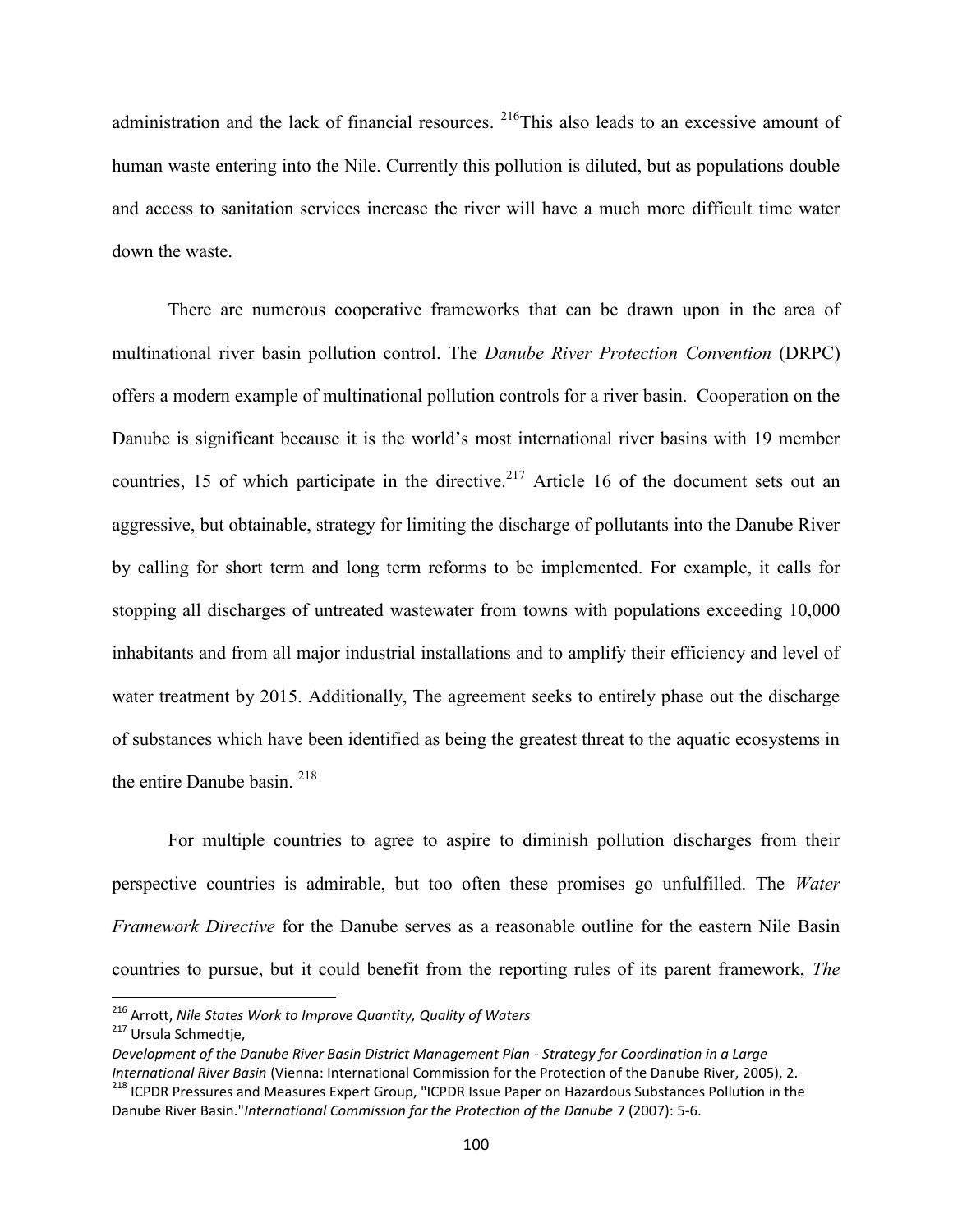*European Union Water Framework Directive* which requires countries to carefully monitor and report progress on pollution reductions to the regime. Mandatory reporting requirements should be an important aspect of any agreement. Multiple articles of the European Union Framework requires all member countries provide data on pollution controls and reductions in pollution annually or bi-annually.<sup>219</sup> Honest and accurate reporting will foster trust between the countries and reassure each other that they are all working to preserve the shared resource. In addition, the EU framework calls upon all members to ensure that pricing policies are in place that promote conservancy amongst users. While the framework does not outline specific penalties, it discusses the issue by citing, "Member States shall determine penalties applicable to breaches of the national provisions adopted pursuant to this Directive. The penalties thus provided for shall be effective, proportionate and dissuasive."<sup>220</sup>

Contamination management should be considered mandatory component of any cooperative regime. As stated previously, quality of water goes hand in hand with quantity, and potentially the most efficient way to increase the Eastern Nile Basin water supply is by increasing the quality of the water.

#### **Joint Hydroelectric Investment**

Hydroelectricity development should be critical component to an Eastern Nile Basin regime, as hydroelectric projects have becoming increasingly popular on in the basin, as countries are seeking to combat domestic electricity shortages. Both Sudan and Egypt have plans to build multiple dams over the next two decades, and it is critical that the countries work in concert to maximize their resources, and to mitigate the negative effects of the projects.

<sup>&</sup>lt;sup>219</sup> European Parliament and the Council of the European Union, "DIRECTIVE 2000/60/EC OF THE EUROPEAN PARLIAMENT AND OF THE COUNCIL," *Official Journal of the European Communities* (October 23, 2000, . <sup>220</sup> ibid., Article 23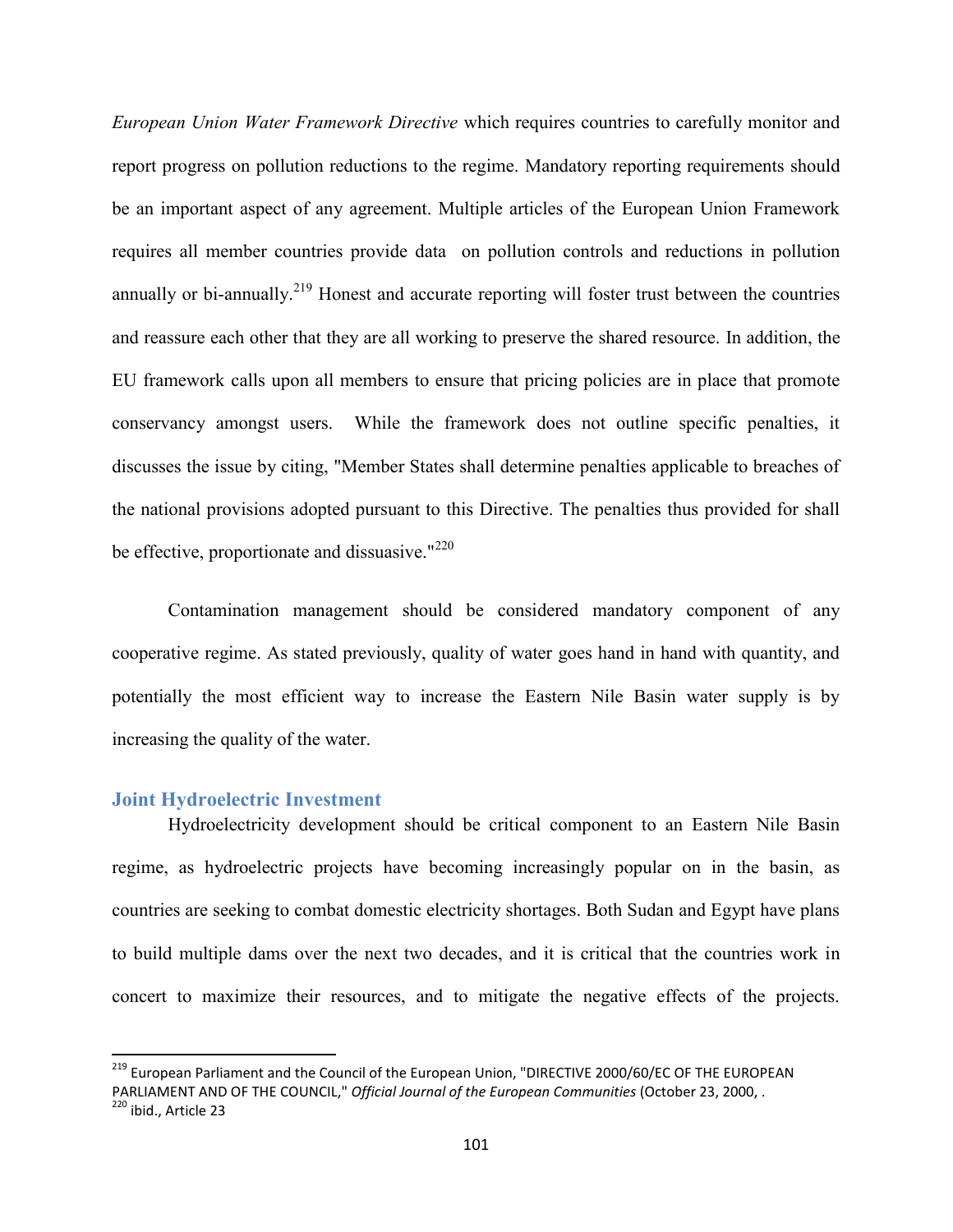Furthermore, hydroelectric dams also serve as water storage which will be a important for a flexible water sharing system, and also serve as sites of potential joint investment.

The potential for development of hydroelectric power in the eastern Nile Basin is vast and the majority of this potential lies within Ethiopia's borders. Ethiopia's great differences in altitude offer some of the earth's most prime real estate for hydroelectric generation and give it a comparative advantage in hydroelectric generation over other countries in the Nile Basin. By some estimates, because of the high volume of water surging to the lowlands, the country potential to produce hydropower is only second in Africa only to the Democratic Republic of Congo. Despite the fact Ethiopia has such a potential for hydroelectric generation, until recently, the country has done little to develop their hydro power resources. This has meant that in rural areas of the country where much of the population lives, only 2 percent of households have access to electricity, and blackouts are common in the country's capital Addis Ababa.<sup>221</sup>

All three countries in the eastern Nile Basin have a need for electricity, and Ethiopia has a need for investment in their hydroelectric sector. Joint investment in mega-dam projects has the greatest potential for being a catalyst for the development of a comprehensive river basin management regime. Along the three primary sub-basins in Ethiopia of the eastern Nile Basin, there is a combined total potential for 102,710 gigawatt hours per year of hydroelectric power. As of now less than 5 percent of this potential is realized, but Ethiopia is seeking to change this in the  $21<sup>st</sup>$  century.<sup>222</sup> The country has set out a strategy to boost the country's energy development by 15 fold in a decade by the way of hydroelectric production. However, this ramp up in production is not solely for domestic consumption, as Ethiopia is treating its hydroelectric

<sup>221</sup> Xan Rice, "Ethiopia's Rush to Build Mega Dams Sparks Protests," *The Guardian*, March 25, 2010, 2010.

<sup>222</sup> Arsano, *Ethiopia and the Eastern Nile Basin*, 17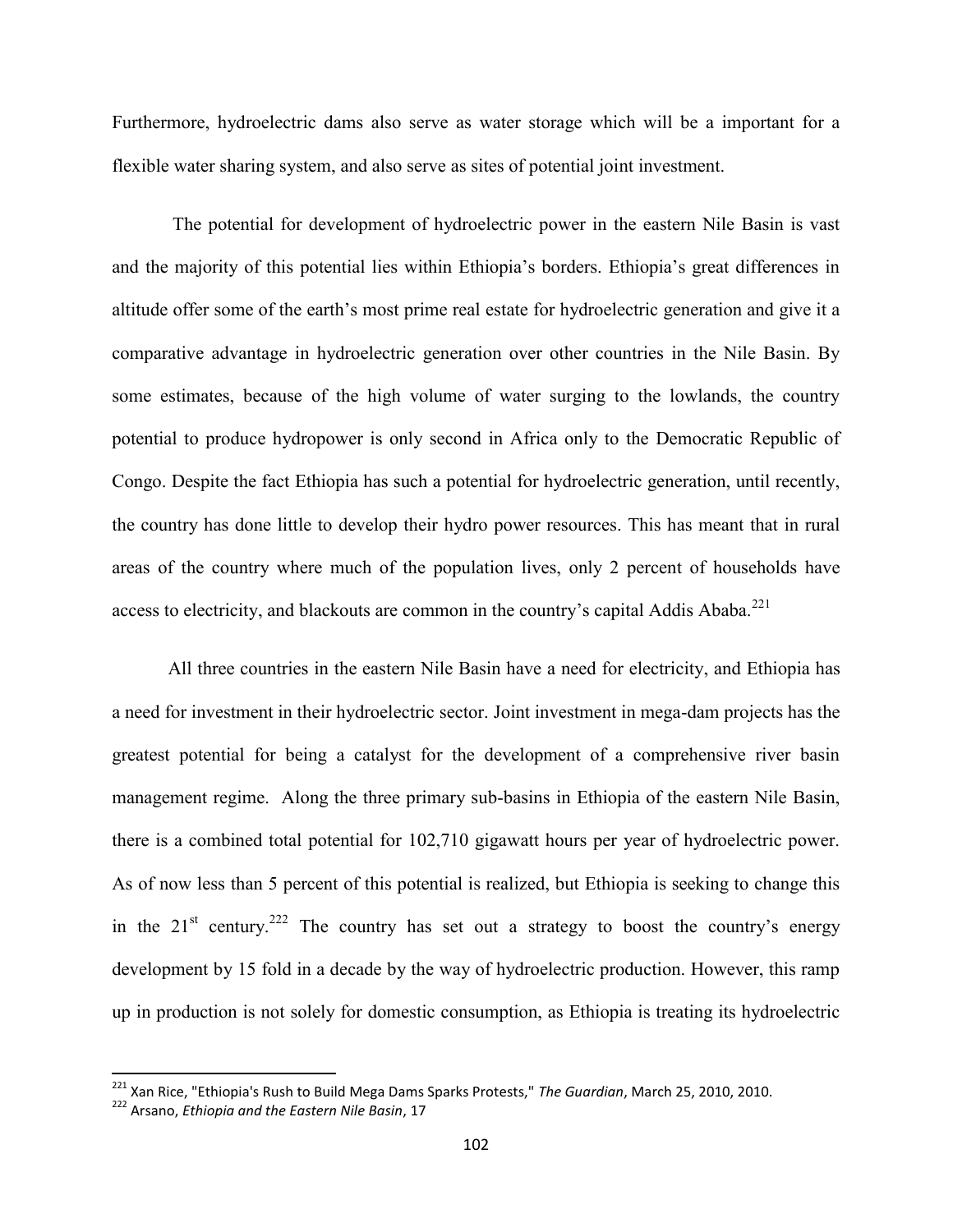resources like other countries treat their mineral wealth; as a valuable source of foreign currency. <sup>223</sup> Transitioning Ethiopia from Africa's "water tower" to Africa's power plant is the ultimate goal of this strategy and transmission lines are already being built to their neighbors.<sup>224</sup> But the Ethiopian government faces significant challenges if this vision is to be realized. With multibillion dollar price tags for most of these mega-dam projects, financing for these projects has proven to be a challenge. This has caused the Ethiopian government to begin projects before securing funding while seeking multiple external funding sources to ensure the project's completion. In years past Egypt has been an ardent opponent of Ethiopia expanding their hydroelectric infrastructure and often stood between Ethiopia and potential funding. However, countries like China have been replacing international organizations as primary infrastructure financiers, and Egypt no longer has the ability to stand between Ethiopia and potential external financing.

Financing agreements provide an opening for new channels of cooperation between Ethiopia, Sudan and Egypt. Although Egypt and Sudan are far from rich countries, their countries gross domestic product dwarfs that of Ethiopia, and they can offer funding sources for Ethiopia's power projects that ultimately will benefit all three countries. Additionally, financial arrangements including joint ownership of new projects on in the Eastern Nile Basin can prove to be a true win-win for all three parties for various reasons. The first reason is that all three countries have a considerable need to increase their electricity capacity as it is often tied to economic growth. If the countries can cooperatively develop and manage hydroelectric projects in Ethiopia, which has a significant comparative advantage in hydroelectric generation, they can increase the electricity capacity of all the countries. Secondly large reservoirs in Ethiopia can

<sup>223</sup> Rice, *Ethiopia's Rush to Build Mega Dams Sparks Protests*

 $224$  ibid.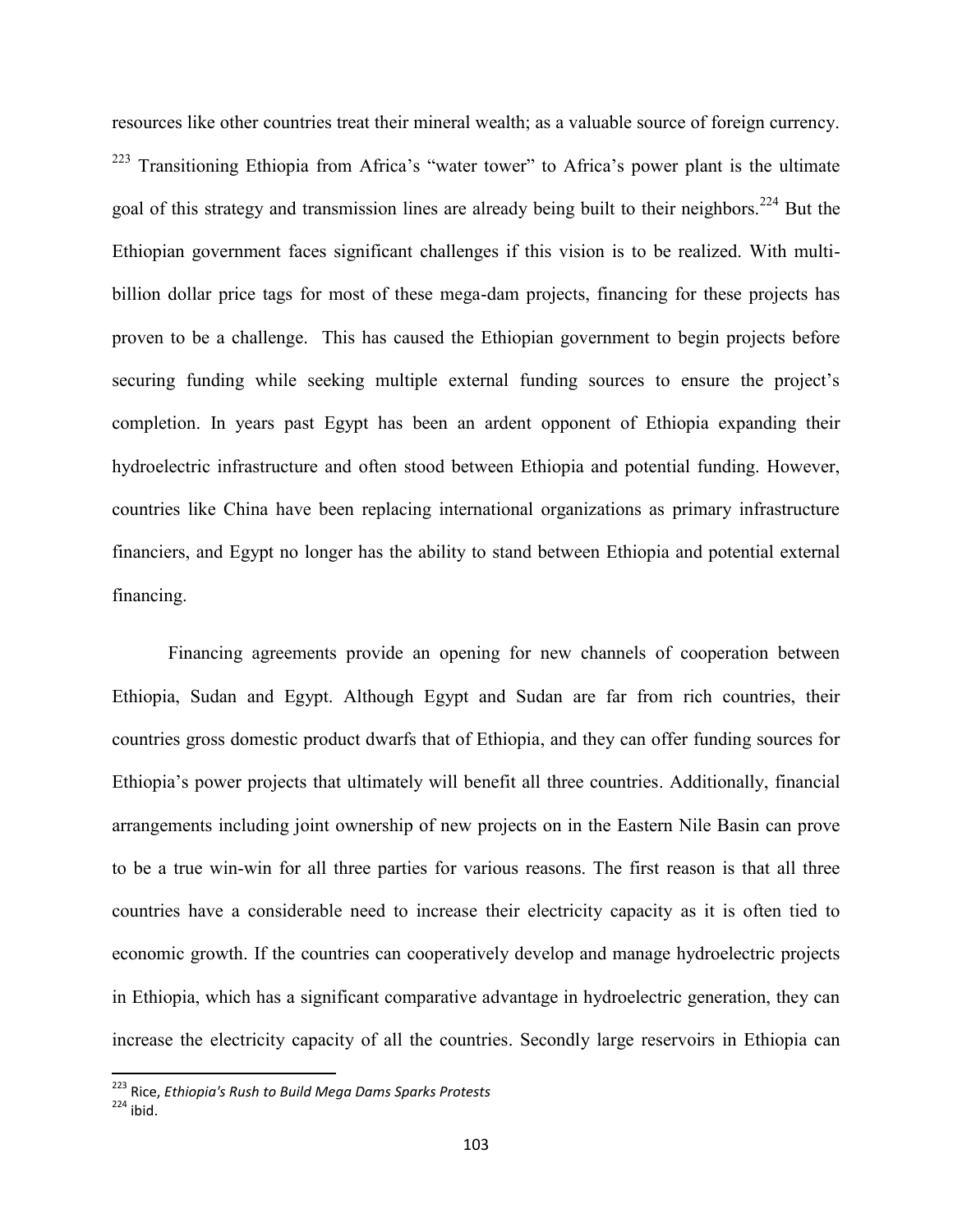benefit Egypt and Sudan because they reduce excessive evaporation and silt accumulation in downstream reservoirs. Storage canals in Ethiopia also help prevent catastrophic flooding in Sudan and help implement a flexible water sharing scheme. Thirdly, incentivizing Ethiopia to prioritize water for hydroelectric production as opposed to agriculture sector has a direct benefit on downstream countries as water must flow through dams to generate power. Moreover, countries those with strong economic ties are traditionally much less likely to go to war.

Egypt has in fact come around to the idea of working cooperatively with Ethiopia in the development of dam projects. In February of 2010, Minister of Water Resources and Irrigation Mohamed Allam announced that Egypt had agreed to build a number of small dams in Ethiopia with the intention of generating electricity.<sup>225</sup> Albeit on a small scale, this represents a way forward cooperatively on this issue that can be mutually beneficial.

While Egyptian and Sudanese reservations to Ethiopian mega-dam projects are real, they are no longer in a position to stop the progress of these projects, and Ethiopia no longer feels the need to appease Egyptian demands. Ethiopian Water and Energy Minister Alemayehu Tegenu told a news conference, "Those bent on deterring the development of the Nile have not yet changed their obstructionist ways. Alas, Ethiopia's resolve has now reached a point of no return."<sup>226</sup> Changes in the balance of power in the Eastern Nile Basin have benefitted a more stable Ethiopia and other upstream countries. Moving forward Egypt and Sudan will need to work cooperatively with their upstream neighbors because they are no longer the most influential player in the Nile Basin. Moreover, as external donors like China playing a larger role than

<sup>225</sup> Metwali Salem, "Egypt to Build Dams in Ethiopia," *Al*, February 21,2010, 2010.

<sup>226</sup> Barry Malone, "Ethiopia to Defy Egypt and Build Huge Nile Dam," *Reuters UK*, March 30, 2011.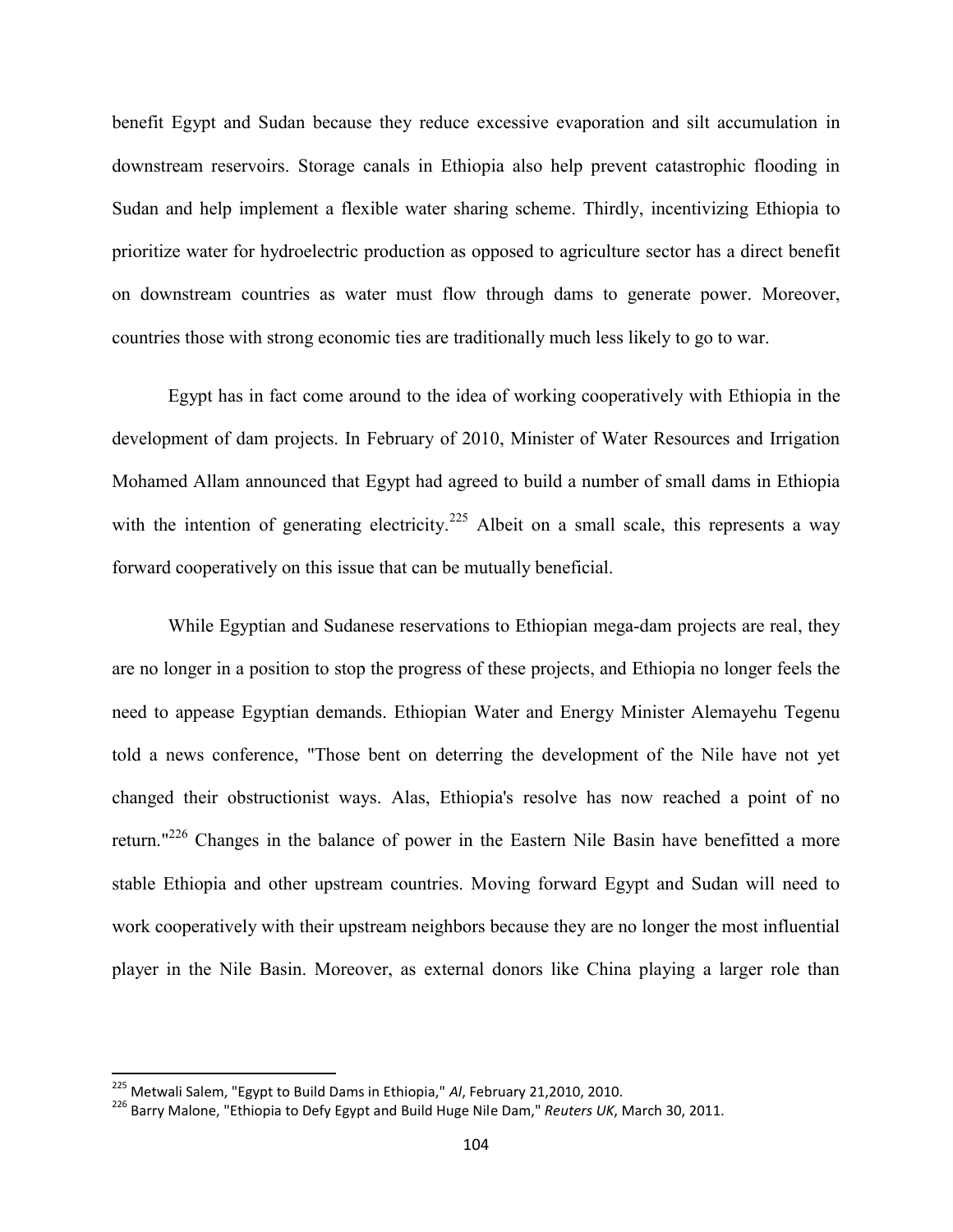international institutions in funding these projects, regional political and environmental issues have a become a less of importance.

The Great Millennium Dam offers the most considerable opportunity to date for the countries to develop a mega-project cooperatively. The Great Millennium Dam is slated to be built along the Blue Nile 40 kilometers from the Sudanese border. This dam is expected to generate more than two and a half times the power generated by the Aswan High Dam of Egypt and hold a reservoir almost twice the size of Lake Tana. The dam is also in a very narrow and deep gorge which will minimize potential evaporation to levels much lower than that of the Aswan High Dam or Jebel Aulia dam in Sudan. This dam could be beneficial for all three countries as a secondary storage site for Nile water, and it will significantly help Sudan in flood prevention. Ethiopia has been actively seeking partner in funding the project but have yet to find a partner and blames Egypt for pressuring donor countries not to lend.<sup>227</sup> It is being built by an Italian company an estimated cost of \$4.76 billion dollars which is approximately 95 percent Ethiopia's annual budget.  $^{228}$ 

Ethiopia's Prime Minister Meles Zenawi has openly declared Ethiopia's willingness to work cooperatively on Nile River dams. When discussing Egyptian opposition to the Millennium Dam he was very clear on the issue saying "If there is a reconsideration, there will be time to consider many issues, including possibly joint ownership of the project itself. We are open to such ideas."<sup>229</sup> Egypt and Sudan should take advantage of this opportunity considering Ethiopia has been adamant guaranteeing the project will be built regardless of the funding source. Joint-

<sup>227</sup> The Ethiopian News Agency, *Construction of Great Millennium Nile Dam Project to be Launched Soon : Ministry* (Addis Ababa: Government of Ethiopia).; Malone, *Ethiopian PM Warns Egypt Off Nile War*

<sup>&</sup>lt;sup>228</sup> Lauren van der Westhuizen, "Italy's Salini to Build \$4.8 Billion Ethiopia Nile Dam, Addis Fortune Says," *Bloomberg*, April 5, 2011.

<sup>229</sup> Peter Heinlein, "Ethiopia Offers Olive Branch in Nile Water Sharing Dispute," *Voice of America*, March 31, 2011.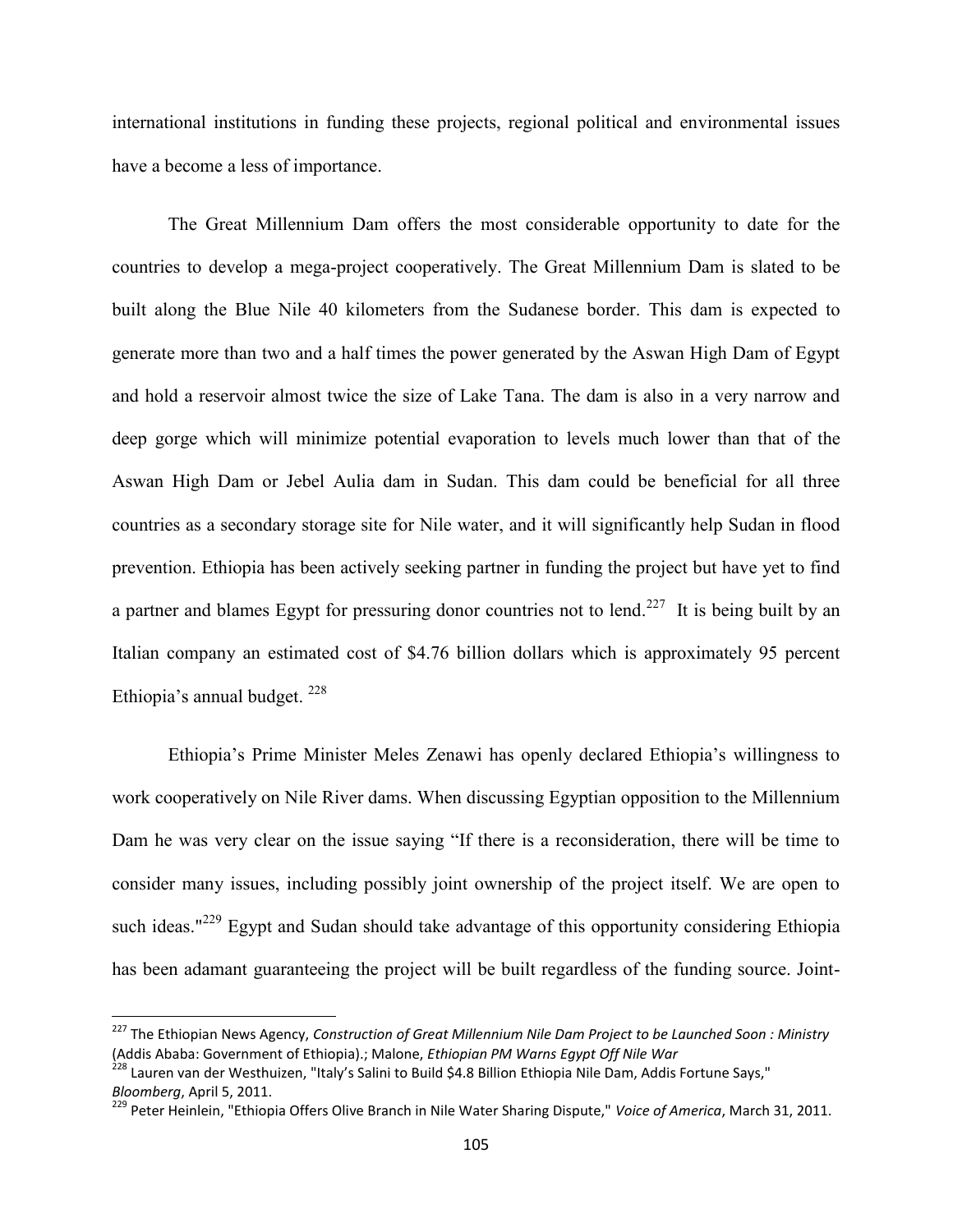ownership offers a "win-win" scenario as each country will have a vested interest in the success of the project and a role the decision making in regards to the use of the water. Additionally, success with this project will lead to future joint development projects.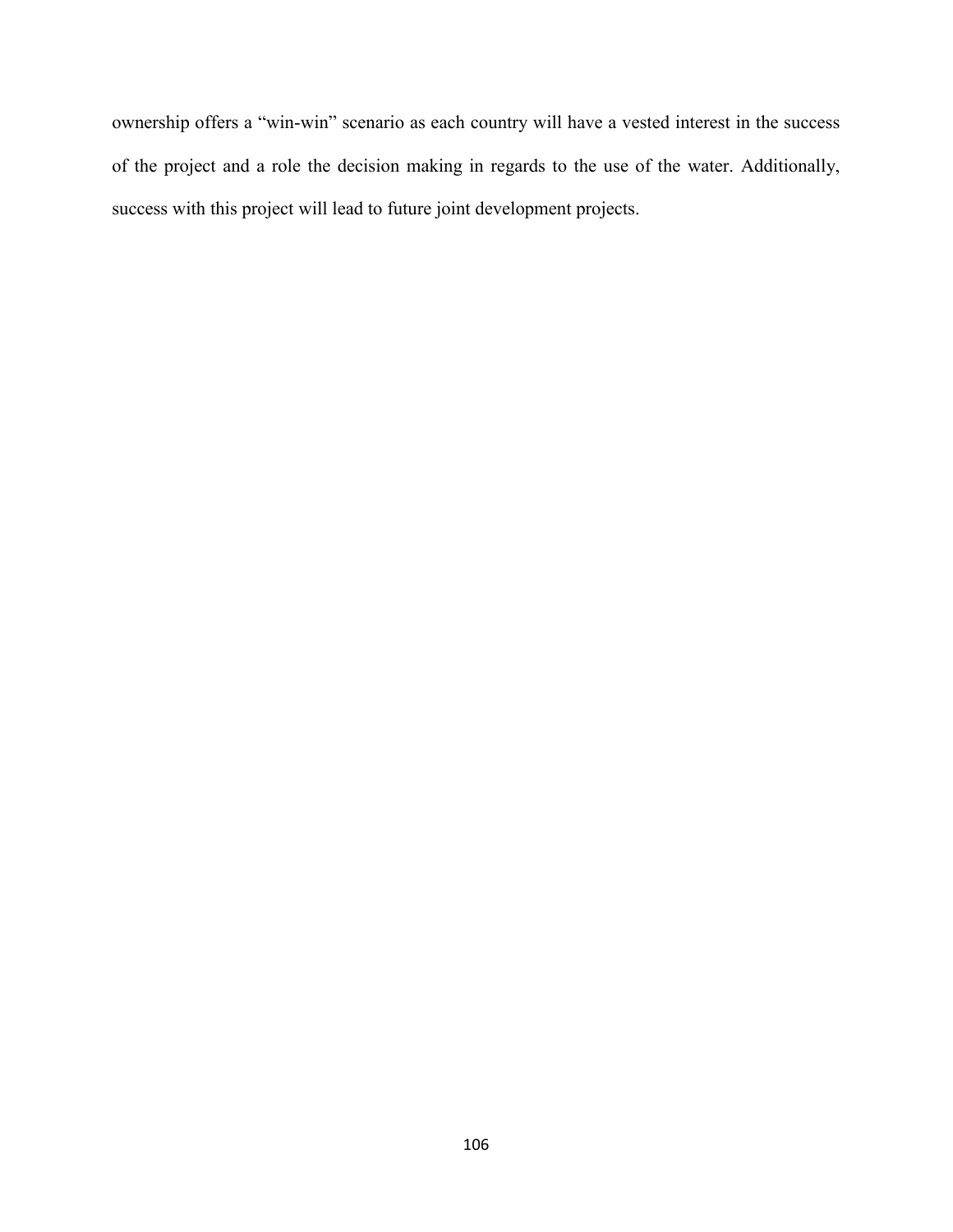## **CHAPTER 7**

## **CONCLUSION**

The premise of this thesis is that cooperation between the countries of the Eastern Nile Sub-basin is possible, necessary, and (if it is done correctly) can enhance the welfare and security of the countries involved. I argue that developing a cooperative regime to manage the Eastern Nile Basin based on flexible water sharing, pollution controls and hydroelectric development will go a long way in enhancing the welfare and security of Eastern Nile Basin countries. Acting unilaterally to manage a shared resource is beneficial if all members act in a responsible manner that gives consideration to the other members and there is an abundance of the resource in question. Since there is not an abundance of Nile water, unilateral management is not a beneficial option. In instances where the scarcity poses a challenge to all riparian states to different degrees, this paper asserts the solution is to cooperate to maximize comparative advantage of each country to maximize utilization of the scarce resource. This is critical for cooperation in the Eastern Nile Sub-basin as it offers the only way in member states will share in the burden, maximize their resource and still be acting in their self-interest which Keohane considers a prerequisite for countries to participate in regimes.<sup>230</sup> Furthermore, this thesis contends that approaching cooperation with the concept of international regimes development as the goal is the only way to unify Egypt, Sudan and Ethiopia around a single cooperative framework.

Of the three countries involved in the discussion, Egypt has the most at stake as it is the country that is most dependent on the Nile River. The country has a long history of being in dominating Nile politics, and has benefitted the most from previous river agreements. Although

<sup>230</sup> Stephen D. Krasner, *International Regimes* (Ithaca, New York: Cornell University Press, 1983), 7.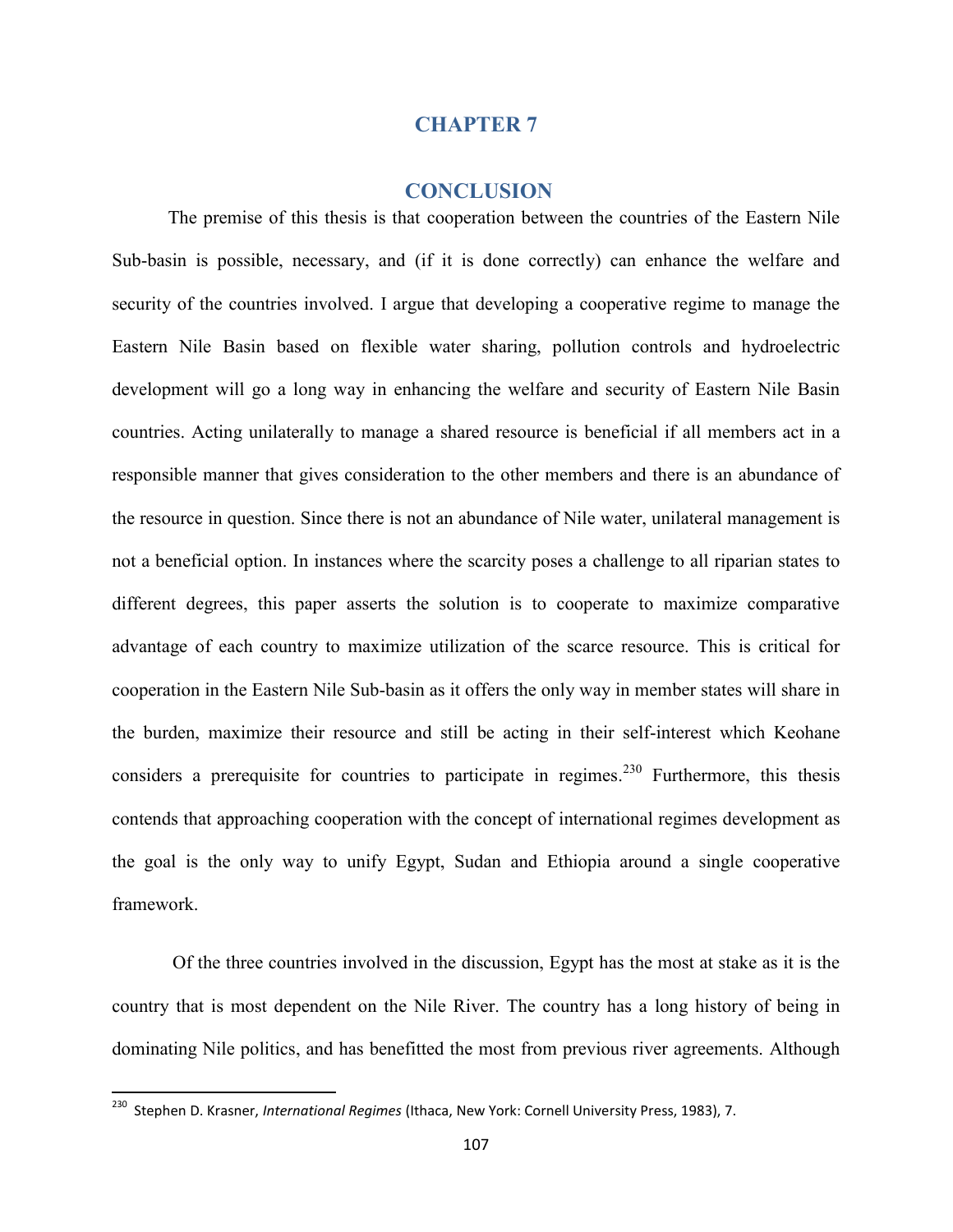Egypt may feel far more comfortable with the status quo because it perceives any deviation from that to be a threat to their national security and their domestic stability for that matter, this thesis contends that approach is short-sided. My purpose is not to criticize Egypt's previous approach, but to discuss the what approach is best moving forward. A policy of non-decision making is only an option for those with sole decision making authority, which it has been demonstrated time and time again that Egypt no longer possesses. Egypt is no longer in control of their destiny in terms of water security. In fact, unless they seek a basin wide cooperative regime of some kind, they will not only be at the mercy of Sudan and Ethiopia, but also the other 8 member countries of the NBI to decide their water security.

Ethiopia, in contrast, has much less at stake, but can stand to gain significantly from a cooperative agreement between themselves, Egypt and Sudan. Ethiopia has long been the loudest advocate for multilateral cooperation in the Nile Basin. The country has always maintained the current regime is unsustainable and the 1959 Nile Waters Agreement is obsolete. Unlike Egypt, Ethiopia has not yet utilized most of their domestic renewable freshwater resources, and unlike in years past the country is now able to acquire financing for their hydrological projects from alternative sources. A new cooperative regime in the Eastern Nile Basin would not only offer diplomatic validation to Ethiopia's mega-dam projects, but could also encourage more investment in the country as regional power Egypt would be an ally in development as opposed to a barrier.

Sudan, as the country in the middle stands to benefit from the dispute between the two regional powers Egypt and Ethiopia, regardless of the outcome. This is because the country is already benefits from the status quo as they are due the second largest Nile water allocation based on the 1959 agreement. In addition, they benefit from hydroelectricity imported from dams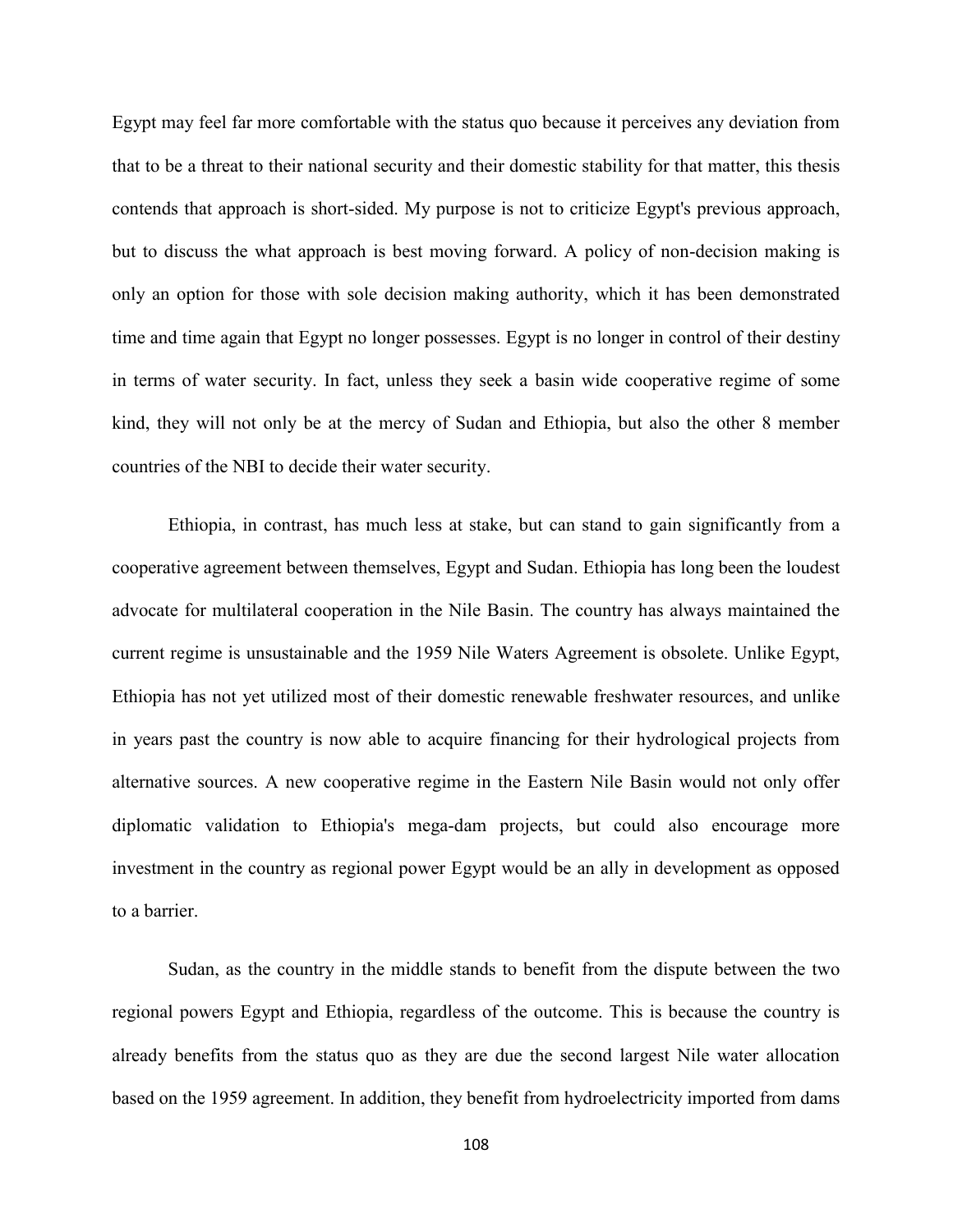in Ethiopia. This thesis argues that Sudan stands to benefit more from increased cooperation as they will gain input on projects developed in Ethiopia. There is also potential for join management of dam projects in the Ethiopian Highlands that will help control the floods that devastate Sudan annually.

The premise that the status quo Nile Basin management is unsustainable is not in dispute. Cooperation between the countries of the Eastern Nile Sub-basin has a number of advantages that significantly outweigh the status quo or the Cooperative Framework Agreement of the Nile Basin Initiative which already has the six signatories necessary to be ratified. Cooperation offers the predictability to the countries and potential investors. The development of an Eastern Nile Sub-basin cooperative regime also offers a forum to mediate disputes and discuss further projects as an alternative to the NBI group. This paper argues the NBI group is too large to manage unique regional issues and complicates an already complicated situation, as it involves countries that are not affected by the outcome. A sub-basin regime will offer more control to the three countries of the Eastern Nile Basin which would allow them to decide what is best for them autonomously or in conjunction with the CFA.

It is also my contention that the balance of power in the Nile Basin has shifted in favor of the upstream states. This can be attributed to two factors. The first factor that led to a redistribution of power in the Nile Basin was the strident policy of non-decision making adopted by the Egypt with regards to renegotiating the 1959 Nile Waters Agreement. This stubborn approach helped unify upstream states in resistance to Egyptian power. The second factor was the increased level of economic and political stability achieved by upstream states like Ethiopia have achieve over the past two decades.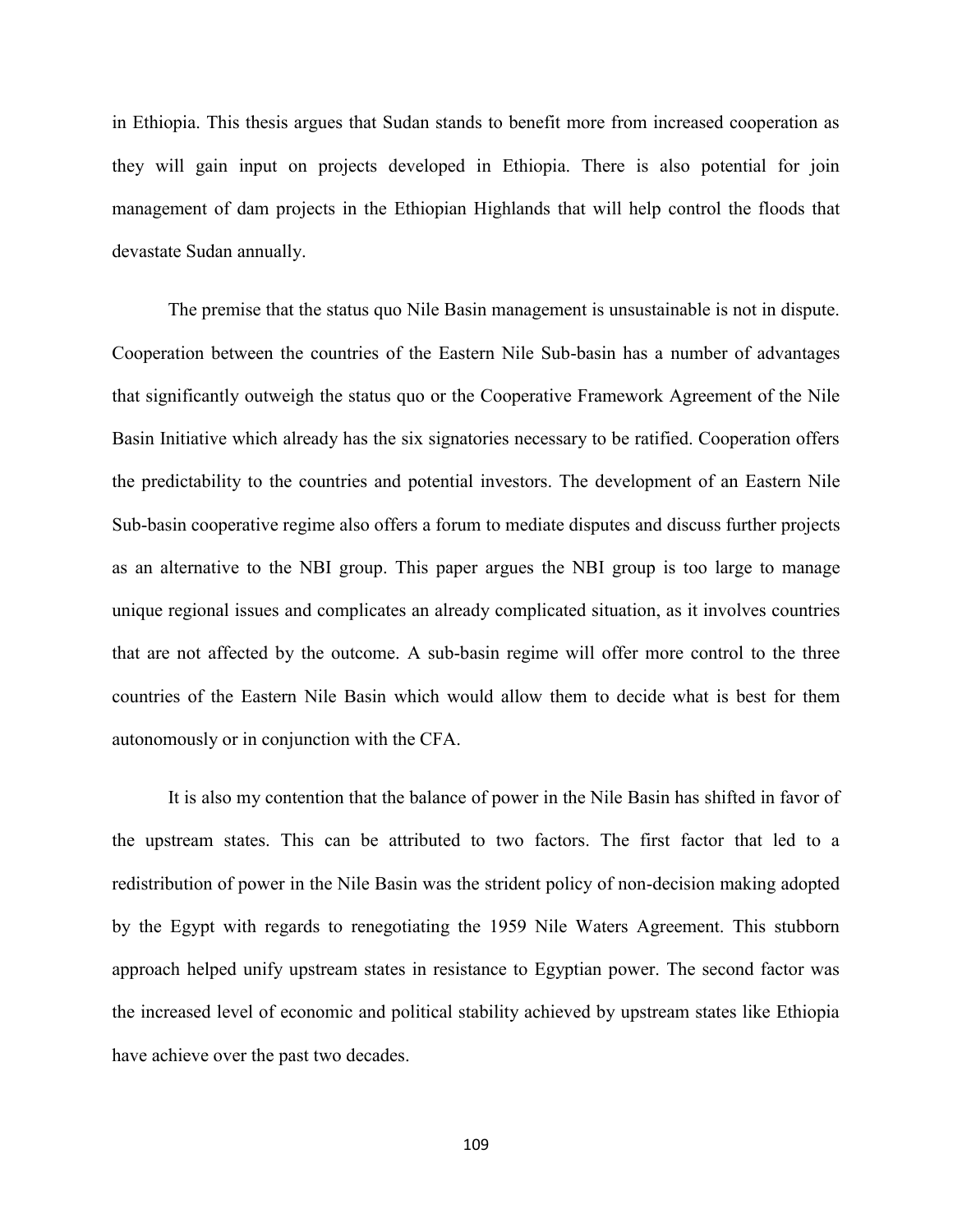Acknowledging the necessity of cooperation, this paper identified three key actions the countries of the sub-basin must do to for this cooperation to take place: acknowledge cooperation to be more beneficial than unilateral action, recognize armed conflict is not a viable option to alleviate the scarcity issues of the sub-basin and involve their citizenry in the water policy development conversation.

There have already been distinct levels of acknowledgement that cooperation is the best way forward by each of the three countries of the sub-basin. Ethiopia has been actively calling for a discussion between the countries to develop new ways of cooperation for the better part of the previous two decades. Sudan has also began to see cooperation as the most beneficial path forward to manage the Blue Nile and has already began working with Ethiopia on hydroelectric projects. Egypt has been the most resistant of the three countries, but has shown a willingness to enter the conversation as they recognize they are quickly becoming less relevant in the discussion and recognize that they cannot dictate the actions of upstream states. This still poses a challenge for Egypt as they still recognize the status quo as offering a better payoff than entering into a cooperative regime, but with the prospect of the payoff diminishing, this paper contends, Egypt will have no choice but to join a cooperative regime to provide themselves with some sort of fate control.

Because resource security issues have been elevated to national security issues, I do acknowledge the potential for conflict as scarcity ensues, but I contend in the Nile Basin, the Eastern Nile Sub-basin specifically, war among states is not a viable option. Whether one assumes states to be rational actors or not, the leaders Egypt, Sudan and Ethiopia all understand have little to gain by the way of war, and much to lose. The cost of occupying an entire river subbasin will far outweigh the cost of cooperation, and war does not guarantee long term access to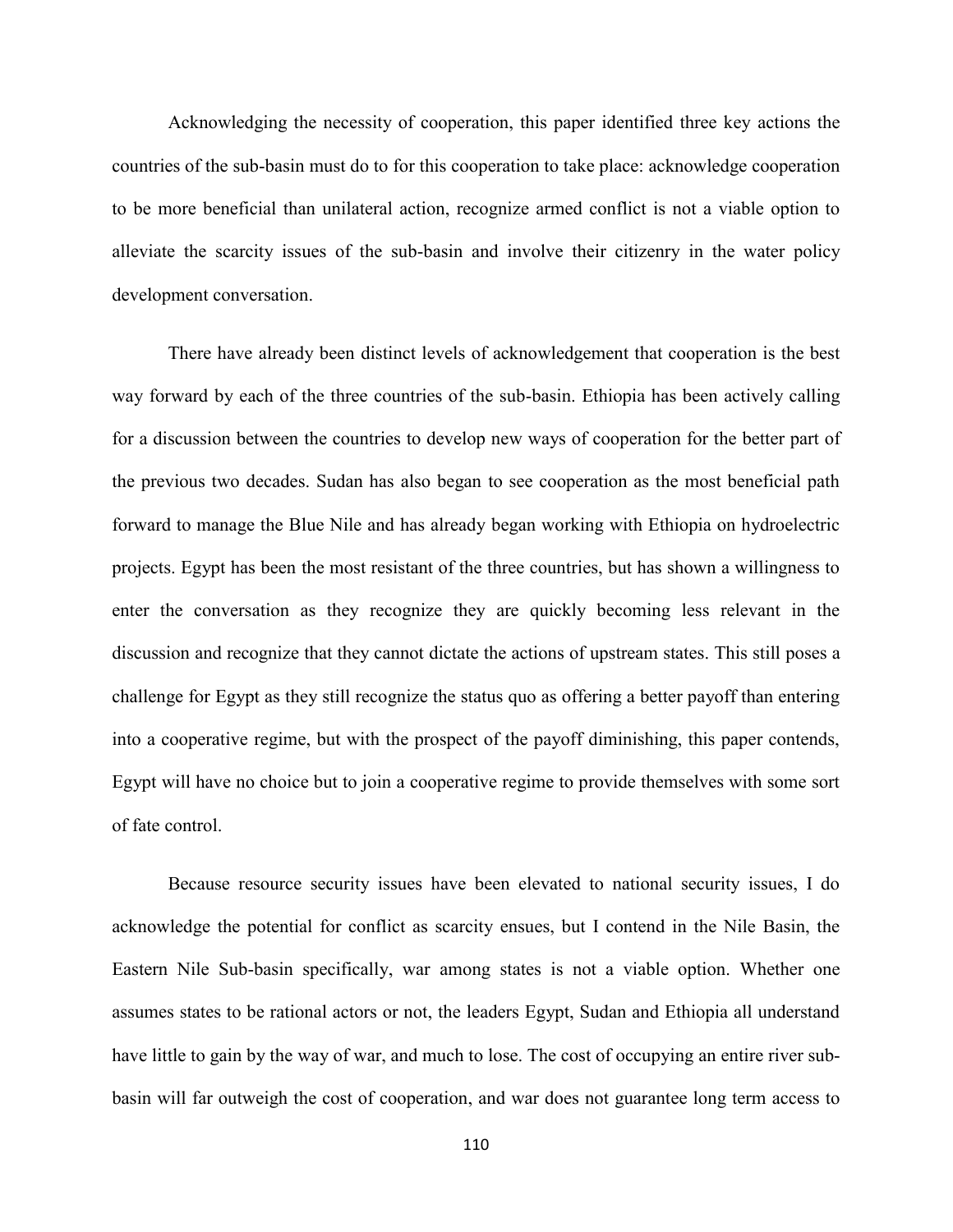the resource even if it is initially acquired. Moreover, Egypt or Sudan stand sacrifice their international legitimacy and influence if they were to act militarily to protect the status quo or to acquire a greater share of water. It would be far cheaper, sustainable and more efficient for a country to buy the needed water than to wage in armed warfare in the  $21<sup>st</sup>$  century.

The most significant determinant to cooperation is the domestic politics of the sub-basin countries. If Egypt, for example, can't get its citizens to rally around the idea of shared sacrifice and cooperation, the country will never be able to act in the international area. The prospect of insecurity of the most basic resource of life and a key input in three countries' economies has the potential to lead to higher prices, unemployment and overall increased instability. While developing an Eastern Nile Basin regime organization will offer benefits that outweigh unilateral action, it will also require partners to make sacrifices. In countries where most citizens are dependent on some sort of government subsidies and nationalist rhetoric has been commonplace when discussing the Nile, a new tone must be set within the countries. A conversation must be had that discusses the necessities and benefits of shared sacrifice and cooperation and the potential adjustments to the social contract between the government and the people that can be expected.

The factors that make cooperation between the countries imperative also make also it very urgent. With population slated to double in the sub-basin over the next forty years an unforeseen amount of pressure will be put on an already threatened resources. Of the three countries in question, only Ethiopia is not considered to be on the verge physical water scarcity and all are experiencing different amounts of water economic scarcity. While this paper does not contend a sub-basin agreement will alleviate the scarcity problems, it does argue that is can mitigate some of the scarcity issues if agreed upon in a expedient manner.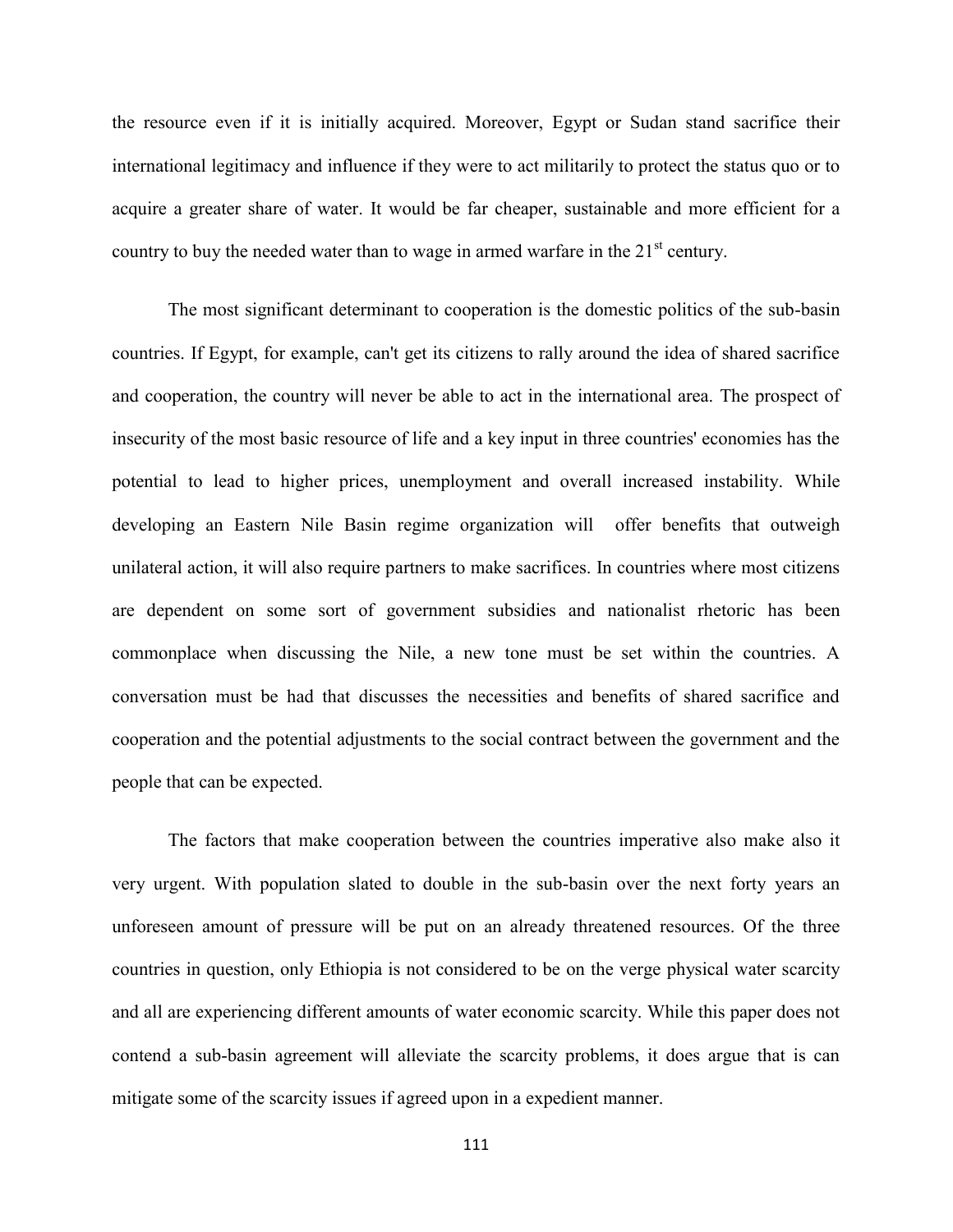Cooperation to manage the Eastern Nile Sub-basin can take on many forms, but this paper argues for a cooperative regime must address three key factors water sharing, pollution and hydroelectricity.

To address the water sharing issue, I propose a flexible system that will respond to the fluctuations in rainfall and periodic droughts at the source of the Blue Nile. This can be easily managed and measure with infrastructure that is that is already in place, and much of the storage capacity already exists or is being built. The challenge is to negotiate the specific allocation percentages for each country, but there is the potential to develop a scheme in which Egypt and Sudan in an average precipitation would be allocated a comparable amount of Blue Nile water to what they receive now. An additional procedure could also be developed in which countries could trade their water allocations for compensation. This would reward countries for conserving and encourage the development of efficient water use practices in all countries. While Egypt may object to a diminished allocation based on this system, the country should keep in mind that an empowered Ethiopia and Sudan not bound to this system may not deem it important to ensure Egypt receives ample water during a prolonged drought.

Addressing the issue of water quality goes hand in hand with allocation, as not all water is equal. Diminished water quality reduces its usefulness and benefits no state. Utilizing an enforceable framework to limit harmful pollutants in the Nile can go a long way towards increasing water quality throughout the sub-basin which will in turn increase the usefulness of the water for all.

All three countries in the Eastern Nile Sub-basin experience shortages in electricity which is one of the most critical drivers of economic development. This paper contends there is

112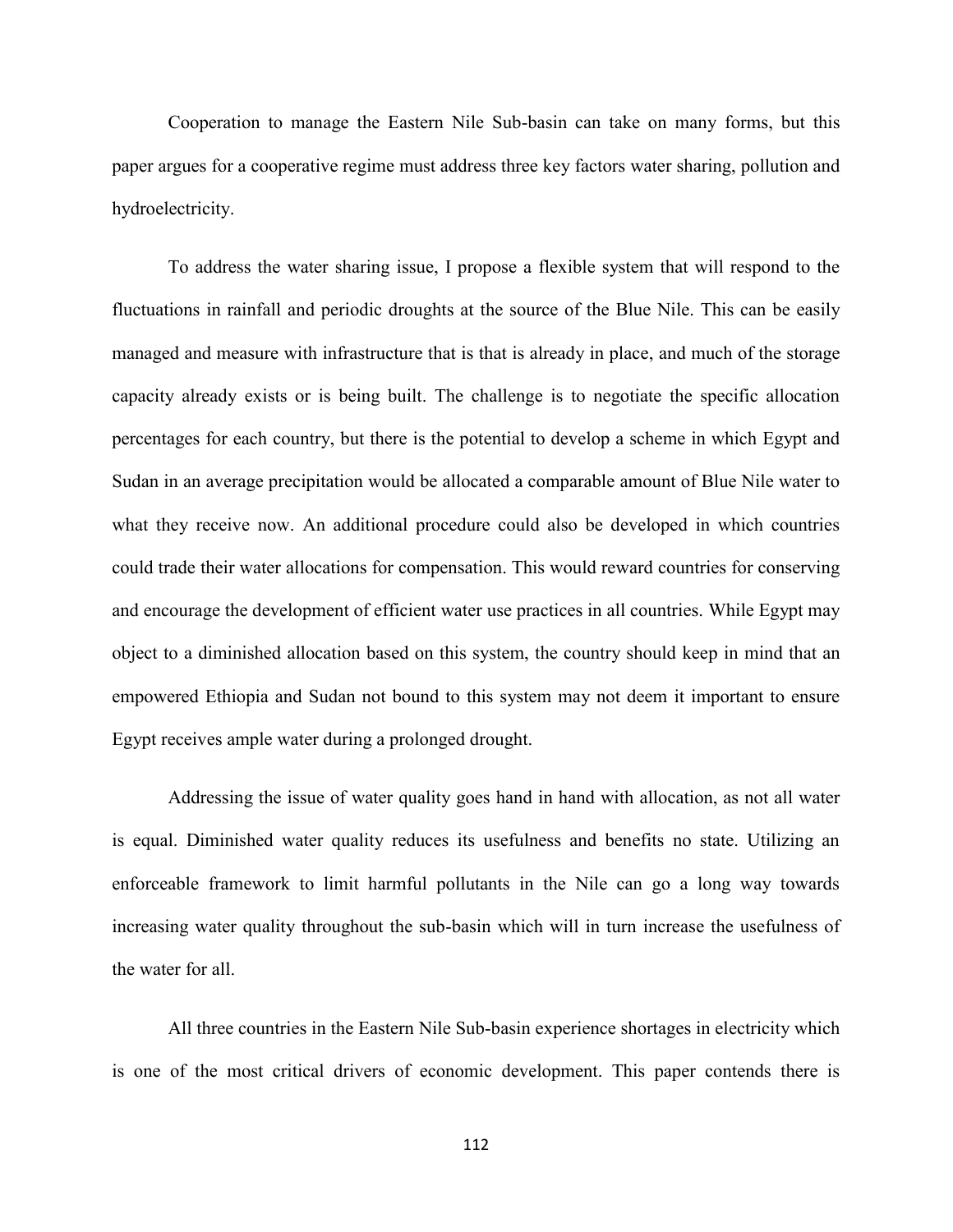considerable opportunity for joint-development and joint-management in Ethiopia's hydroelectric sector. Helping Ethiopia develop their economy through hydroelectric development gives incentivizes to the country to keep the Blue Nile flowing as much as possible and acts as a disincentive to using the river for other purposes. There is much room for growth in this sector in Ethiopia and the power generated can be power Egypt and Sudan far into the future.

Cooperation between parties with asymmetrical power and resources poses a significant challenge in international relations. More often than not, cooperation can be avoided in these instances because of the lack of interdependence or because one party can easily coerce the other. Avoiding cooperation the Eastern Nile Basin is no longer a viable option. Not only are all parties mutually dependent on a scarce resource, but no single state has the ability to lay claim to the hegemonic position. The longer cooperation is deferred, the more difficult and necessary it will be. As a consequence of Egypt's resistance to disrupting the status-quo, a shift in the balance of power has disrupted it for them with Ethiopia becoming the key beneficiary. This paper contends, based upon this shift in power in the Eastern Nile Basin, Egypt and Sudan have no choice, but to seek cooperation if they hope to have a significant stake in their water security future.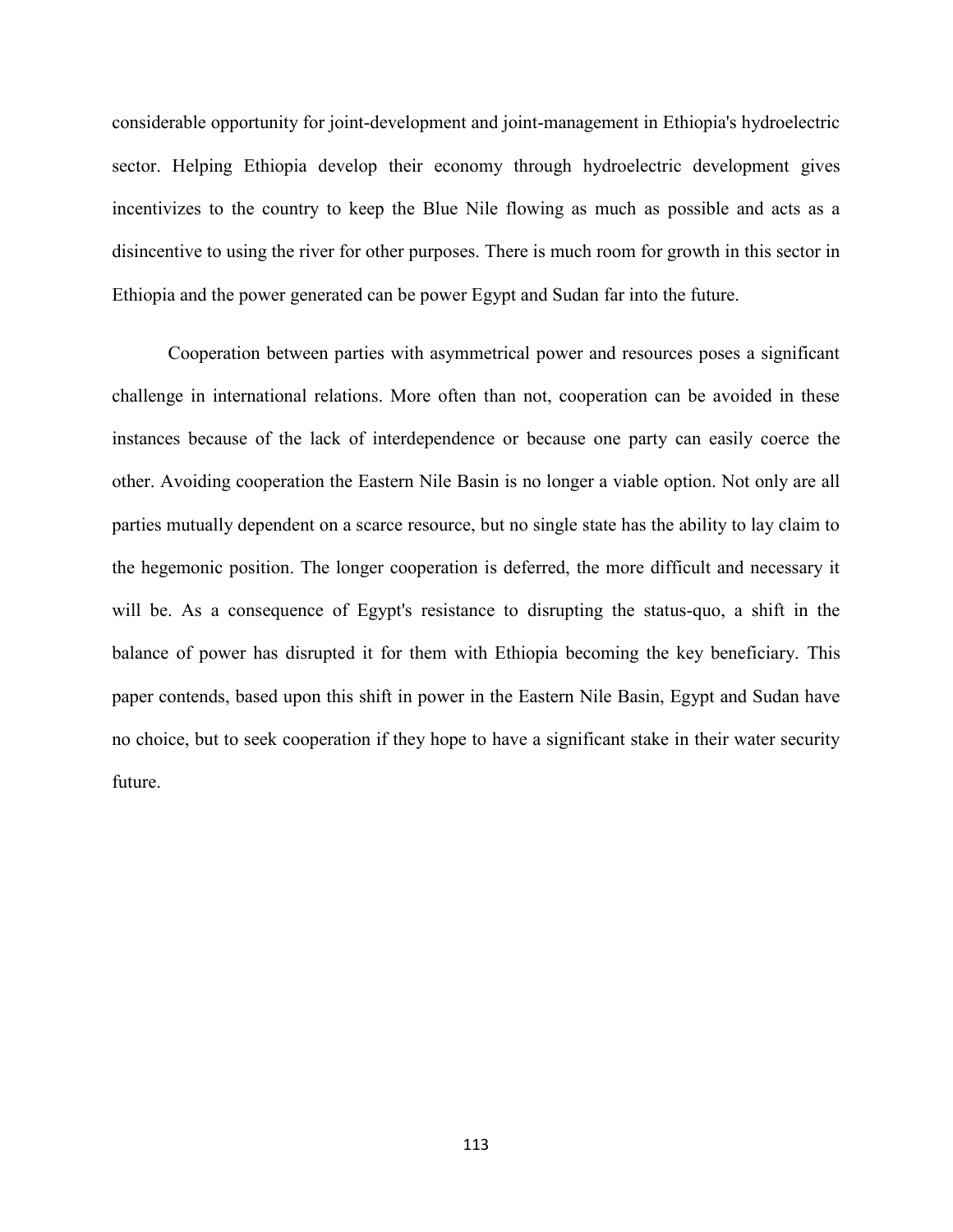## **BIBLIOGRAPHY**

"Voters Back Sudan Split." *Belfast Telegraph* (-02-08, 2011): 22.

"EGYPT: FUEL AND MINERAL OILS IMPORTS ON THE FALL." *Infoprod* (-01-01, 2010).

- "Ethiopian PM Lauds Bilateral Cooperation with Sudan." *News from Xinhua News Agency, China (Hong Kong : Weekly)* (-04- 21, 2009).
- "ETHIOPIA: Mengistu Convicted of Genocide." *Africa Research Bulletin.Political, Social and Cultural Series* 43, no. 12 (-01- 01, 2007): 16903C-4A.
- "Ethiopia to Cancel Visa KHARTOUM, July 22." *News from Xinhua News Agency, China (Hong Kong : Weekly)* (-07-22, 2000): 1.

"Water Scarcity." *Adelphi Papers* 38, no. 319 (-06-01, 1998): 59-73.

"MUBARAK BLAMES SUDANESE RADICALS SAYS MUSLIM LEADERS BEHIND ASSASSINATION ATTEMPT IN ETHIOPIA." *The Sacramento Bee* (-06-28, 1995): A.10.

"Price Increases in Sudan Trigger Riot." *The Washington Post* (-10-06, 1987): a.25.

- "EUROPEAN ECONOMIC COMMUNITY—FRANCE—FEDERAL REPUBLIC OF GERMANY—LUXEMBOURG— NETHERLANDS—SWITZERLAND: CONVENTION ON THE PROTECTION OF THE RHINE AGAINST CHEMICAL POLLUTION." *International Legal Materials* 16, no. 2 (-03-01, 1977): 242-56.
- Abushouk, Ahmed. "The Anglo-Egyptian Sudan: From Collaboration Mechanism to Party Politics, 1898-1956." *Journal of Imperial and Commonwealth History* 38, no. 2 (-01-01, 2010): 207-36.

Adriansen, Hanne. "Land Reclamation in Egypt: A Study of Life in the New Lands." *Geoforum* 40, no. 4 (-01-01, 2009): 664-74.

AlJazeera. *Morocco Rolls Back Bread Price Hike*2007.

Amer, Salah. "Sustainable Development and International Cooperation in the Eastern Nile Basin." *Aquatic Sciences* 67, no. 1 (- 03-01, 2005): 3-14.

Amer, Salah and Salah El-Din Amer. "Egypt and the Nile Basin." *Aquatic Sciences* 67, no. 1 (-03-01, 2005): 42-50.

Aquastat. "Irrigation in Africa Facts and Figures: Egypt." *Aquastat* (2006).

———. "Irrigation in Africa in Figures: Ethiopia." *Aquastat* (2006).

———. "Irrigation in Africa in Figures: Sudan." *Aquastat* (2006).

- Arrott, Elizabeth. "Nile States Work to Improve Quantity, Quality of Waters." *Voi*, September 1, 2010, .
- Arsano, Yacob. *Ethiopia and the Nile: Dilemmas of National and Regional Hydropolitics*. Zurich: Center for Security Studies, Swiss Federal Institute of Technology, 2007.

Associated Press. "Egypt's Prime Minister, Seeking a Nile River Ally, Visits Southern Sudan, Offers Aid Projects." *The Washington Post*, March 28, 2011, 2011.

Arsano, Yacob. "Ethiopia and the Eastern Nile Basin." *Aquatic Sciences* 67, no. 1 (-03-01, 2005): 15-27.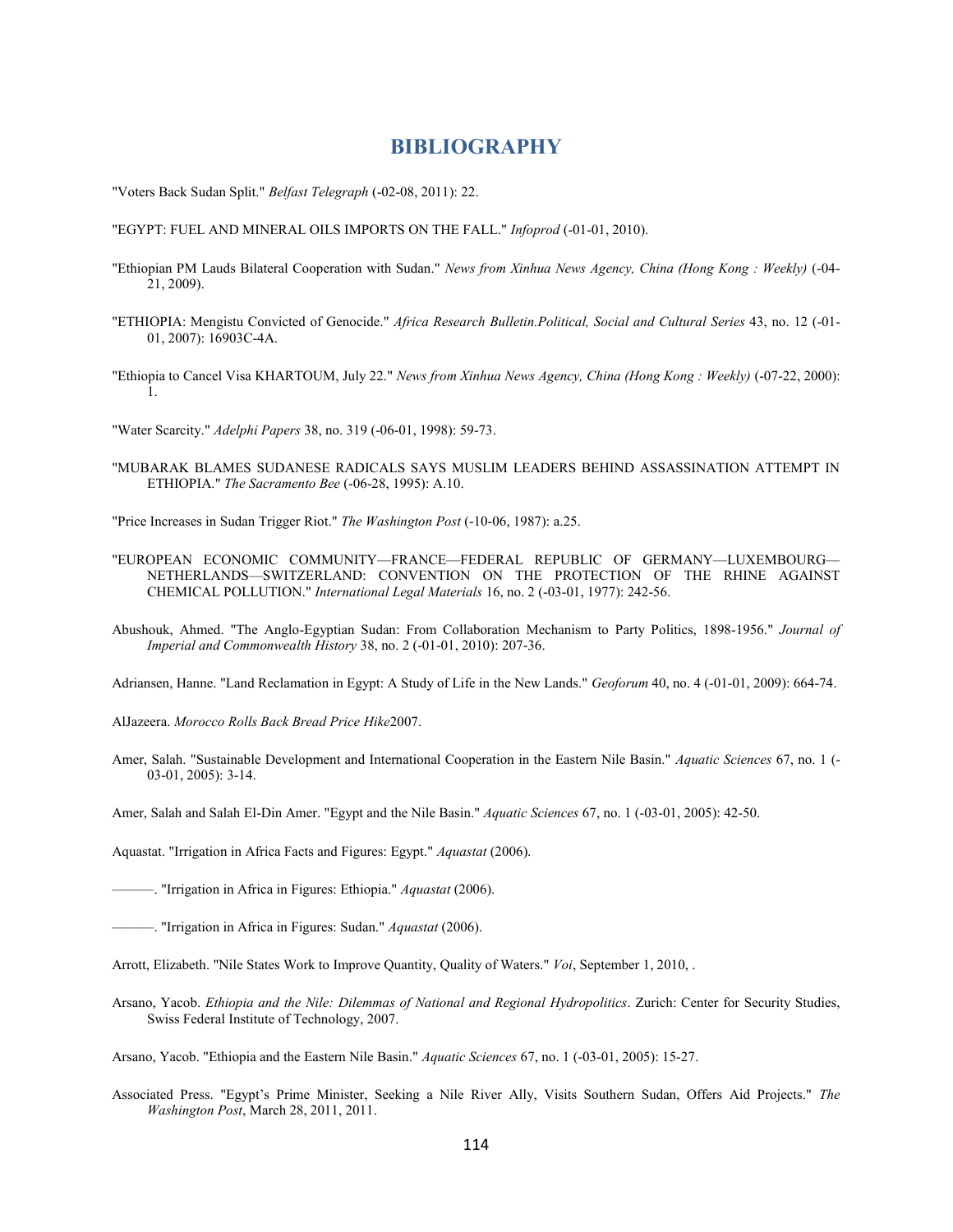Ayebare, Adonia. *Issue Brief: A Political Storm Over the Nile*. New York: International Peace Institute, 2010.

Barnaby, Wendy. "Do Nations Go to War Over Water?" *Nature*.

BBC. "East Africa Seeks More Nile Water from Egypt." *BBC News*, May 14, 2010, 2010.

———. "Ethiopia Urges Egypt to Engage in Dialogue Over Nile Waters." *BBC Monitoring International Reports* (-01-01, 2010).

———. "Sudan Said to be Ethiopia's Sole Oil Supplier." *BBC Monitoring International Reports* (-01-01, 2010).

Biswas, Asit. "Management of International Waters: Opportunities and Constraints." *International Journal of Water Resources Development* 15, no. 4 (-12-01, 1999): 429-41.

Bloomberg. "Congo, Burundi to Join Nile Agreement Opposed by Egypt." *Al Masry Al Youm*, January 20th, 2011, .

Boswell, Alan. "Anger Sweeps North as Sudan Announces Split." *Calgary Herald* (-01-31, 2011): A.7.

———. "Youth Protests in Sudan Struggle Amid State Crackdown." *Knight-Ridder/Tribune News Service* (-02-07, 2011).

Brooks, David. "Fresh Water in the Middle East and North Africa." *Integrated Water Resources Management and Security in the Middle East* (-01-01, 2007): 33-64.

Caponera, Dante A. *Principles of Water Law and Administration: National and International*. Brookfield: A.A. Balkema Publishers, 1992.

Cascão, Ana Elisa. "Changing Power Relations in the Nile River Basin: Unilateralism Vs. Cooperation?" *Water Alternatives* 2, no. 2 (06, 2009): 245-68, http://search.ebscohost.com/login.aspx?direct=true&db=eih&AN=41976668&site=ehost-live.

Cascão, Ana. "Changing Power Relations in the Nile River Basin: Unilateralism Vs. Cooperation?" *Water Alternatives* 2, no. 2 (- 06-01, 2009): 245-68.

CIA. *CIA World Fact Book: Egypt*Central Intelligence Agency, 2011.

———. *CIA World Fact Book: Sudan*2011.

———. "Sudan." *The World Factbook* Country Profile (-01-01, 1998): 439.

Clarke, David. " ANALYSIS-Political Change in Egypt to Boost Nile Cooperation." *Reuters Africa*, May 12, 2011, 2011.

Collins, Robert O. *A History of Modern Sudan*. First ed. Cambridge: Cambridge University Press, 2008.

———. *The Waters of the Nile: Hydropolitics and the Jonglei Canal, 1900-1988*. Princeton: Markus Wiener Publishing, 1996.

Collins, Robert. "Civil Wars in the Sudan." *History Compass* 5, no. 6 (-11-01, 2007): 1778-805.

- Commitee, The International Commission on Irrigation and Drainage. "ICID, Irrigation and Drainage Area of More than 100 Countries." (2009).
- Comprehensive Assessment Secretariat. *Water for Food, Water for Life: Insights from the Comprehensive Assessment of Water Management in Agriculture*. Colombo, Sri Lanka: International Water Management Institute, 2006.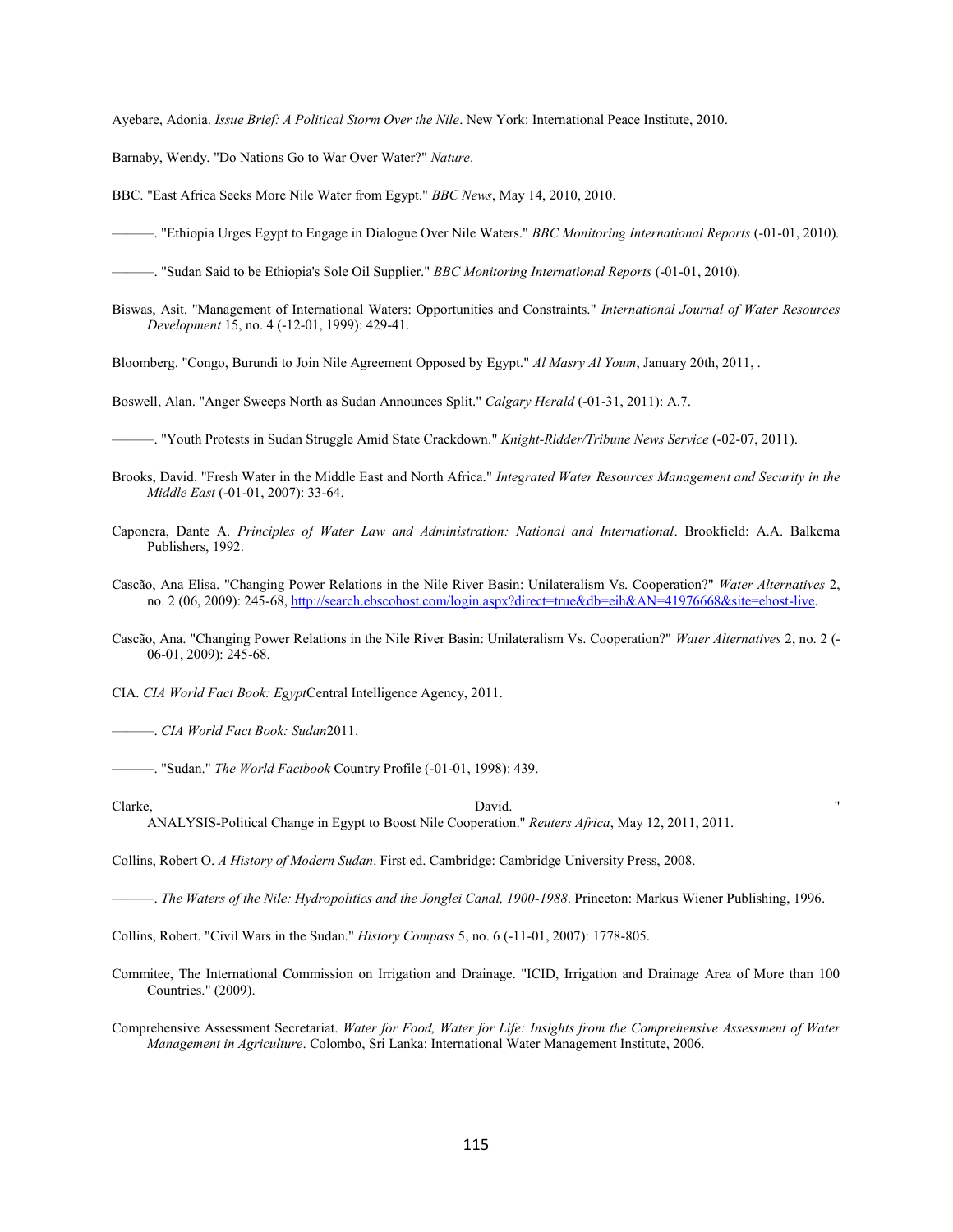Davidson, William. "

Ethiopia Caps Food Prices to Combat Inflation." http://www.ethiopian-news.com/ethiopia-caps-food-prices-to-combatinflation/ (accessed June 1, 2011, 2011).

Dinar, S. "Scarcity and Cooperation Along International Rivers." *Global Environmental Politics* 9, no. 1 (-02-01, 2009): 109-.

- Dougherty, James E. and Robert L. Pfaltzgraff. *Contending Theories of International Relations: A Comprehensive Survey*. Third ed. New York: Harper & Row Publishers, 1990.
- Egyptian Council for Foreign Affairs. "Egypt's Water Status and Needs." Cairo, Egyptian Council for Foreign Affairs, March 6, 2010, 2010.
- El Dahan, Maha. " Egypt's Water Needs to Surpass Resources by 2017." *Reuters*2009.
- El Mashed, Sarah. "Environmental Breaches could Lie Behind Cancer Increase." *Al Masry Al Youm*, January 26, 2011, 2011.
- El Mufti, Dr Ahmed. *The Success of the Impossible Negotiations about the Waters of the Nile: 1891-2007*Khartoum International Centre for Human Rights, 2007.
- Eldaw, A. M. *The Gezira Scheme: Perspectives for Sustainable Development*. Bonn: German Development Institute, 2004.
- El-Din Abdin, Alaa and Ibrrahim Gaafar. "Rational Water use in Egypt." *Technological Perspectives for Rational use of Water Resources in the Mediterranean Region* (2009).
- ESIS. "Egypt, Sudan Agree to Coordinate on Nile Water before Consulting Third Party." Egyptian State information Services. http://www.sis.gov.eg/En/Story.aspx?sid=56037 (accessed June 11, 2011, 2011).

———. "Mubarak: Egypt to Provide all Assistance to Advance the Peace Process in South Sudan." Egyptian State Information Service. http://www.sis.gov.eg/En/Story.aspx?sid=25276 (accessed June 11, 2011).

- ———. *PM, His Ethiopian Counterpart Discuss Means of Boosting the Egyptian-Ethiopian Relations*. Cairo: Egypt State Information Service, 2009.
- ———. "Egypt Establishes Two Power Stations in South Sudan." Egyptian State Information Service. http://www.sis.gov.eg/En/Story.aspx?sid=16132 (accessed June 11, 2011).
- European Parliament and the Council of the European Union. "DIRECTIVE 2000/60/EC OF THE EUROPEAN PARLIAMENT AND OF THE COUNCIL." *Official Journal of the European Communities* (October 23, 2000, .
- FEIOCK, RICHARD. "RATIONAL CHOICE AND REGIONAL GOVERNANCE." *Journal of Urban Affairs* 29, no. 1 (-01-01, 2007): 47-63.

Fitzgerald, Mary. "

Ethiopia's Regime Remains Heavily Dependent on Foreign Aid." *Ethiopian Review*, January 25, 2010, 2010.

- Fitzmaurice, Malgosia. "The Helsinki Conventions 1974 and 1992." *The International Journal of Marine and Coastal Law* 13, no. 3 (-01-01, 1998): 379-93.
- Fleishman, Jeffrey. "On the Nile, Egypt Cuts Water use as Ethiopia Dams for Power." *The Los Angeles Times* 0, no. 0 (-01-01, 2010): 1.

Formanek, Ingrid and David Mc Kenzie. *Pollution Fears Taint Sudan's Oil Promise*. Atlanta: CNN, 2009.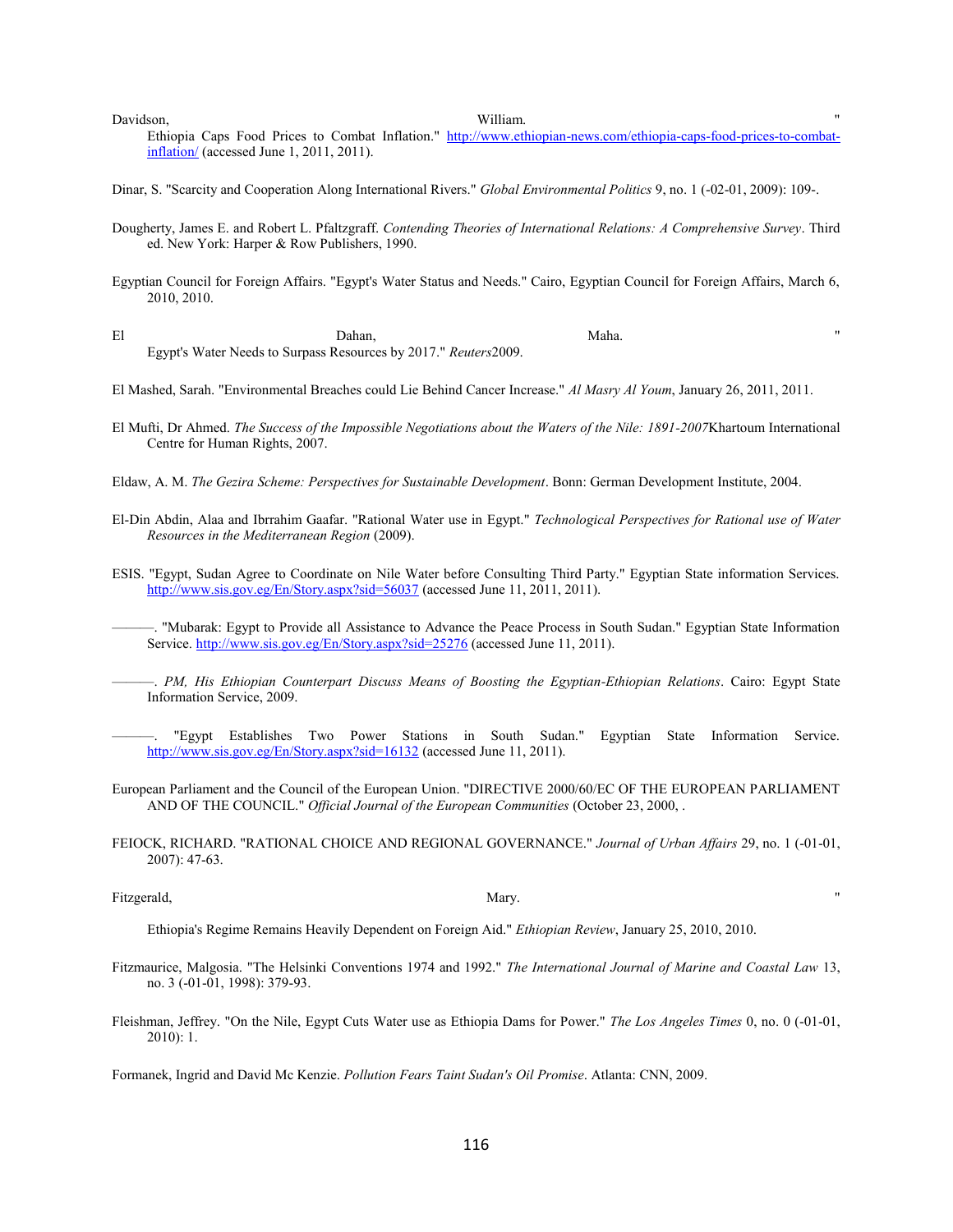- Frenken, Karen. *Irrigation in Africa in Figures AQUASTAT Survey – 2005*. Rome: Food and Agriculture Organization of the United Nations, 2005.
- González-Ruibal, Alfredo. "Fascist Colonialism: The Archaeology of Italian Outposts in Western Ethiopia (1936–41)." *International Journal of Historical Archaeology* 14, no. 4 (-12-01, 2010): 547-74.
- Guo, Rongxing. *Territorial Disputes and Resource Management: A Global Handbook*. Hauppauge, New York: Nova Science Publishing, 2007.

Hamad, Osman. "Sudan and the Nile Basin." *Aquatic Sciences* 67, no. 1 (-03-01, 2005): 28-41.

Heinlein, Peter. "Ethiopia Offers Olive Branch in Nile Water Sharing Dispute." *Voice of America*, March 31, 2011, .

Howell, P. P. and J. A. Allan. *The Nile: Sharing a Scarce Resource*. Cambridge: Cambridge University Press, 1994.

Howell, P. "The Impact of the Jonglei Canal in the Sudan." *The Geographical Journal* 149, no. 3 (-11-01, 1983): 286-300.

Ibrahim, Fouad. *Egypt: An Economic Geography*2003.

IN GAMBELLA, ALICE. "Sudan Rebels Find New Blood in Ethiopia." *The Guardian (London)* (-01-23, 1997): 014.

- International Bank for Reconstruction and Development/The World Bank. *Ethiopia - Managing Water Resources to Maximize Sustainable Growth: Water Resources Assistance Strategy*. Washington DC: World Bank Group, 2006.
- Jesman, Czeslaw. "Egyptian Invasion of Ethiopia." *African Affairs (London)* 58, no. 230 (-01-01, 1959): 75-81.

Kalpakian, jack. *Identity, Conflict and Cooperation in International River Systems*. Surrey: Ashgate, 2004.

- Kaplan, Marcos. "The Power Structure in International Relations." *International Social Science Journal* 26, no. 1 (-01-01, 1974): 95.
- Kendie, Daniel. "Toward Northeast African Cooperation: Resolving the Ethiopia-Somalia Disputes." *Northeast African Studies* 10, no. 2 (-01-01, 2003): 67.
- ———. "Egypt and the Hydro-Politics of the Blue Nile River." *Northeast African Studies* 6, no. 1 (-01-01, 1999): 141-69.

Keohane, Robert. "Power and Interdependence." *Survival (London)* 15, no. 4 (-07-01, 1973): 158-65.

Krasner, Stephen D. *International Regimes*. Ithaca, New York: Cornell University Press, 1983.

Kroll, John. "The Complexity of Interdependence." *International Studies Quarterly* 37, no. 3 (-09-30, 1993): 321-47.

- Legro, JW. "Is Anybody Still a Realist?" *International Security* 24, no. 2 (-01-01, 1999): 5-55.
- Malla, Katak. "Current State of the Law of International Watercourses: Progress and Paradigm Shifts 18152008." *Nordic Journal of International Law = Acta Scandinavica Juris Gentium* 77, no. 4 (-01-01, 2008): 461-508.

Malone, Barry. "Ethiopian PM Warns Egypt Off Nile War." *Reuters*, November 23, 2010, 2010.

<sup>———. &</sup>quot;Ethiopia to Defy Egypt and Build Huge Nile Dam." *Reuters UK*, March 30, 2011, .

MENA. "Egypt: Sudan Breakup Will Not Affect our Share of Nile." *Al Masry Al Youm*, January 11, 2011, 2011.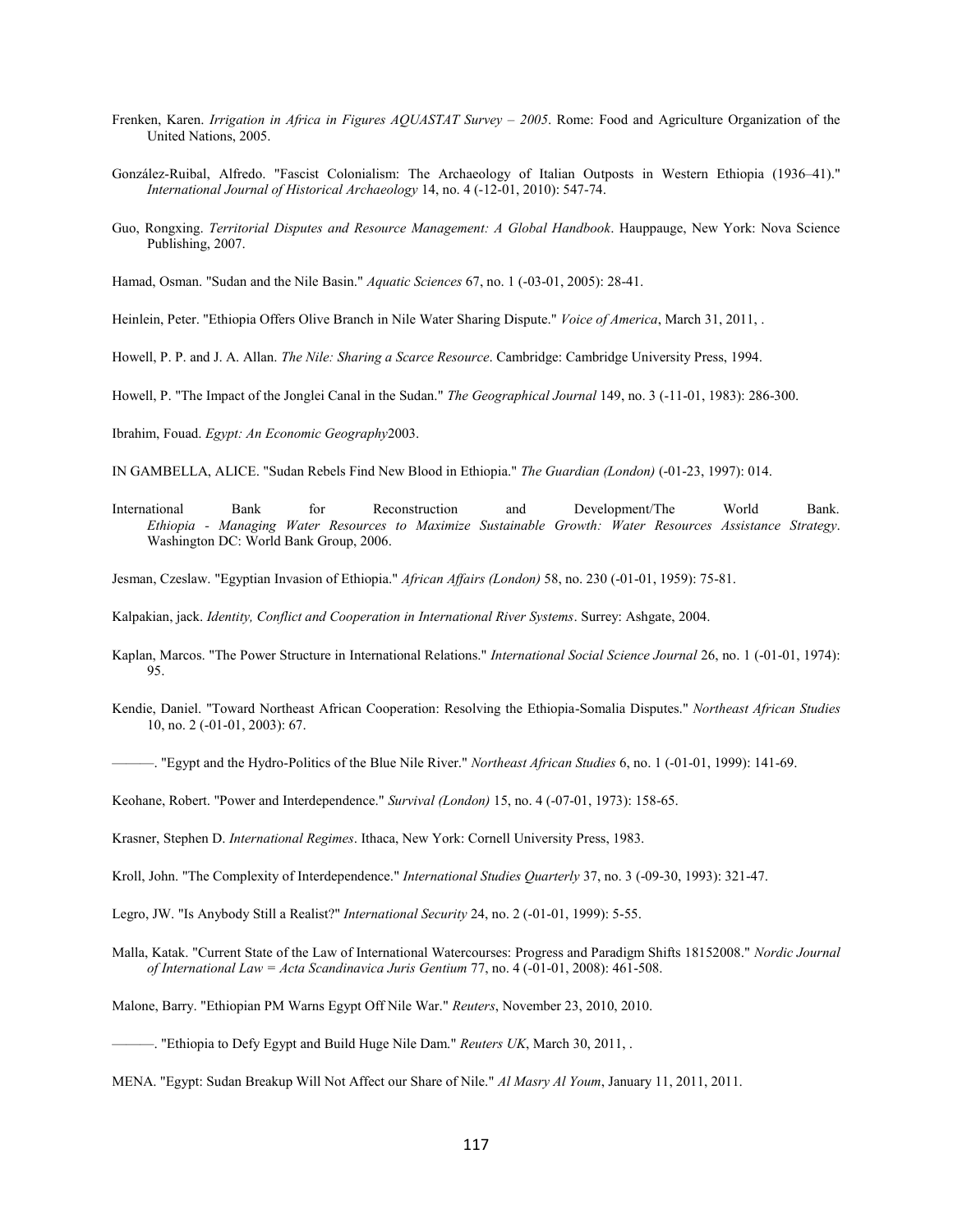———. "South Sudan Secession Will Not Impact Nile Sharing, Says Sudan Army Official." *Al Masry Al Youm*, January 11, 2011, 2011.

Menya, Walter. "Kenya Signs Nile Basin Pact." *Daily Nation*, May 19, 2010, .

- Metawie, AbdelFattah. "History of Co-Operation in the Nile Basin." *International Journal of Water Resources Development* 20, no. 1 (-03-01, 2004): 47-63.
- Ministry of Waster Resources and Irrigation: Planning Sector. *National Water Resources Plan for Egypt-2017*. Cairo, Egypt: Arab Republic of Egypt, 2005.
- Ministry of Water and Energy. *Existing Water Quality Situation in Ethiopia*. Addis Ababa: Federal Democratic Republic of Ethiopia, 2010.
- Ministry of Water Resources. *Water Sector Development Program: Main Report*. Addis Ababa: Federal Democratic Republic of Ethiopia, 2002.
- *Draft Agreement on the Nile Basin Cooperative Framework.* (May 14, 2010, 2010): .
- Okbazghi, Yohannes. *Water Resources and Inter-Riparian Relations in the Nile Basin: The Search for an Integrative Discourse*. Albany: State University of New York Press, 2008.

Osman, Ahkmed. "To Egypt's Chagrin, Burundi Joins Controversial Nile Basin Pact." *Al Masry Al Youm*, January 3, 2011, .

- Owen, Taylor. "Conflicts Over Shared Rivers: Resource Scarcity Or Fuzzy Boundaries?" *Political Geography* 25, no. 4 (-05-01, 2006): 361-82.
- Phelps, Timothy. "Egypt's Poor Grow More Hungry." *The Telegraph Herald (1935)* (-02-20, 2011): A.6.
- Radi, Magdi. *Mubarak Orders Food Aid to Ethiopia*. Cairo: Egyptian State Information Service, 2008.
- Rice, Xan. "Ethiopia's Rush to Build Mega Dams Sparks Protests." *The Guardian*, March 25, 2010, 2010.
- Roth, Dik. "Virtual Water: Virtuous Impact? the Unsteady State of Virtual Water." *Agriculture and Human Values* 25, no. 2 (-06- 01, 2008): 257-70.
- Roudi-Fahimi, Farzaneh, Liz Creel, and Roger-Mark De Souza. *Finding the Balance: Population and Water Scarcity in the Middle East and North Africa*. Washington DC: Population Reference Bureau, 2002.
- Saif, Ibrahim. "The Food Price Crisis in the Arab Countries: Short Term Responses to a Lasting Challenge." *Middle East Program* (2008).
- Salama, Vivian and Mariam Fam. " Egypt's Foreign Minister Calls on Donors to Provide Economic Assistance." *Bloomberg*, February 15, 2011, .

Salem, Metwali. "Egypt to Build Dams in Ethiopia." *Al*, February 21,2010, 2010.

- Salevurakis, John. "Bread Subsidies in Egypt: Choosing Social Stability Or Fiscal Responsibility." *The Review of Radical Political Economics* 40, no. 1 (-03-01, 2008): 35-49.
	- ———. "Bread Subsidies in Egypt: Choosing Social Stability Or Fiscal Responsibility." *The Review of Radical Political Economics* 40, no. 1 (-03-01, 2008): 35-49.

SAMUELSON, ROBERT. "The World's Great Food Crunch of 2011." *Tulsa World (Tulsa, Okla.)* (-03-14, 2011): A.7.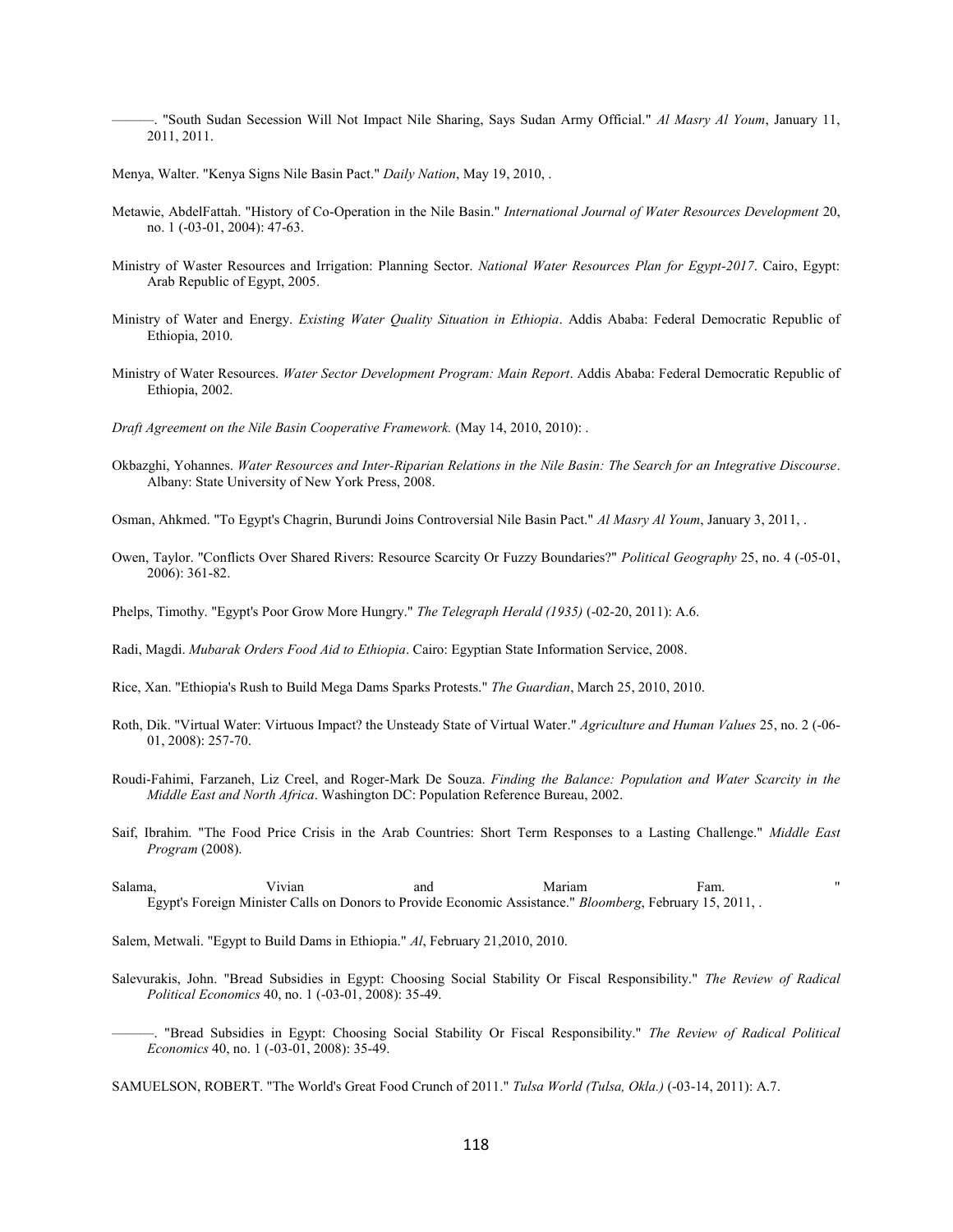Schmedtje, Ursula.

*Development of the Danube River Basin District Management Plan - Strategy for Coordination in a Large International River Basin*. Vienna: International Commission for the Protection of the Danube River, 2005.

Seri-Hersch, I. ""Transborder" Exchanges of People, Things, and Representations: Revisiting the Conflict between Mahdist Sudan and Christian Ethiopia, 1885-1889." *The International Journal of African Historical Studies* 43, no. 1 (-01-01, 2010): 1-26.

———. ""Transborder" Exchanges of People, Things, and Representations: Revisiting the Conflict between Mahdist Sudan and Christian Ethiopia, 1885-1889." *The International Journal of African Historical Studies* 43, no. 1 (-01-01, 2010): 1-26.

Service, Washington. "Haile Selassie Implicated in Famine Deaths." *The Washington Post* (-08-29, 1974): A15.

Staff. "Dams in Sudan." Sudan Online. http://www.sol-sd.com/news/123/ARTICLE/2157/2007-05-06.html (accessed June 5, 2011, 2011).

———. "Congo Confirms it Will Not Sign Entebbe Nile Water Agreement." *Al Masry Al Youm*, April 4, 2011, 2011.

———. "Kenya Urges Egypt to Join Entebbe Agreement." *Al Masry Al Youm*, March 7, 2011, 2011.

———. "Jonglei Canal Project Needs to be Revised, South Sudan Says." *Sudan Tribune*, August 8, 2009, 2009.

———. "Tekeze Project Inaugurated in Ethiopia." Global Trade Media. http://www.waterpowermagazine.com/story.asp?storyCode=2054758 (accessed May 30, 2011, .

———. "Ethio-Yemen Cooperation Enters New Stage: Ethiopian PM." *News from Xinhua News Agency, China (Hong Kong : Weekly)* (-07-22, 2003): 1.

———. "Sudanese President Concludes Visit to Egypt." *News from Xinhua News Agency, China (Hong Kong : Weekly)* (-05-15, 2002): 1.

———. "Ethiopia, Sudan Sign Cooperation Accords." *News from Xinhua News Agency, China (Hong Kong : Weekly)* (-05-02, 2001): 1.

———. "Sudanese FM: Sudan, Egypt Plan to Normalize Relations." *News from Xinhua News Agency, China (Hong Kong : Weekly)* (-10-10, 1998): 1.

———. "Mubarak: Egypt Capable of Overthrowing Sudan." *The Orlando Sentinel* (-06-29, 1995): A.12.

About the NBI." http://www.nilebasin.org/newsite/index.php?option=com\_content&view=article&id=71%3Aabout-thenbi&catid=34%3Anbi-background-facts&Itemid=74&lang=en (accessed May 29, 2011, .

———. "

———. "

Border Clashes Follow Attempt to Kill Mubarak." *The Independent on Sunday*, June 25, 1995, .

———. "About the Nile Basin Initiative." Nile Basin Initiative. http://www.nilebasin.org/newsite/index.php?option=com\_content&view=section&id=5&layout=blog&Itemid=68&lang=e  $n$  (accessed June 2, 2011, 2011).

———. "Merowe Dam, Sudan." internationalrivers.org. http://www.internationalrivers.org/africa/merowe-dam-sudan (accessed June 5, 2011, 2011).

———. *Toshka Project - Mubarak Pumping Station / Sheikh Zayed Canal, Egypt*. http://www.watertechnology.net/projects/mubarak/ ed.Net Resources International, .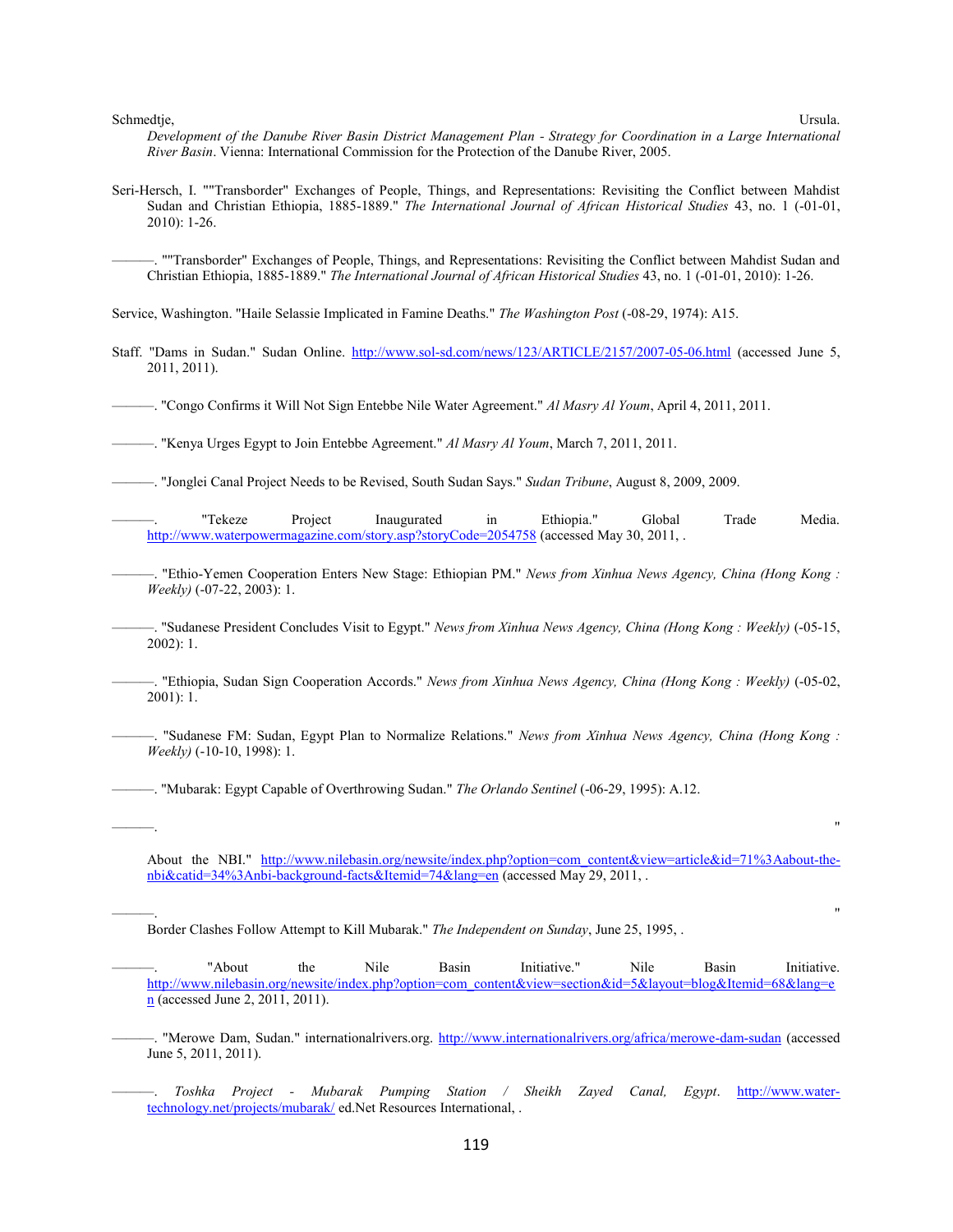Staff, BBC. "Sudan, Ethiopia to Link Electricity Networks." *BBC Monitoring International Reports* (-01-01, 2009).

Swain, Ashok. "International Laws and Disputes in the Nile River." Bergen, Norway, February 9, 2007, 2007.

———. "Ethiopia, the Sudan, and Egypt: The Nile River Dispute." *The Journal of Modern African Studies* 35, no. 4 (-12-01, 1997): 675-94.

Tekle, Tesfa-alem. "Ethiopia, Egypt, Sudan Discuss Nile Projects." *Sudan Tribune* (June 22, 2008, 2008).

The Ethiopian News Agency. *Construction of Great Millennium Nile Dam Project to be Launched Soon : Ministry*. Addis Ababa: Government of Ethiopia, .

Thompson, Mike. "Nile Restrictions Anger Ethiopia." *BBC News*, February 3, 2005, 2005.

———. "Nile Restrictions Anger Ethiopia." *BBC News*, February 3, 2005, 2005.

Timmerman, Jos. *Transboundary River Basin Management: The Nile Basin Case Study*. Lelystad: NeWater project, 2005.

Trott, Russel. *Demonstrators Killed in Tunisia Protests*. London: BBC News, 2011.

U.S. Embassy Cairo. *Leaked Diplomatic Dispatch Intended for Brifing of Admiral Mike Mullen, Chairman of the Joint Chiefs of Staff*. Cairo, Egypt: United States Department of State, 2010.

United Nations. "World Population Prospects: The 2008 Revision." (2008).

———. *Convention on the Law of the Non-Navigational Uses of International Watercourses*. Vol. 49. New York: 2007.

- ———. "Convention on the Law of the Non-Navigational Uses of International Watercourses." *Official Records of the General Assembly* (1997).
- van der Westhuizen, Lauren. "Italy's Salini to Build \$4.8 Billion Ethiopia Nile Dam, Addis Fortune Says." *Bloomberg*, April 5,  $2011,$ .
- Water, Environment, Social and Rural Development Department. *Project Appraisal on a Proposed Loan in the Amount of \$20 Million to the Arab Republic of Egypt for a Second Pollution Abatement Project*World Bank, 2006.
- Waterbury, John. *The Nile Basin: National Determinants of Collective Action*. New Haven: Yale, 2002.
- Wichelns, D. "Moving Water to Move People Evaluating Success of the Toshka Project in Egypt." *Water International* 28, no. 1 (-03-01, 2003): 52-6.

Williams, Stephen. "Arab World Looks to Sudan as Bread Basket." *African Business*, no. 350 (-02-28, 2009): 34.

- Wolf, Aaron. "Shared Waters: Conflict and Cooperation." *Annual Review of Environment and Resources* 32, no. 1 (-11-01, 2007): 241-69.
- ———. "Incorporating Equity into International Water Agreements." *Social Justice Research* 14, no. 4 (-12-01, 2001): 349-66.

World Bank. "Renewable Internal Freshwater Resources Per Capita (Cubic Meters)." *World Development Indicators* (2011).

World Water Assessment Program. *Water in a Changing World*. London, Paris: UNESCO Publishing, 2009.

Yang, Dawen. "Water Resources Allocation Considering the Water use Flexible Limit to Water Shortage—A Case Study in the Yellow River Basin of China." *Water Resources Management* 23, no. 5 (-03-01, 2009): 869-80.